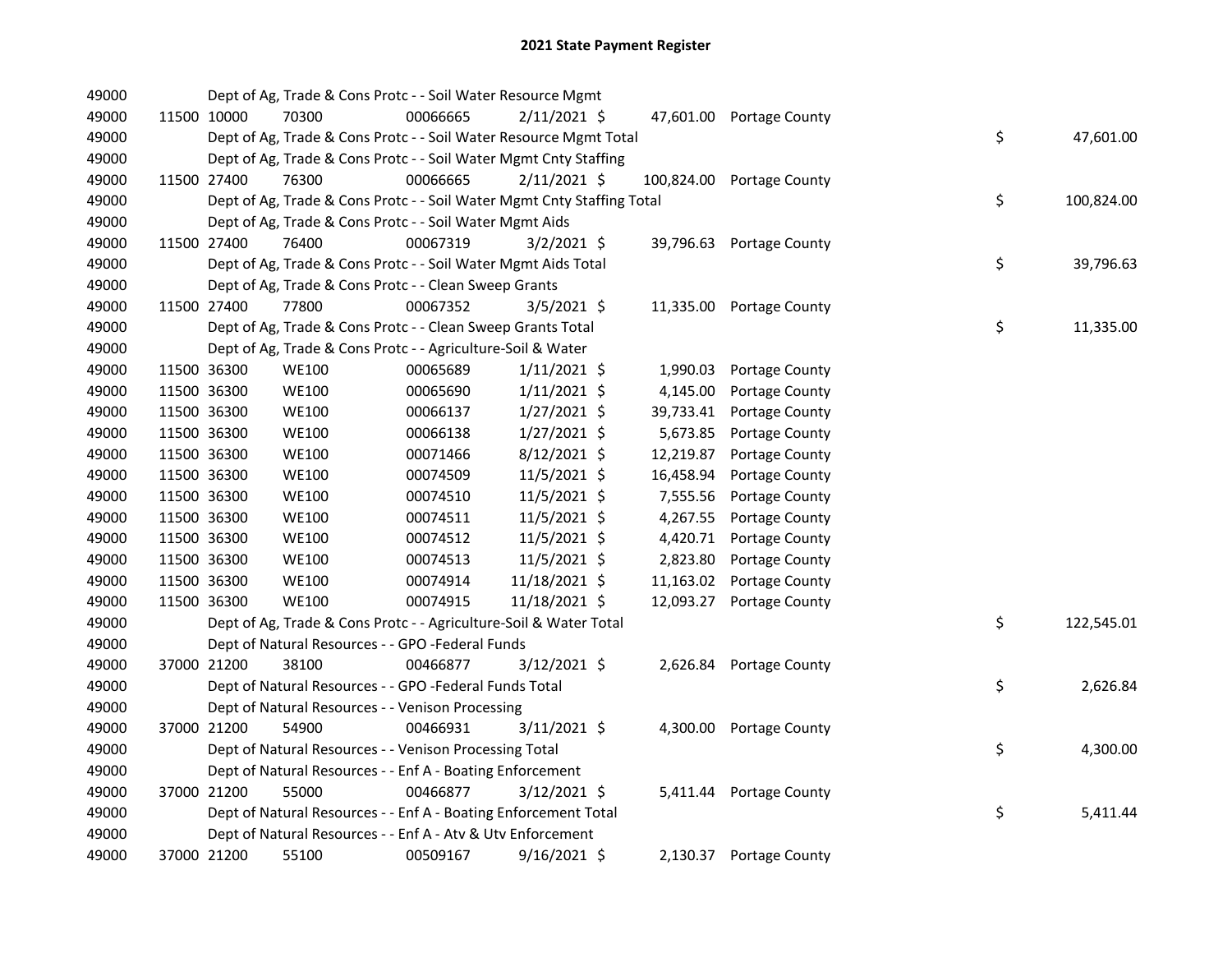| 49000 |             |             | Dept of Natural Resources - - Enf A - Atv & Utv Enforcement Total  |          |                |           |                          | \$ | 2,130.37  |
|-------|-------------|-------------|--------------------------------------------------------------------|----------|----------------|-----------|--------------------------|----|-----------|
| 49000 |             |             | Dept of Natural Resources - - Enf A - Snow Enforcement             |          |                |           |                          |    |           |
| 49000 | 37000 21200 |             | 55200                                                              | 00509630 | 9/20/2021 \$   |           | 2,331.66 Portage County  |    |           |
| 49000 |             |             | Dept of Natural Resources - - Enf A - Snow Enforcement Total       |          |                |           |                          | \$ | 2,331.66  |
| 49000 |             |             | Dept of Natural Resources - - Wildlife Damage Claims & Abat        |          |                |           |                          |    |           |
| 49000 | 37000 21200 |             | 55300                                                              | 00466931 | $3/11/2021$ \$ |           | 31,887.47 Portage County |    |           |
| 49000 |             |             | Dept of Natural Resources - - Wildlife Damage Claims & Abat Total  |          |                |           |                          | \$ | 31,887.47 |
| 49000 |             |             | Dept of Natural Resources - - Resaids - Forest Croplnd & Mfl       |          |                |           |                          |    |           |
| 49000 | 37000 21200 |             | 56600                                                              | 00509480 | $9/17/2021$ \$ | 21,464.54 | Portage County           |    |           |
| 49000 |             |             | Dept of Natural Resources - - Resaids - Forest CropInd & Mfl Total |          |                |           |                          | \$ | 21,464.54 |
| 49000 |             |             | Dept of Natural Resources - - Ra- Suppl Snow Trail Aids            |          |                |           |                          |    |           |
| 49000 | 37000 21200 |             | 56900                                                              | 00482511 | $5/21/2021$ \$ |           | 20,040.10 Portage County |    |           |
| 49000 |             |             | Dept of Natural Resources - - Ra- Suppl Snow Trail Aids Total      |          |                |           |                          | \$ | 20,040.10 |
| 49000 |             |             | Dept of Natural Resources - - Res Acq & Dev - Federal Funds        |          |                |           |                          |    |           |
| 49000 |             | 37000 21200 | 78200                                                              | 00456375 | $1/14/2021$ \$ |           | 630.51 Portage County    |    |           |
| 49000 |             | 37000 21200 | 78200                                                              | 00456376 | $1/14/2021$ \$ | 634.11    | Portage County           |    |           |
| 49000 | 37000 21200 |             | 78200                                                              | 00456377 | $1/14/2021$ \$ | 640.34    | Portage County           |    |           |
| 49000 | 37000 21200 |             | 78200                                                              | 00456378 | $1/14/2021$ \$ | 640.24    | Portage County           |    |           |
| 49000 | 37000 21200 |             | 78200                                                              | 00456379 | $1/14/2021$ \$ | 633.94    | Portage County           |    |           |
| 49000 | 37000 21200 |             | 78200                                                              | 00456380 | $1/14/2021$ \$ | 634.92    | Portage County           |    |           |
| 49000 | 37000 21200 |             | 78200                                                              | 00456381 | $1/14/2021$ \$ | 849.49    | Portage County           |    |           |
| 49000 | 37000 21200 |             | 78200                                                              | 00456382 | $1/14/2021$ \$ | 661.26    | Portage County           |    |           |
| 49000 | 37000 21200 |             | 78200                                                              | 00456383 | $1/14/2021$ \$ | 676.31    | Portage County           |    |           |
| 49000 | 37000 21200 |             | 78200                                                              | 00456384 | $1/14/2021$ \$ | 681.60    | Portage County           |    |           |
| 49000 | 37000 21200 |             | 78200                                                              | 00456385 | $1/14/2021$ \$ | 681.70    | Portage County           |    |           |
| 49000 | 37000 21200 |             | 78200                                                              | 00456386 | $1/14/2021$ \$ | 671.76    | Portage County           |    |           |
| 49000 | 37000 21200 |             | 78200                                                              | 00456387 | $1/14/2021$ \$ | 671.62    | Portage County           |    |           |
| 49000 | 37000 21200 |             | 78200                                                              | 00456388 | $1/14/2021$ \$ | 678.45    | Portage County           |    |           |
| 49000 | 37000 21200 |             | 78200                                                              | 00456389 | $1/14/2021$ \$ | 510.44    | Portage County           |    |           |
| 49000 | 37000 21200 |             | 78200                                                              | 00456390 | $1/14/2021$ \$ | 680.72    | Portage County           |    |           |
| 49000 | 37000 21200 |             | 78200                                                              | 00456391 | $1/14/2021$ \$ | 512.78    | Portage County           |    |           |
| 49000 | 37000 21200 |             | 78200                                                              | 00456392 | $1/14/2021$ \$ | 1,014.80  | Portage County           |    |           |
| 49000 | 37000 21200 |             | 78200                                                              | 00456393 | $1/14/2021$ \$ | 1,018.44  | Portage County           |    |           |
| 49000 | 37000 21200 |             | 78200                                                              | 00456394 | $1/14/2021$ \$ | 959.55    | Portage County           |    |           |
| 49000 | 37000 21200 |             | 78200                                                              | 00456395 | $1/14/2021$ \$ | 481.54    | Portage County           |    |           |
| 49000 | 37000 21200 |             | 78200                                                              | 00456396 | $1/14/2021$ \$ | 1,020.75  | Portage County           |    |           |
| 49000 | 37000 21200 |             | 78200                                                              | 00456397 | $1/14/2021$ \$ | 960.11    | Portage County           |    |           |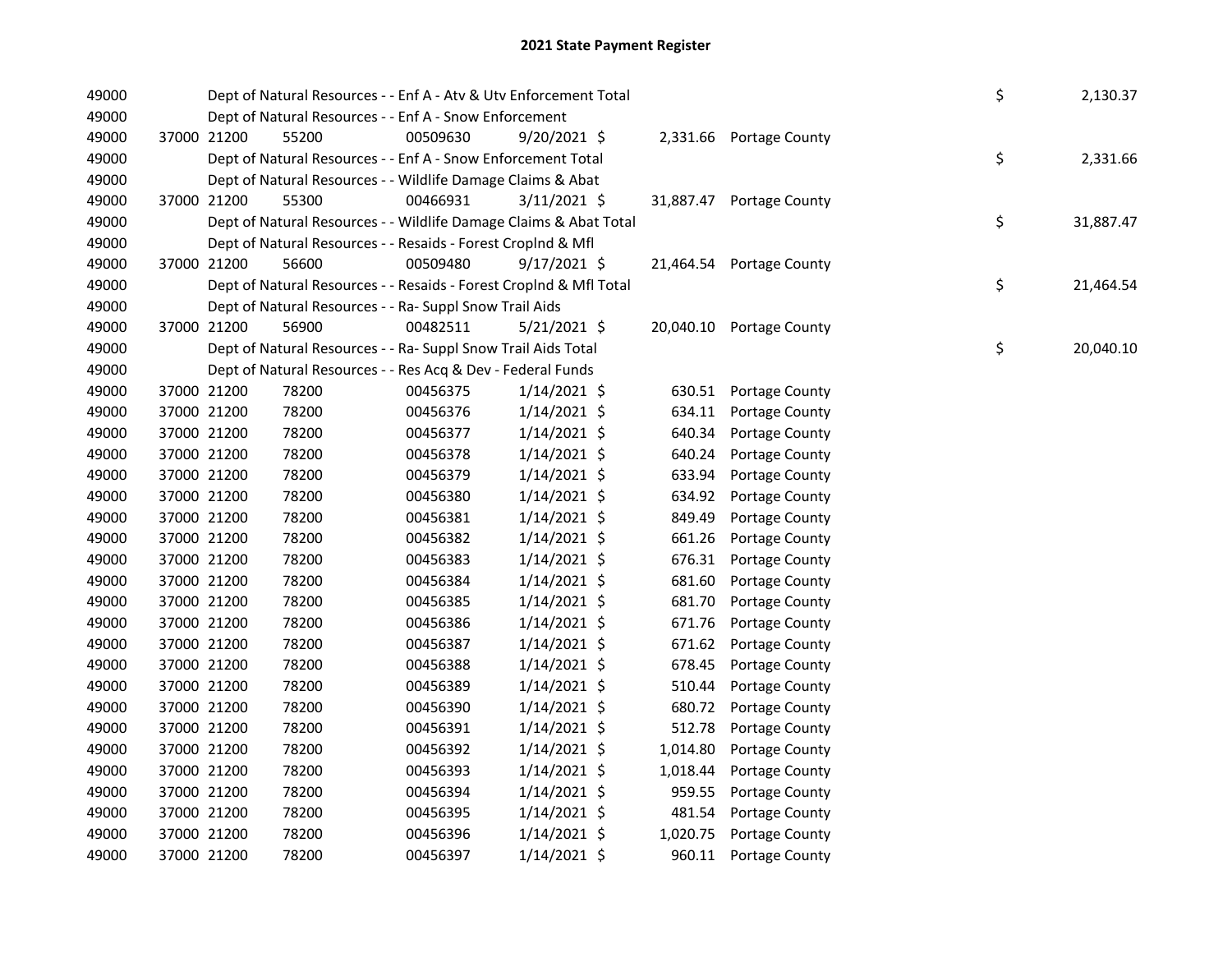| 49000 | 37000 21200 | 78200 | 00456398 | 1/14/2021 \$ | 1,021.62 | Portage County |
|-------|-------------|-------|----------|--------------|----------|----------------|
| 49000 | 37000 21200 | 78200 | 00456399 | 1/14/2021 \$ | 658.03   | Portage County |
| 49000 | 37000 21200 | 78200 | 00456400 | 1/14/2021 \$ | 953.88   | Portage County |
| 49000 | 37000 21200 | 78200 | 00456401 | 1/14/2021 \$ | 897.30   | Portage County |
| 49000 | 37000 21200 | 78200 | 00456402 | 1/14/2021 \$ | 936.55   | Portage County |
| 49000 | 37000 21200 | 78200 | 00456403 | 1/14/2021 \$ | 936.12   | Portage County |
| 49000 | 37000 21200 | 78200 | 00456404 | 1/14/2021 \$ | 898.17   | Portage County |
| 49000 | 37000 21200 | 78200 | 00456405 | 1/14/2021 \$ | 512.78   | Portage County |
| 49000 | 37000 21200 | 78200 | 00456406 | 1/14/2021 \$ | 1,042.36 | Portage County |
| 49000 | 37000 21200 | 78200 | 00456407 | 1/14/2021 \$ | 964.06   | Portage County |
| 49000 | 37000 21200 | 78200 | 00456408 | 1/14/2021 \$ | 1,044.52 | Portage County |
| 49000 | 37000 21200 | 78200 | 00456409 | 1/14/2021 \$ | 1,323.43 | Portage County |
| 49000 | 37000 21200 | 78200 | 00456410 | 1/14/2021 \$ | 836.88   | Portage County |
| 49000 | 37000 21200 | 78200 | 00456411 | 1/14/2021 \$ | 838.60   | Portage County |
| 49000 | 37000 21200 | 78200 | 00456412 | 1/14/2021 \$ | 800.96   | Portage County |
| 49000 | 37000 21200 | 78200 | 00456413 | 1/14/2021 \$ | 171.56   | Portage County |
| 49000 | 37000 21200 | 78200 | 00456414 | 1/14/2021 \$ | 158.23   | Portage County |
| 49000 | 37000 21200 | 78200 | 00456415 | 1/14/2021 \$ | 162.57   | Portage County |
| 49000 | 37000 21200 | 78200 | 00456416 | 1/14/2021 \$ | 3.93     | Portage County |
| 49000 | 37000 21200 | 78200 | 00456417 | 1/14/2021 \$ | 789.88   | Portage County |
| 49000 | 37000 21200 | 78200 | 00456418 | 1/14/2021 \$ | 504.33   | Portage County |
| 49000 | 37000 21200 | 78200 | 00456419 | 1/14/2021 \$ | 183.68   | Portage County |
| 49000 | 37000 21200 | 78200 | 00456420 | 1/14/2021 \$ | 829.36   | Portage County |
| 49000 | 37000 21200 | 78200 | 00456421 | 1/14/2021 \$ | 954.99   | Portage County |
| 49000 | 37000 21200 | 78200 | 00456422 | 1/14/2021 \$ | 982.47   | Portage County |
| 49000 | 37000 21200 | 78200 | 00456423 | 1/14/2021 \$ | 959.23   | Portage County |
| 49000 | 37000 21200 | 78200 | 00456424 | 1/14/2021 \$ | 974.00   | Portage County |
| 49000 | 37000 21200 | 78200 | 00456425 | 1/14/2021 \$ | 980.16   | Portage County |
| 49000 | 37000 21200 | 78200 | 00456426 | 1/14/2021 \$ | 1,129.06 | Portage County |
| 49000 | 37000 21200 | 78200 | 00456427 | 1/14/2021 \$ | 1,006.61 | Portage County |
| 49000 | 37000 21200 | 78200 | 00456428 | 1/14/2021 \$ | 606.94   | Portage County |
| 49000 | 37000 21200 | 78200 | 00456429 | 1/14/2021 \$ | 1,016.99 | Portage County |
| 49000 | 37000 21200 | 78200 | 00456430 | 1/14/2021 \$ | 1,015.64 | Portage County |
| 49000 | 37000 21200 | 78200 | 00456431 | 1/14/2021 \$ | 1,010.53 | Portage County |
| 49000 | 37000 21200 | 78200 | 00456432 | 1/14/2021 \$ | 999.51   | Portage County |
| 49000 | 37000 21200 | 78200 | 00456433 | 1/14/2021 \$ | 1,010.63 | Portage County |
| 49000 | 37000 21200 | 78200 | 00456434 | 1/14/2021 \$ | 1,008.56 | Portage County |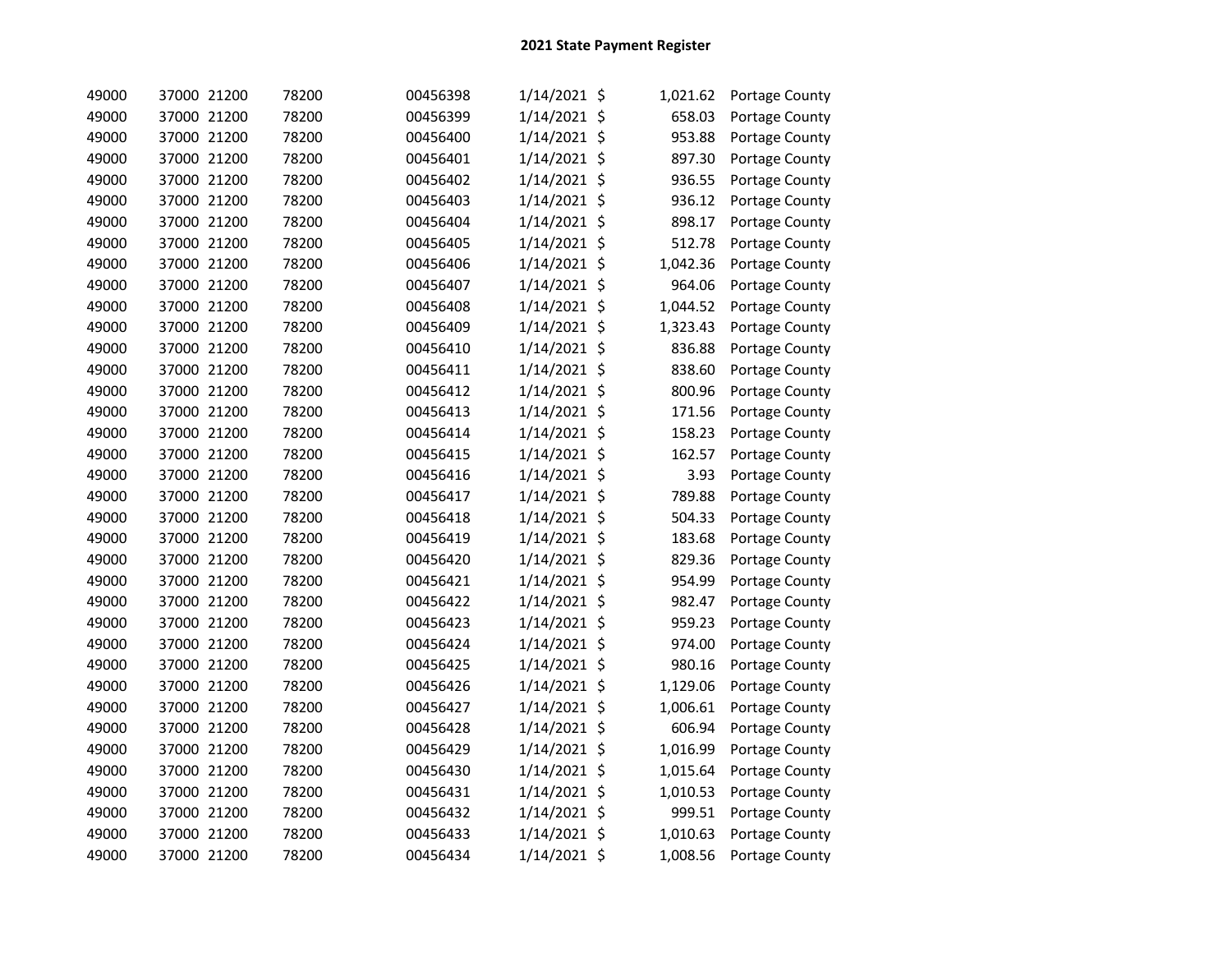| 49000 | 37000 21200 | 78200 | 00456435 | 1/14/2021 \$    | 1,008.77 | Portage County |
|-------|-------------|-------|----------|-----------------|----------|----------------|
| 49000 | 37000 21200 | 78200 | 00456436 | 1/14/2021 \$    | 214.42   | Portage County |
| 49000 | 37000 21200 | 78200 | 00456437 | 1/14/2021<br>\$ | 1,580.19 | Portage County |
| 49000 | 37000 21200 | 78200 | 00456438 | \$<br>1/14/2021 | 218.15   | Portage County |
| 49000 | 37000 21200 | 78200 | 00456439 | 1/14/2021<br>\$ | 1,010.96 | Portage County |
| 49000 | 37000 21200 | 78200 | 00456440 | 1/14/2021<br>\$ | 1,013.69 | Portage County |
| 49000 | 37000 21200 | 78200 | 00456441 | \$<br>1/14/2021 | 1,012.81 | Portage County |
| 49000 | 37000 21200 | 78200 | 00456442 | 1/14/2021 \$    | 1,010.57 | Portage County |
| 49000 | 37000 21200 | 78200 | 00456443 | 1/14/2021 \$    | 1,010.57 | Portage County |
| 49000 | 37000 21200 | 78200 | 00456444 | 1/14/2021 \$    | 831.84   | Portage County |
| 49000 | 37000 21200 | 78200 | 00456445 | 1/14/2021 \$    | 165.05   | Portage County |
| 49000 | 37000 21200 | 78200 | 00456446 | 1/14/2021 \$    | 895.66   | Portage County |
| 49000 | 37000 21200 | 78200 | 00456447 | 1/14/2021 \$    | 934.67   | Portage County |
| 49000 | 37000 21200 | 78200 | 00456448 | 1/14/2021 \$    | 1,232.66 | Portage County |
| 49000 | 37000 21200 | 78200 | 00456449 | 1/14/2021 \$    | 1,332.00 | Portage County |
| 49000 | 37000 21200 | 78200 | 00456450 | 1/14/2021 \$    | 1,332.00 | Portage County |
| 49000 | 37000 21200 | 78200 | 00456451 | 1/14/2021 \$    | 1,286.00 | Portage County |
| 49000 | 37000 21200 | 78200 | 00456452 | 1/14/2021 \$    | 1,286.00 | Portage County |
| 49000 | 37000 21200 | 78200 | 00456453 | 1/14/2021 \$    | 1,332.00 | Portage County |
| 49000 | 37000 21200 | 78200 | 00456454 | 1/14/2021 \$    | 1,332.00 | Portage County |
| 49000 | 37000 21200 | 78200 | 00456455 | 1/14/2021 \$    | 1,223.91 | Portage County |
| 49000 | 37000 21200 | 78200 | 00456456 | 1/14/2021 \$    | 1,037.66 | Portage County |
| 49000 | 37000 21200 | 78200 | 00456457 | 1/14/2021 \$    | 827.64   | Portage County |
| 49000 | 37000 21200 | 78200 | 00456458 | 1/14/2021 \$    | 824.54   | Portage County |
| 49000 | 37000 21200 | 78200 | 00456459 | 1/14/2021 \$    | 812.85   | Portage County |
| 49000 | 37000 21200 | 78200 | 00456460 | 1/14/2021<br>\$ | 835.52   | Portage County |
| 49000 | 37000 21200 | 78200 | 00456461 | 1/14/2021 \$    | 959.67   | Portage County |
| 49000 | 37000 21200 | 78200 | 00456462 | 1/14/2021 \$    | 858.67   | Portage County |
| 49000 | 37000 21200 | 78200 | 00456463 | 1/14/2021 \$    | 930.72   | Portage County |
| 49000 | 37000 21200 | 78200 | 00456464 | 1/14/2021 \$    | 930.75   | Portage County |
| 49000 | 37000 21200 | 78200 | 00456465 | 1/14/2021 \$    | 1,093.42 | Portage County |
| 49000 | 37000 21200 | 78200 | 00456466 | 1/14/2021 \$    | 1,092.30 | Portage County |
| 49000 | 37000 21200 | 78200 | 00456467 | 1/14/2021 \$    | 1,093.18 | Portage County |
| 49000 | 37000 21200 | 78200 | 00456468 | 1/14/2021 \$    | 1,096.05 | Portage County |
| 49000 | 37000 21200 | 78200 | 00456469 | 1/14/2021 \$    | 1,459.05 | Portage County |
| 49000 | 37000 21200 | 78200 | 00456470 | 1/14/2021<br>\$ | 1,467.50 | Portage County |
| 49000 | 37000 21200 | 78200 | 00456471 | 1/14/2021 \$    | 1,249.65 | Portage County |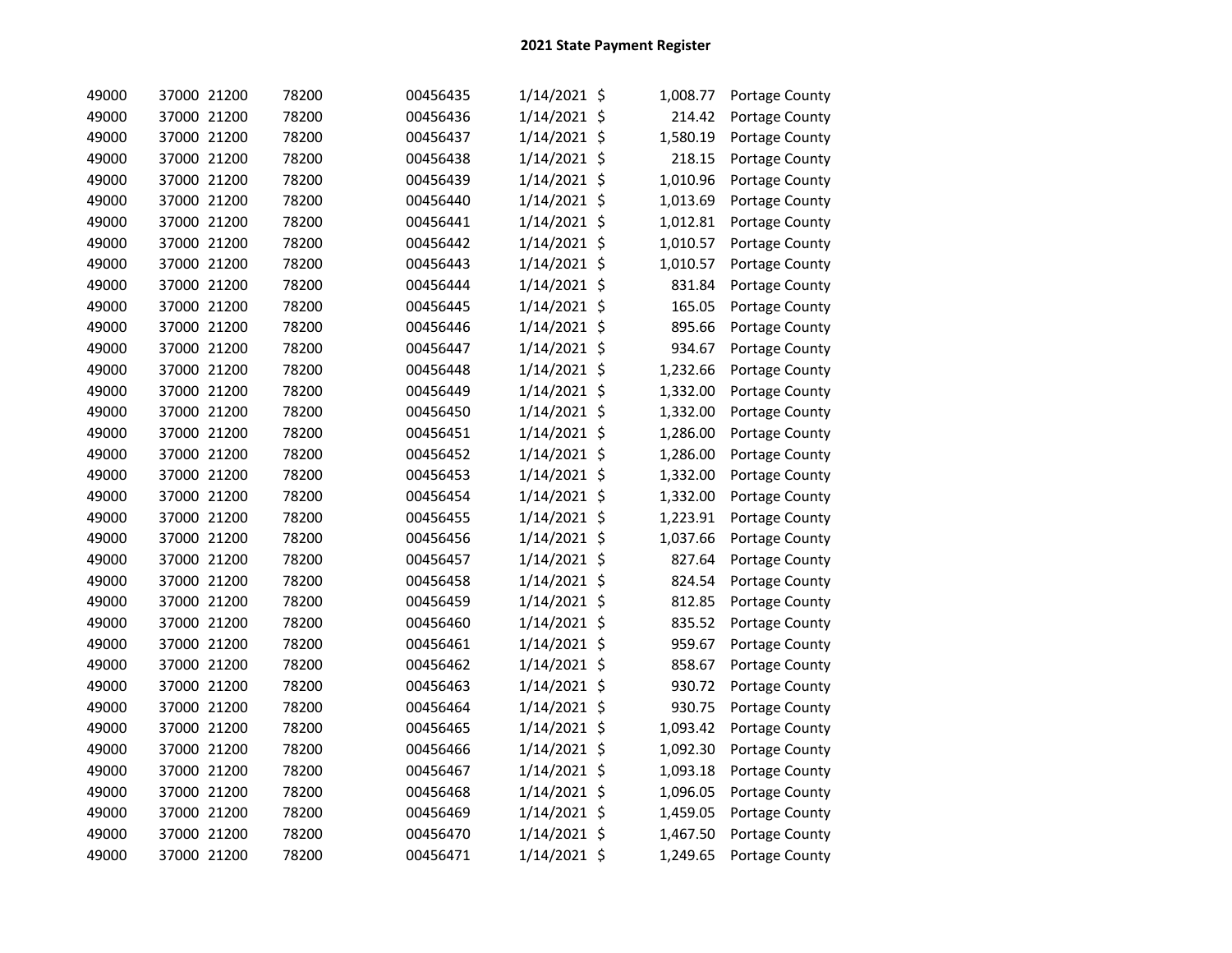| 49000 | 37000 21200 | 78200                                                              | 00456472 | $1/14/2021$ \$ | 1,479.01  | Portage County            |    |            |
|-------|-------------|--------------------------------------------------------------------|----------|----------------|-----------|---------------------------|----|------------|
| 49000 | 37000 21200 | 78200                                                              | 00456473 | $1/14/2021$ \$ | 930.79    | Portage County            |    |            |
| 49000 | 37000 21200 | 78200                                                              | 00456474 | $1/14/2021$ \$ | 548.86    | Portage County            |    |            |
| 49000 | 37000 21200 | 78200                                                              | 00456475 | $1/14/2021$ \$ | 1,097.55  | Portage County            |    |            |
| 49000 | 37000 21200 | 78200                                                              | 00456476 | $1/14/2021$ \$ | 290.11    | Portage County            |    |            |
| 49000 | 37000 21200 | 78200                                                              | 00456477 | $1/14/2021$ \$ | 240.89    | Portage County            |    |            |
| 49000 | 37000 21200 | 78200                                                              | 00456478 | $1/14/2021$ \$ | 1,097.38  | Portage County            |    |            |
| 49000 | 37000 21200 | 78200                                                              | 00456479 | $1/14/2021$ \$ | 1,097.20  | Portage County            |    |            |
| 49000 | 37000 21200 | 78200                                                              | 00456480 | $1/14/2021$ \$ | 1,088.07  | Portage County            |    |            |
| 49000 | 37000 21200 | 78200                                                              | 00456481 | $1/14/2021$ \$ | 1,089.99  | Portage County            |    |            |
| 49000 | 37000 21200 | 78200                                                              | 00456482 | $1/14/2021$ \$ | 1,494.47  | Portage County            |    |            |
| 49000 | 37000 21200 | 78200                                                              | 00456483 | $1/14/2021$ \$ | 1,096.05  | Portage County            |    |            |
| 49000 | 37000 21200 | 78200                                                              | 00456484 | $1/14/2021$ \$ | 1,094.05  | Portage County            |    |            |
| 49000 | 37000 21200 | 78200                                                              | 00456485 | $1/14/2021$ \$ | 1,094.05  | Portage County            |    |            |
| 49000 | 37000 21200 | 78200                                                              | 00456486 | $1/14/2021$ \$ | 1,096.05  | Portage County            |    |            |
| 49000 | 37000 21200 | 78200                                                              | 00456487 | $1/14/2021$ \$ | 1,008.50  | Portage County            |    |            |
| 49000 | 37000 21200 | 78200                                                              | 00456488 | $1/14/2021$ \$ | 258.64    | Portage County            |    |            |
| 49000 | 37000 21200 | 78200                                                              | 00456489 | $1/14/2021$ \$ | 23.93     | Portage County            |    |            |
| 49000 | 37000 21200 | 78200                                                              | 00456490 | $1/14/2021$ \$ | 154.13    | Portage County            |    |            |
| 49000 |             | Dept of Natural Resources - - Res Acq & Dev - Federal Funds Total  |          |                |           |                           | \$ | 100,782.31 |
| 49000 |             | Dept of Natural Resources - - Fin Asst For Responsible Units       |          |                |           |                           |    |            |
| 49000 | 37000 27400 | 67000                                                              | 00483025 | $5/21/2021$ \$ |           | 182,616.33 Portage County |    |            |
| 49000 |             | Dept of Natural Resources - - Fin Asst For Responsible Units Total |          |                |           |                           | \$ | 182,616.33 |
| 49000 |             | Dept of Natural Resources - - Recycling Consolidation Grants       |          |                |           |                           |    |            |
| 49000 | 37000 27400 | 67300                                                              | 00483025 | $5/21/2021$ \$ |           | 16,136.73 Portage County  |    |            |
| 49000 |             | Dept of Natural Resources - - Recycling Consolidation Grants Total |          |                |           |                           | \$ | 16,136.73  |
| 49000 |             | Dept of Natural Resources - - Land Acquisition                     |          |                |           |                           |    |            |
| 49000 | 37000 36300 | TA100                                                              | 00463857 | 2/17/2021 \$   |           | 112,183.27 Portage County |    |            |
| 49000 |             | Dept of Natural Resources - - Land Acquisition Total               |          |                |           |                           | \$ | 112,183.27 |
| 49000 |             | Dept of Natural Resources - - GPO - Sd Water Loan Prog, Fed        |          |                |           |                           |    |            |
| 49000 | 37000 57300 | 48200                                                              | 00457861 | $1/21/2021$ \$ | 8,690.00  | Portage County            |    |            |
| 49000 | 37000 57300 | 48200                                                              | 00468688 | $3/31/2021$ \$ | 5,609.50  | Portage County            |    |            |
| 49000 | 37000 57300 | 48200                                                              | 00491932 | 7/16/2021 \$   | 5,609.50  | Portage County            |    |            |
| 49000 | 37000 57300 | 48200                                                              | 00515594 | 11/12/2021 \$  | 5,609.50  | Portage County            |    |            |
| 49000 |             | Dept of Natural Resources - - GPO - Sd Water Loan Prog, Fed Total  |          |                |           |                           | \$ | 25,518.50  |
| 49000 |             | WI Dept of Transportation - - Damage Claims                        |          |                |           |                           |    |            |
| 49000 | 39500 10000 | 35000                                                              | 00762288 | 10/14/2021 \$  | 60,147.80 | Portage County            |    |            |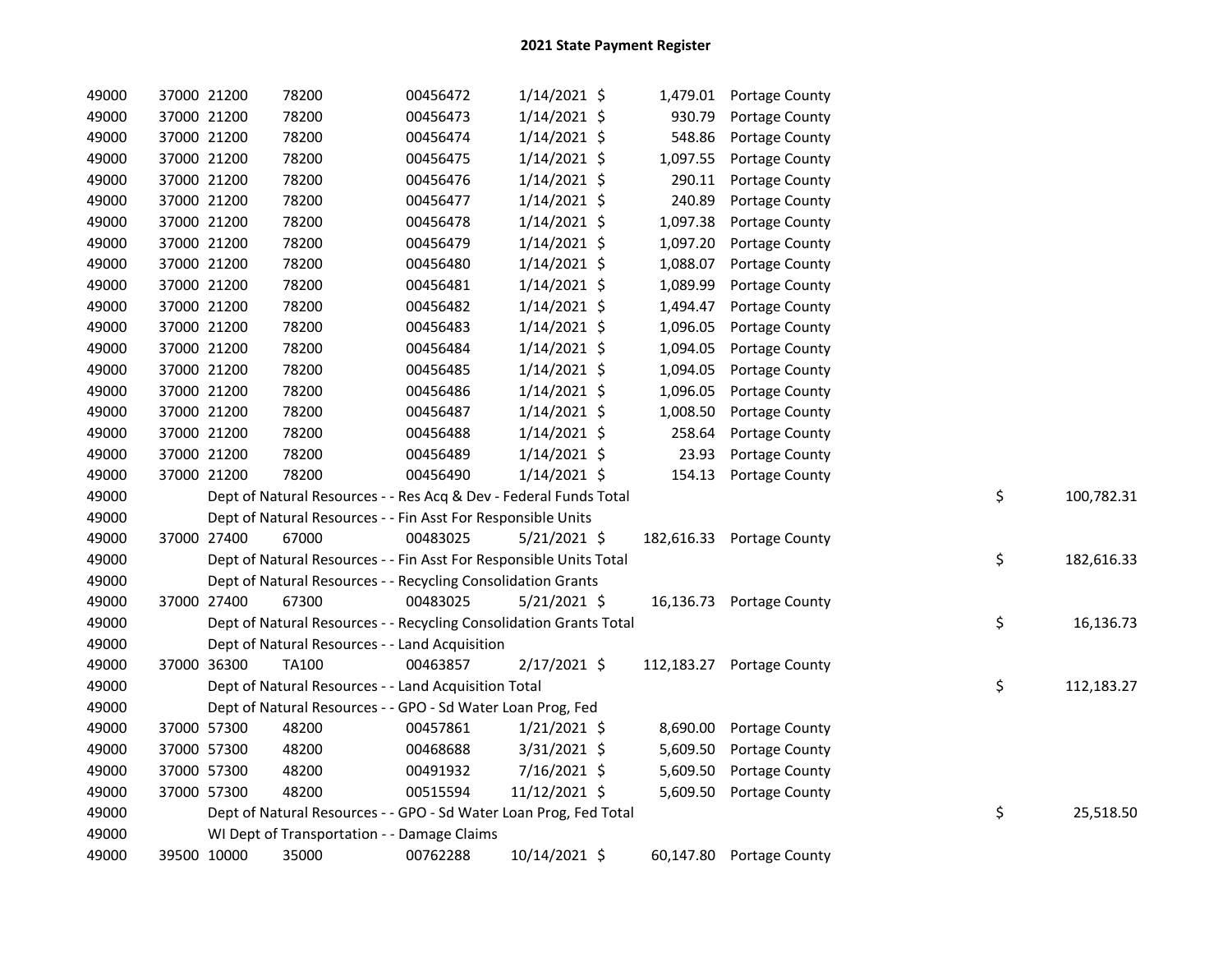| 49000 |             |             | WI Dept of Transportation - - Damage Claims Total        |          |                |              |                          | \$ | 60,147.80    |
|-------|-------------|-------------|----------------------------------------------------------|----------|----------------|--------------|--------------------------|----|--------------|
| 49000 |             |             | WI Dept of Transportation - - Eldly&Disa Co/Aid Sf       |          |                |              |                          |    |              |
| 49000 | 39500 21100 |             | 16800                                                    | 00650097 | 2/8/2021 \$    | 181,948.00   | Portage County           |    |              |
| 49000 |             |             | WI Dept of Transportation - - Eldly&Disa Co/Aid Sf Total |          |                |              |                          | \$ | 181,948.00   |
| 49000 |             |             | WI Dept of Transportation - - Hwy Sfty Loc Aid Ffd       |          |                |              |                          |    |              |
| 49000 |             | 39500 21100 | 18500                                                    | 00716841 | 7/6/2021 \$    | 11,049.04    | Portage County           |    |              |
| 49000 |             | 39500 21100 | 18500                                                    | 00733962 | 8/13/2021 \$   | 9,561.33     | Portage County           |    |              |
| 49000 |             | 39500 21100 | 18500                                                    | 00748775 | $9/21/2021$ \$ | 8,921.62     | Portage County           |    |              |
| 49000 |             |             | WI Dept of Transportation - - Hwy Sfty Loc Aid Ffd Total |          |                |              |                          | \$ | 29,531.99    |
| 49000 |             |             | WI Dept of Transportation - - Trans Aids To Co.-Sf       |          |                |              |                          |    |              |
| 49000 |             | 39500 21100 | 19000                                                    | 00631648 | $1/4/2021$ \$  | 598,745.80   | Portage County           |    |              |
| 49000 |             | 39500 21100 | 19000                                                    | 00710743 | 7/6/2021 \$    | 1,197,491.60 | Portage County           |    |              |
| 49000 | 39500 21100 |             | 19000                                                    | 00751302 | 10/4/2021 \$   | 598,745.83   | Portage County           |    |              |
| 49000 |             |             | WI Dept of Transportation - - Trans Aids To Co.-Sf Total |          |                |              |                          | \$ | 2,394,983.23 |
| 49000 |             |             | WI Dept of Transportation - - Loc Rd Imp Prg St Fd       |          |                |              |                          |    |              |
| 49000 | 39500 21100 |             | 27800                                                    | 00777359 | 12/1/2021 \$   | 5,589.08     | Portage County           |    |              |
| 49000 |             |             | WI Dept of Transportation - - Loc Rd Imp Prg St Fd Total |          |                |              |                          | \$ | 5,589.08     |
| 49000 |             |             | WI Dept of Transportation - - St Hwy Rehab, Sf           |          |                |              |                          |    |              |
| 49000 |             | 39500 21100 | 36300                                                    | 00700531 | $6/1/2021$ \$  | 979.64       | Portage County           |    |              |
| 49000 |             | 39500 21100 | 36300                                                    | 00765701 | 11/18/2021 \$  | 500.00       | Portage County           |    |              |
| 49000 |             |             | WI Dept of Transportation - - St Hwy Rehab, Sf Total     |          |                |              |                          | \$ | 1,479.64     |
| 49000 |             |             | WI Dept of Transportation - - Hwy Mgmt & Opers Sf        |          |                |              |                          |    |              |
| 49000 |             | 39500 21100 | 36500                                                    | 00646836 | 1/29/2021 \$   | 501.46       | Portage County           |    |              |
| 49000 |             | 39500 21100 | 36500                                                    | 00646847 | $2/1/2021$ \$  | 1,616.45     | Portage County           |    |              |
| 49000 |             | 39500 21100 | 36500                                                    | 00664210 | 3/15/2021 \$   | 1,671.09     | Portage County           |    |              |
| 49000 |             | 39500 21100 | 36500                                                    | 00677417 | $4/12/2021$ \$ | 486.00       | Portage County           |    |              |
| 49000 |             | 39500 21100 | 36500                                                    | 00691224 | $5/11/2021$ \$ | 175.41       | Portage County           |    |              |
| 49000 |             | 39500 21100 | 36500                                                    | 00700531 | $6/1/2021$ \$  | 676.61       | Portage County           |    |              |
| 49000 |             | 39500 21100 | 36500                                                    | 00721905 | 7/19/2021 \$   | 486.00       | Portage County           |    |              |
| 49000 |             | 39500 21100 | 36500                                                    | 00732177 | 8/11/2021 \$   | 597.23       | Portage County           |    |              |
| 49000 |             | 39500 21100 | 36500                                                    | 00750497 | 9/27/2021 \$   | 486.00       | Portage County           |    |              |
| 49000 |             | 39500 21100 | 36500                                                    | 00761412 | 10/14/2021 \$  | 486.00       | Portage County           |    |              |
| 49000 | 39500 21100 |             | 36500                                                    | 00775095 | 11/22/2021 \$  | 486.00       | Portage County           |    |              |
| 49000 | 39500 21100 |             | 36500                                                    | 00779933 | 12/6/2021 \$   | 1,431.60     | Portage County           |    |              |
| 49000 |             |             | WI Dept of Transportation - - Hwy Mgmt & Opers Sf Total  |          |                |              |                          | \$ | 9,099.85     |
| 49000 |             |             | WI Dept of Transportation - - Routine Maint Sf           |          |                |              |                          |    |              |
| 49000 |             | 39500 21100 | 36800                                                    | 00641553 | 1/20/2021 \$   |              | 51,562.83 Portage County |    |              |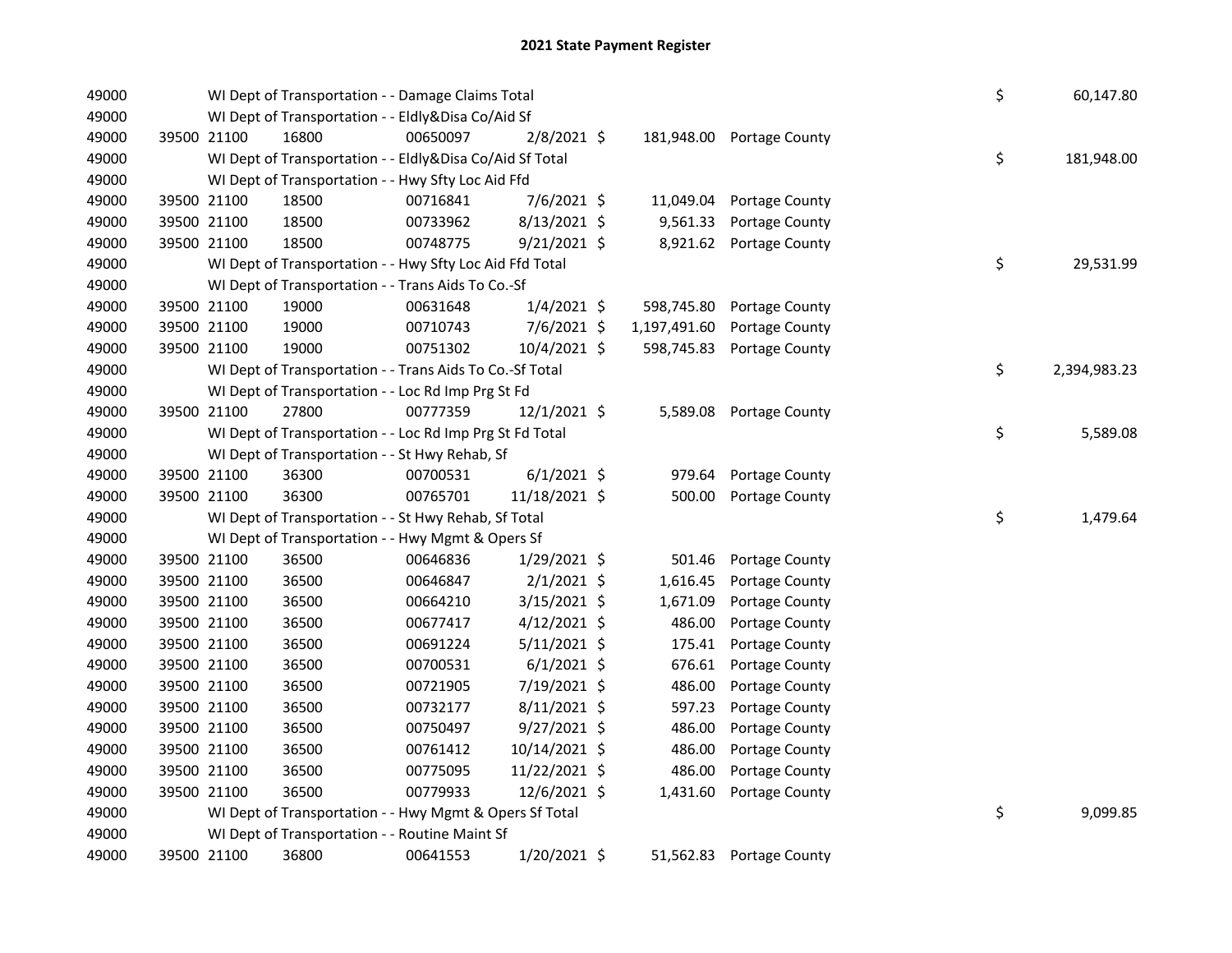| 49000 | 39500 21100 | 36800                                                | 00641554 | 1/20/2021 \$   | 23,808.16  | Portage County |    |              |
|-------|-------------|------------------------------------------------------|----------|----------------|------------|----------------|----|--------------|
| 49000 | 39500 21100 | 36800                                                | 00641555 | $1/20/2021$ \$ | 3,666.99   | Portage County |    |              |
| 49000 | 39500 21100 | 36800                                                | 00646847 | $2/1/2021$ \$  | 15,400.37  | Portage County |    |              |
| 49000 | 39500 21100 | 36800                                                | 00647578 | 2/3/2021 \$    | 14,744.00  | Portage County |    |              |
| 49000 | 39500 21100 | 36800                                                | 00650622 | $2/8/2021$ \$  | 329,170.99 | Portage County |    |              |
| 49000 | 39500 21100 | 36800                                                | 00660738 | 3/4/2021 \$    | 8,917.00   | Portage County |    |              |
| 49000 | 39500 21100 | 36800                                                | 00664210 | $3/15/2021$ \$ | 7,869.32   | Portage County |    |              |
| 49000 | 39500 21100 | 36800                                                | 00666208 | 3/18/2021 \$   | 188,131.00 | Portage County |    |              |
| 49000 | 39500 21100 | 36800                                                | 00666220 | 3/19/2021 \$   | 168,147.25 | Portage County |    |              |
| 49000 | 39500 21100 | 36800                                                | 00666221 | $3/19/2021$ \$ | 306,487.78 | Portage County |    |              |
| 49000 | 39500 21100 | 36800                                                | 00677417 | $4/12/2021$ \$ | 9,449.03   | Portage County |    |              |
| 49000 | 39500 21100 | 36800                                                | 00684483 | 4/28/2021 \$   | 188,363.83 | Portage County |    |              |
| 49000 | 39500 21100 | 36800                                                | 00691224 | $5/11/2021$ \$ | 11,216.28  | Portage County |    |              |
| 49000 | 39500 21100 | 36800                                                | 00700531 | $6/1/2021$ \$  | 1,486.16   | Portage County |    |              |
| 49000 | 39500 21100 | 36800                                                | 00701223 | $6/3/2021$ \$  | (77.77)    | Portage County |    |              |
| 49000 | 39500 21100 | 36800                                                | 00701224 | $6/3/2021$ \$  | 117,532.99 | Portage County |    |              |
| 49000 | 39500 21100 | 36800                                                | 00705014 | $6/11/2021$ \$ | 6,219.01   | Portage County |    |              |
| 49000 | 39500 21100 | 36800                                                | 00705276 | $6/11/2021$ \$ | 95,956.90  | Portage County |    |              |
| 49000 | 39500 21100 | 36800                                                | 00721905 | 7/19/2021 \$   | 4,168.53   | Portage County |    |              |
| 49000 | 39500 21100 | 36800                                                | 00725129 | 7/27/2021 \$   | 103,311.16 | Portage County |    |              |
| 49000 | 39500 21100 | 36800                                                | 00726320 | 7/29/2021 \$   | 41,797.02  | Portage County |    |              |
| 49000 | 39500 21100 | 36800                                                | 00732177 | 8/11/2021 \$   | 3,939.88   | Portage County |    |              |
| 49000 | 39500 21100 | 36800                                                | 00732299 | 8/11/2021 \$   | 172,072.67 | Portage County |    |              |
| 49000 | 39500 21100 | 36800                                                | 00735304 | 8/19/2021 \$   | 145,215.84 | Portage County |    |              |
| 49000 | 39500 21100 | 36800                                                | 00748282 | 9/21/2021 \$   | 36,945.47  | Portage County |    |              |
| 49000 | 39500 21100 | 36800                                                | 00750497 | 9/27/2021 \$   | 5,592.17   | Portage County |    |              |
| 49000 | 39500 21100 | 36800                                                | 00754699 | 9/30/2021 \$   | 82,265.84  | Portage County |    |              |
| 49000 | 39500 21100 | 36800                                                | 00755390 | 9/30/2021 \$   | 114,672.09 | Portage County |    |              |
| 49000 | 39500 21100 | 36800                                                | 00761412 | 10/14/2021 \$  | 9,292.02   | Portage County |    |              |
| 49000 | 39500 21100 | 36800                                                | 00761521 | 10/14/2021 \$  | 34,542.14  | Portage County |    |              |
| 49000 | 39500 21100 | 36800                                                | 00769467 | 11/4/2021 \$   | 87,161.11  | Portage County |    |              |
| 49000 | 39500 21100 | 36800                                                | 00775095 | 11/22/2021 \$  | 7,229.00   | Portage County |    |              |
| 49000 | 39500 21100 | 36800                                                | 00779933 | 12/6/2021 \$   | 15,520.20  | Portage County |    |              |
| 49000 | 39500 21100 | 36800                                                | 00783833 | 12/16/2021 \$  | 132,673.95 | Portage County |    |              |
| 49000 | 39500 21100 | 36800                                                | 00783834 | 12/16/2021 \$  | 134,157.34 | Portage County |    |              |
| 49000 | 39500 21100 | 36800                                                | 00783843 | 12/16/2021 \$  | 995.90     | Portage County |    |              |
| 49000 |             | WI Dept of Transportation - - Routine Maint Sf Total |          |                |            |                | \$ | 2,679,604.45 |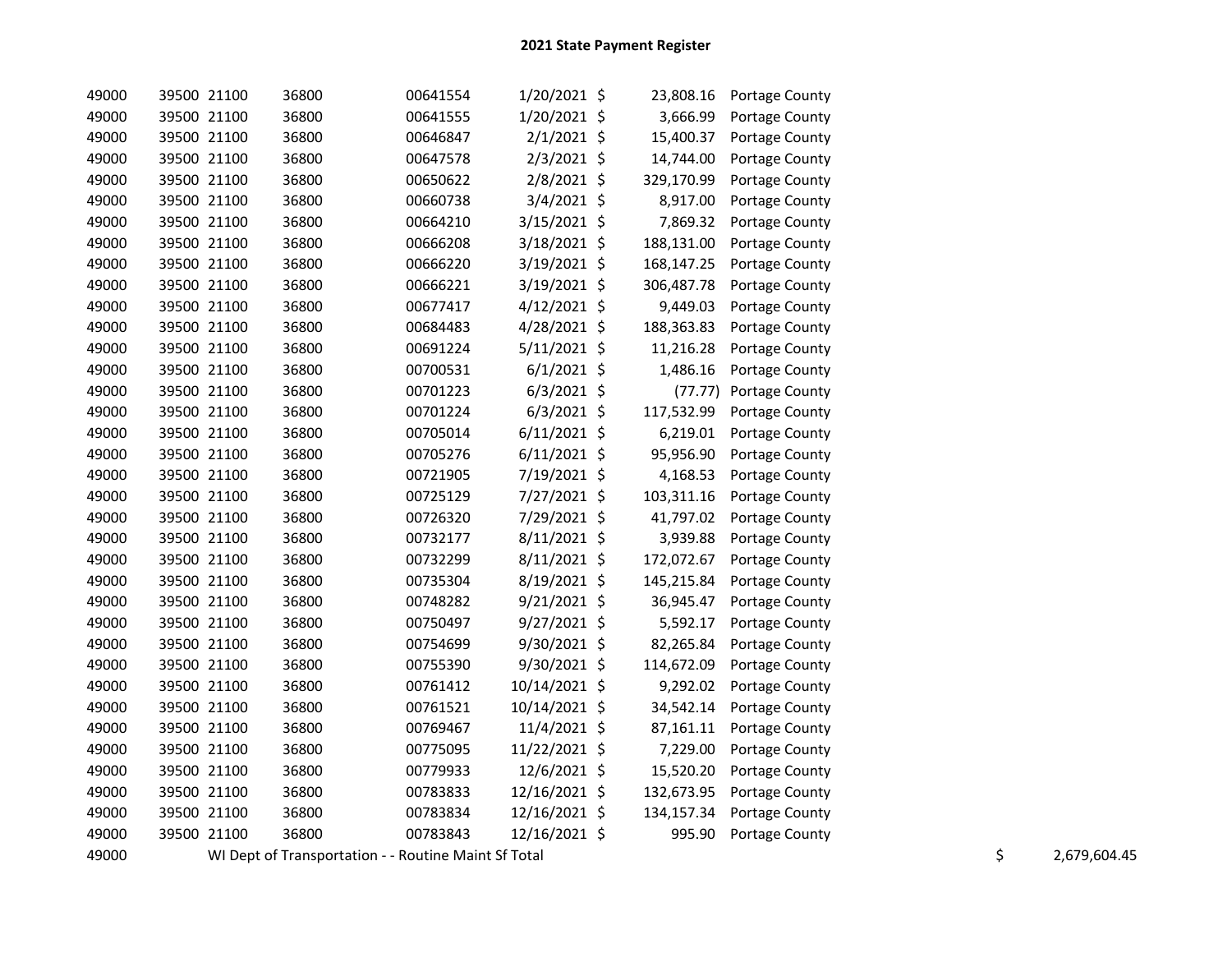| 49000 |             | WI Dept of Transportation - - St Hwy Rehab Fed Fd                  |          |                |           |                         |    |            |
|-------|-------------|--------------------------------------------------------------------|----------|----------------|-----------|-------------------------|----|------------|
| 49000 | 39500 21100 | 38300                                                              | 00700531 | $6/1/2021$ \$  |           | 3,918.56 Portage County |    |            |
| 49000 |             | WI Dept of Transportation - - St Hwy Rehab Fed Fd Total            |          |                |           |                         | \$ | 3,918.56   |
| 49000 |             | WI Dept of Transportation - - Hwy Mgmt & Opers Ff                  |          |                |           |                         |    |            |
| 49000 | 39500 21100 | 38500                                                              | 00646836 | 1/29/2021 \$   | 501.46    | Portage County          |    |            |
| 49000 |             | WI Dept of Transportation - - Hwy Mgmt & Opers Ff Total            |          |                |           |                         | \$ | 501.46     |
| 49000 |             | Department of Corrections - - Becky Young Community Correcti       |          |                |           |                         |    |            |
| 49000 | 41000 10000 | 11200                                                              | 00402275 | $1/4/2021$ \$  | 37,750.46 | Portage County          |    |            |
| 49000 | 41000 10000 | 11200                                                              | 00410754 | 2/18/2021 \$   | 66,749.40 | Portage County          |    |            |
| 49000 | 41000 10000 | 11200                                                              | 00416291 | 3/17/2021 \$   | 42,672.71 | Portage County          |    |            |
| 49000 | 41000 10000 | 11200                                                              | 00418494 | 3/29/2021 \$   | 9,789.97  | Portage County          |    |            |
| 49000 | 41000 10000 | 11200                                                              | 00418497 | 3/29/2021 \$   | 51,149.43 | Portage County          |    |            |
| 49000 | 41000 10000 | 11200                                                              | 00427530 | 5/19/2021 \$   | 49,504.50 | Portage County          |    |            |
| 49000 | 41000 10000 | 11200                                                              | 00428626 | 5/24/2021 \$   | 42,950.42 | Portage County          |    |            |
| 49000 | 41000 10000 | 11200                                                              | 00434489 | $6/23/2021$ \$ | 50,937.89 | Portage County          |    |            |
| 49000 | 41000 10000 | 11200                                                              | 00437959 | 7/12/2021 \$   | 49,381.12 | Portage County          |    |            |
| 49000 | 41000 10000 | 11200                                                              | 00450505 | $9/15/2021$ \$ | 74,640.30 | Portage County          |    |            |
| 49000 | 41000 10000 | 11200                                                              | 00451993 | $9/21/2021$ \$ | 48,522.81 | Portage County          |    |            |
| 49000 | 41000 10000 | 11200                                                              | 00460163 | 11/3/2021 \$   | 48,763.68 | Portage County          |    |            |
| 49000 |             | Department of Corrections - - Becky Young Community Correcti Total |          |                |           |                         | \$ | 572,812.69 |
| 49000 |             | Department of Corrections - - Corrections Contracts And Agre       |          |                |           |                         |    |            |
| 49000 | 41000 10000 | 11400                                                              | 00405456 | $1/21/2021$ \$ | 10,446.38 | Portage County          |    |            |
| 49000 | 41000 10000 | 11400                                                              | 00410423 | 2/23/2021 \$   | 9,828.86  | Portage County          |    |            |
| 49000 | 41000 10000 | 11400                                                              | 00411544 | $2/23/2021$ \$ | 9,262.80  | Portage County          |    |            |
| 49000 | 41000 10000 | 11400                                                              | 00411552 | $2/23/2021$ \$ | 6,638.34  | Portage County          |    |            |
| 49000 | 41000 10000 | 11400                                                              | 00412332 | $2/26/2021$ \$ | 10,960.98 | Portage County          |    |            |
| 49000 | 41000 10000 | 11400                                                              | 00416056 | $3/16/2021$ \$ | 21,150.06 | Portage County          |    |            |
| 49000 | 41000 10000 | 11400                                                              | 00416115 | 3/17/2021 \$   | 3,705.12  | Portage County          |    |            |
| 49000 | 41000 10000 | 11400                                                              | 00420715 | $4/13/2021$ \$ | 16,878.88 | Portage County          |    |            |
| 49000 | 41000 10000 | 11400                                                              | 00422472 | $4/23/2021$ \$ | 8,439.44  | Portage County          |    |            |
| 49000 | 41000 10000 | 11400                                                              | 00425033 | 5/7/2021 \$    | 18,782.90 | Portage County          |    |            |
| 49000 | 41000 10000 | 11400                                                              | 00427317 | 5/19/2021 \$   | 10,034.70 | Portage County          |    |            |
| 49000 | 41000 10000 | 11400                                                              | 00432521 | $6/15/2021$ \$ | 23,774.52 | Portage County          |    |            |
| 49000 | 41000 10000 | 11400                                                              | 00432924 | $6/17/2021$ \$ | 13,997.12 | Portage County          |    |            |
| 49000 | 41000 10000 | 11400                                                              | 00435370 | $6/29/2021$ \$ | 17,444.94 | Portage County          |    |            |
| 49000 | 41000 10000 | 11400                                                              | 00438655 | 7/15/2021 \$   | 15,283.62 | Portage County          |    |            |
| 49000 | 41000 10000 | 11400                                                              | 00440183 | 7/21/2021 \$   | 21,407.36 | Portage County          |    |            |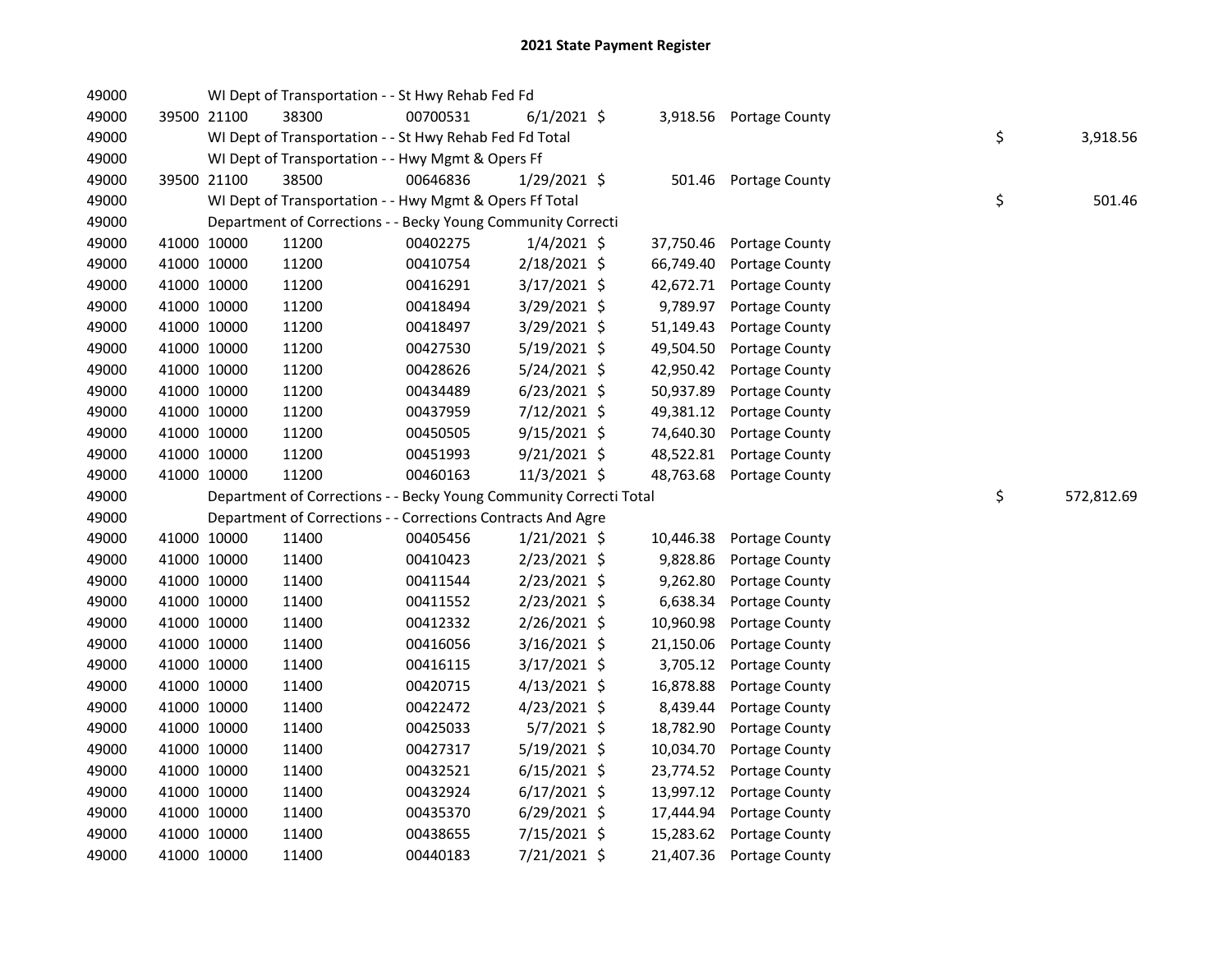| 49000 | 41000 10000 |             | 11400                                                                  | 00446559 | 8/26/2021 \$   |              | 16,312.82 Portage County                                                                                      |                    |
|-------|-------------|-------------|------------------------------------------------------------------------|----------|----------------|--------------|---------------------------------------------------------------------------------------------------------------|--------------------|
| 49000 |             | 41000 10000 | 11400                                                                  | 00449264 | 9/9/2021 \$    | 17,496.40    | Portage County                                                                                                |                    |
| 49000 |             | 41000 10000 | 11400                                                                  | 00451830 | $9/22/2021$ \$ |              | 17,290.56 Portage County                                                                                      |                    |
| 49000 |             | 41000 10000 | 11400                                                                  | 00456262 | 10/14/2021 \$  |              | 17,650.78 Portage County                                                                                      |                    |
| 49000 | 41000 10000 |             | 11400                                                                  | 00458976 | 10/27/2021 \$  | 5,300.38     | Portage County                                                                                                |                    |
| 49000 | 41000 10000 |             | 11400                                                                  | 00462643 | 11/17/2021 \$  |              | 20,532.54 Portage County                                                                                      |                    |
| 49000 | 41000 10000 |             | 11400                                                                  | 00468369 | 12/17/2021 \$  |              | 11,887.26 Portage County                                                                                      |                    |
| 49000 |             |             | Department of Corrections - - Corrections Contracts And Agre Total     |          |                |              |                                                                                                               | \$<br>324,506.76   |
| 49000 |             |             |                                                                        |          |                |              | Department of Corrections - - Reimbursing Counties For Probation, Extended Supervision And Parole Holds       |                    |
| 49000 |             | 41000 10000 | 11600                                                                  | 00459688 | 10/29/2021 \$  |              | 26,800.00 Portage County                                                                                      |                    |
| 49000 |             |             |                                                                        |          |                |              | Department of Corrections - - Reimbursing Counties For Probation, Extended Supervision And Parole Holds Total | \$<br>26,800.00    |
| 49000 |             |             | Department of Corrections - - Federal Project Operations               |          |                |              |                                                                                                               |                    |
| 49000 | 41000 10000 |             | 34100                                                                  | 00446910 | $8/27/2021$ \$ |              | 30.00 Portage County                                                                                          |                    |
| 49000 |             |             | Department of Corrections - - Federal Project Operations Total         |          |                |              |                                                                                                               | \$<br>30.00        |
| 49000 |             |             | Department of Health Services - - State/Federal Aids                   |          |                |              |                                                                                                               |                    |
| 49000 |             | 43500 10000 | 00000                                                                  | 92106    | $1/4/2021$ \$  | 220,312.00   | Portage County                                                                                                |                    |
| 49000 |             | 43500 10000 | 00000                                                                  | 92107    | $2/1/2021$ \$  | 319,415.00   | Portage County                                                                                                |                    |
| 49000 |             | 43500 10000 | 00000                                                                  | 92108    | $3/1/2021$ \$  | 239,425.00   | Portage County                                                                                                |                    |
| 49000 |             | 43500 10000 | 00000                                                                  | 92109    | $4/1/2021$ \$  | 181,129.00   | Portage County                                                                                                |                    |
| 49000 | 43500 10000 |             | 00000                                                                  | 92110    | 5/3/2021 \$    | 157,743.00   | Portage County                                                                                                |                    |
| 49000 | 43500 10000 |             | 00000                                                                  | 92111    | $6/1/2021$ \$  | 363,108.00   | Portage County                                                                                                |                    |
| 49000 | 43500 10000 |             | 00000                                                                  | 92200    | $7/1/2021$ \$  | 663,848.00   | Portage County                                                                                                |                    |
| 49000 |             | 43500 10000 | 00000                                                                  | 92201    | $8/2/2021$ \$  | 1,091,550.00 | Portage County                                                                                                |                    |
| 49000 | 43500 10000 |             | 00000                                                                  | 92202    | $9/1/2021$ \$  | 125,120.00   | Portage County                                                                                                |                    |
| 49000 | 43500 10000 |             | 00000                                                                  | 92204    | 10/1/2021 \$   | 212,228.00   | Portage County                                                                                                |                    |
| 49000 | 43500 10000 |             | 00000                                                                  | 92206    | $11/1/2021$ \$ | 241,569.00   | Portage County                                                                                                |                    |
| 49000 | 43500 10000 |             | 00000                                                                  | 92207    | 12/1/2021 \$   | 273,327.00   | Portage County                                                                                                |                    |
| 49000 |             |             | Department of Health Services - - State/Federal Aids Total             |          |                |              |                                                                                                               | \$<br>4,088,774.00 |
| 49000 |             |             | Department of Health Services - - Emergency Dispatcher Cardiopul       |          |                |              |                                                                                                               |                    |
| 49000 | 43500 10000 |             | 18500                                                                  | 00436572 | 7/23/2021 \$   |              | 1,513.00 Portage County                                                                                       |                    |
| 49000 |             |             | Department of Health Services - - Emergency Dispatcher Cardiopul Total |          |                |              |                                                                                                               | \$<br>1,513.00     |
| 49000 |             |             | Department of Health Services - - General Program Operations           |          |                |              |                                                                                                               |                    |
| 49000 |             | 43500 10000 | 40100                                                                  | 00401537 | $1/5/2021$ \$  | 15.00        | Portage County                                                                                                |                    |
| 49000 |             | 43500 10000 | 40100                                                                  | 00401548 | $1/5/2021$ \$  | 1.50         | Portage County                                                                                                |                    |
| 49000 | 43500 10000 |             | 40100                                                                  | 00408034 | $2/3/2021$ \$  | 1.50         | Portage County                                                                                                |                    |
| 49000 |             | 43500 10000 | 40100                                                                  | 00408040 | $2/3/2021$ \$  | 1.50         | Portage County                                                                                                |                    |
| 49000 |             | 43500 10000 | 40100                                                                  | 00428912 | 5/25/2021 \$   | 1.50         | Portage County                                                                                                |                    |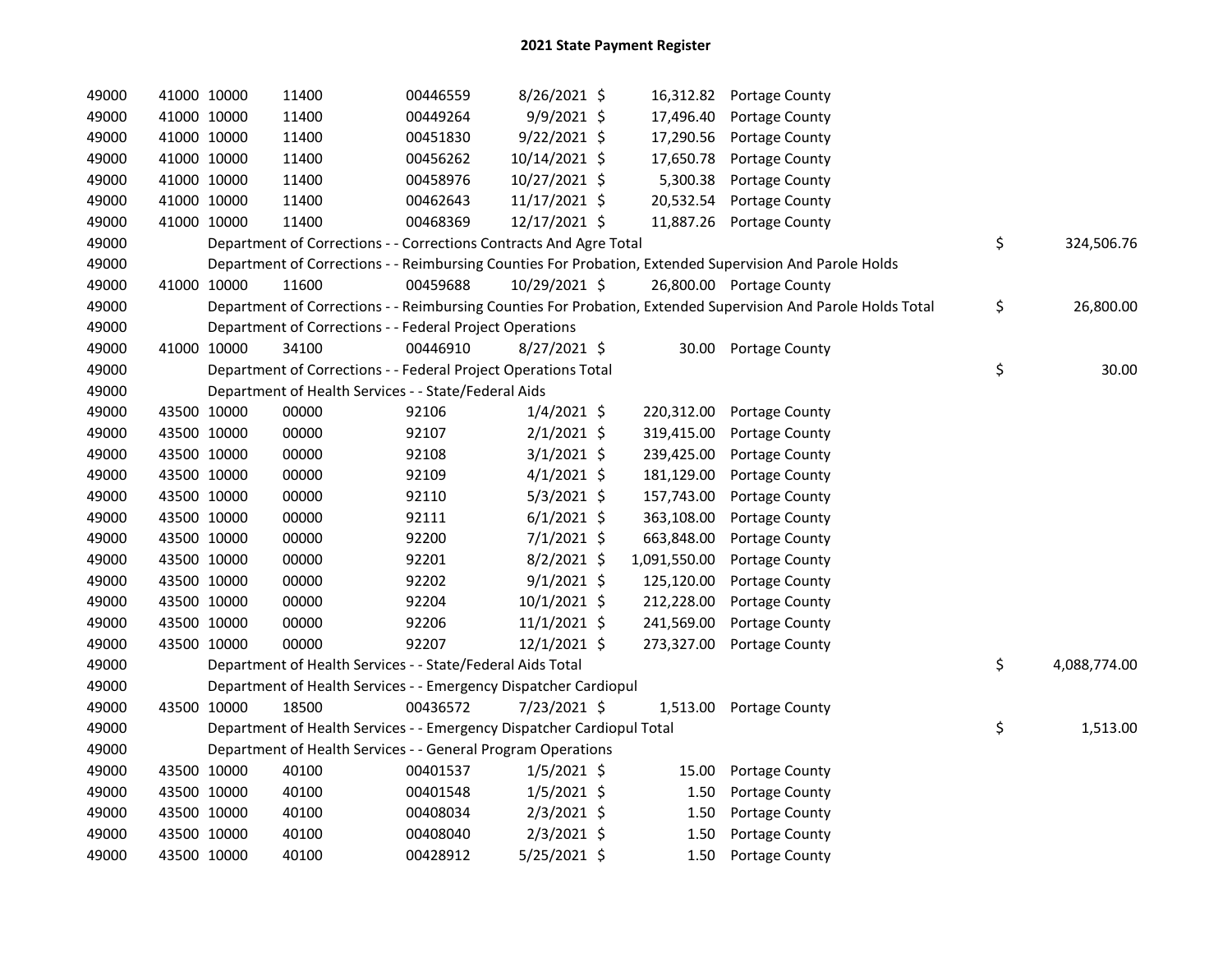| 49000 | 43500 10000 | 40100 | 00429770                                                               | $6/2/2021$ \$  | 1.50     | Portage County |    |       |
|-------|-------------|-------|------------------------------------------------------------------------|----------------|----------|----------------|----|-------|
| 49000 | 43500 10000 | 40100 | 00432782                                                               | $6/15/2021$ \$ | 1.50     | Portage County |    |       |
| 49000 | 43500 10000 | 40100 | 00438742                                                               | 7/13/2021 \$   | 1.50     | Portage County |    |       |
| 49000 | 43500 10000 | 40100 | 00442258                                                               | 8/3/2021 \$    | 1.50     | Portage County |    |       |
| 49000 | 43500 10000 | 40100 | 00452798                                                               | 9/28/2021 \$   | 1.50     | Portage County |    |       |
| 49000 | 43500 10000 | 40100 | 00453669                                                               | 10/5/2021 \$   | 1.50     | Portage County |    |       |
| 49000 | 43500 10000 | 40100 | 00465153                                                               | 11/30/2021 \$  | 1.50     | Portage County |    |       |
| 49000 |             |       | Department of Health Services - - General Program Operations Total     |                |          |                | \$ | 31.50 |
| 49000 |             |       | Department of Health Services - - Medical Assistance State Admin       |                |          |                |    |       |
| 49000 | 43500 10000 | 44000 | 00401537                                                               | $1/5/2021$ \$  | 15.00    | Portage County |    |       |
| 49000 | 43500 10000 | 44000 | 00401548                                                               | $1/5/2021$ \$  | 1.50     | Portage County |    |       |
| 49000 | 43500 10000 | 44000 | 00408034                                                               | $2/3/2021$ \$  | 1.50     | Portage County |    |       |
| 49000 | 43500 10000 | 44000 | 00408040                                                               | $2/3/2021$ \$  | 1.50     | Portage County |    |       |
| 49000 | 43500 10000 | 44000 | 00428912                                                               | 5/25/2021 \$   | 1.50     | Portage County |    |       |
| 49000 | 43500 10000 | 44000 | 00429770                                                               | $6/2/2021$ \$  | 1.50     | Portage County |    |       |
| 49000 | 43500 10000 | 44000 | 00432782                                                               | $6/15/2021$ \$ | 1.50     | Portage County |    |       |
| 49000 | 43500 10000 | 44000 | 00438742                                                               | 7/13/2021 \$   | 1.50     | Portage County |    |       |
| 49000 | 43500 10000 | 44000 | 00442258                                                               | $8/3/2021$ \$  | 1.50     | Portage County |    |       |
| 49000 | 43500 10000 | 44000 | 00452798                                                               | 9/28/2021 \$   | 1.50     | Portage County |    |       |
| 49000 | 43500 10000 | 44000 | 00453669                                                               | 10/5/2021 \$   | 1.50     | Portage County |    |       |
| 49000 | 43500 10000 | 44000 | 00465153                                                               | 11/30/2021 \$  | 1.50     | Portage County |    |       |
| 49000 |             |       | Department of Health Services - - Medical Assistance State Admin Total |                |          |                | \$ | 31.50 |
| 49000 |             |       | Department of Health Services - - Interagency And Intra-Agency P       |                |          |                |    |       |
| 49000 | 43500 10000 | 86700 | 00402131                                                               | $1/15/2021$ \$ | 3,710.00 | Portage County |    |       |
| 49000 | 43500 10000 | 86700 | 00402132                                                               | $1/7/2021$ \$  | 4,725.00 | Portage County |    |       |
| 49000 | 43500 10000 | 86700 | 00402374                                                               | $1/15/2021$ \$ | 5,810.00 | Portage County |    |       |
| 49000 | 43500 10000 | 86700 | 00402608                                                               | 1/29/2021 \$   | 7,945.00 | Portage County |    |       |
| 49000 | 43500 10000 | 86700 | 00409887                                                               | 2/16/2021 \$   | 2,340.00 | Portage County |    |       |
| 49000 | 43500 10000 | 86700 | 00409927                                                               | 2/17/2021 \$   | 1,300.00 | Portage County |    |       |
| 49000 | 43500 10000 | 86700 | 00409941                                                               | 2/24/2021 \$   | 1,960.00 | Portage County |    |       |
| 49000 | 43500 10000 | 86700 | 00410409                                                               | 3/18/2021 \$   | 680.00   | Portage County |    |       |
| 49000 | 43500 10000 | 86700 | 00410990                                                               | $3/4/2021$ \$  | 1,680.00 | Portage County |    |       |
| 49000 | 43500 10000 | 86700 | 00419016                                                               | $4/9/2021$ \$  | 840.00   | Portage County |    |       |
| 49000 | 43500 10000 | 86700 | 00419017                                                               | 4/9/2021 \$    | 340.00   | Portage County |    |       |
| 49000 | 43500 10000 | 86700 | 00429162                                                               | 5/25/2021 \$   | 600.00   | Portage County |    |       |
| 49000 | 43500 10000 | 86700 | 00429163                                                               | 5/25/2021 \$   | 200.00   | Portage County |    |       |
| 49000 | 43500 10000 | 86700 | 00438613                                                               | 7/15/2021 \$   | 540.00   | Portage County |    |       |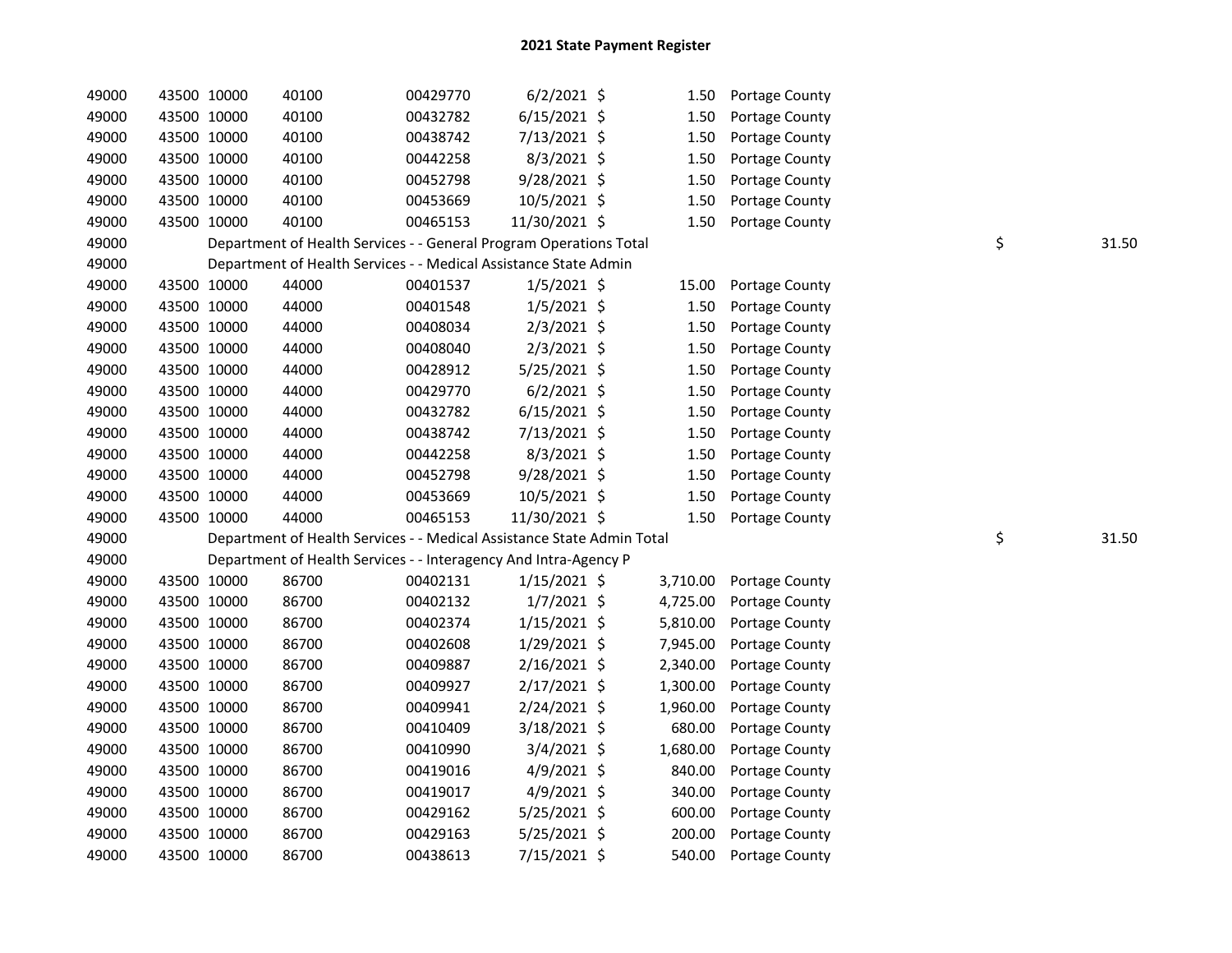| 49000 | 43500 10000 | 86700                                                                  | 00438614 | 7/12/2021 \$   | 140.00     | Portage County |    |           |
|-------|-------------|------------------------------------------------------------------------|----------|----------------|------------|----------------|----|-----------|
| 49000 | 43500 10000 | 86700                                                                  | 00438615 | 7/12/2021 \$   | 640.00     | Portage County |    |           |
| 49000 |             | Department of Health Services - - Interagency And Intra-Agency P Total |          |                |            |                | \$ | 33,450.00 |
| 49000 |             | Dept of Children and Families - - Fees For Administrative Servic       |          |                |            |                |    |           |
| 49000 | 43700 10000 | 23100                                                                  | 00080587 | 2/16/2021 \$   | 80.00      | Portage County |    |           |
| 49000 | 43700 10000 | 23100                                                                  | 00083444 | 4/20/2021 \$   | 40.00      | Portage County |    |           |
| 49000 | 43700 10000 | 23100                                                                  | 00087327 | 7/23/2021 \$   | 30.00      | Portage County |    |           |
| 49000 | 43700 10000 | 23100                                                                  | 00090942 | 11/2/2021 \$   | 25.00      | Portage County |    |           |
| 49000 |             | Dept of Children and Families - - Fees For Administrative Servic Total |          |                |            |                | \$ | 175.00    |
| 49000 |             | Dept of Children and Families - - General Aids                         |          |                |            |                |    |           |
| 49000 | 43700 10000 | 99000                                                                  | 00078966 | $1/4/2021$ \$  | 90,952.66  | Portage County |    |           |
| 49000 | 43700 10000 | 99000                                                                  | 00079022 | $1/5/2021$ \$  | 130.05     | Portage County |    |           |
| 49000 | 43700 10000 | 99000                                                                  | 00079472 | 1/20/2021 \$   | 76,879.11  | Portage County |    |           |
| 49000 | 43700 10000 | 99000                                                                  | 00079473 | 1/20/2021 \$   | 4,121.00   | Portage County |    |           |
| 49000 | 43700 10000 | 99000                                                                  | 00079474 | 1/20/2021 \$   | 80,516.92  | Portage County |    |           |
| 49000 | 43700 10000 | 99000                                                                  | 00079782 | $1/28/2021$ \$ | 51,145.67  | Portage County |    |           |
| 49000 | 43700 10000 | 99000                                                                  | 00079783 | $1/29/2021$ \$ | 81,636.27  | Portage County |    |           |
| 49000 | 43700 10000 | 99000                                                                  | 00079784 | 1/29/2021 \$   | 11,248.20  | Portage County |    |           |
| 49000 | 43700 10000 | 99000                                                                  | 00079865 | 1/29/2021 \$   | 59,285.01  | Portage County |    |           |
| 49000 | 43700 10000 | 99000                                                                  | 00079959 | $2/1/2021$ \$  | 194.75     | Portage County |    |           |
| 49000 | 43700 10000 | 99000                                                                  | 00080178 | $2/5/2021$ \$  | 49,263.34  | Portage County |    |           |
| 49000 | 43700 10000 | 99000                                                                  | 00080291 | $2/5/2021$ \$  | 116.82     | Portage County |    |           |
| 49000 | 43700 10000 | 99000                                                                  | 00080292 | $2/5/2021$ \$  | 6,592.68   | Portage County |    |           |
| 49000 | 43700 10000 | 99000                                                                  | 00080948 | 2/26/2021 \$   | 6,777.63   | Portage County |    |           |
| 49000 | 43700 10000 | 99000                                                                  | 00081202 | 3/4/2021 \$    | 39,147.53  | Portage County |    |           |
| 49000 | 43700 10000 | 99000                                                                  | 00081332 | $3/5/2021$ \$  | 335.16     | Portage County |    |           |
| 49000 | 43700 10000 | 99000                                                                  | 00081414 | 3/8/2021 \$    | 9,295.00   | Portage County |    |           |
| 49000 | 43700 10000 | 99000                                                                  | 00082023 | 3/23/2021 \$   | 18,584.98  | Portage County |    |           |
| 49000 | 43700 10000 | 99000                                                                  | 00082664 | $4/5/2021$ \$  | 317,888.91 | Portage County |    |           |
| 49000 | 43700 10000 | 99000                                                                  | 00082665 | $4/5/2021$ \$  | 202,438.97 | Portage County |    |           |
| 49000 | 43700 10000 | 99000                                                                  | 00083909 | 4/30/2021 \$   | 168,991.58 | Portage County |    |           |
| 49000 | 43700 10000 | 99000                                                                  | 00084059 | $5/3/2021$ \$  | 54,062.67  | Portage County |    |           |
| 49000 | 43700 10000 | 99000                                                                  | 00084126 | $5/5/2021$ \$  | 132,504.31 | Portage County |    |           |
| 49000 | 43700 10000 | 99000                                                                  | 00084935 | 5/18/2021 \$   | 2,288.00   | Portage County |    |           |
| 49000 | 43700 10000 | 99000                                                                  | 00085447 | $6/1/2021$ \$  | 1,989.84   | Portage County |    |           |
| 49000 | 43700 10000 | 99000                                                                  | 00085557 | $6/4/2021$ \$  | 80,816.39  | Portage County |    |           |
| 49000 | 43700 10000 | 99000                                                                  | 00085639 | $6/7/2021$ \$  | 55,372.62  | Portage County |    |           |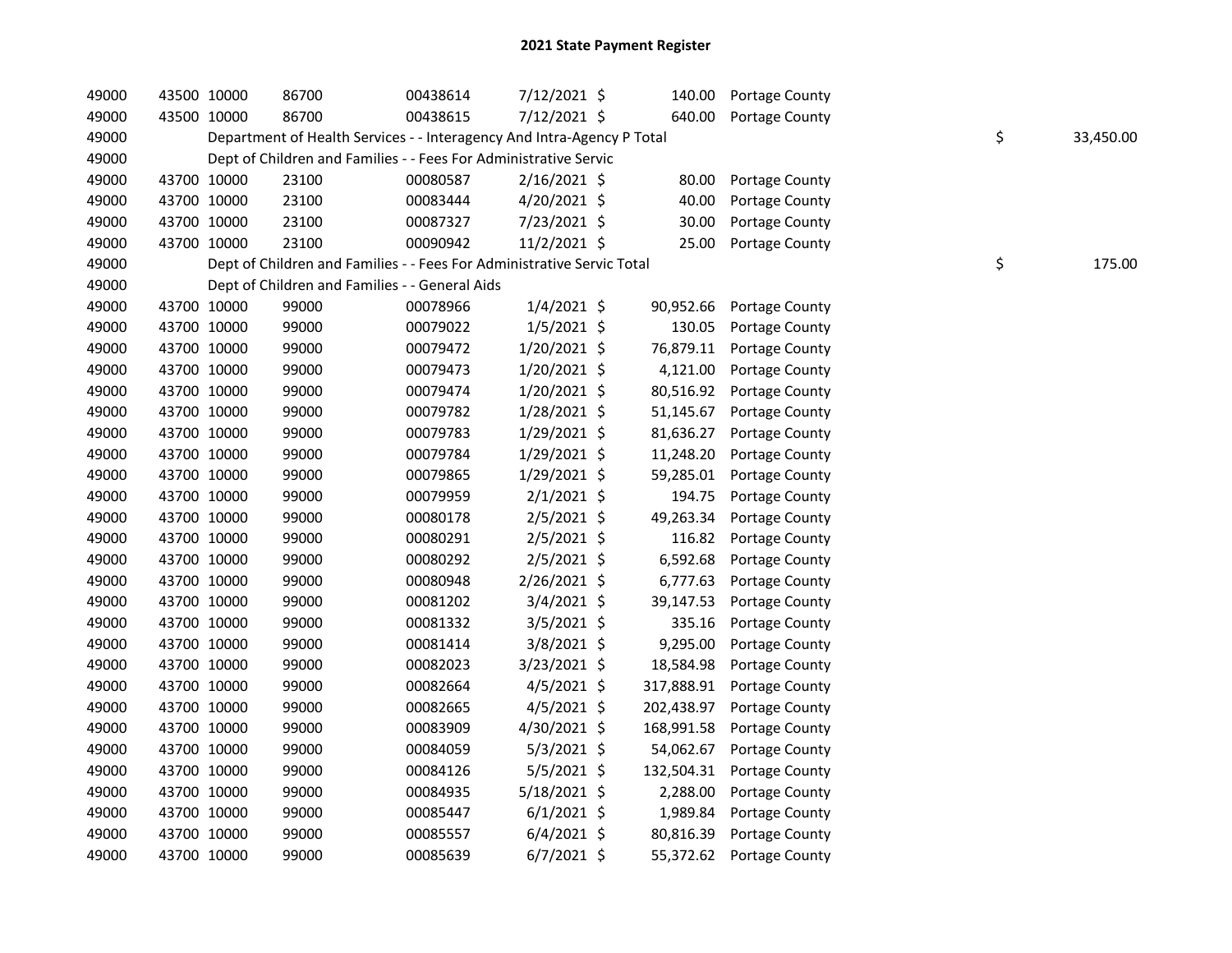| 49000 | 43700 10000 |             | 99000                                                      | 00086570 | $7/1/2021$ \$ | 3,498.00     | Portage County       |    |              |
|-------|-------------|-------------|------------------------------------------------------------|----------|---------------|--------------|----------------------|----|--------------|
| 49000 |             | 43700 10000 | 99000                                                      | 00086698 | 7/8/2021 \$   | 187,085.79   | Portage County       |    |              |
| 49000 |             | 43700 10000 | 99000                                                      | 00087069 | 7/16/2021 \$  | 5,867.20     | Portage County       |    |              |
| 49000 |             | 43700 10000 | 99000                                                      | 00087103 | 7/19/2021 \$  | 63,444.00    | Portage County       |    |              |
| 49000 |             | 43700 10000 | 99000                                                      | 00087573 | 7/30/2021 \$  | 134,010.03   | Portage County       |    |              |
| 49000 |             | 43700 10000 | 99000                                                      | 00087709 | 7/30/2021 \$  | 40,040.00    | Portage County       |    |              |
| 49000 |             | 43700 10000 | 99000                                                      | 00087943 | $8/5/2021$ \$ | 48,224.18    | Portage County       |    |              |
| 49000 |             | 43700 10000 | 99000                                                      | 00087987 | $8/6/2021$ \$ | 39,574.46    | Portage County       |    |              |
| 49000 |             | 43700 10000 | 99000                                                      | 00088179 | 8/13/2021 \$  | 3,058.00     | Portage County       |    |              |
| 49000 |             | 43700 10000 | 99000                                                      | 00088947 | 9/7/2021 \$   | 1,142,969.29 | Portage County       |    |              |
| 49000 |             | 43700 10000 | 99000                                                      | 00089127 | 9/10/2021 \$  | 42,188.04    | Portage County       |    |              |
| 49000 |             | 43700 10000 | 99000                                                      | 00089919 | 10/5/2021 \$  | 98,778.05    | Portage County       |    |              |
| 49000 |             | 43700 10000 | 99000                                                      | 00090767 | 10/29/2021 \$ | 119,175.64   | Portage County       |    |              |
| 49000 |             | 43700 10000 | 99000                                                      | 00090886 | 11/3/2021 \$  | 5,042.71     | Portage County       |    |              |
| 49000 | 43700 10000 |             | 99000                                                      | 00091036 | 11/5/2021 \$  | 122,529.77   | Portage County       |    |              |
| 49000 | 43700 10000 |             | 99000                                                      | 00091987 | 12/2/2021 \$  | 41,282.71    | Portage County       |    |              |
| 49000 | 43700 10000 |             | 99000                                                      | 00092125 | 12/3/2021 \$  | 13,900.00    | Portage County       |    |              |
| 49000 | 43700 10000 |             | 99000                                                      | 00092229 | 12/6/2021 \$  | 127,802.78   | Portage County       |    |              |
| 49000 |             |             | Dept of Children and Families - - General Aids Total       |          |               |              |                      | \$ | 3,841,046.72 |
| 49000 |             |             | Dept of Workforce Development - - Auxiliary Services       |          |               |              |                      |    |              |
| 49000 |             |             |                                                            |          |               |              |                      |    |              |
|       |             | 44500 10000 | 13000                                                      | 00310367 | $1/4/2021$ \$ | 20.00        | Portage County       |    |              |
| 49000 |             | 44500 10000 | 13000                                                      | 00313456 | $2/2/2021$ \$ | 45.00        | Portage County       |    |              |
| 49000 |             | 44500 10000 | 13000                                                      | 00317086 | $3/2/2021$ \$ | 40.00        | Portage County       |    |              |
| 49000 |             | 44500 10000 | 13000                                                      | 00320894 | $4/2/2021$ \$ | 80.00        | Portage County       |    |              |
| 49000 |             | 44500 10000 | 13000                                                      | 00324439 | 5/4/2021 \$   | 60.00        | Portage County       |    |              |
| 49000 |             | 44500 10000 | 13000                                                      | 00327632 | $6/2/2021$ \$ | 40.00        | Portage County       |    |              |
| 49000 | 44500 10000 |             | 13000                                                      | 00331416 | $7/2/2021$ \$ | 25.00        | Portage County       |    |              |
| 49000 |             | 44500 10000 | 13000                                                      | 00335315 | 8/3/2021 \$   | 20.00        | Portage County       |    |              |
| 49000 |             | 44500 10000 | 13000                                                      | 00339108 | $9/2/2021$ \$ | 90.00        | Portage County       |    |              |
| 49000 |             | 44500 10000 | 13000                                                      | 00343096 | 10/4/2021 \$  | 45.00        | Portage County       |    |              |
| 49000 |             | 44500 10000 | 13000                                                      | 00347135 | 11/2/2021 \$  | 45.00        | Portage County       |    |              |
| 49000 |             | 44500 10000 | 13000                                                      | 00350781 | 12/2/2021 \$  | 45.00        | Portage County       |    |              |
| 49000 |             |             | Dept of Workforce Development - - Auxiliary Services Total |          |               |              |                      | \$ | 555.00       |
| 49000 |             |             | Dept of Workforce Development - - Ui Admin Fed             |          |               |              |                      |    |              |
| 49000 | 44500 10000 |             | 15100                                                      | 00347922 | 11/8/2021 \$  |              | 75.00 Portage County |    |              |
| 49000 |             |             | Dept of Workforce Development - - Ui Admin Fed Total       |          |               |              |                      | \$ | 75.00        |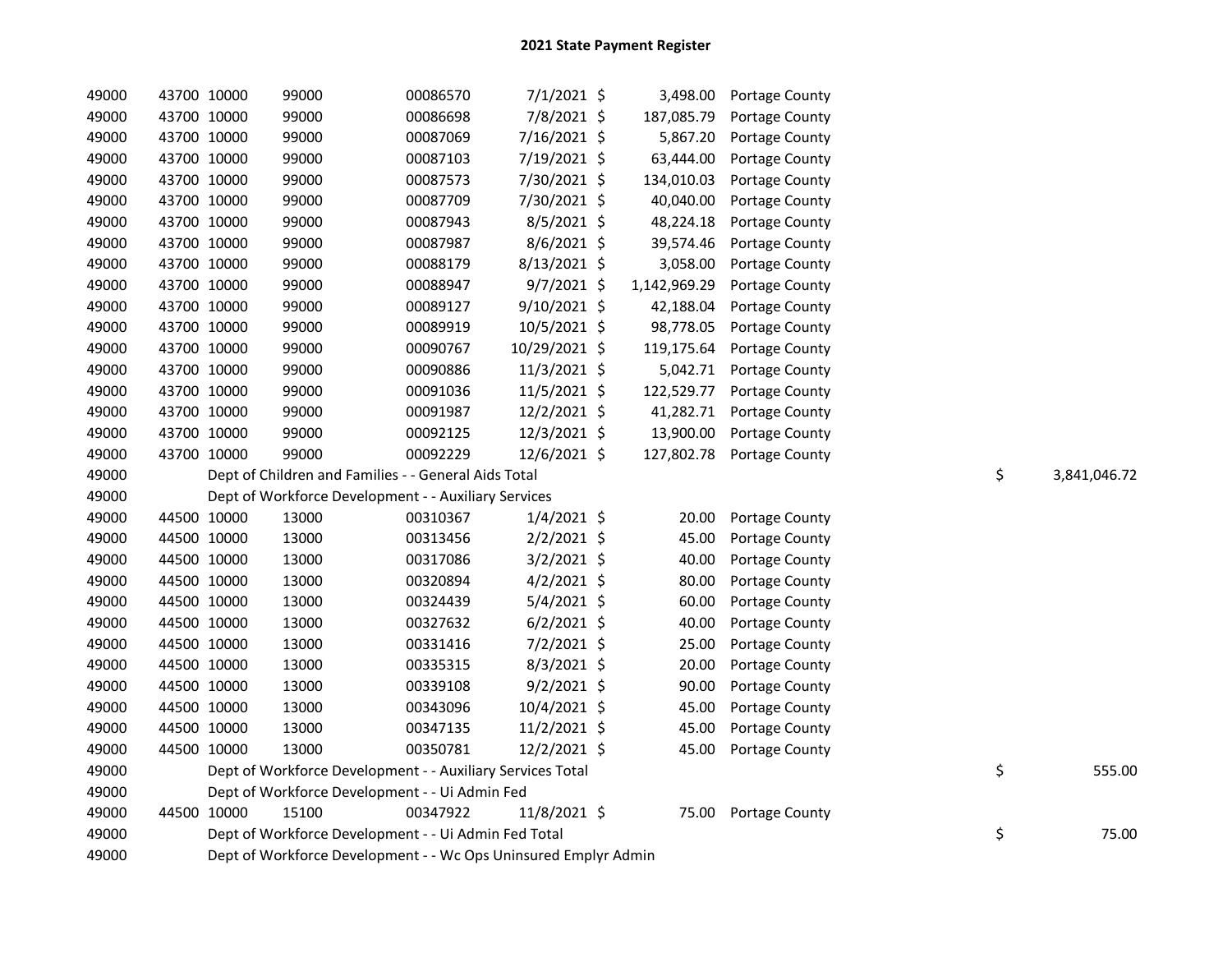| 49000 | 44500 22700 | 17700                                                                 | 00315941 | 2/23/2021 \$   |           | 50.00 Portage County     |    |            |
|-------|-------------|-----------------------------------------------------------------------|----------|----------------|-----------|--------------------------|----|------------|
| 49000 | 44500 22700 | 17700                                                                 | 00336267 | 8/13/2021 \$   | 20.00     | Portage County           |    |            |
| 49000 |             | Dept of Workforce Development - - Wc Ops Uninsured Emplyr Admin Total |          |                |           |                          | \$ | 70.00      |
| 49000 |             | Department of Justice - - Officer training reimbursement              |          |                |           |                          |    |            |
| 49000 | 45500 10000 | 21400                                                                 | 00105754 | 11/22/2021 \$  |           | 11,680.00 Portage County |    |            |
| 49000 |             | Department of Justice - - Officer training reimbursement Total        |          |                |           |                          | \$ | 11,680.00  |
| 49000 |             | Department of Justice - - Drug Courts                                 |          |                |           |                          |    |            |
| 49000 | 45500 10000 | 21700                                                                 | 00095007 | $2/22/2021$ \$ | 74,566.79 | Portage County           |    |            |
| 49000 | 45500 10000 | 21700                                                                 | 00103724 | 10/25/2021 \$  |           | 42,743.51 Portage County |    |            |
| 49000 |             | Department of Justice - - Drug Courts Total                           |          |                |           |                          | \$ | 117,310.30 |
| 49000 |             | Department of Justice - - Crime Laboratories, Dna                     |          |                |           |                          |    |            |
| 49000 | 45500 10000 | 22100                                                                 | 00100367 | 7/13/2021 \$   |           | 1,450.00 Portage County  |    |            |
| 49000 |             | Department of Justice - - Crime Laboratories, Dna Total               |          |                |           |                          | \$ | 1,450.00   |
| 49000 |             | Department of Justice - - Federal Aid, Local Assistance               |          |                |           |                          |    |            |
| 49000 | 45500 10000 | 25100                                                                 | 00094540 | $2/19/2021$ \$ | 57,050.35 | Portage County           |    |            |
| 49000 | 45500 10000 | 25100                                                                 | 00097842 | $5/13/2021$ \$ | 945.25    | Portage County           |    |            |
| 49000 | 45500 10000 | 25100                                                                 | 00104514 | 11/3/2021 \$   | 1,000.00  | Portage County           |    |            |
| 49000 |             | Department of Justice - - Federal Aid, Local Assistance Total         |          |                |           |                          | \$ | 58,995.60  |
| 49000 |             | Department of Justice - - Alt Prosecution Alcohol Drugs               |          |                |           |                          |    |            |
| 49000 | 45500 10000 | 27100                                                                 | 00097669 | $5/7/2021$ \$  | 31,679.44 | Portage County           |    |            |
| 49000 | 45500 10000 | 27100                                                                 | 00101286 | 8/30/2021 \$   | 44,373.99 | Portage County           |    |            |
| 49000 | 45500 10000 | 27100                                                                 | 00103724 | 10/25/2021 \$  | 133.57    | Portage County           |    |            |
| 49000 |             | Department of Justice - - Alt Prosecution Alcohol Drugs Total         |          |                |           |                          | \$ | 76,187.00  |
| 49000 |             | Department of Justice - - Crime Victim Witness Assist                 |          |                |           |                          |    |            |
| 49000 | 45500 10000 | 53200                                                                 | 00095463 | $3/5/2021$ \$  |           | 19,458.81 Portage County |    |            |
| 49000 | 45500 10000 | 53200                                                                 | 00100557 | 7/15/2021 \$   |           | 27,530.10 Portage County |    |            |
| 49000 |             | Department of Justice - - Crime Victim Witness Assist Total           |          |                |           |                          | \$ | 46,988.91  |
| 49000 |             | Department of Military Affairs - - Disaster Recovery Aid              |          |                |           |                          |    |            |
| 49000 | 46500 10000 | 30500                                                                 | 00089606 | $2/9/2021$ \$  |           | 475.18 Portage County    |    |            |
| 49000 |             | Department of Military Affairs - - Disaster Recovery Aid Total        |          |                |           |                          | \$ | 475.18     |
| 49000 |             | Department of Military Affairs - - Emergency Response Equipment       |          |                |           |                          |    |            |
| 49000 | 46500 10000 | 30800                                                                 | 00088936 | $2/1/2021$ \$  | 6,699.99  | Portage County           |    |            |
| 49000 |             | Department of Military Affairs - - Emergency Response Equipment Total |          |                |           |                          | \$ | 6,699.99   |
| 49000 |             | Department of Military Affairs - - Federal Aid, Local Assistance      |          |                |           |                          |    |            |
| 49000 | 46500 10000 | 34200                                                                 | 00089606 | $2/9/2021$ \$  | 2,851.07  | Portage County           |    |            |
| 49000 | 46500 10000 | 34200                                                                 | 00090145 | $2/22/2021$ \$ | 54,194.75 | Portage County           |    |            |
| 49000 | 46500 10000 | 34200                                                                 | 00093631 | 5/10/2021 \$   | 16,545.39 | Portage County           |    |            |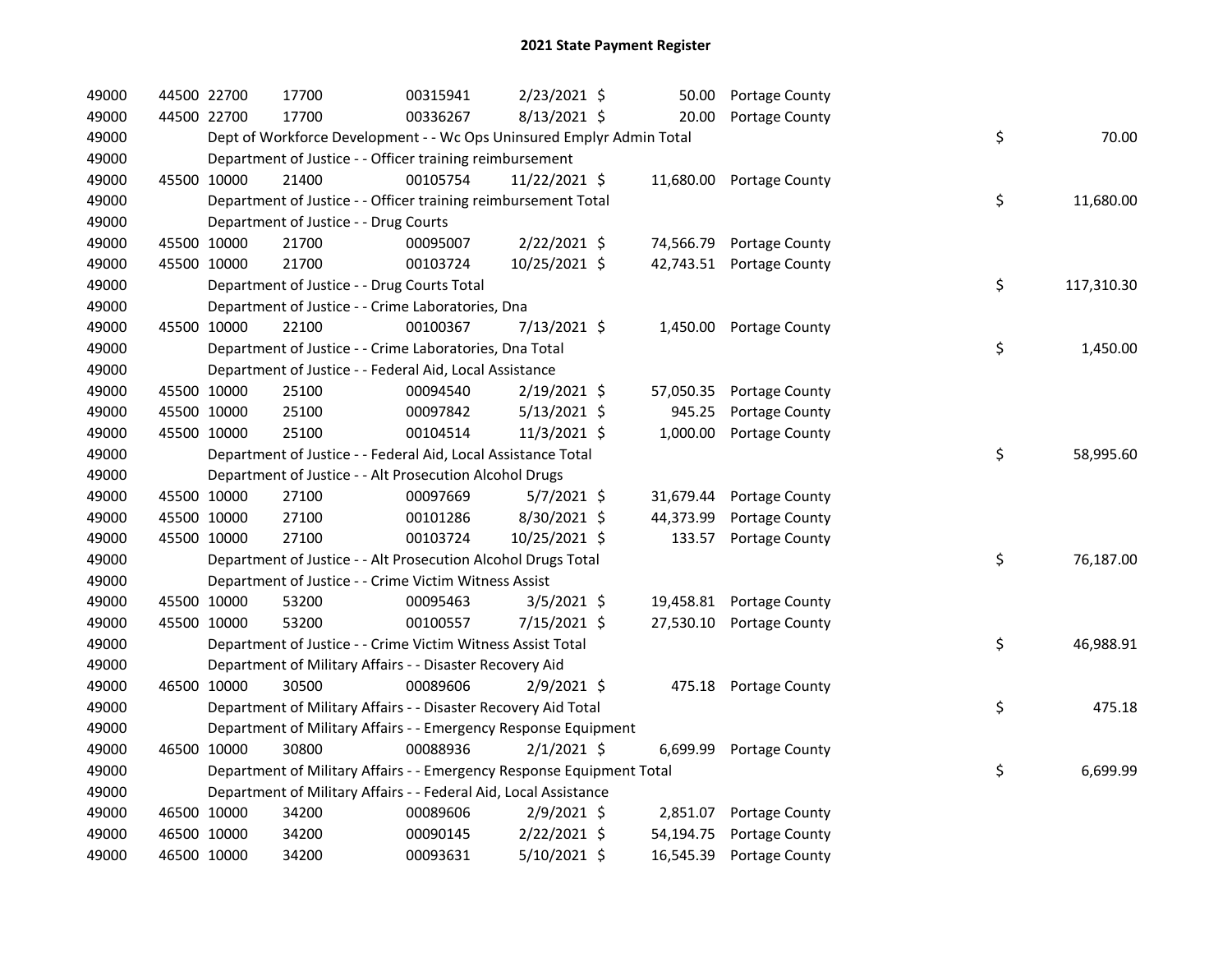| 49000 | 46500 10000 | 34200                                                                   | 00102086 | 11/1/2021 \$   |           | 10,874.74 Portage County                                                                                |                 |
|-------|-------------|-------------------------------------------------------------------------|----------|----------------|-----------|---------------------------------------------------------------------------------------------------------|-----------------|
| 49000 |             | Department of Military Affairs - - Federal Aid, Local Assistance Total  |          |                |           |                                                                                                         | \$<br>84,465.95 |
| 49000 |             | Department of Military Affairs - - St Emerg Response Bd Grant Pif       |          |                |           |                                                                                                         |                 |
| 49000 | 46500 27200 | 36400                                                                   | 00090174 | $2/23/2021$ \$ |           | 21,180.91 Portage County                                                                                |                 |
| 49000 |             | Department of Military Affairs - - St Emerg Response Bd Grant Pif Total |          |                |           |                                                                                                         | \$<br>21,180.91 |
| 49000 |             | Department of Veterans Affairs - - County Grants                        |          |                |           |                                                                                                         |                 |
| 49000 | 48500 58200 | 26700                                                                   | 00091453 | $3/12/2021$ \$ | 11,500.00 | Portage County                                                                                          |                 |
| 49000 |             | Department of Veterans Affairs - - County Grants Total                  |          |                |           |                                                                                                         | \$<br>11,500.00 |
| 49000 |             | Department of Administration - - Low-Income Assistance Grants           |          |                |           |                                                                                                         |                 |
| 49000 | 50500 23500 | 37100                                                                   | 00140951 | 2/17/2021 \$   | 9,636.25  | Portage County                                                                                          |                 |
| 49000 | 50500 23500 | 37100                                                                   | 00141653 | $3/2/2021$ \$  | 27,268.79 | Portage County                                                                                          |                 |
| 49000 | 50500 23500 | 37100                                                                   | 00143171 | 3/30/2021 \$   | 10,699.24 | Portage County                                                                                          |                 |
| 49000 | 50500 23500 | 37100                                                                   | 00145238 | 5/7/2021 \$    | 2,172.02  | Portage County                                                                                          |                 |
| 49000 | 50500 23500 | 37100                                                                   | 00146450 | $6/1/2021$ \$  | 7,105.76  | Portage County                                                                                          |                 |
| 49000 | 50500 23500 | 37100                                                                   | 00147838 | $6/29/2021$ \$ | 8,441.34  | Portage County                                                                                          |                 |
| 49000 | 50500 23500 | 37100                                                                   | 00149837 | $8/5/2021$ \$  | 10,280.04 | Portage County                                                                                          |                 |
| 49000 |             | Department of Administration - - Low-Income Assistance Grants Total     |          |                |           |                                                                                                         | \$<br>75,603.44 |
| 49000 |             | Department of Administration - - Land Information Program; Loca         |          |                |           |                                                                                                         |                 |
| 49000 | 50500 26900 | 17300                                                                   | 00137316 | $1/11/2021$ \$ | 20,000.00 | Portage County                                                                                          |                 |
| 49000 | 50500 26900 | 17300                                                                   | 00138500 | $1/29/2021$ \$ | 1,000.00  | Portage County                                                                                          |                 |
| 49000 | 50500 26900 | 17300                                                                   | 00139616 | $4/6/2021$ \$  | 4,912.00  | Portage County                                                                                          |                 |
| 49000 | 50500 26900 | 17300                                                                   | 00144732 | 4/27/2021 \$   | 25,000.00 | Portage County                                                                                          |                 |
| 49000 |             | Department of Administration - - Land Information Program; Loca Total   |          |                |           |                                                                                                         | \$<br>50,912.00 |
| 49000 |             | Public Defender Board - - Trial Representation                          |          |                |           |                                                                                                         |                 |
| 49000 | 55000 10000 | 10300                                                                   | 00312195 | 11/10/2021 \$  | 429.99    | Portage County                                                                                          |                 |
| 49000 |             | Public Defender Board - - Trial Representation Total                    |          |                |           |                                                                                                         | \$<br>429.99    |
| 49000 |             |                                                                         |          |                |           | Public Defender Board - - Transcript, Discovery and Records Provided to the Public Defender Board       |                 |
| 49000 | 55000 10000 | 10600                                                                   | 00282107 | $3/22/2021$ \$ | 142.40    | Portage County                                                                                          |                 |
| 49000 | 55000 10000 | 10600                                                                   | 00287750 | 4/30/2021 \$   | 102.80    | Portage County                                                                                          |                 |
| 49000 | 55000 10000 | 10600                                                                   | 00298192 | $6/30/2021$ \$ | 655.00    | Portage County                                                                                          |                 |
| 49000 | 55000 10000 | 10600                                                                   | 00298195 | $6/30/2021$ \$ | 47.60     | Portage County                                                                                          |                 |
| 49000 | 55000 10000 | 10600                                                                   | 00298196 | 6/30/2021 \$   | 149.20    | Portage County                                                                                          |                 |
| 49000 | 55000 10000 | 10600                                                                   | 00313203 | 11/30/2021 \$  | 1,565.00  | Portage County                                                                                          |                 |
| 49000 |             |                                                                         |          |                |           | Public Defender Board - - Transcript, Discovery and Records Provided to the Public Defender Board Total | \$<br>2,662.00  |
| 49000 |             | Department of Revenue - - GPR Earned                                    |          |                |           |                                                                                                         |                 |
| 49000 | 56600 10000 | 100GE                                                                   | 00210309 | 7/15/2021 \$   | 3.00      | Portage County                                                                                          |                 |
| 49000 | 56600 10000 | 100GE                                                                   | 00219741 | 11/8/2021 \$   | 3.00      | Portage County                                                                                          |                 |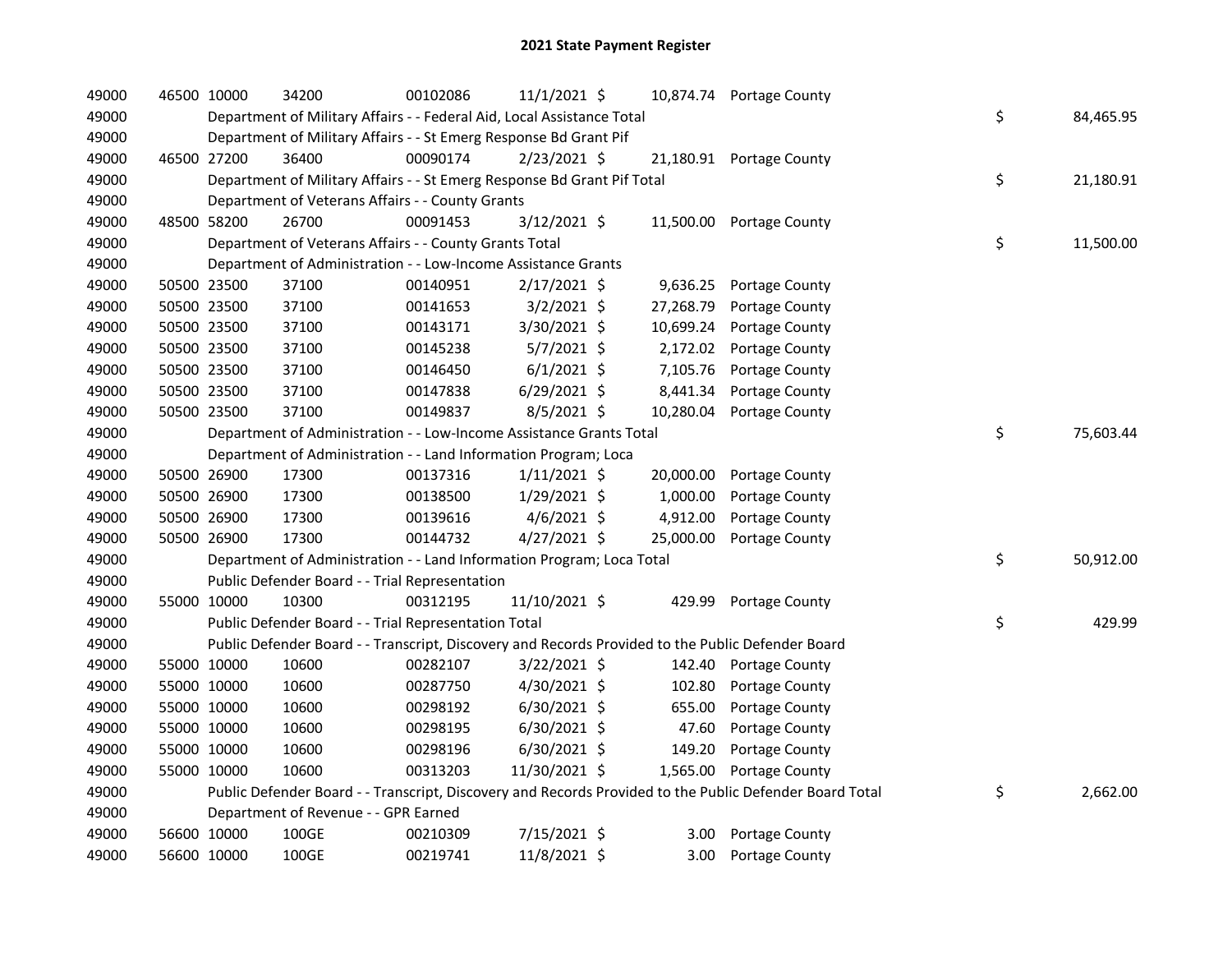| 49000 |             | Department of Revenue - - GPR Earned Total | \$                                                         | 6.00           |           |                |    |          |
|-------|-------------|--------------------------------------------|------------------------------------------------------------|----------------|-----------|----------------|----|----------|
| 49000 |             |                                            | Department of Revenue - - Warrants and Satisfactions       |                |           |                |    |          |
| 49000 | 56600 10000 | 10100                                      | 00191397                                                   | 2/18/2021 \$   | 710.00    | Portage County |    |          |
| 49000 | 56600 10000 | 10100                                      | 00211191                                                   | 8/18/2021 \$   | 480.00    | Portage County |    |          |
| 49000 |             |                                            | Department of Revenue - - Warrants and Satisfactions Total |                |           |                | \$ | 1,190.00 |
| 49000 |             |                                            | Department of Revenue - - Misc Revenue Holding Clearing    |                |           |                |    |          |
| 49000 | 56600 10000 | 99500                                      | 00188957                                                   | $1/8/2021$ \$  | 79.94     | Portage County |    |          |
| 49000 | 56600 10000 | 99500                                      | 00188958                                                   | $1/8/2021$ \$  | 6,013.74  | Portage County |    |          |
| 49000 | 56600 10000 | 99500                                      | 00188959                                                   | $1/8/2021$ \$  | 204.19    | Portage County |    |          |
| 49000 | 56600 10000 | 99500                                      | 00188960                                                   | $1/8/2021$ \$  | 16,427.53 | Portage County |    |          |
| 49000 | 56600 10000 | 99500                                      | 00191023                                                   | $2/5/2021$ \$  | 79.94     | Portage County |    |          |
| 49000 | 56600 10000 | 99500                                      | 00191024                                                   | $2/5/2021$ \$  | 8,941.58  | Portage County |    |          |
| 49000 | 56600 10000 | 99500                                      | 00191025                                                   | 2/5/2021 \$    | 49.01     | Portage County |    |          |
| 49000 | 56600 10000 | 99500                                      | 00191026                                                   | $2/5/2021$ \$  | 16,273.76 | Portage County |    |          |
| 49000 | 56600 10000 | 99500                                      | 00192032                                                   | 2/22/2021 \$   | 443.00    | Portage County |    |          |
| 49000 | 56600 10000 | 99500                                      | 00192840                                                   | $3/1/2021$ \$  | 4,095.45  | Portage County |    |          |
| 49000 | 56600 10000 | 99500                                      | 00192841                                                   | $3/1/2021$ \$  | 39.00     | Portage County |    |          |
| 49000 | 56600 10000 | 99500                                      | 00192842                                                   | $3/1/2021$ \$  | 5,757.35  | Portage County |    |          |
| 49000 | 56600 10000 | 99500                                      | 00192844                                                   | $3/1/2021$ \$  | 446.14    | Portage County |    |          |
| 49000 | 56600 10000 | 99500                                      | 00193641                                                   | $3/5/2021$ \$  | 691.67    | Portage County |    |          |
| 49000 | 56600 10000 | 99500                                      | 00193642                                                   | $3/5/2021$ \$  | 27,246.94 | Portage County |    |          |
| 49000 | 56600 10000 | 99500                                      | 00193643                                                   | $3/5/2021$ \$  | 2,199.82  | Portage County |    |          |
| 49000 | 56600 10000 | 99500                                      | 00193644                                                   | $3/5/2021$ \$  | 53,795.67 | Portage County |    |          |
| 49000 | 56600 10000 | 99500                                      | 00194242                                                   | 3/8/2021 \$    | 351.50    | Portage County |    |          |
| 49000 | 56600 10000 | 99500                                      | 00194243                                                   | $3/8/2021$ \$  | 2,818.22  | Portage County |    |          |
| 49000 | 56600 10000 | 99500                                      | 00194245                                                   | $3/8/2021$ \$  | 25.00     | Portage County |    |          |
| 49000 | 56600 10000 | 99500                                      | 00195101                                                   | 3/15/2021 \$   | 1,729.96  | Portage County |    |          |
| 49000 | 56600 10000 | 99500                                      | 00195103                                                   | 3/15/2021 \$   | 73.80     | Portage County |    |          |
| 49000 | 56600 10000 | 99500                                      | 00195919                                                   | 3/22/2021 \$   | 45.23     | Portage County |    |          |
| 49000 | 56600 10000 | 99500                                      | 00196592                                                   | $3/29/2021$ \$ | 556.00    | Portage County |    |          |
| 49000 | 56600 10000 | 99500                                      | 00197338                                                   | $4/5/2021$ \$  | 20.00     | Portage County |    |          |
| 49000 | 56600 10000 | 99500                                      | 00197925                                                   | $4/7/2021$ \$  | 1,019.32  | Portage County |    |          |
| 49000 | 56600 10000 | 99500                                      | 00197926                                                   | $4/7/2021$ \$  | 25,428.36 | Portage County |    |          |
| 49000 | 56600 10000 | 99500                                      | 00197927                                                   | $4/7/2021$ \$  | 1,108.11  | Portage County |    |          |
| 49000 | 56600 10000 | 99500                                      | 00197928                                                   | $4/7/2021$ \$  | 63,968.11 | Portage County |    |          |
| 49000 | 56600 10000 | 99500                                      | 00198537                                                   | $4/12/2021$ \$ | 259.96    | Portage County |    |          |
| 49000 | 56600 10000 | 99500                                      | 00198538                                                   | $4/12/2021$ \$ | 13.00     | Portage County |    |          |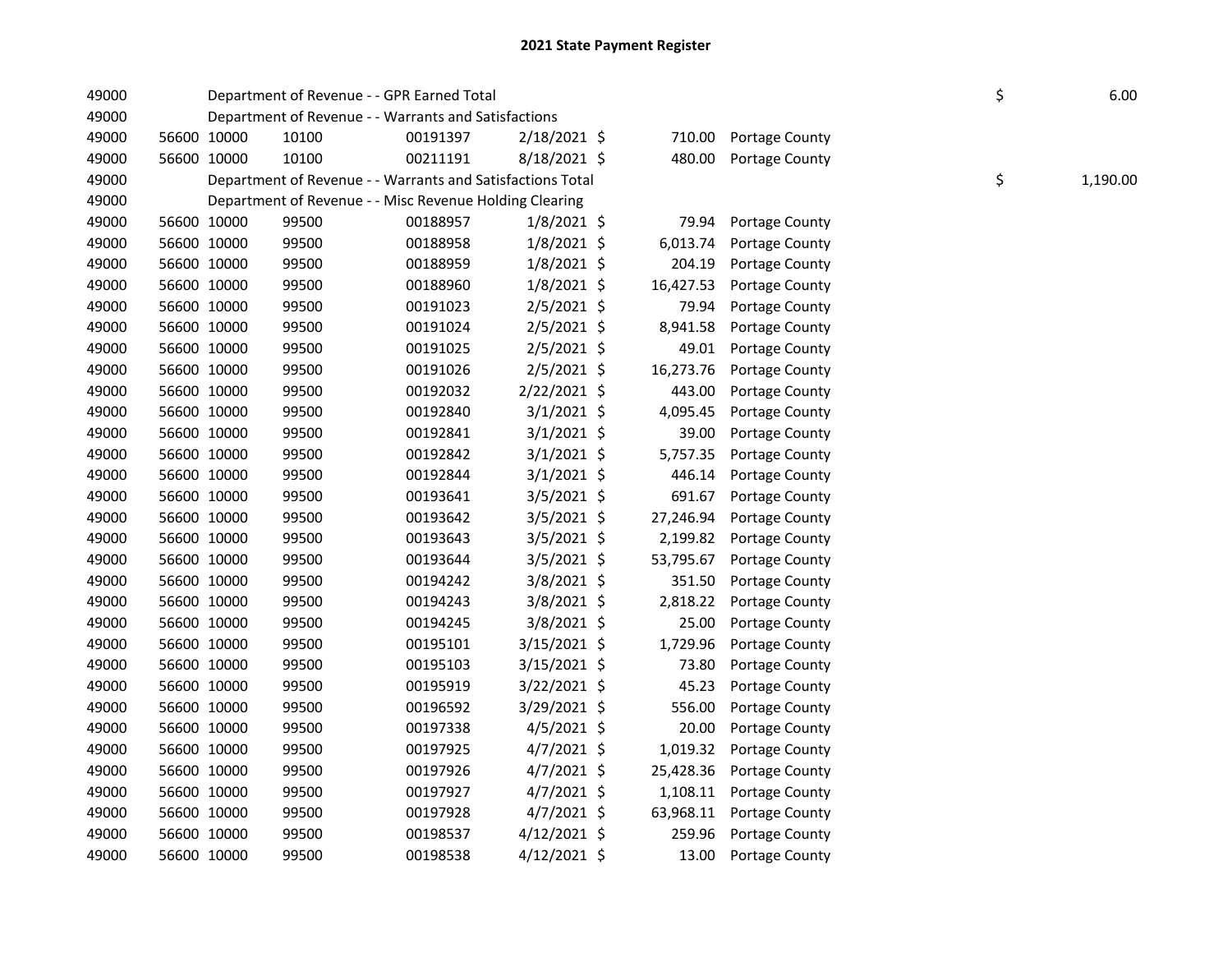| 49000 | 56600 10000 |       | 99500 | 00199269 | 4/20/2021 \$  |         | 345.19    | Portage County |
|-------|-------------|-------|-------|----------|---------------|---------|-----------|----------------|
| 49000 | 56600 10000 |       | 99500 | 00199271 | 4/20/2021 \$  |         | 28.00     | Portage County |
| 49000 | 56600 10000 |       | 99500 | 00199913 | 4/26/2021     | $\zeta$ | 460.40    | Portage County |
| 49000 | 56600 10000 |       | 99500 | 00201283 | 5/7/2021 \$   |         | 488.66    | Portage County |
| 49000 | 56600 10000 |       | 99500 | 00201284 | 5/7/2021 \$   |         | 19,322.18 | Portage County |
| 49000 | 56600 10000 |       | 99500 | 00201285 | 5/7/2021      | \$      | 929.54    | Portage County |
| 49000 | 56600 10000 |       | 99500 | 00201286 | 5/7/2021 \$   |         | 41,243.47 | Portage County |
| 49000 | 56600 10000 |       | 99500 | 00201703 | 5/10/2021 \$  |         | 1,007.00  | Portage County |
| 49000 | 56600 10000 |       | 99500 | 00202343 | 5/17/2021 \$  |         | 1,007.00  | Portage County |
| 49000 | 56600 10000 |       | 99500 | 00203074 | 5/24/2021 \$  |         | 1,197.59  | Portage County |
| 49000 | 56600 10000 |       | 99500 | 00203765 | $6/1/2021$ \$ |         | 52.01     | Portage County |
| 49000 | 56600 10000 |       | 99500 | 00203766 | $6/1/2021$ \$ |         | 1,176.98  | Portage County |
| 49000 | 56600 10000 |       | 99500 | 00204511 | 6/7/2021 \$   |         | 315.60    | Portage County |
| 49000 | 56600 10000 |       | 99500 | 00204512 | 6/7/2021 \$   |         | 20,956.51 | Portage County |
| 49000 | 56600 10000 |       | 99500 | 00204513 | 6/7/2021 \$   |         | 1,355.91  | Portage County |
| 49000 | 56600 10000 |       | 99500 | 00204514 | 6/7/2021 \$   |         | 37,974.51 | Portage County |
| 49000 | 56600 10000 |       | 99500 | 00204817 | 6/7/2021 \$   |         | 43.12     | Portage County |
| 49000 | 56600 10000 |       | 99500 | 00205417 | 6/14/2021 \$  |         | 597.00    | Portage County |
| 49000 | 56600 10000 |       | 99500 | 00205911 | 6/21/2021 \$  |         | 125.00    | Portage County |
| 49000 | 56600 10000 |       | 99500 | 00208130 | 6/28/2021 \$  |         | 583.83    | Portage County |
| 49000 | 56600 10000 |       | 99500 | 00209078 | 7/8/2021 \$   |         | 17,563.35 | Portage County |
| 49000 | 56600 10000 |       | 99500 | 00209079 | 7/8/2021 \$   |         | 373.01    | Portage County |
| 49000 | 56600 10000 |       | 99500 | 00209080 | 7/8/2021 \$   |         | 22,693.67 | Portage County |
| 49000 | 56600 10000 |       | 99500 | 00211826 | 8/6/2021 \$   |         | 11,262.23 | Portage County |
| 49000 | 56600       | 10000 | 99500 | 00211827 | 8/6/2021 \$   |         | 260.00    | Portage County |
| 49000 | 56600       | 10000 | 99500 | 00211828 | 8/6/2021 \$   |         | 22,746.14 | Portage County |
| 49000 | 56600       | 10000 | 99500 | 00212186 | 8/9/2021 \$   |         | 546.00    | Portage County |
| 49000 | 56600       | 10000 | 99500 | 00212187 | 8/9/2021 \$   |         | 17.57     | Portage County |
| 49000 | 56600       | 10000 | 99500 | 00212689 | 8/16/2021 \$  |         | 501.82    | Portage County |
| 49000 | 56600       | 10000 | 99500 | 00213156 | 8/23/2021 \$  |         | 40.45     | Portage County |
| 49000 | 56600       | 10000 | 99500 | 00213580 | 8/30/2021 \$  |         | 23.32     | Portage County |
| 49000 | 56600       | 10000 | 99500 | 00214438 | 9/8/2021 \$   |         | 1,740.25  | Portage County |
| 49000 | 56600 10000 |       | 99500 | 00214439 | 9/8/2021 \$   |         | 2,516.71  | Portage County |
| 49000 | 56600 10000 |       | 99500 | 00214440 | 9/8/2021 \$   |         | 19,607.75 | Portage County |
| 49000 | 56600 10000 |       | 99500 | 00214441 | 9/8/2021 \$   |         | 260.00    | Portage County |
| 49000 | 56600 10000 |       | 99500 | 00214442 | 9/8/2021      | $\zeta$ | 22,717.02 | Portage County |
| 49000 | 56600 10000 |       | 99500 | 00216148 | 10/4/2021 \$  |         | 1,225.99  | Portage County |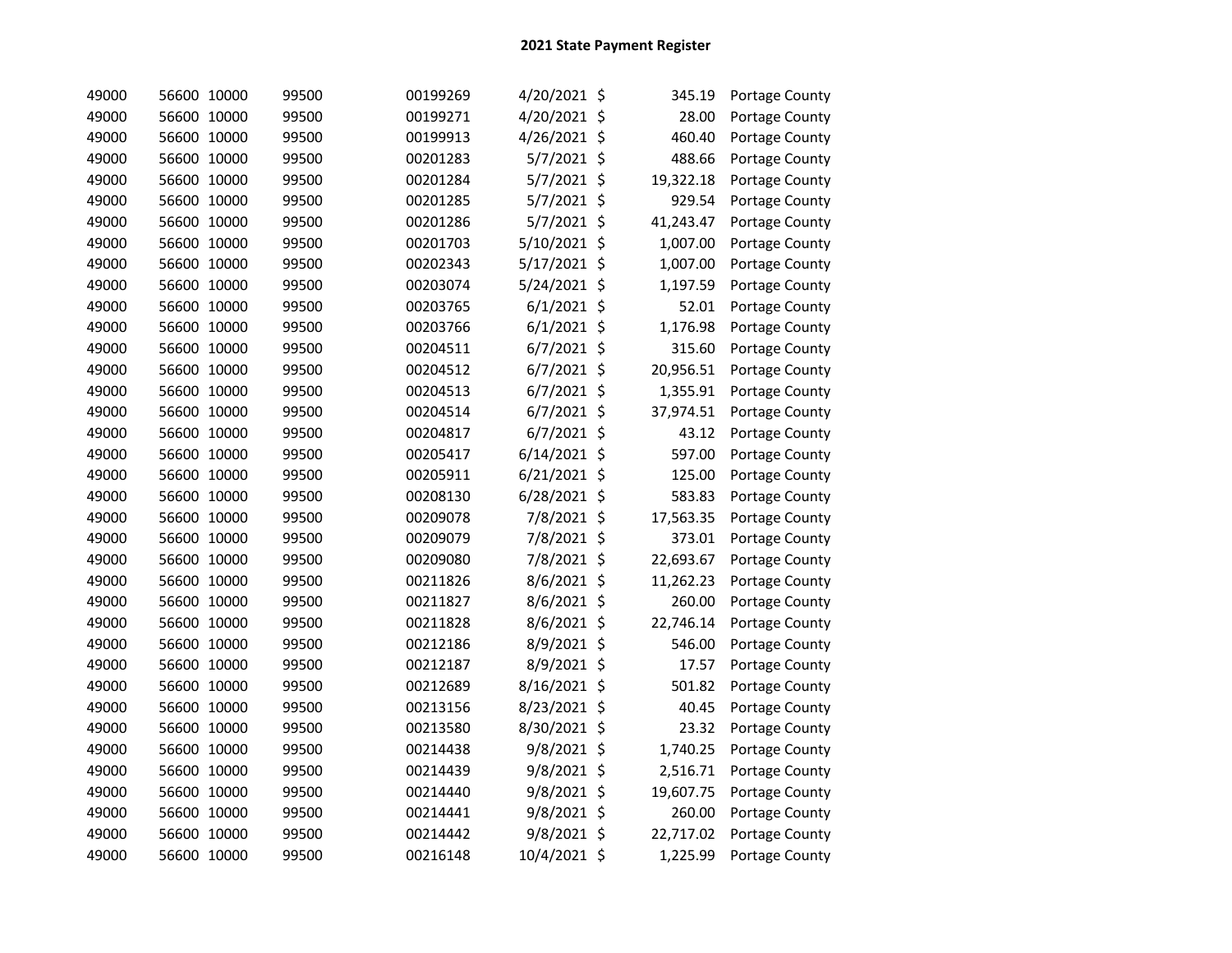| 49000 | 56600 10000 |             | 99500                                                            | 00216686 | 10/7/2021 \$  |            | 165.05 Portage County       |    |              |
|-------|-------------|-------------|------------------------------------------------------------------|----------|---------------|------------|-----------------------------|----|--------------|
| 49000 | 56600 10000 |             | 99500                                                            | 00216687 | 10/7/2021 \$  | 480.00     | Portage County              |    |              |
| 49000 | 56600 10000 |             | 99500                                                            | 00216688 | 10/7/2021 \$  | 11,452.44  | Portage County              |    |              |
| 49000 | 56600 10000 |             | 99500                                                            | 00216689 | 10/7/2021 \$  | 737.22     | Portage County              |    |              |
| 49000 | 56600 10000 |             | 99500                                                            | 00216690 | 10/7/2021 \$  | 29,388.33  | Portage County              |    |              |
| 49000 | 56600 10000 |             | 99500                                                            | 00217071 | 10/12/2021 \$ | 39.65      | Portage County              |    |              |
| 49000 | 56600 10000 |             | 99500                                                            | 00217511 | 10/18/2021 \$ | 529.50     | Portage County              |    |              |
| 49000 | 56600 10000 |             | 99500                                                            | 00219279 | 11/5/2021 \$  | 5.00       | Portage County              |    |              |
| 49000 |             | 56600 10000 | 99500                                                            | 00219280 | 11/5/2021 \$  | 12,100.21  | Portage County              |    |              |
| 49000 |             | 56600 10000 | 99500                                                            | 00219281 | 11/5/2021 \$  | 260.00     | Portage County              |    |              |
| 49000 |             | 56600 10000 | 99500                                                            | 00219282 | 11/5/2021 \$  | 16,648.66  | Portage County              |    |              |
| 49000 | 56600 10000 |             | 99500                                                            | 00221429 | 12/7/2021 \$  | 40.00      | Portage County              |    |              |
| 49000 | 56600 10000 |             | 99500                                                            | 00221430 | 12/7/2021 \$  | 7,873.96   | Portage County              |    |              |
| 49000 | 56600 10000 |             | 99500                                                            | 00221431 | 12/7/2021 \$  | 161.27     | Portage County              |    |              |
| 49000 | 56600 10000 |             | 99500                                                            | 00221432 | 12/7/2021 \$  |            | 15,006.02 Portage County    |    |              |
| 49000 |             |             | Department of Revenue - - Misc Revenue Holding Clearing Total    |          |               |            |                             | \$ | 588,393.39   |
| 49000 |             |             | Circuit Courts - - Circuit Court Costs                           |          |               |            |                             |    |              |
| 49000 | 62500 10000 |             | 10500                                                            | 00002126 | $2/1/2021$ \$ | 121,224.00 | Portage County              |    |              |
| 49000 | 62500 10000 |             | 10500                                                            | 00002259 | 7/26/2021 \$  | 201,584.00 | Portage County              |    |              |
| 49000 |             |             | Circuit Courts - - Circuit Court Costs Total                     |          |               |            |                             | \$ | 322,808.00   |
| 49000 |             |             | Supreme Court - - Federal Aid                                    |          |               |            |                             |    |              |
| 49000 | 68000 10000 |             | 24100                                                            | 00014236 | 12/1/2021 \$  |            | 4,719.75 Portage County     |    |              |
| 49000 |             |             | Supreme Court - - Federal Aid Total                              |          |               |            |                             | \$ | 4,719.75     |
| 49000 |             |             | Shared Revenue and Tax Relief - - County And Municipal Aid       |          |               |            |                             |    |              |
| 49000 | 83500 10000 |             | 10500                                                            | 00082003 | 7/26/2021 \$  |            | 260,922.20 Portage County   |    |              |
| 49000 | 83500 10000 |             | 10500                                                            | 00089106 | 11/15/2021 \$ |            | 1,407,312.26 Portage County |    |              |
| 49000 |             |             | Shared Revenue and Tax Relief - - County And Municipal Aid Total |          |               |            |                             | \$ | 1,668,234.46 |
| 49000 |             |             | Shared Revenue and Tax Relief - - Exempt Computer Aid            |          |               |            |                             |    |              |
| 49000 | 83500 10000 |             | 10900                                                            | 00083363 | 7/26/2021 \$  |            | 227,795.51 Portage County   |    |              |
| 49000 |             |             | Shared Revenue and Tax Relief - - Exempt Computer Aid Total      |          |               |            |                             | \$ | 227,795.51   |
| 49000 |             |             | Shared Revenue and Tax Relief - - Utility Aid                    |          |               |            |                             |    |              |
| 49000 | 83500 10000 |             | 11000                                                            | 00082003 | 7/26/2021 \$  |            | 29,038.65 Portage County    |    |              |
| 49000 | 83500 10000 |             | 11000                                                            | 00089106 | 11/15/2021 \$ |            | 198,857.55 Portage County   |    |              |
| 49000 |             |             | Shared Revenue and Tax Relief - - Utility Aid Total              |          |               |            |                             | \$ | 227,896.20   |
| 49000 |             |             | Shared Revenue and Tax Relief - - Personal Property Aid          |          |               |            |                             |    |              |
| 49000 | 83500 10000 |             | 11100                                                            | 00076549 | $5/3/2021$ \$ |            | 136,215.32 Portage County   |    |              |
| 49000 |             |             | Shared Revenue and Tax Relief - - Personal Property Aid Total    |          |               |            |                             | \$ | 136,215.32   |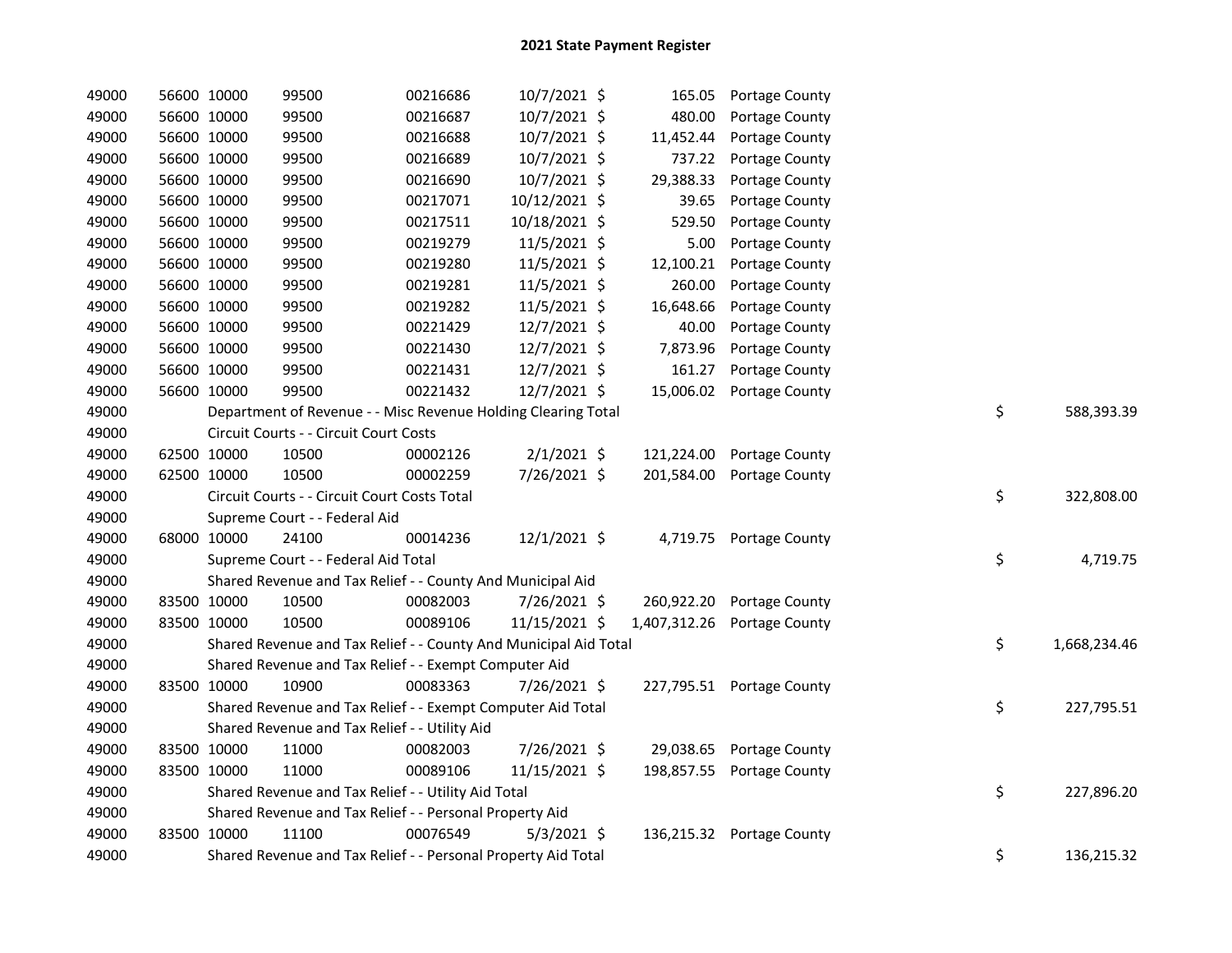| 49000       |       |             | Shared Revenue and Tax Relief - - School Lvy Tx/First Dollar Cr       |          |                |              |                       |    |               |
|-------------|-------|-------------|-----------------------------------------------------------------------|----------|----------------|--------------|-----------------------|----|---------------|
| 49000       |       | 83500 10000 | 30200                                                                 | 00082724 | $7/26/2021$ \$ | 6,257,812.20 | Portage County        |    |               |
| 49000       | 83500 | 10000       | 30200                                                                 | 00086119 | $7/26/2021$ \$ | 1,143,142.48 | Portage County        |    |               |
| 49000       |       |             | Shared Revenue and Tax Relief - - School Lvy Tx/First Dollar Cr Total |          |                |              |                       | \$ | 7,400,954.68  |
| 49000       |       |             | Shared Revenue and Tax Relief - - County Sales Tax Reptd/Distd        |          |                |              |                       |    |               |
| 49000       |       | 83500 10000 | 43100                                                                 | 00073906 | $1/29/2021$ \$ | 637,582.99   | Portage County        |    |               |
| 49000       |       | 83500 10000 | 43100                                                                 | 00073994 | $2/26/2021$ \$ | 625,156.93   | <b>Portage County</b> |    |               |
| 49000       |       | 83500 10000 | 43100                                                                 | 00074707 | $3/31/2021$ \$ | 527,800.61   | Portage County        |    |               |
| 49000       |       | 83500 10000 | 43100                                                                 | 00079150 | $4/30/2021$ \$ | 574,788.99   | <b>Portage County</b> |    |               |
| 49000       |       | 83500 10000 | 43100                                                                 | 00079954 | $5/28/2021$ \$ | 629,987.55   | Portage County        |    |               |
| 49000       |       | 83500 10000 | 43100                                                                 | 00080685 | $6/30/2021$ \$ | 711,021.62   | Portage County        |    |               |
| 49000       |       | 83500 10000 | 43100                                                                 | 00086227 | 7/30/2021 \$   | 682,931.41   | Portage County        |    |               |
| 49000       |       | 83500 10000 | 43100                                                                 | 00086790 | $8/31/2021$ \$ | 646,262.64   | <b>Portage County</b> |    |               |
| 49000       |       | 83500 10000 | 43100                                                                 | 00087092 | $9/30/2021$ \$ | 745,975.61   | Portage County        |    |               |
| 49000       |       | 83500 10000 | 43100                                                                 | 00087781 | 10/29/2021 \$  | 613,271.66   | Portage County        |    |               |
| 49000       |       | 83500 10000 | 43100                                                                 | 00089791 | 11/30/2021 \$  | 582,861.85   | Portage County        |    |               |
| 49000       |       | 83500 10000 | 43100                                                                 | 00089875 | 12/30/2021 \$  | 733,172.92   | Portage County        |    |               |
| 49000       |       |             | Shared Revenue and Tax Relief - - County Sales Tax Reptd/Distd Total  |          |                |              |                       | \$ | 7,710,814.78  |
| 49000       |       |             | Shared Revenue and Tax Relief - - Lottery & Gaming Credit             |          |                |              |                       |    |               |
| 49000       |       | 83500 52100 | 36300                                                                 | 00074602 | $3/22/2021$ \$ | 2,052,740.31 | Portage County        |    |               |
| 49000       |       |             | Shared Revenue and Tax Relief - - Lottery & Gaming Credit Total       |          |                |              |                       | \$ | 2,052,740.31  |
| 49000 Total |       |             |                                                                       |          |                |              |                       | \$ | 36,014,516.10 |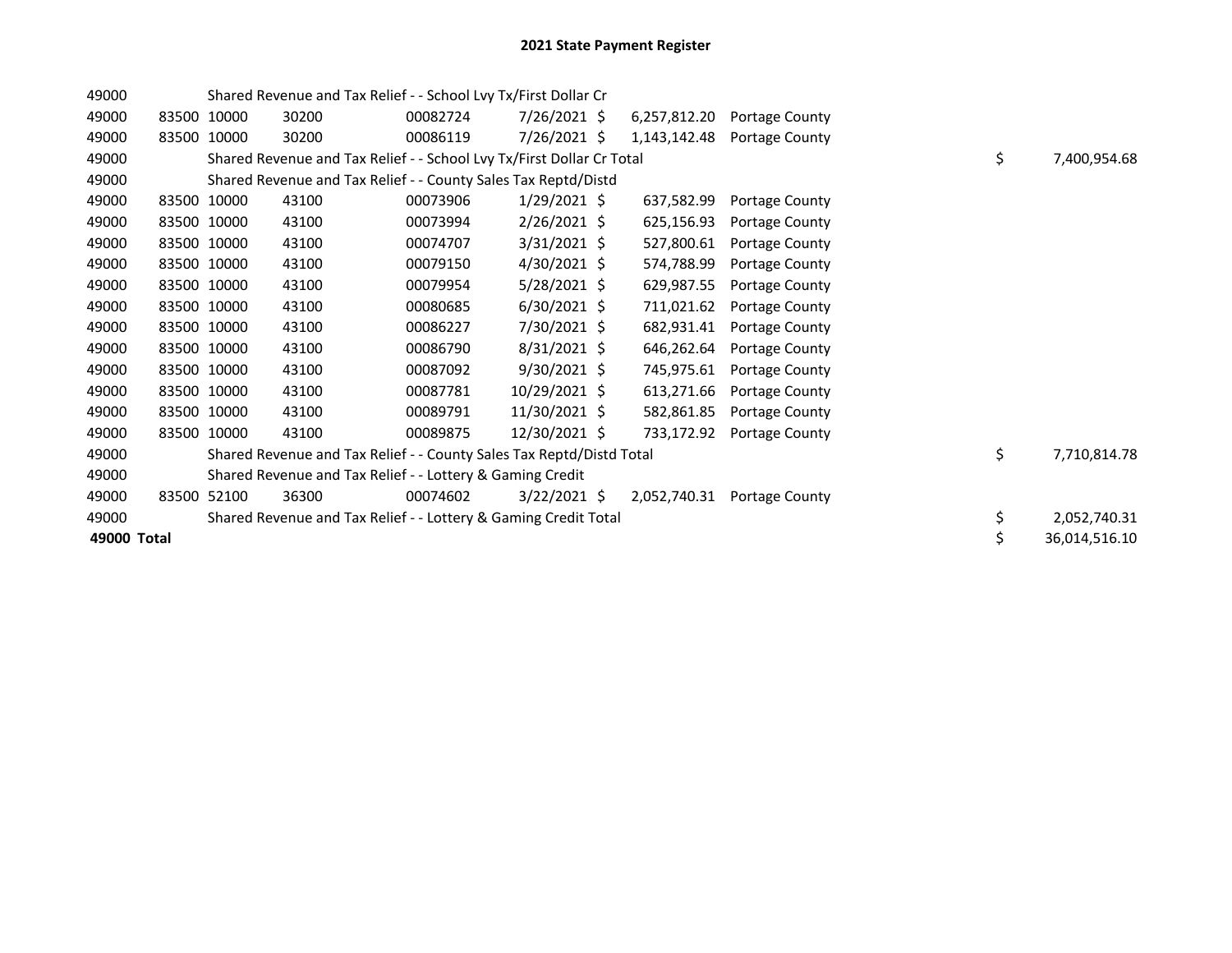| 49002 |             |             | Dept of Safety & Prof Services - - Fire Dues Distribution          |          |                |  |                         |    |            |
|-------|-------------|-------------|--------------------------------------------------------------------|----------|----------------|--|-------------------------|----|------------|
| 49002 |             | 16500 10000 | 22500                                                              | 00041519 | 7/16/2021 \$   |  | 3,226.90 Town Of Alban  |    |            |
| 49002 |             |             | Dept of Safety & Prof Services - - Fire Dues Distribution Total    |          |                |  |                         | \$ | 3,226.90   |
| 49002 |             |             | Dept of Natural Resources - - Aids In Lieu Of Taxes - Gener        |          |                |  |                         |    |            |
| 49002 |             | 37000 10000 | 50300                                                              | 00459655 | 1/28/2021 \$   |  | 27,763.75 Town Of Alban |    |            |
| 49002 | 37000 10000 |             | 50300                                                              | 00459656 | $1/28/2021$ \$ |  | 6,671.86 Town Of Alban  |    |            |
| 49002 |             | 37000 10000 | 50300                                                              | 00476085 | $4/21/2021$ \$ |  | 687.20 Town Of Alban    |    |            |
| 49002 |             |             | Dept of Natural Resources - - Aids In Lieu Of Taxes - Gener Total  |          |                |  |                         | \$ | 35,122.81  |
| 49002 |             |             | Dept of Natural Resources - - Resaids - Cnty Forst, Cl & Mfl       |          |                |  |                         |    |            |
| 49002 |             | 37000 21200 | 57100                                                              | 00488216 | $6/14/2021$ \$ |  | 877.57 Town Of Alban    |    |            |
| 49002 |             |             | Dept of Natural Resources - - Resaids - Cnty Forst, Cl & Mfl Total |          |                |  |                         | \$ | 877.57     |
| 49002 |             |             | Dept of Natural Resources - - Aids In Lieu Of Taxes - Sum S        |          |                |  |                         |    |            |
| 49002 |             | 37000 21200 | 57900                                                              | 00476086 | $4/21/2021$ \$ |  | 69.93 Town Of Alban     |    |            |
| 49002 |             |             | Dept of Natural Resources - - Aids In Lieu Of Taxes - Sum S Total  |          |                |  |                         | \$ | 69.93      |
| 49002 |             |             | WI Dept of Transportation - - Trns Aids To Mnc.-Sf                 |          |                |  |                         |    |            |
| 49002 | 39500 21100 |             | 19100                                                              | 00632891 | $1/4/2021$ \$  |  | 26,799.03 Town Of Alban |    |            |
| 49002 |             | 39500 21100 | 19100                                                              | 00668498 | $4/5/2021$ \$  |  | 26,799.03 Town Of Alban |    |            |
| 49002 |             | 39500 21100 | 19100                                                              | 00711986 | 7/6/2021 \$    |  | 26,799.03 Town Of Alban |    |            |
| 49002 |             | 39500 21100 | 19100                                                              | 00752545 | 10/4/2021 \$   |  | 26,799.03 Town Of Alban |    |            |
| 49002 |             |             | WI Dept of Transportation - - Trns Aids To Mnc.-Sf Total           |          |                |  |                         | \$ | 107,196.12 |
| 49002 |             |             | Department of Revenue - - Gifts And Grants                         |          |                |  |                         |    |            |
| 49002 |             | 56600 10000 | 12100                                                              | 00207303 | $6/25/2021$ \$ |  | 47,519.52 Town Of Alban |    |            |
| 49002 |             |             | Department of Revenue - - Gifts And Grants Total                   |          |                |  |                         | \$ | 47,519.52  |
| 49002 |             |             | Shared Revenue and Tax Relief - - County And Municipal Aid         |          |                |  |                         |    |            |
| 49002 | 83500 10000 |             | 10500                                                              | 00081976 | 7/26/2021 \$   |  | 2,550.45 Town Of Alban  |    |            |
| 49002 | 83500 10000 |             | 10500                                                              | 00089079 | 11/15/2021 \$  |  | 14,452.57 Town Of Alban |    |            |
| 49002 |             |             | Shared Revenue and Tax Relief - - County And Municipal Aid Total   |          |                |  |                         | \$ | 17,003.02  |
| 49002 |             |             | Shared Revenue and Tax Relief - - Exempt Computer Aid              |          |                |  |                         |    |            |
| 49002 |             | 83500 10000 | 10900                                                              | 00084547 | 7/26/2021 \$   |  | 4.16 Town Of Alban      |    |            |
| 49002 |             |             | Shared Revenue and Tax Relief - - Exempt Computer Aid Total        |          |                |  |                         | \$ | 4.16       |
| 49002 |             |             | Shared Revenue and Tax Relief - - Utility Aid                      |          |                |  |                         |    |            |
| 49002 |             | 83500 10000 | 11000                                                              | 00081976 | 7/26/2021 \$   |  | 1,720.13 Town Of Alban  |    |            |
| 49002 | 83500 10000 |             | 11000                                                              | 00089079 | 11/15/2021 \$  |  | 10,167.13 Town Of Alban |    |            |
| 49002 |             |             | Shared Revenue and Tax Relief - - Utility Aid Total                |          |                |  |                         | \$ | 11,887.26  |
| 49002 |             |             | Shared Revenue and Tax Relief - - Personal Property Aid            |          |                |  |                         |    |            |
| 49002 | 83500 10000 |             | 11100                                                              | 00077719 | $5/3/2021$ \$  |  | 4,947.88 Town Of Alban  |    |            |
| 49002 |             |             | Shared Revenue and Tax Relief - - Personal Property Aid Total      |          |                |  |                         | \$ | 4,947.88   |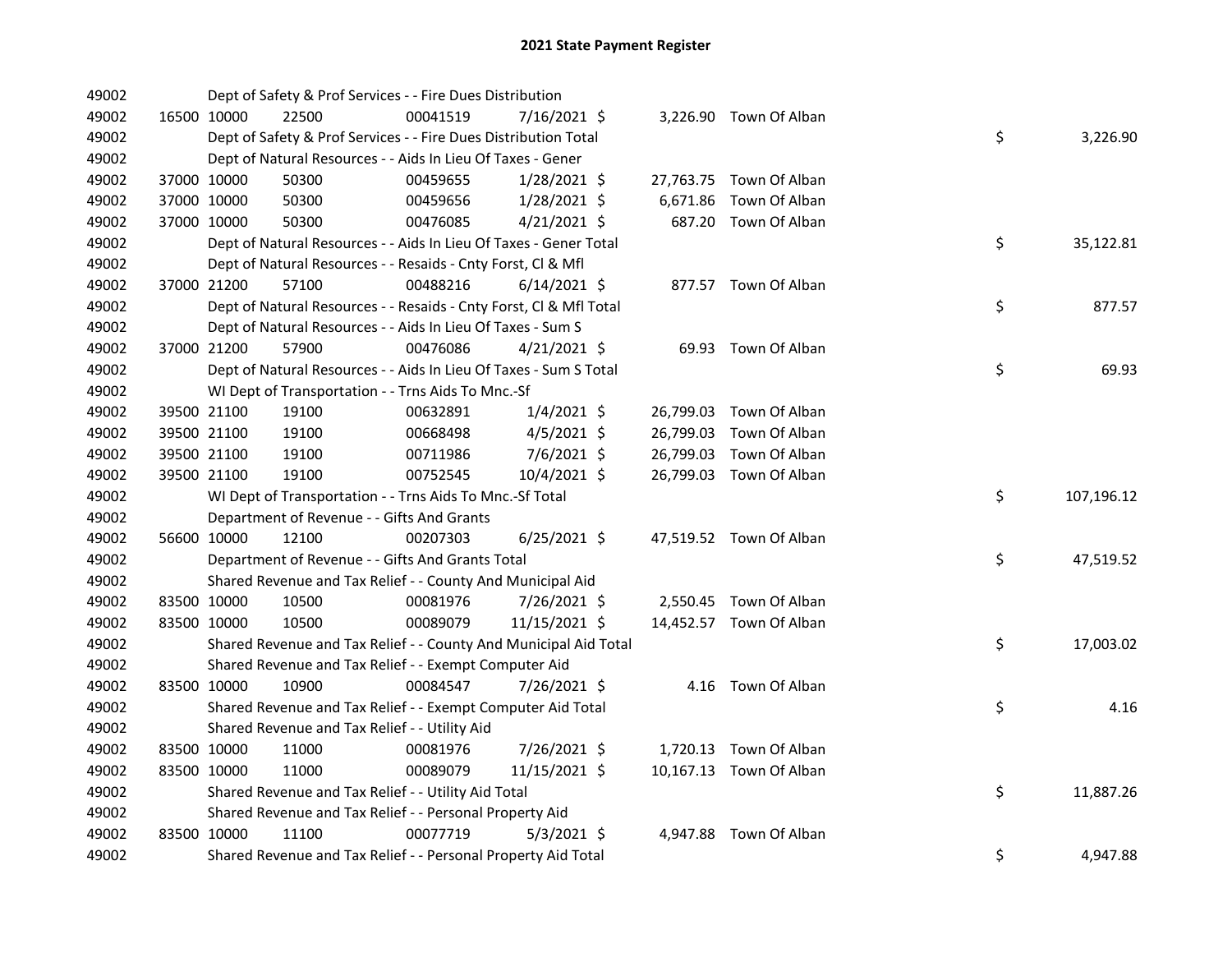49002 Total \$ 227,855.17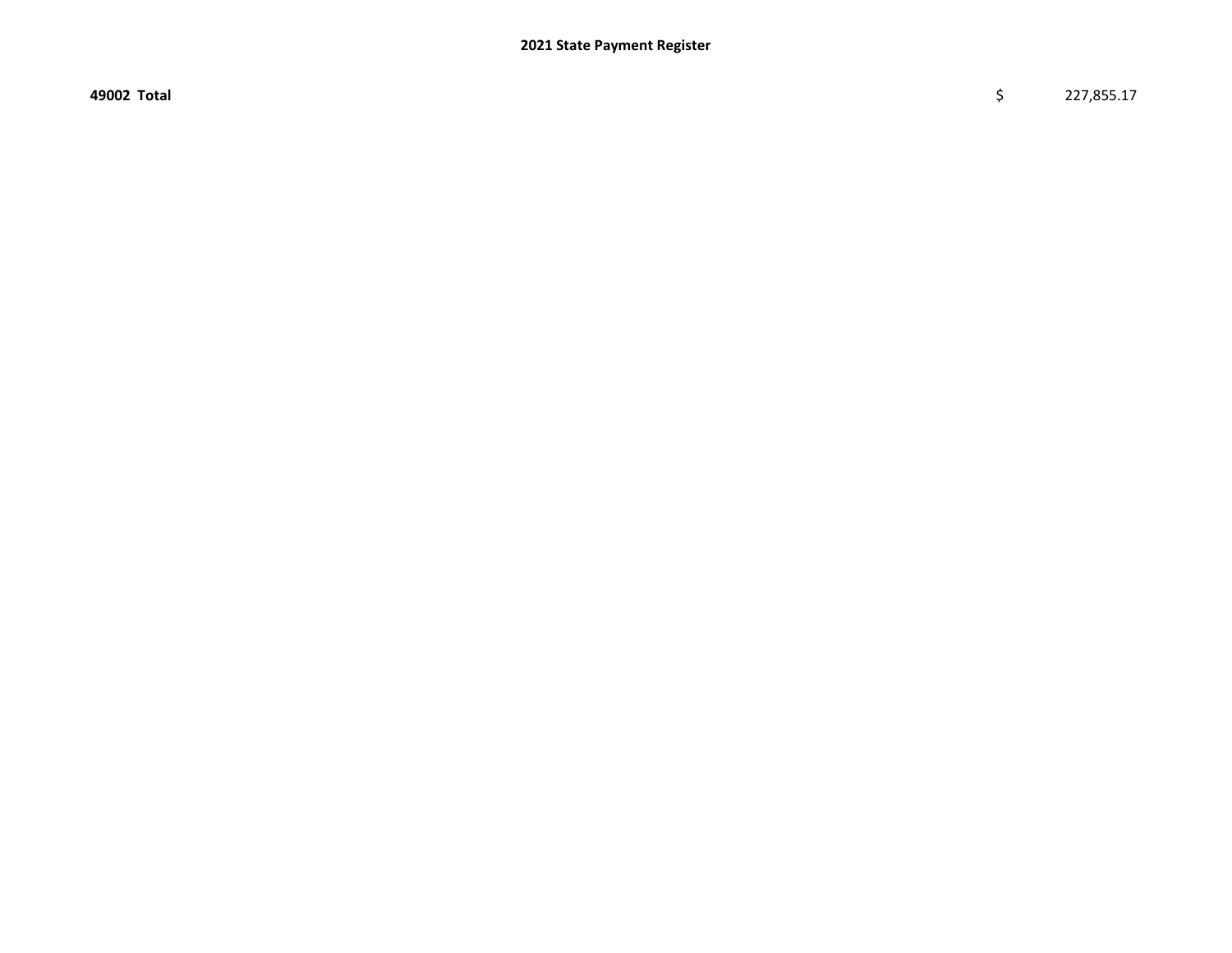| 49004       |             | Dept of Safety & Prof Services - - Fire Dues Distribution          |          |                |           |                          |    |            |
|-------------|-------------|--------------------------------------------------------------------|----------|----------------|-----------|--------------------------|----|------------|
| 49004       | 16500 10000 | 22500                                                              | 00041520 | $7/16/2021$ \$ |           | 2,222.66 Town Of Almond  |    |            |
| 49004       |             | Dept of Safety & Prof Services - - Fire Dues Distribution Total    |          |                |           |                          | \$ | 2,222.66   |
| 49004       |             | Dept of Natural Resources - - Aids In Lieu Of Taxes - Gener        |          |                |           |                          |    |            |
| 49004       | 37000 10000 | 50300                                                              | 00459606 | $1/28/2021$ \$ |           | 9,038.30 Town Of Almond  |    |            |
| 49004       |             | Dept of Natural Resources - - Aids In Lieu Of Taxes - Gener Total  |          |                |           |                          | \$ | 9,038.30   |
| 49004       |             | Dept of Natural Resources - - Resaids - Cnty Forst, CI & Mfl       |          |                |           |                          |    |            |
| 49004       | 37000 21200 | 57100                                                              | 00488217 | $6/14/2021$ \$ |           | 551.49 Town Of Almond    |    |            |
| 49004       |             | Dept of Natural Resources - - Resaids - Cnty Forst, Cl & Mfl Total |          |                |           |                          | \$ | 551.49     |
| 49004       |             | Dept of Natural Resources - - Rec & Resource Aids, Fed             |          |                |           |                          |    |            |
| 49004       | 37000 21200 | 58300                                                              | 00482635 | $5/20/2021$ \$ |           | 1,374.28 Town Of Almond  |    |            |
| 49004       |             | Dept of Natural Resources - - Rec & Resource Aids, Fed Total       |          |                |           |                          | \$ | 1,374.28   |
| 49004       |             | WI Dept of Transportation - - Trns Aids To Mnc.-Sf                 |          |                |           |                          |    |            |
| 49004       | 39500 21100 | 19100                                                              | 00632892 | $1/4/2021$ \$  |           | 32,777.73 Town Of Almond |    |            |
| 49004       | 39500 21100 | 19100                                                              | 00668499 | $4/5/2021$ \$  | 32,777.73 | Town Of Almond           |    |            |
| 49004       | 39500 21100 | 19100                                                              | 00711987 | 7/6/2021 \$    | 32,777.73 | Town Of Almond           |    |            |
| 49004       | 39500 21100 | 19100                                                              | 00752546 | 10/4/2021 \$   |           | 32,777.73 Town Of Almond |    |            |
| 49004       |             | WI Dept of Transportation - - Trns Aids To Mnc .- Sf Total         |          |                |           |                          | \$ | 131,110.92 |
| 49004       |             | Department of Revenue - - Gifts And Grants                         |          |                |           |                          |    |            |
| 49004       | 56600 10000 | 12100                                                              | 00207304 | $6/25/2021$ \$ |           | 36,581.66 Town Of Almond |    |            |
| 49004       |             | Department of Revenue - - Gifts And Grants Total                   |          |                |           |                          | \$ | 36,581.66  |
| 49004       |             | Shared Revenue and Tax Relief - - County And Municipal Aid         |          |                |           |                          |    |            |
| 49004       | 83500 10000 | 10500                                                              | 00081977 | 7/26/2021 \$   |           | 2,542.50 Town Of Almond  |    |            |
| 49004       | 83500 10000 | 10500                                                              | 00089080 | 11/15/2021 \$  |           | 14,407.49 Town Of Almond |    |            |
| 49004       |             | Shared Revenue and Tax Relief - - County And Municipal Aid Total   |          |                |           |                          | \$ | 16,949.99  |
| 49004       |             | Shared Revenue and Tax Relief - - Exempt Computer Aid              |          |                |           |                          |    |            |
| 49004       | 83500 10000 | 10900                                                              | 00084548 | 7/26/2021 \$   |           | 2,727.00 Town Of Almond  |    |            |
| 49004       |             | Shared Revenue and Tax Relief - - Exempt Computer Aid Total        |          |                |           |                          | \$ | 2,727.00   |
| 49004       |             | Shared Revenue and Tax Relief - - Personal Property Aid            |          |                |           |                          |    |            |
| 49004       | 83500 10000 | 11100                                                              | 00077720 | $5/3/2021$ \$  |           | 2,725.74 Town Of Almond  |    |            |
| 49004       |             | Shared Revenue and Tax Relief - - Personal Property Aid Total      |          |                |           |                          | \$ | 2,725.74   |
| 49004 Total |             |                                                                    |          |                |           |                          | \$ | 203,282.04 |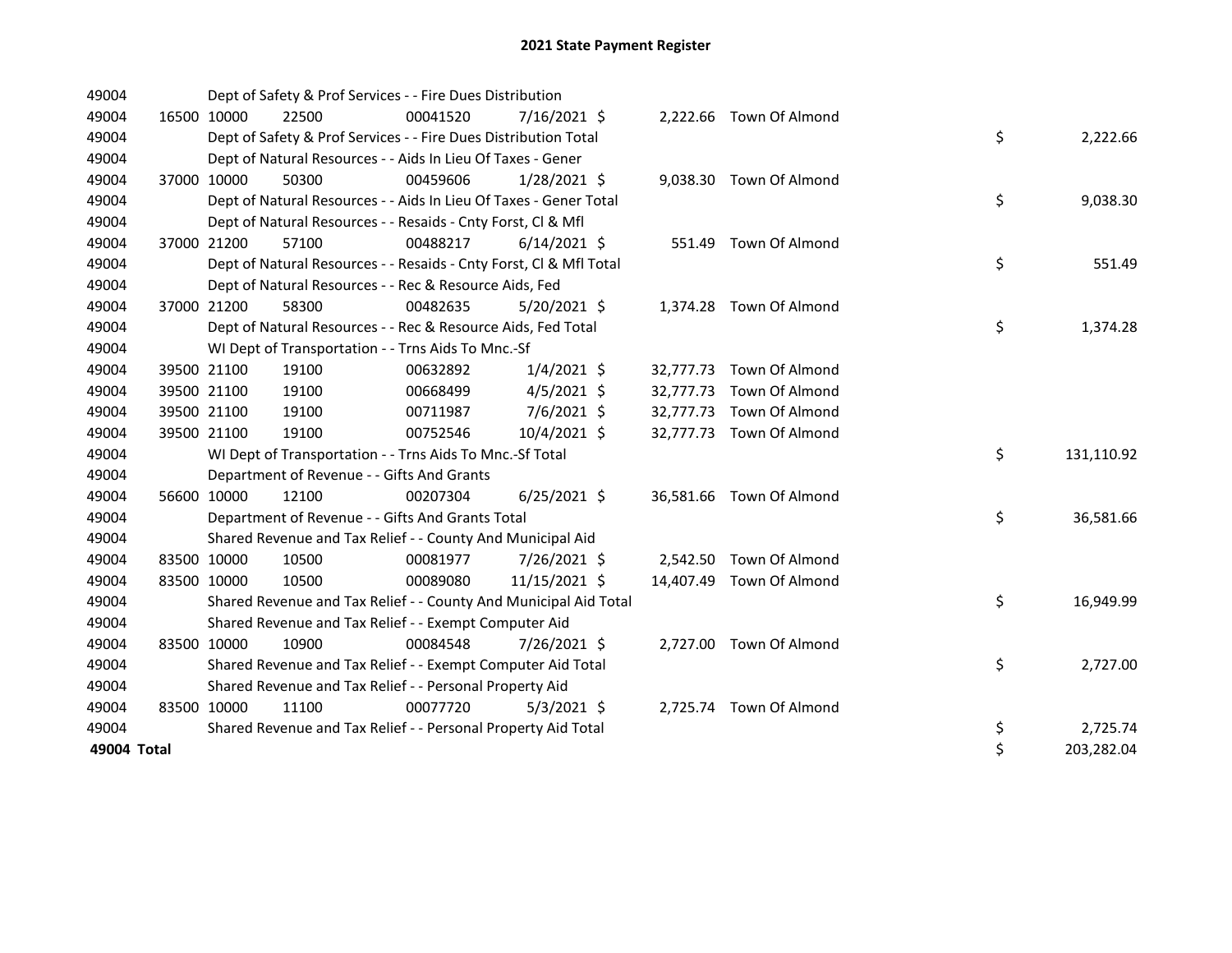| 49006 |             |             | Dept of Safety & Prof Services - - Fire Dues Distribution          |          |                |  |                           |    |            |
|-------|-------------|-------------|--------------------------------------------------------------------|----------|----------------|--|---------------------------|----|------------|
| 49006 |             | 16500 10000 | 22500                                                              | 00041523 | 7/16/2021 \$   |  | 6,128.24 Town Of Amherst  |    |            |
| 49006 |             |             | Dept of Safety & Prof Services - - Fire Dues Distribution Total    |          |                |  |                           | \$ | 6,128.24   |
| 49006 |             |             | Dept of Natural Resources - - Aids In Lieu Of Taxes - Gener        |          |                |  |                           |    |            |
| 49006 |             | 37000 10000 | 50300                                                              | 00459526 | $1/28/2021$ \$ |  | 1,812.42 Town Of Amherst  |    |            |
| 49006 | 37000 10000 |             | 50300                                                              | 00459527 | $1/28/2021$ \$ |  | 1,797.66 Town Of Amherst  |    |            |
| 49006 |             | 37000 10000 | 50300                                                              | 00475215 | $4/21/2021$ \$ |  | 64.85 Town Of Amherst     |    |            |
| 49006 |             |             | Dept of Natural Resources - - Aids In Lieu Of Taxes - Gener Total  |          |                |  |                           | \$ | 3,674.93   |
| 49006 |             |             | Dept of Natural Resources - - Resaids - Cnty Forst, Cl & Mfl       |          |                |  |                           |    |            |
| 49006 |             | 37000 21200 | 57100                                                              | 00488218 | $6/14/2021$ \$ |  | 550.57 Town Of Amherst    |    |            |
| 49006 |             |             | Dept of Natural Resources - - Resaids - Cnty Forst, Cl & Mfl Total |          |                |  |                           | \$ | 550.57     |
| 49006 |             |             | Dept of Natural Resources - - Aids In Lieu Of Taxes - Sum S        |          |                |  |                           |    |            |
| 49006 |             | 37000 21200 | 57900                                                              | 00475216 | $4/21/2021$ \$ |  | 4.12 Town Of Amherst      |    |            |
| 49006 |             |             | Dept of Natural Resources - - Aids In Lieu Of Taxes - Sum S Total  |          |                |  |                           | \$ | 4.12       |
| 49006 |             |             | WI Dept of Transportation - - Trns Aids To Mnc.-Sf                 |          |                |  |                           |    |            |
| 49006 |             | 39500 21100 | 19100                                                              | 00632893 | $1/4/2021$ \$  |  | 36,686.88 Town Of Amherst |    |            |
| 49006 |             | 39500 21100 | 19100                                                              | 00668500 | $4/5/2021$ \$  |  | 36,686.88 Town Of Amherst |    |            |
| 49006 |             | 39500 21100 | 19100                                                              | 00711988 | 7/6/2021 \$    |  | 36,686.88 Town Of Amherst |    |            |
| 49006 |             | 39500 21100 | 19100                                                              | 00752547 | 10/4/2021 \$   |  | 36,686.88 Town Of Amherst |    |            |
| 49006 |             |             | WI Dept of Transportation - - Trns Aids To Mnc.-Sf Total           |          |                |  |                           | \$ | 146,747.52 |
| 49006 |             |             | Department of Revenue - - Gifts And Grants                         |          |                |  |                           |    |            |
| 49006 |             | 56600 10000 | 12100                                                              | 00207305 | $6/25/2021$ \$ |  | 71,226.95 Town Of Amherst |    |            |
| 49006 |             |             | Department of Revenue - - Gifts And Grants Total                   |          |                |  |                           | \$ | 71,226.95  |
| 49006 |             |             | Shared Revenue and Tax Relief - - County And Municipal Aid         |          |                |  |                           |    |            |
| 49006 |             | 83500 10000 | 10500                                                              | 00081978 | 7/26/2021 \$   |  | 3,822.20 Town Of Amherst  |    |            |
| 49006 | 83500 10000 |             | 10500                                                              | 00089081 | 11/15/2021 \$  |  | 21,659.11 Town Of Amherst |    |            |
| 49006 |             |             | Shared Revenue and Tax Relief - - County And Municipal Aid Total   |          |                |  |                           | \$ | 25,481.31  |
| 49006 |             |             | Shared Revenue and Tax Relief - - Exempt Computer Aid              |          |                |  |                           |    |            |
| 49006 |             | 83500 10000 | 10900                                                              | 00084549 | 7/26/2021 \$   |  | 275.41 Town Of Amherst    |    |            |
| 49006 |             |             | Shared Revenue and Tax Relief - - Exempt Computer Aid Total        |          |                |  |                           | \$ | 275.41     |
| 49006 |             |             | Shared Revenue and Tax Relief - - Utility Aid                      |          |                |  |                           |    |            |
| 49006 |             | 83500 10000 | 11000                                                              | 00081978 | 7/26/2021 \$   |  | 113.56 Town Of Amherst    |    |            |
| 49006 | 83500 10000 |             | 11000                                                              | 00089081 | 11/15/2021 \$  |  | 800.51 Town Of Amherst    |    |            |
| 49006 |             |             | Shared Revenue and Tax Relief - - Utility Aid Total                |          |                |  |                           | \$ | 914.07     |
| 49006 |             |             | Shared Revenue and Tax Relief - - Personal Property Aid            |          |                |  |                           |    |            |
| 49006 | 83500 10000 |             | 11100                                                              | 00077721 | $5/3/2021$ \$  |  | 647.00 Town Of Amherst    |    |            |
| 49006 |             |             | Shared Revenue and Tax Relief - - Personal Property Aid Total      |          |                |  |                           | \$ | 647.00     |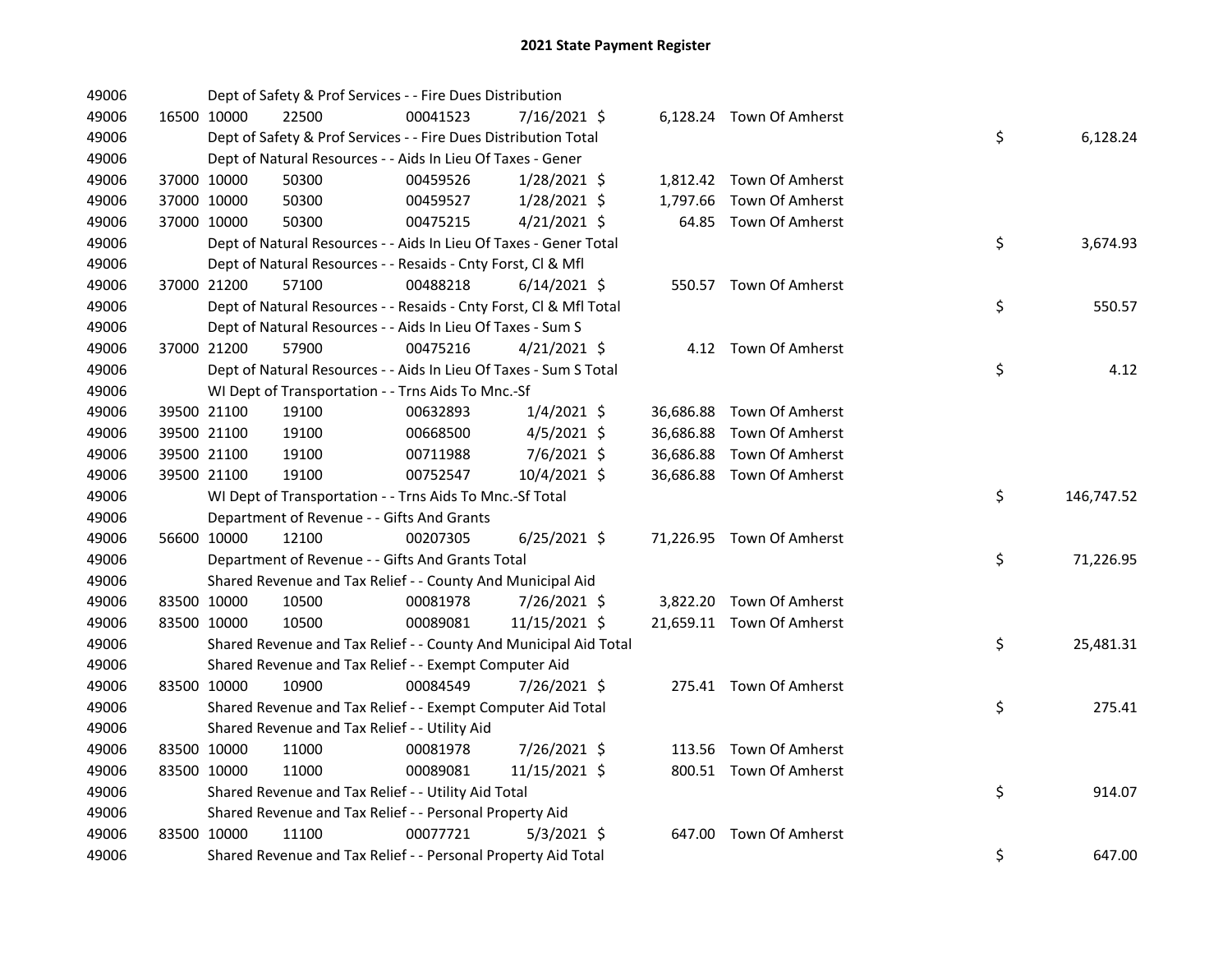49006 Total \$ 255,650.12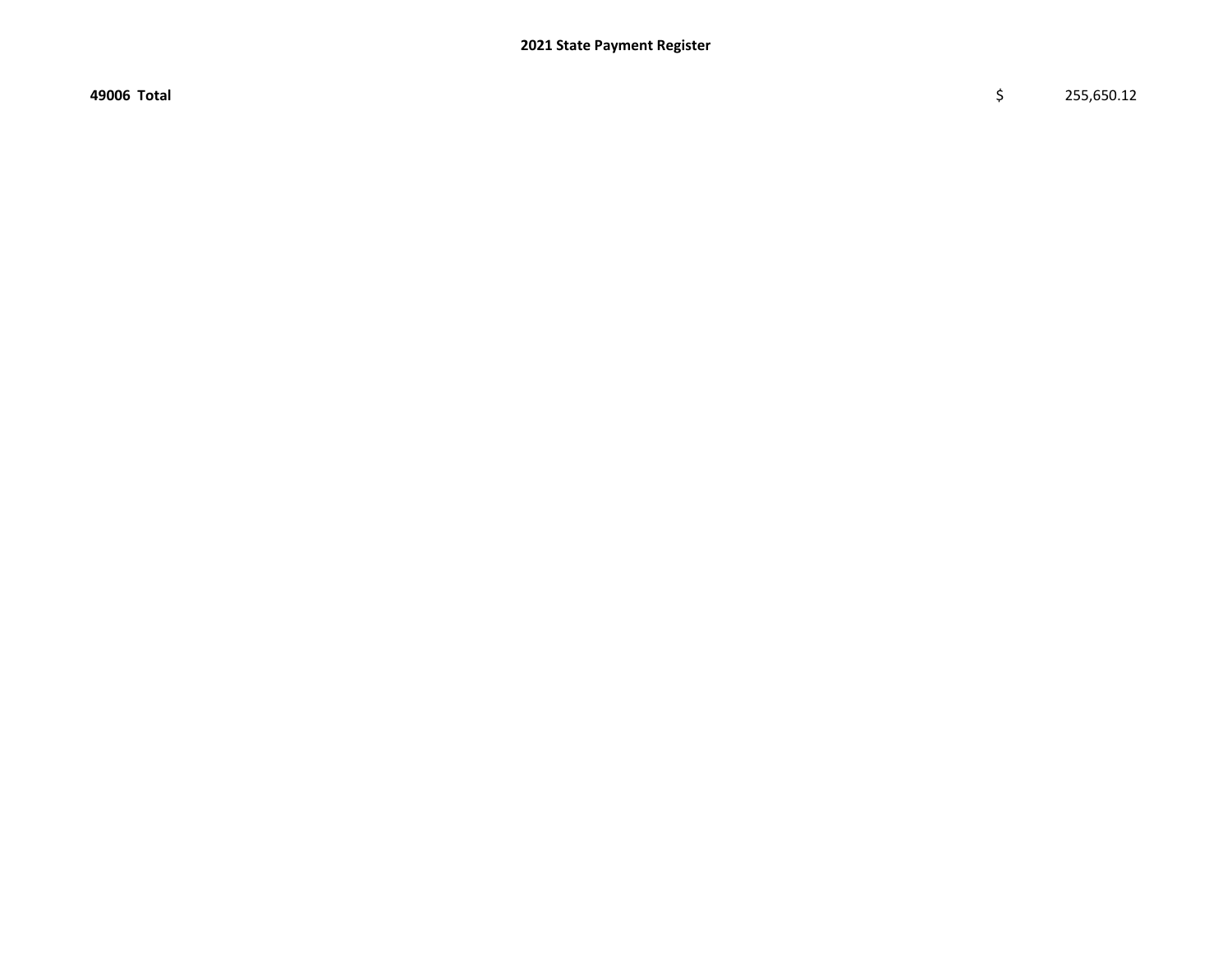| 49008       |             |             | Dept of Safety & Prof Services - - Fire Dues Distribution          |          |                |  |                           |    |            |
|-------------|-------------|-------------|--------------------------------------------------------------------|----------|----------------|--|---------------------------|----|------------|
| 49008       |             | 16500 10000 | 22500                                                              | 00041525 | 7/16/2021 \$   |  | 2,238.41 Town Of Belmont  |    |            |
| 49008       |             |             | Dept of Safety & Prof Services - - Fire Dues Distribution Total    |          |                |  |                           | \$ | 2,238.41   |
| 49008       |             |             | Dept of Natural Resources - - Aids In Lieu Of Taxes - Gener        |          |                |  |                           |    |            |
| 49008       |             | 37000 10000 | 50300                                                              | 00459630 | $1/28/2021$ \$ |  | 3,390.03 Town Of Belmont  |    |            |
| 49008       |             | 37000 10000 | 50300                                                              | 00459631 | 1/28/2021 \$   |  | 6,444.47 Town Of Belmont  |    |            |
| 49008       | 37000 10000 |             | 50300                                                              | 00475909 | $4/21/2021$ \$ |  | 1,439.59 Town Of Belmont  |    |            |
| 49008       | 37000 10000 |             | 50300                                                              | 00475911 | $4/21/2021$ \$ |  | 676.59 Town Of Belmont    |    |            |
| 49008       |             |             | Dept of Natural Resources - - Aids In Lieu Of Taxes - Gener Total  |          |                |  |                           | \$ | 11,950.68  |
| 49008       |             |             | Dept of Natural Resources - - Resaids - Cnty Forst, Cl & Mfl       |          |                |  |                           |    |            |
| 49008       |             | 37000 21200 | 57100                                                              | 00488219 | $6/14/2021$ \$ |  | 768.75 Town Of Belmont    |    |            |
| 49008       |             |             | Dept of Natural Resources - - Resaids - Cnty Forst, Cl & Mfl Total |          |                |  |                           | \$ | 768.75     |
| 49008       |             |             | Dept of Natural Resources - - Aids In Lieu Of Taxes - Sum S        |          |                |  |                           |    |            |
| 49008       |             | 37000 21200 | 57900                                                              | 00475908 | $4/21/2021$ \$ |  | 160.67 Town Of Belmont    |    |            |
| 49008       |             | 37000 21200 | 57900                                                              | 00475910 | $4/21/2021$ \$ |  | 19.68 Town Of Belmont     |    |            |
| 49008       |             |             | Dept of Natural Resources - - Aids In Lieu Of Taxes - Sum S Total  |          |                |  |                           | \$ | 180.35     |
| 49008       |             |             | WI Dept of Transportation - - Trns Aids To Mnc.-Sf                 |          |                |  |                           |    |            |
| 49008       |             | 39500 21100 | 19100                                                              | 00632894 | $1/4/2021$ \$  |  | 27,022.41 Town Of Belmont |    |            |
| 49008       |             | 39500 21100 | 19100                                                              | 00668501 | $4/5/2021$ \$  |  | 27,022.41 Town Of Belmont |    |            |
| 49008       |             | 39500 21100 | 19100                                                              | 00711989 | 7/6/2021 \$    |  | 27,022.41 Town Of Belmont |    |            |
| 49008       |             | 39500 21100 | 19100                                                              | 00752548 | 10/4/2021 \$   |  | 27,022.41 Town Of Belmont |    |            |
| 49008       |             |             | WI Dept of Transportation - - Trns Aids To Mnc.-Sf Total           |          |                |  |                           | \$ | 108,089.64 |
| 49008       |             |             | Department of Revenue - - Gifts And Grants                         |          |                |  |                           |    |            |
| 49008       |             | 56600 10000 | 12100                                                              | 00207306 | $6/25/2021$ \$ |  | 32,813.59 Town Of Belmont |    |            |
| 49008       |             |             | Department of Revenue - - Gifts And Grants Total                   |          |                |  |                           | \$ | 32,813.59  |
| 49008       |             |             | Shared Revenue and Tax Relief - - County And Municipal Aid         |          |                |  |                           |    |            |
| 49008       | 83500 10000 |             | 10500                                                              | 00081979 | 7/26/2021 \$   |  | 2,199.97 Town Of Belmont  |    |            |
| 49008       | 83500 10000 |             | 10500                                                              | 00089082 | 11/15/2021 \$  |  | 12,466.47 Town Of Belmont |    |            |
| 49008       |             |             | Shared Revenue and Tax Relief - - County And Municipal Aid Total   |          |                |  |                           | \$ | 14,666.44  |
| 49008       |             |             | Shared Revenue and Tax Relief - - Exempt Computer Aid              |          |                |  |                           |    |            |
| 49008       | 83500 10000 |             | 10900                                                              | 00084550 | 7/26/2021 \$   |  | 1.03 Town Of Belmont      |    |            |
| 49008       |             |             | Shared Revenue and Tax Relief - - Exempt Computer Aid Total        |          |                |  |                           | \$ | 1.03       |
| 49008       |             |             | Shared Revenue and Tax Relief - - Personal Property Aid            |          |                |  |                           |    |            |
| 49008       | 83500 10000 |             | 11100                                                              | 00077722 | $5/3/2021$ \$  |  | 30.59 Town Of Belmont     |    |            |
| 49008       |             |             | Shared Revenue and Tax Relief - - Personal Property Aid Total      |          |                |  |                           | \$ | 30.59      |
| 49008 Total |             |             |                                                                    |          |                |  |                           | \$ | 170,739.48 |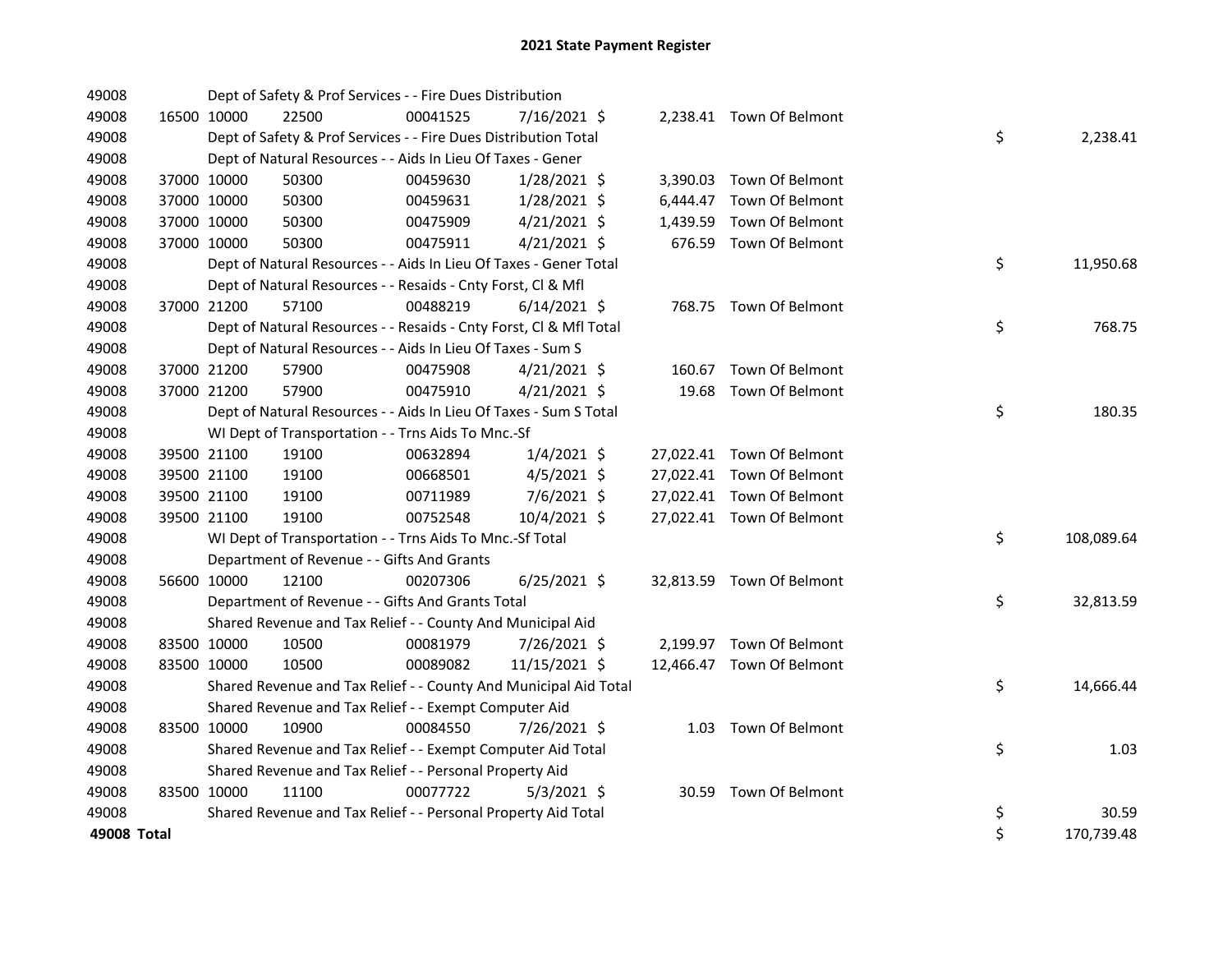| 49010       |             |             | Dept of Safety & Prof Services - - Fire Dues Distribution          |          |                |  |                               |    |            |
|-------------|-------------|-------------|--------------------------------------------------------------------|----------|----------------|--|-------------------------------|----|------------|
| 49010       |             | 16500 10000 | 22500                                                              | 00041526 | 7/16/2021 \$   |  | 4,186.49 Town Of Buena Vista  |    |            |
| 49010       |             |             | Dept of Safety & Prof Services - - Fire Dues Distribution Total    |          |                |  |                               | \$ | 4,186.49   |
| 49010       |             |             | Dept of Natural Resources - - Aids In Lieu Of Taxes - Gener        |          |                |  |                               |    |            |
| 49010       |             | 37000 10000 | 50300                                                              | 00459568 | $1/28/2021$ \$ |  | 16,309.51 Town Of Buena Vista |    |            |
| 49010       |             | 37000 10000 | 50300                                                              | 00475483 | $4/21/2021$ \$ |  | 2,364.97 Town Of Buena Vista  |    |            |
| 49010       |             |             | Dept of Natural Resources - - Aids In Lieu Of Taxes - Gener Total  |          |                |  |                               | \$ | 18,674.48  |
| 49010       |             |             | Dept of Natural Resources - - Resaids - Cnty Forst, Cl & Mfl       |          |                |  |                               |    |            |
| 49010       |             | 37000 21200 | 57100                                                              | 00488220 | $6/14/2021$ \$ |  | 630.54 Town Of Buena Vista    |    |            |
| 49010       |             |             | Dept of Natural Resources - - Resaids - Cnty Forst, Cl & Mfl Total |          |                |  |                               | \$ | 630.54     |
| 49010       |             |             | WI Dept of Transportation - - Trns Aids To Mnc.-Sf                 |          |                |  |                               |    |            |
| 49010       |             | 39500 21100 | 19100                                                              | 00632895 | $1/4/2021$ \$  |  | 45,746.91 Town Of Buena Vista |    |            |
| 49010       |             | 39500 21100 | 19100                                                              | 00668502 | $4/5/2021$ \$  |  | 45,746.91 Town Of Buena Vista |    |            |
| 49010       |             | 39500 21100 | 19100                                                              | 00711990 | 7/6/2021 \$    |  | 45,746.91 Town Of Buena Vista |    |            |
| 49010       |             | 39500 21100 | 19100                                                              | 00752549 | 10/4/2021 \$   |  | 45,746.91 Town Of Buena Vista |    |            |
| 49010       |             |             | WI Dept of Transportation - - Trns Aids To Mnc.-Sf Total           |          |                |  |                               | \$ | 182,987.64 |
| 49010       |             |             | Department of Revenue - - Gifts And Grants                         |          |                |  |                               |    |            |
| 49010       |             | 56600 10000 | 12100                                                              | 00207307 | $6/25/2021$ \$ |  | 64,737.50 Town Of Buena Vista |    |            |
| 49010       |             |             | Department of Revenue - - Gifts And Grants Total                   |          |                |  |                               | \$ | 64,737.50  |
| 49010       |             |             | Shared Revenue and Tax Relief - - County And Municipal Aid         |          |                |  |                               |    |            |
| 49010       |             | 83500 10000 | 10500                                                              | 00081980 | 7/26/2021 \$   |  | 4,417.75 Town Of Buena Vista  |    |            |
| 49010       |             | 83500 10000 | 10500                                                              | 00089083 | 11/15/2021 \$  |  | 25,033.92 Town Of Buena Vista |    |            |
| 49010       |             |             | Shared Revenue and Tax Relief - - County And Municipal Aid Total   |          |                |  |                               | \$ | 29,451.67  |
| 49010       |             |             | Shared Revenue and Tax Relief - - Exempt Computer Aid              |          |                |  |                               |    |            |
| 49010       |             | 83500 10000 | 10900                                                              | 00084551 | 7/26/2021 \$   |  | 7.27 Town Of Buena Vista      |    |            |
| 49010       |             |             | Shared Revenue and Tax Relief - - Exempt Computer Aid Total        |          |                |  |                               | \$ | 7.27       |
| 49010       |             |             | Shared Revenue and Tax Relief - - Utility Aid                      |          |                |  |                               |    |            |
| 49010       |             | 83500 10000 | 11000                                                              | 00081980 | 7/26/2021 \$   |  | 273.89 Town Of Buena Vista    |    |            |
| 49010       |             | 83500 10000 | 11000                                                              | 00089083 | 11/15/2021 \$  |  | 1,632.42 Town Of Buena Vista  |    |            |
| 49010       |             |             | Shared Revenue and Tax Relief - - Utility Aid Total                |          |                |  |                               | \$ | 1,906.31   |
| 49010       |             |             | Shared Revenue and Tax Relief - - Personal Property Aid            |          |                |  |                               |    |            |
| 49010       | 83500 10000 |             | 11100                                                              | 00077723 | $5/3/2021$ \$  |  | 49.44 Town Of Buena Vista     |    |            |
| 49010       |             |             | Shared Revenue and Tax Relief - - Personal Property Aid Total      |          |                |  |                               | \$ | 49.44      |
| 49010 Total |             |             |                                                                    |          |                |  |                               | \$ | 302,631.34 |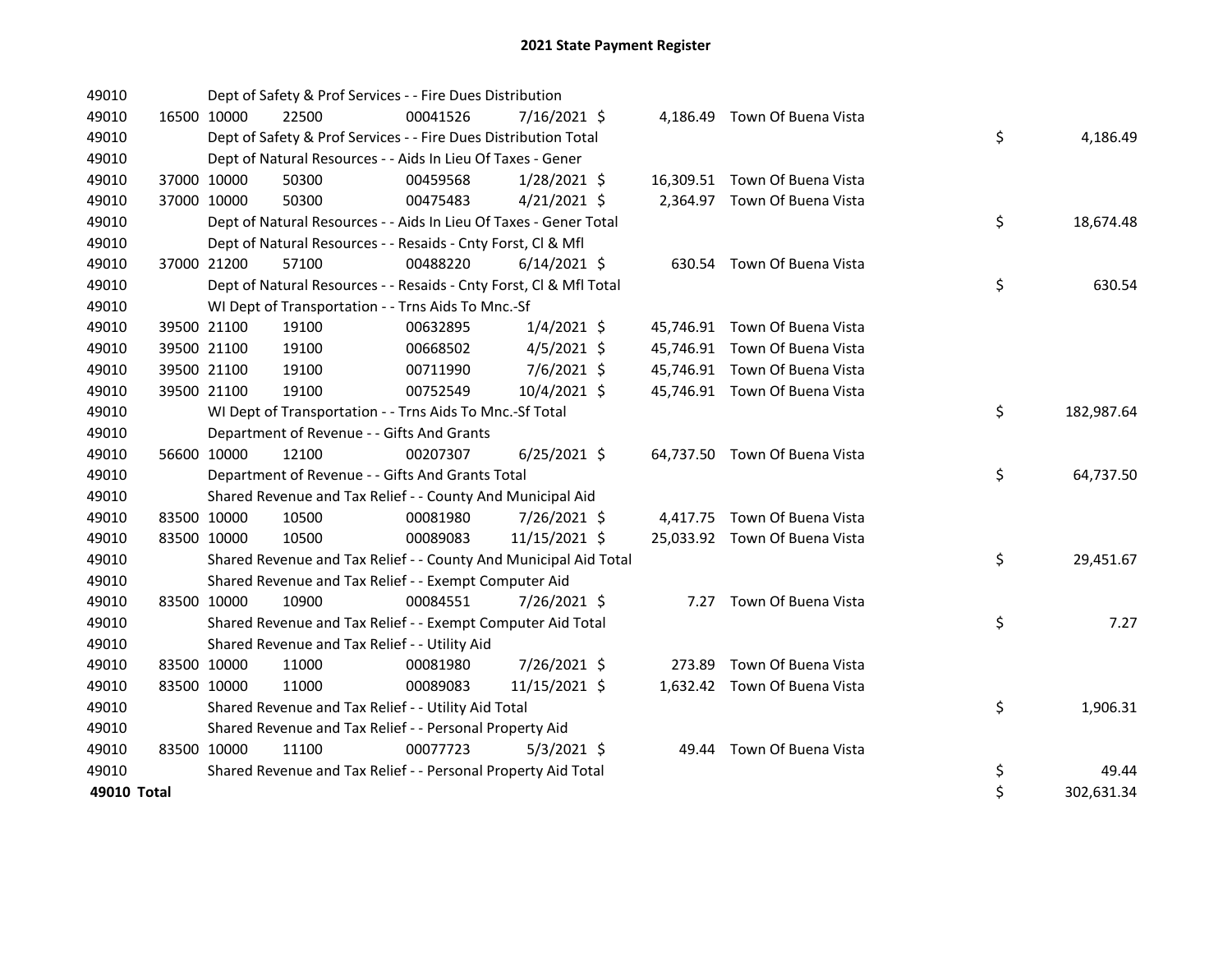| 49012       |             | Dept of Safety & Prof Services - - Fire Dues Distribution          |          |                |  |                          |    |            |
|-------------|-------------|--------------------------------------------------------------------|----------|----------------|--|--------------------------|----|------------|
| 49012       | 16500 10000 | 22500                                                              | 00041527 | 7/16/2021 \$   |  | 6,329.47 Town Of Carson  |    |            |
| 49012       |             | Dept of Safety & Prof Services - - Fire Dues Distribution Total    |          |                |  |                          | \$ | 6,329.47   |
| 49012       |             | Dept of Natural Resources - - Aids In Lieu Of Taxes - Gener        |          |                |  |                          |    |            |
| 49012       | 37000 10000 | 50300                                                              | 00459564 | 1/28/2021 \$   |  | 27,968.74 Town Of Carson |    |            |
| 49012       | 37000 10000 | 50300                                                              | 00475464 | $4/21/2021$ \$ |  | 356.16 Town Of Carson    |    |            |
| 49012       |             | Dept of Natural Resources - - Aids In Lieu Of Taxes - Gener Total  |          |                |  |                          | \$ | 28,324.90  |
| 49012       |             | Dept of Natural Resources - - Resaids - Cnty Forst, Cl & Mfl       |          |                |  |                          |    |            |
| 49012       | 37000 21200 | 57100                                                              | 00488221 | $6/14/2021$ \$ |  | 312.59 Town Of Carson    |    |            |
| 49012       |             | Dept of Natural Resources - - Resaids - Cnty Forst, CI & Mfl Total |          |                |  |                          | \$ | 312.59     |
| 49012       |             | Dept of Natural Resources - - Fin Asst For Responsible Units       |          |                |  |                          |    |            |
| 49012       | 37000 27400 | 67000                                                              | 00483343 | $5/21/2021$ \$ |  | 2,864.12 Town Of Carson  |    |            |
| 49012       |             | Dept of Natural Resources - - Fin Asst For Responsible Units Total |          |                |  |                          | \$ | 2,864.12   |
| 49012       |             | WI Dept of Transportation - - Trns Aids To Mnc.-Sf                 |          |                |  |                          |    |            |
| 49012       | 39500 21100 | 19100                                                              | 00632896 | $1/4/2021$ \$  |  | 41,088.78 Town Of Carson |    |            |
| 49012       | 39500 21100 | 19100                                                              | 00668503 | $4/5/2021$ \$  |  | 41,088.78 Town Of Carson |    |            |
| 49012       | 39500 21100 | 19100                                                              | 00711991 | 7/6/2021 \$    |  | 41,088.78 Town Of Carson |    |            |
| 49012       | 39500 21100 | 19100                                                              | 00752550 | 10/4/2021 \$   |  | 41,088.78 Town Of Carson |    |            |
| 49012       |             | WI Dept of Transportation - - Trns Aids To Mnc.-Sf Total           |          |                |  |                          | \$ | 164,355.12 |
| 49012       |             | Department of Revenue - - Gifts And Grants                         |          |                |  |                          |    |            |
| 49012       | 56600 10000 | 12100                                                              | 00207308 | $6/25/2021$ \$ |  | 69,970.93 Town Of Carson |    |            |
| 49012       |             | Department of Revenue - - Gifts And Grants Total                   |          |                |  |                          | \$ | 69,970.93  |
| 49012       |             | Shared Revenue and Tax Relief - - County And Municipal Aid         |          |                |  |                          |    |            |
| 49012       | 83500 10000 | 10500                                                              | 00081981 | 7/26/2021 \$   |  | 2,631.08 Town Of Carson  |    |            |
| 49012       | 83500 10000 | 10500                                                              | 00089084 | 11/15/2021 \$  |  | 14,909.47 Town Of Carson |    |            |
| 49012       |             | Shared Revenue and Tax Relief - - County And Municipal Aid Total   |          |                |  |                          | \$ | 17,540.55  |
| 49012       |             | Shared Revenue and Tax Relief - - Exempt Computer Aid              |          |                |  |                          |    |            |
| 49012       | 83500 10000 | 10900                                                              | 00084552 | 7/26/2021 \$   |  | 14.55 Town Of Carson     |    |            |
| 49012       |             | Shared Revenue and Tax Relief - - Exempt Computer Aid Total        |          |                |  |                          | \$ | 14.55      |
| 49012       |             | Shared Revenue and Tax Relief - - Utility Aid                      |          |                |  |                          |    |            |
| 49012       | 83500 10000 | 11000                                                              | 00081981 | 7/26/2021 \$   |  | 92.53 Town Of Carson     |    |            |
| 49012       | 83500 10000 | 11000                                                              | 00089084 | 11/15/2021 \$  |  | 522.27 Town Of Carson    |    |            |
| 49012       |             | Shared Revenue and Tax Relief - - Utility Aid Total                |          |                |  |                          | \$ | 614.80     |
| 49012       |             | Shared Revenue and Tax Relief - - Personal Property Aid            |          |                |  |                          |    |            |
| 49012       | 83500 10000 | 11100                                                              | 00077724 | $5/3/2021$ \$  |  | 1,183.18 Town Of Carson  |    |            |
| 49012       |             | Shared Revenue and Tax Relief - - Personal Property Aid Total      |          |                |  |                          | \$ | 1,183.18   |
| 49012 Total |             |                                                                    |          |                |  |                          | \$ | 291,510.21 |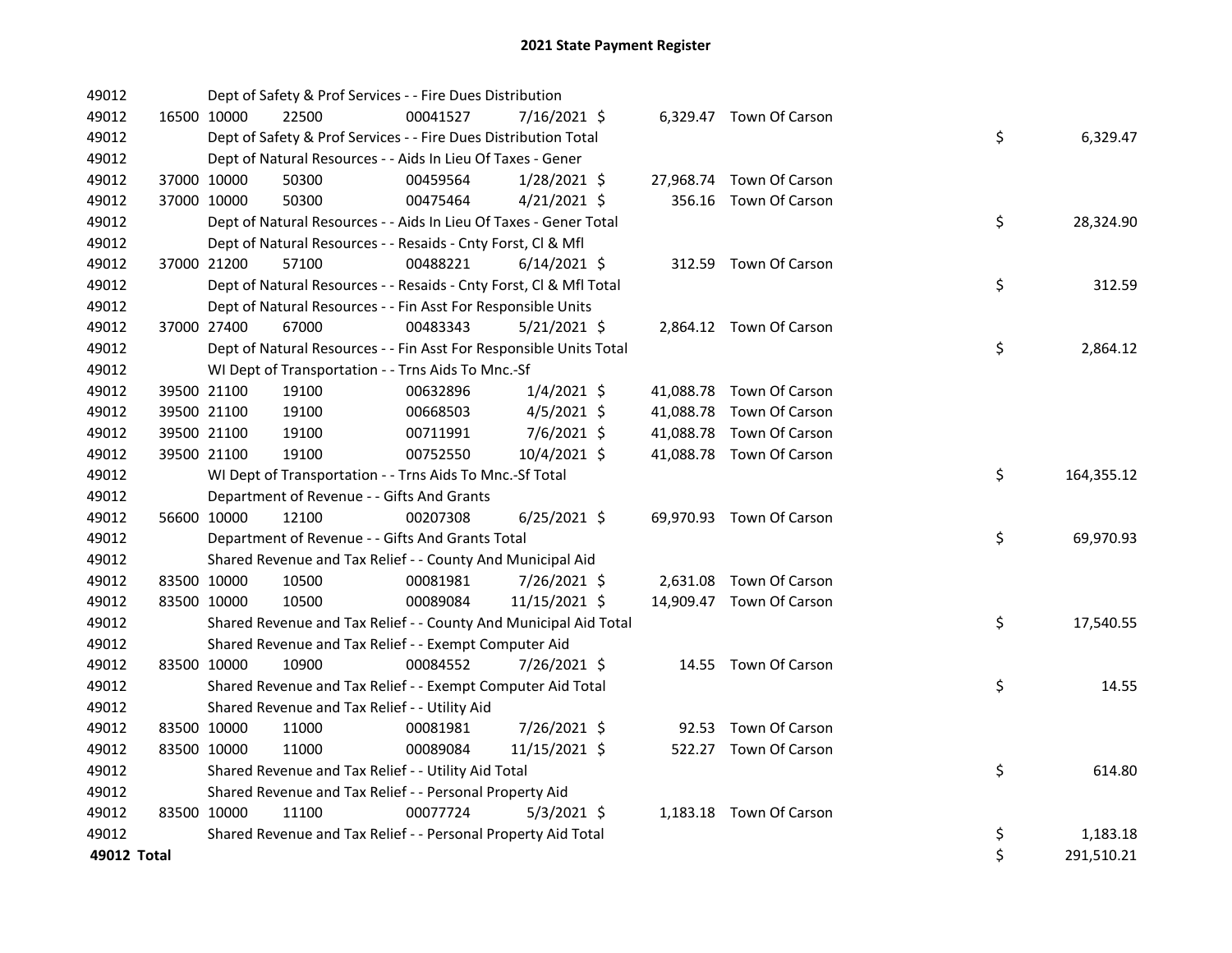| 49014 |             | Dept of Safety & Prof Services - - Fire Dues Distribution              |          |                |           |                         |    |            |
|-------|-------------|------------------------------------------------------------------------|----------|----------------|-----------|-------------------------|----|------------|
| 49014 | 16500 10000 | 22500                                                                  | 00041528 | 7/16/2021 \$   |           | 4,419.51 Town Of Dewey  |    |            |
| 49014 |             | Dept of Safety & Prof Services - - Fire Dues Distribution Total        |          |                |           |                         | \$ | 4,419.51   |
| 49014 |             | Dept of Natural Resources - - Aids In Lieu Of Taxes - Gener            |          |                |           |                         |    |            |
| 49014 | 37000 10000 | 50300                                                                  | 00459611 | $1/28/2021$ \$ |           | 10,348.95 Town Of Dewey |    |            |
| 49014 | 37000 10000 | 50300                                                                  | 00475824 | $4/21/2021$ \$ |           | 2,941.49 Town Of Dewey  |    |            |
| 49014 |             | Dept of Natural Resources - - Aids In Lieu Of Taxes - Gener Total      |          |                |           |                         | \$ | 13,290.44  |
| 49014 |             | Dept of Natural Resources - - Seg Earned                               |          |                |           |                         |    |            |
| 49014 | 37000 21200 | 100SE                                                                  | 00456045 | $1/12/2021$ \$ |           | 173.85 Town Of Dewey    |    |            |
| 49014 | 37000 21200 | 100SE                                                                  | 00474020 | $4/15/2021$ \$ | 15,190.69 | Town Of Dewey           |    |            |
| 49014 | 37000 21200 | 100SE                                                                  | 00514585 | 10/12/2021 \$  |           | 397.05 Town Of Dewey    |    |            |
| 49014 |             | Dept of Natural Resources - - Seg Earned Total                         |          |                |           |                         | \$ | 15,761.59  |
| 49014 |             | Dept of Natural Resources - - Resaids - Cnty Forst, Cl & Mfl           |          |                |           |                         |    |            |
| 49014 | 37000 21200 | 57100                                                                  | 00488222 | $6/14/2021$ \$ |           | 1,187.29 Town Of Dewey  |    |            |
| 49014 |             | Dept of Natural Resources - - Resaids - Cnty Forst, CI & Mfl Total     |          |                |           |                         | \$ | 1,187.29   |
| 49014 |             | WI Dept of Transportation - - Trns Aids To Mnc.-Sf                     |          |                |           |                         |    |            |
| 49014 | 39500 21100 | 19100                                                                  | 00632897 | $1/4/2021$ \$  |           | 33,802.65 Town Of Dewey |    |            |
| 49014 | 39500 21100 | 19100                                                                  | 00668504 | $4/5/2021$ \$  |           | 33,802.65 Town Of Dewey |    |            |
| 49014 | 39500 21100 | 19100                                                                  | 00711992 | 7/6/2021 \$    |           | 33,802.65 Town Of Dewey |    |            |
| 49014 | 39500 21100 | 19100                                                                  | 00752551 | 10/4/2021 \$   |           | 33,802.65 Town Of Dewey |    |            |
| 49014 |             | WI Dept of Transportation - - Trns Aids To Mnc.-Sf Total               |          |                |           |                         | \$ | 135,210.60 |
| 49014 |             | Department of Military Affairs - - Federal Aid, Local Assistance       |          |                |           |                         |    |            |
| 49014 | 46500 10000 | 34200                                                                  | 00088313 | 1/22/2021 \$   |           | 822.72 Town Of Dewey    |    |            |
| 49014 |             | Department of Military Affairs - - Federal Aid, Local Assistance Total |          |                |           |                         | \$ | 822.72     |
| 49014 |             | Department of Revenue - - Gifts And Grants                             |          |                |           |                         |    |            |
| 49014 | 56600 10000 | 12100                                                                  | 00207309 | $6/25/2021$ \$ |           | 50,921.25 Town Of Dewey |    |            |
| 49014 |             | Department of Revenue - - Gifts And Grants Total                       |          |                |           |                         | \$ | 50,921.25  |
| 49014 |             | Shared Revenue and Tax Relief - - County And Municipal Aid             |          |                |           |                         |    |            |
| 49014 | 83500 10000 | 10500                                                                  | 00081982 | 7/26/2021 \$   |           | 2,180.91 Town Of Dewey  |    |            |
| 49014 | 83500 10000 | 10500                                                                  | 00089085 | 11/15/2021 \$  |           | 12,358.51 Town Of Dewey |    |            |
| 49014 |             | Shared Revenue and Tax Relief - - County And Municipal Aid Total       |          |                |           |                         | \$ | 14,539.42  |
| 49014 |             | Shared Revenue and Tax Relief - - Exempt Computer Aid                  |          |                |           |                         |    |            |
| 49014 | 83500 10000 | 10900                                                                  | 00084553 | 7/26/2021 \$   |           | 32.22 Town Of Dewey     |    |            |
| 49014 |             | Shared Revenue and Tax Relief - - Exempt Computer Aid Total            |          |                |           |                         | \$ | 32.22      |
| 49014 |             | Shared Revenue and Tax Relief - - Utility Aid                          |          |                |           |                         |    |            |
| 49014 | 83500 10000 | 11000                                                                  | 00081982 | 7/26/2021 \$   |           | 137.68 Town Of Dewey    |    |            |
| 49014 | 83500 10000 | 11000                                                                  | 00089085 | 11/15/2021 \$  |           | 1,103.40 Town Of Dewey  |    |            |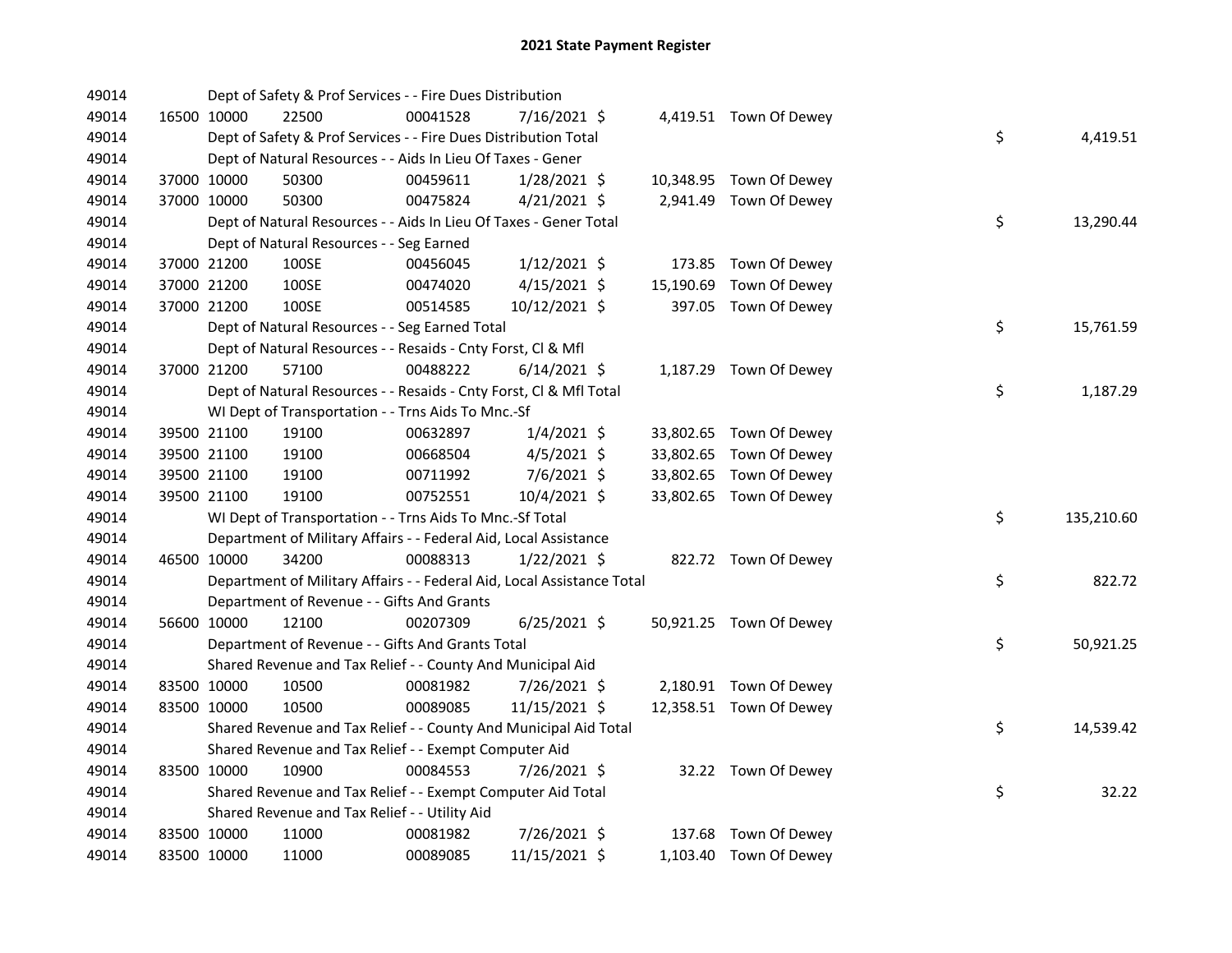| 49014       |       |       | Shared Revenue and Tax Relief - - Utility Aid Total | 1,241.08                                                        |              |        |               |            |
|-------------|-------|-------|-----------------------------------------------------|-----------------------------------------------------------------|--------------|--------|---------------|------------|
| 49014       |       |       |                                                     | Shared Revenue and Tax Relief - - Personal Property Aid         |              |        |               |            |
| 49014       | 83500 | 10000 | 11100                                               | 00077725                                                        | 5/3/2021 \$  | 706.22 | Town Of Dewey |            |
| 49014       |       |       |                                                     | Shared Revenue and Tax Relief - - Personal Property Aid Total   |              |        |               | 706.22     |
| 49014       |       |       |                                                     | Shared Revenue and Tax Relief - - Lottery & Gaming Credit       |              |        |               |            |
| 49014       | 83500 | 52100 | 36300                                               | 00074348                                                        | 3/22/2021 \$ | 645.62 | Town Of Dewev |            |
| 49014       |       |       |                                                     | Shared Revenue and Tax Relief - - Lottery & Gaming Credit Total |              |        |               | 645.62     |
| 49014 Total |       |       |                                                     |                                                                 |              |        |               | 238.777.96 |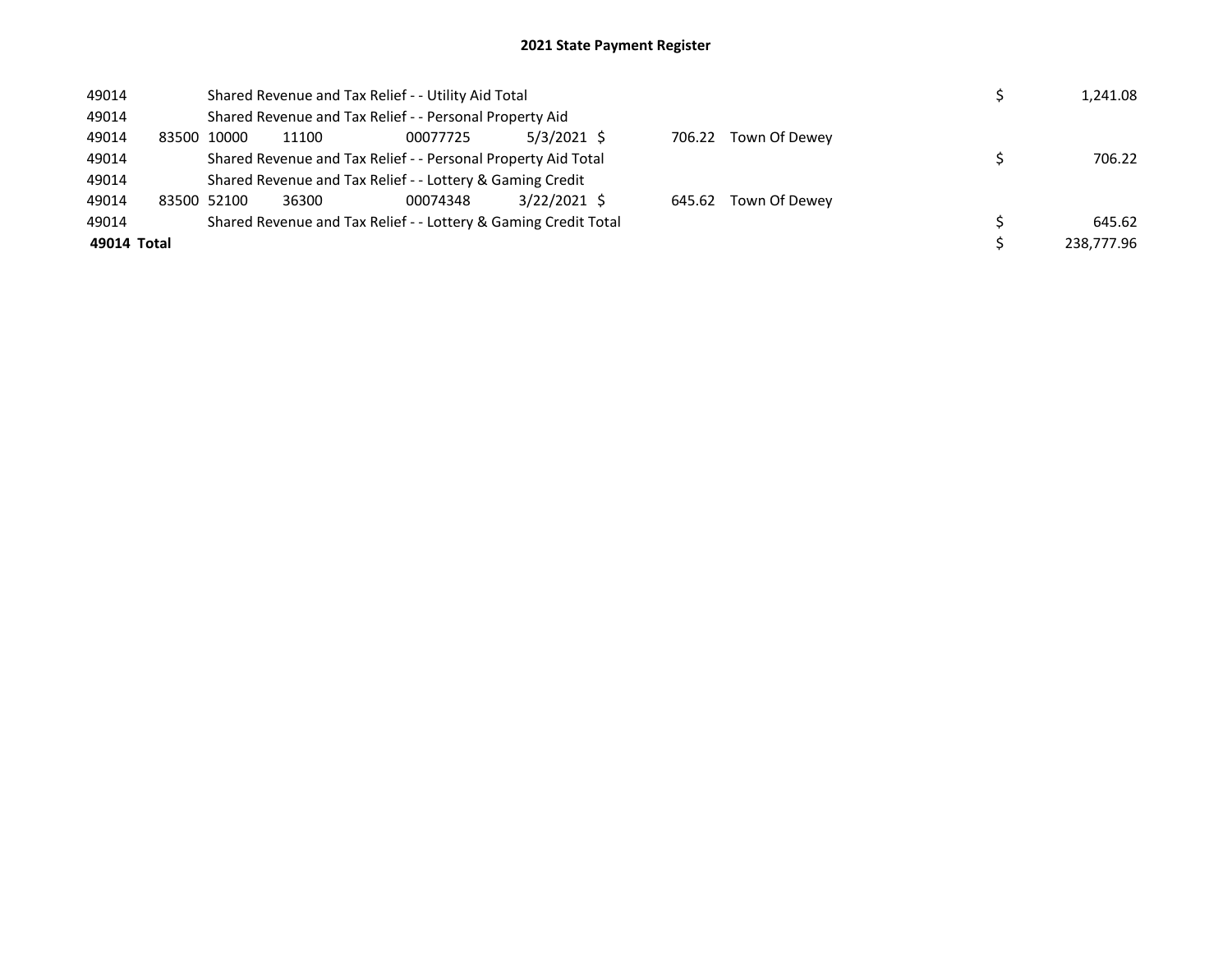| 49016 |             | Dept of Safety & Prof Services - - Fire Dues Distribution          |          |                |  |                              |    |            |
|-------|-------------|--------------------------------------------------------------------|----------|----------------|--|------------------------------|----|------------|
| 49016 | 16500 10000 | 22500                                                              | 00041529 | 7/16/2021 \$   |  | 4,077.73 Town Of Eau Pleine  |    |            |
| 49016 |             | Dept of Safety & Prof Services - - Fire Dues Distribution Total    |          |                |  |                              | \$ | 4,077.73   |
| 49016 |             | Dept of Natural Resources - - Aids In Lieu Of Taxes - Gener        |          |                |  |                              |    |            |
| 49016 | 37000 10000 | 50300                                                              | 00459600 | $1/28/2021$ \$ |  | 2,313.50 Town Of Eau Pleine  |    |            |
| 49016 | 37000 10000 | 50300                                                              | 00459601 | 1/28/2021 \$   |  | 57,419.29 Town Of Eau Pleine |    |            |
| 49016 | 37000 10000 | 50300                                                              | 00475765 | $4/21/2021$ \$ |  | 1,623.30 Town Of Eau Pleine  |    |            |
| 49016 |             | Dept of Natural Resources - - Aids In Lieu Of Taxes - Gener Total  |          |                |  |                              | \$ | 61,356.09  |
| 49016 |             | Dept of Natural Resources - - Res Maint & Dev - Park Fr & Rd       |          |                |  |                              |    |            |
| 49016 | 37000 10000 | 78500                                                              | 00512883 | 10/12/2021 \$  |  | 16,033.20 Town Of Eau Pleine |    |            |
| 49016 |             | Dept of Natural Resources - - Res Maint & Dev - Park Fr & Rd Total |          |                |  |                              | \$ | 16,033.20  |
| 49016 |             | Dept of Natural Resources - - Resaids - Cnty Forst, Cl & Mfl       |          |                |  |                              |    |            |
| 49016 | 37000 21200 | 57100                                                              | 00488223 | $6/14/2021$ \$ |  | 277.05 Town Of Eau Pleine    |    |            |
| 49016 |             | Dept of Natural Resources - - Resaids - Cnty Forst, Cl & Mfl Total |          |                |  |                              | \$ | 277.05     |
| 49016 |             | Dept of Natural Resources - - Aids In Lieu Of Taxes - Sum S        |          |                |  |                              |    |            |
| 49016 | 37000 21200 | 57900                                                              | 00475764 | $4/21/2021$ \$ |  | 4,665.57 Town Of Eau Pleine  |    |            |
| 49016 |             | Dept of Natural Resources - - Aids In Lieu Of Taxes - Sum S Total  |          |                |  |                              | \$ | 4,665.57   |
| 49016 |             | Dept of Natural Resources - - Fin Asst For Responsible Units       |          |                |  |                              |    |            |
| 49016 | 37000 27400 | 67000                                                              | 00483135 | $5/21/2021$ \$ |  | 1,213.33 Town Of Eau Pleine  |    |            |
| 49016 |             | Dept of Natural Resources - - Fin Asst For Responsible Units Total |          |                |  |                              | \$ | 1,213.33   |
| 49016 |             | WI Dept of Transportation - - Trns Aids To Mnc.-Sf                 |          |                |  |                              |    |            |
| 49016 | 39500 21100 | 19100                                                              | 00632898 | $1/4/2021$ \$  |  | 35,129.79 Town Of Eau Pleine |    |            |
| 49016 | 39500 21100 | 19100                                                              | 00668505 | $4/5/2021$ \$  |  | 35,129.79 Town Of Eau Pleine |    |            |
| 49016 | 39500 21100 | 19100                                                              | 00711993 | 7/6/2021 \$    |  | 35,129.79 Town Of Eau Pleine |    |            |
| 49016 | 39500 21100 | 19100                                                              | 00752552 | 10/4/2021 \$   |  | 35,129.79 Town Of Eau Pleine |    |            |
| 49016 |             | WI Dept of Transportation - - Trns Aids To Mnc.-Sf Total           |          |                |  |                              | \$ | 140,519.16 |
| 49016 |             | Department of Revenue - - Gifts And Grants                         |          |                |  |                              |    |            |
| 49016 | 56600 10000 | 12100                                                              | 00207310 | $6/25/2021$ \$ |  | 48,775.55 Town Of Eau Pleine |    |            |
| 49016 |             | Department of Revenue - - Gifts And Grants Total                   |          |                |  |                              | \$ | 48,775.55  |
| 49016 |             | Shared Revenue and Tax Relief - - County And Municipal Aid         |          |                |  |                              |    |            |
| 49016 | 83500 10000 | 10500                                                              | 00081983 | 7/26/2021 \$   |  | 4,208.31 Town Of Eau Pleine  |    |            |
| 49016 | 83500 10000 | 10500                                                              | 00089086 | 11/15/2021 \$  |  | 23,847.12 Town Of Eau Pleine |    |            |
| 49016 |             | Shared Revenue and Tax Relief - - County And Municipal Aid Total   |          |                |  |                              | \$ | 28,055.43  |
| 49016 |             | Shared Revenue and Tax Relief - - Exempt Computer Aid              |          |                |  |                              |    |            |
| 49016 | 83500 10000 | 10900                                                              | 00084554 | 7/26/2021 \$   |  | 60.27 Town Of Eau Pleine     |    |            |
| 49016 |             | Shared Revenue and Tax Relief - - Exempt Computer Aid Total        |          |                |  |                              | \$ | 60.27      |
| 49016 |             | Shared Revenue and Tax Relief - - Utility Aid                      |          |                |  |                              |    |            |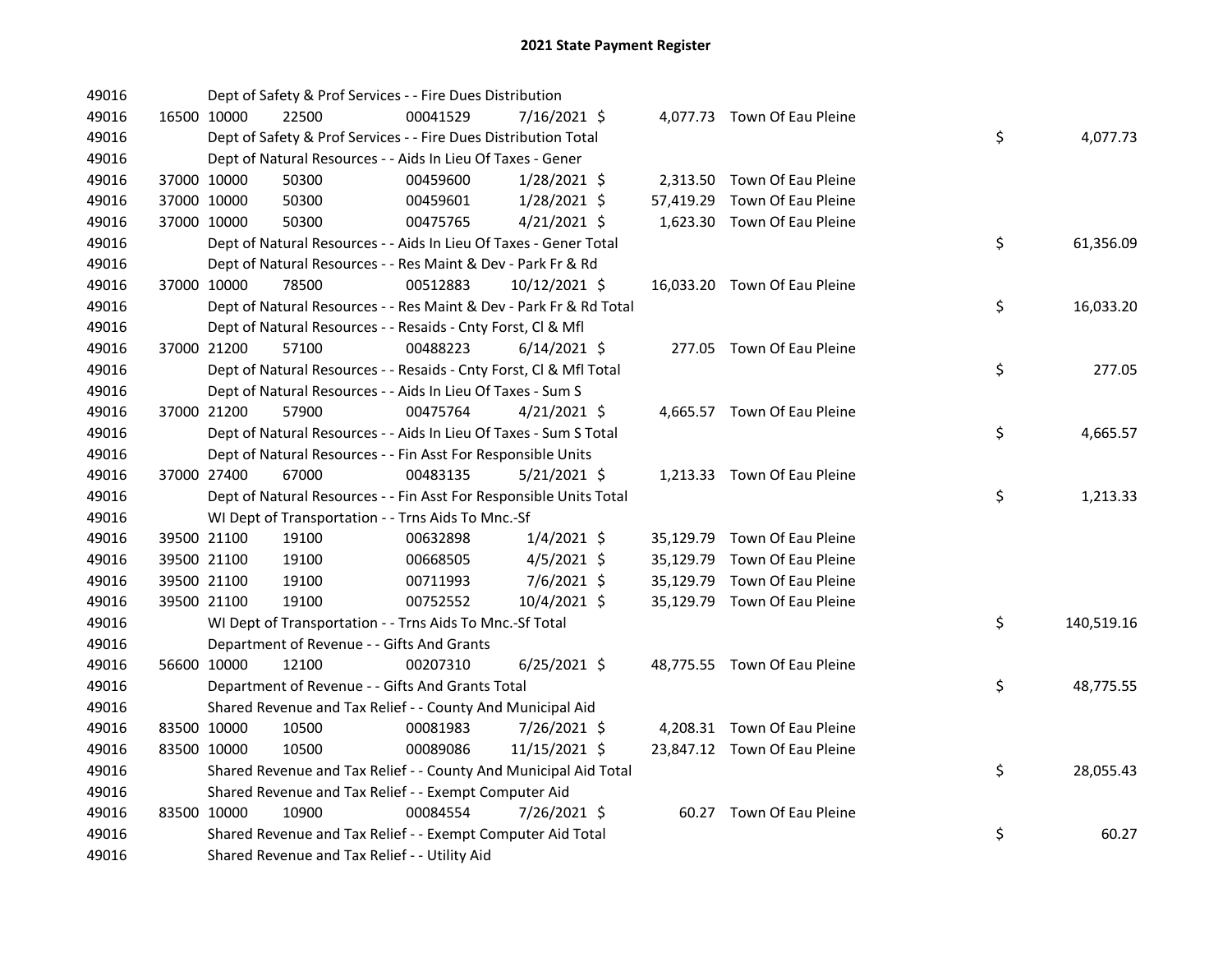| 49016       | 83500 10000 | 11000                                                         | 00081983 | 7/26/2021 \$  |           | 1,900.45 Town Of Eau Pleine |            |
|-------------|-------------|---------------------------------------------------------------|----------|---------------|-----------|-----------------------------|------------|
| 49016       | 83500 10000 | 11000                                                         | 00089086 | 11/15/2021 \$ | 10.851.97 | Town Of Eau Pleine          |            |
| 49016       |             | Shared Revenue and Tax Relief - - Utility Aid Total           |          |               |           |                             | 12.752.42  |
| 49016       |             | Shared Revenue and Tax Relief - - Personal Property Aid       |          |               |           |                             |            |
| 49016       | 83500 10000 | 11100                                                         | 00077726 | 5/3/2021 \$   |           | 385.16 Town Of Eau Pleine   |            |
| 49016       |             | Shared Revenue and Tax Relief - - Personal Property Aid Total |          |               |           |                             | 385.16     |
| 49016 Total |             |                                                               |          |               |           |                             | 318,170.96 |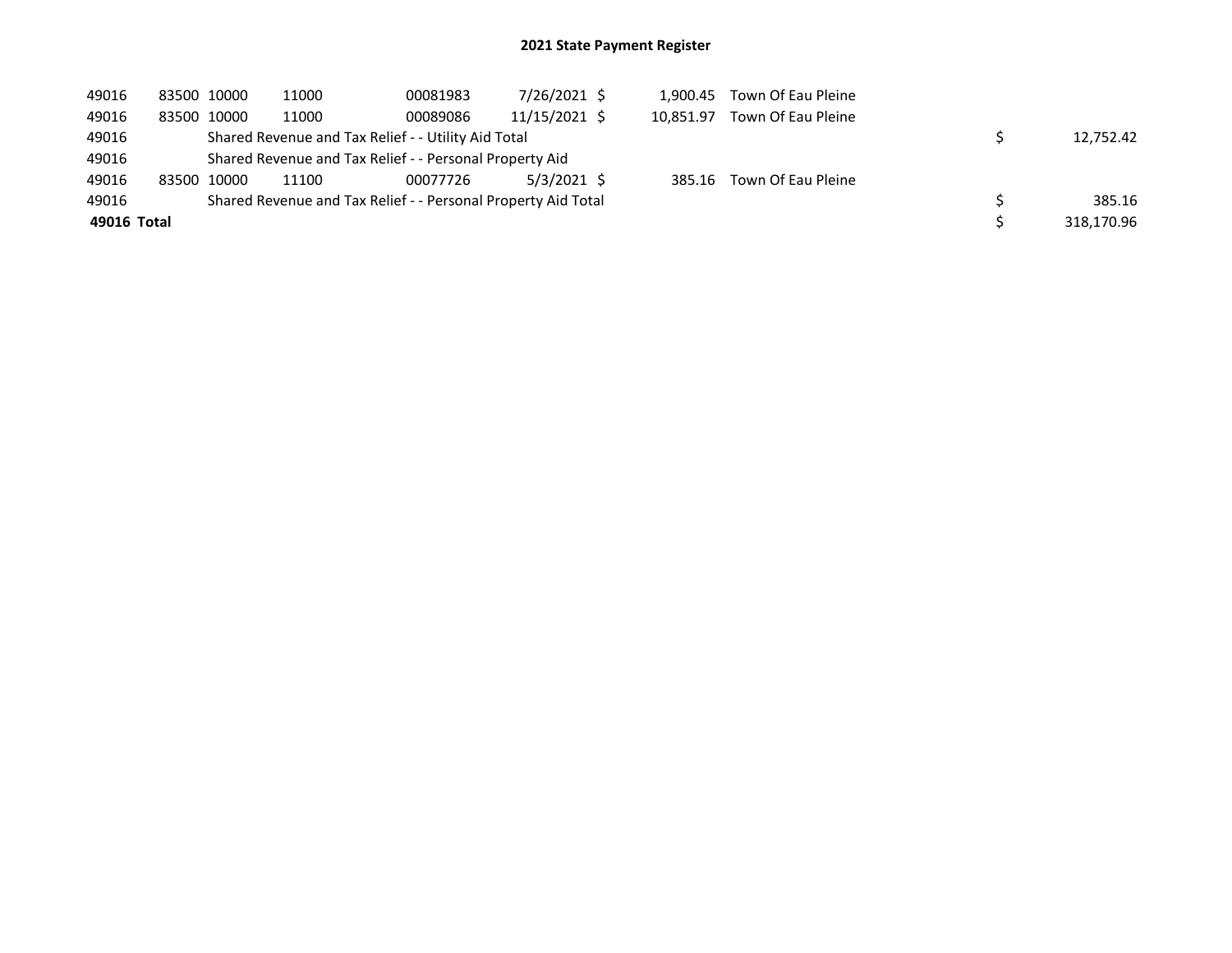| 49018 |             | Dept of Safety & Prof Services - - Fire Dues Distribution          |          |                |  |                          |    |            |
|-------|-------------|--------------------------------------------------------------------|----------|----------------|--|--------------------------|----|------------|
| 49018 | 16500 10000 | 22500                                                              | 00041530 | 7/16/2021 \$   |  | 6,799.05 Town Of Grant   |    |            |
| 49018 |             | Dept of Safety & Prof Services - - Fire Dues Distribution Total    |          |                |  |                          | \$ | 6,799.05   |
| 49018 |             | Dept of Natural Resources - - Aids In Lieu Of Taxes - Gener        |          |                |  |                          |    |            |
| 49018 | 37000 10000 | 50300                                                              | 00459525 | 1/28/2021 \$   |  | 13,048.34 Town Of Grant  |    |            |
| 49018 | 37000 10000 | 50300                                                              | 00475206 | $4/21/2021$ \$ |  | 2,715.48 Town Of Grant   |    |            |
| 49018 |             | Dept of Natural Resources - - Aids In Lieu Of Taxes - Gener Total  |          |                |  |                          | \$ | 15,763.82  |
| 49018 |             | Dept of Natural Resources - - Seg Earned                           |          |                |  |                          |    |            |
| 49018 | 37000 21200 | 100SE                                                              | 00456046 | $1/12/2021$ \$ |  | 906.51 Town Of Grant     |    |            |
| 49018 |             | Dept of Natural Resources - - Seg Earned Total                     |          |                |  |                          | \$ | 906.51     |
| 49018 |             | Dept of Natural Resources - - Resaids - Cnty Forst, Cl & Mfl       |          |                |  |                          |    |            |
| 49018 | 37000 21200 | 57100                                                              | 00488224 | $6/14/2021$ \$ |  | 892.87 Town Of Grant     |    |            |
| 49018 |             | Dept of Natural Resources - - Resaids - Cnty Forst, Cl & Mfl Total |          |                |  |                          | \$ | 892.87     |
| 49018 |             | WI Dept of Transportation - - Trns Aids To Mnc.-Sf                 |          |                |  |                          |    |            |
| 49018 | 39500 21100 | 19100                                                              | 00632899 | $1/4/2021$ \$  |  | 76,297.41 Town Of Grant  |    |            |
| 49018 | 39500 21100 | 19100                                                              | 00668506 | 4/5/2021 \$    |  | 76,297.41 Town Of Grant  |    |            |
| 49018 | 39500 21100 | 19100                                                              | 00711994 | 7/6/2021 \$    |  | 76,297.41 Town Of Grant  |    |            |
| 49018 | 39500 21100 | 19100                                                              | 00752553 | 10/4/2021 \$   |  | 76,297.41 Town Of Grant  |    |            |
| 49018 |             | WI Dept of Transportation - - Trns Aids To Mnc.-Sf Total           |          |                |  |                          | \$ | 305,189.64 |
| 49018 |             | Department of Revenue - - Gifts And Grants                         |          |                |  |                          |    |            |
| 49018 | 56600 10000 | 12100                                                              | 00207311 | $6/25/2021$ \$ |  | 103,046.19 Town Of Grant |    |            |
| 49018 |             | Department of Revenue - - Gifts And Grants Total                   |          |                |  |                          | \$ | 103,046.19 |
| 49018 |             | Shared Revenue and Tax Relief - - County And Municipal Aid         |          |                |  |                          |    |            |
| 49018 | 83500 10000 | 10500                                                              | 00081984 | 7/26/2021 \$   |  | 5,435.25 Town Of Grant   |    |            |
| 49018 | 83500 10000 | 10500                                                              | 00089087 | 11/15/2021 \$  |  | 30,799.73 Town Of Grant  |    |            |
| 49018 |             | Shared Revenue and Tax Relief - - County And Municipal Aid Total   |          |                |  |                          | \$ | 36,234.98  |
| 49018 |             | Shared Revenue and Tax Relief - - Exempt Computer Aid              |          |                |  |                          |    |            |
| 49018 | 83500 10000 | 10900                                                              | 00084555 | 7/26/2021 \$   |  | 49.89 Town Of Grant      |    |            |
| 49018 |             | Shared Revenue and Tax Relief - - Exempt Computer Aid Total        |          |                |  |                          | \$ | 49.89      |
| 49018 |             | Shared Revenue and Tax Relief - - Utility Aid                      |          |                |  |                          |    |            |
| 49018 | 83500 10000 | 11000                                                              | 00081984 | 7/26/2021 \$   |  | 59.26 Town Of Grant      |    |            |
| 49018 | 83500 10000 | 11000                                                              | 00089087 | 11/15/2021 \$  |  | 360.88 Town Of Grant     |    |            |
| 49018 |             | Shared Revenue and Tax Relief - - Utility Aid Total                |          |                |  |                          | \$ | 420.14     |
| 49018 |             | Shared Revenue and Tax Relief - - Personal Property Aid            |          |                |  |                          |    |            |
| 49018 | 83500 10000 | 11100                                                              | 00077727 | $5/3/2021$ \$  |  | 308.97 Town Of Grant     |    |            |
| 49018 |             | Shared Revenue and Tax Relief - - Personal Property Aid Total      |          |                |  |                          | \$ | 308.97     |
| 49018 |             | Shared Revenue and Tax Relief - - Payments For Municipal Svcs      |          |                |  |                          |    |            |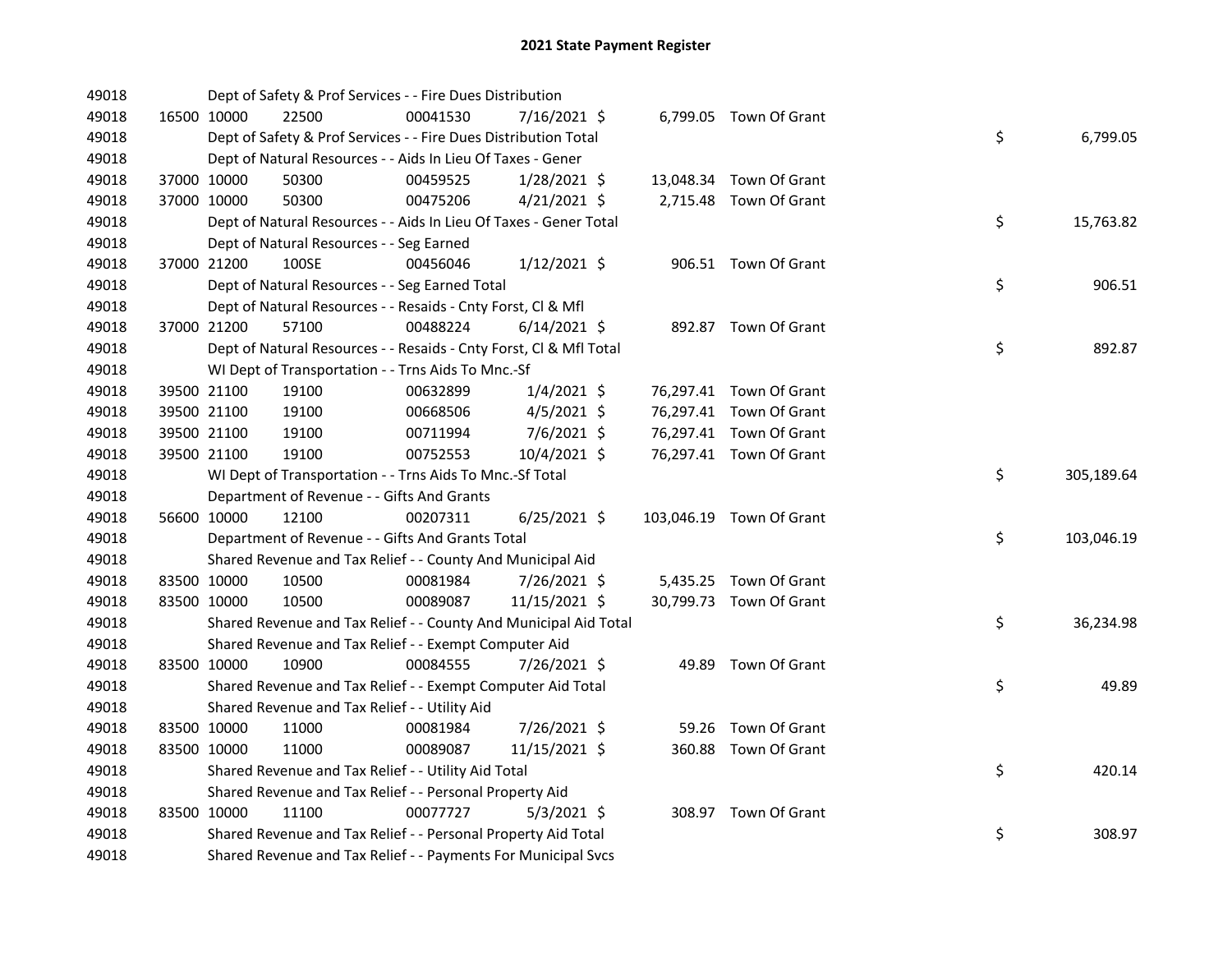| 49018       | 83500 10000 | 50100 | 00073735 | $2/1/2021$ \$                                                       | 186.50 Town Of Grant |            |
|-------------|-------------|-------|----------|---------------------------------------------------------------------|----------------------|------------|
| 49018       |             |       |          | Shared Revenue and Tax Relief - - Payments For Municipal Svcs Total |                      | 186.50     |
| 49018 Total |             |       |          |                                                                     |                      | 469,798.56 |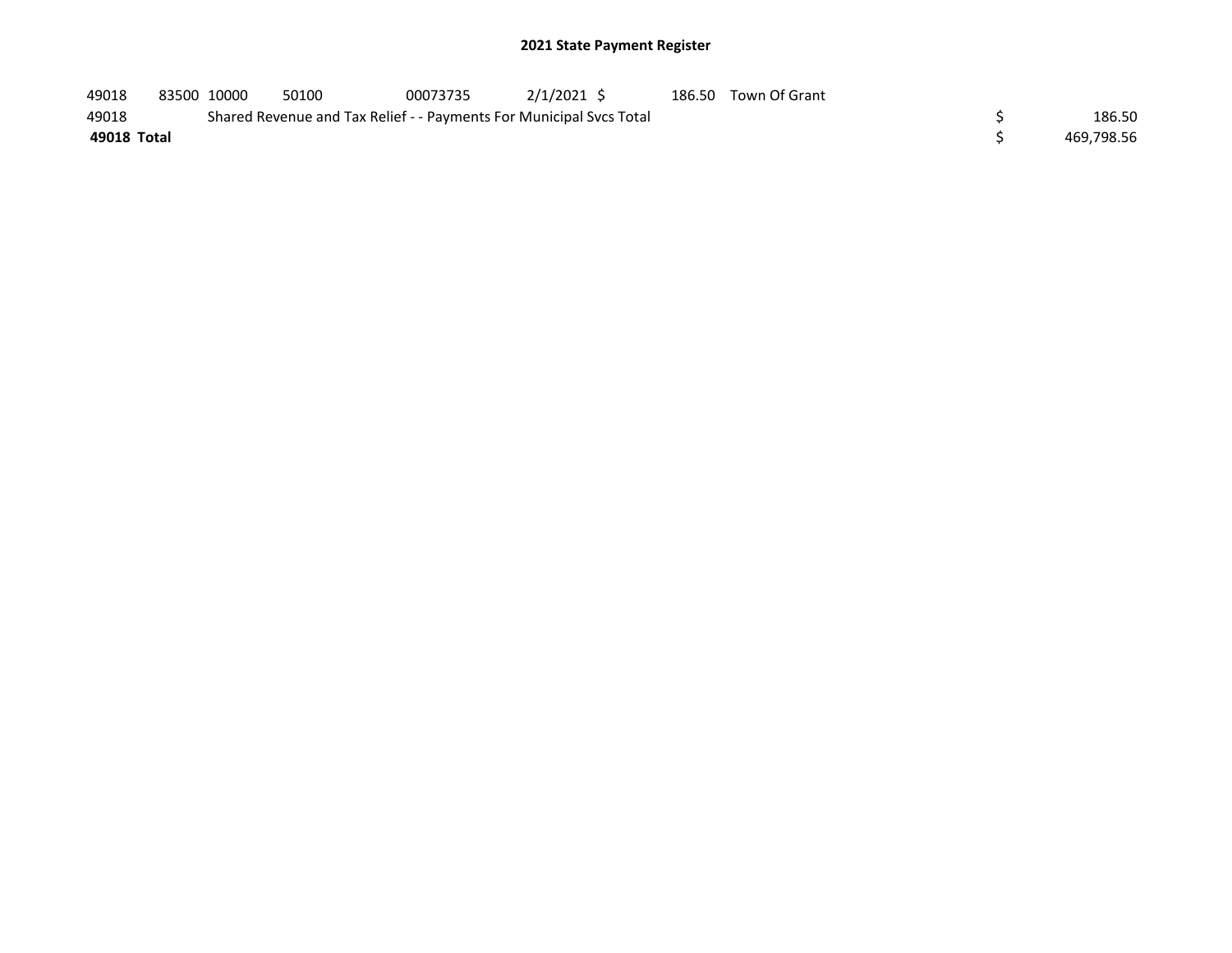| 49020 |             | Dept of Safety & Prof Services - - Fire Dues Distribution                     |          |                |  |                         |    |            |
|-------|-------------|-------------------------------------------------------------------------------|----------|----------------|--|-------------------------|----|------------|
| 49020 | 16500 10000 | 22500                                                                         | 00041531 | 7/16/2021 \$   |  | 21,022.91 Town Of Hull  |    |            |
| 49020 |             | Dept of Safety & Prof Services - - Fire Dues Distribution Total               |          |                |  |                         | \$ | 21,022.91  |
| 49020 |             | Dept of Natural Resources - - Resaids - Cnty Forst, Cl & Mfl                  |          |                |  |                         |    |            |
| 49020 | 37000 21200 | 57100                                                                         | 00488225 | $6/14/2021$ \$ |  | 439.99 Town Of Hull     |    |            |
| 49020 |             | Dept of Natural Resources - - Resaids - Cnty Forst, Cl & Mfl Total            |          |                |  |                         | \$ | 439.99     |
| 49020 |             | Dept of Natural Resources - - Rec & Resource Aids, Fed                        |          |                |  |                         |    |            |
| 49020 | 37000 21200 | 58300                                                                         | 00478786 | $5/6/2021$ \$  |  | 2,661.49 Town Of Hull   |    |            |
| 49020 |             | Dept of Natural Resources - - Rec & Resource Aids, Fed Total                  |          |                |  |                         | \$ | 2,661.49   |
| 49020 |             | WI Dept of Transportation - - Trns Aids To Mnc.-Sf                            |          |                |  |                         |    |            |
| 49020 | 39500 21100 | 19100                                                                         | 00632900 | $1/4/2021$ \$  |  | 53,611.20 Town Of Hull  |    |            |
| 49020 | 39500 21100 | 19100                                                                         | 00668507 | $4/5/2021$ \$  |  | 53,611.20 Town Of Hull  |    |            |
| 49020 | 39500 21100 | 19100                                                                         | 00711995 | $7/6/2021$ \$  |  | 53,611.20 Town Of Hull  |    |            |
| 49020 | 39500 21100 | 19100                                                                         | 00752554 | 10/4/2021 \$   |  | 53,611.20 Town Of Hull  |    |            |
| 49020 |             | WI Dept of Transportation - - Trns Aids To Mnc.-Sf Total                      |          |                |  |                         | \$ | 214,444.80 |
| 49020 |             | Department of Revenue - - Gifts And Grants                                    |          |                |  |                         |    |            |
| 49020 | 56600 10000 | 12100                                                                         | 00207312 | $6/25/2021$ \$ |  | 288,414.20 Town Of Hull |    |            |
| 49020 |             | Department of Revenue - - Gifts And Grants Total                              |          |                |  |                         | \$ | 288,414.20 |
| 49020 |             | Shared Revenue and Tax Relief - - County And Municipal Aid                    |          |                |  |                         |    |            |
| 49020 | 83500 10000 | 10500                                                                         | 00081985 | 7/26/2021 \$   |  | 23,324.43 Town Of Hull  |    |            |
| 49020 | 83500 10000 | 10500                                                                         | 00089088 | 11/15/2021 \$  |  | 132,171.77 Town Of Hull |    |            |
| 49020 |             | Shared Revenue and Tax Relief - - County And Municipal Aid Total              |          |                |  |                         | \$ | 155,496.20 |
| 49020 |             | Shared Revenue and Tax Relief - - Exempt Computer Aid                         |          |                |  |                         |    |            |
| 49020 | 83500 10000 | 10900                                                                         | 00084556 | 7/26/2021 \$   |  | 123.67 Town Of Hull     |    |            |
| 49020 |             | Shared Revenue and Tax Relief - - Exempt Computer Aid Total                   |          |                |  |                         | \$ | 123.67     |
| 49020 |             | Shared Revenue and Tax Relief - - Utility Aid                                 |          |                |  |                         |    |            |
| 49020 | 83500 10000 | 11000                                                                         | 00081985 | 7/26/2021 \$   |  | 315.62 Town Of Hull     |    |            |
| 49020 | 83500 10000 | 11000                                                                         | 00089088 | 11/15/2021 \$  |  | 3,585.41 Town Of Hull   |    |            |
| 49020 |             | Shared Revenue and Tax Relief - - Utility Aid Total                           |          |                |  |                         | \$ | 3,901.03   |
| 49020 |             | Shared Revenue and Tax Relief - - Personal Property Aid                       |          |                |  |                         |    |            |
| 49020 | 83500 10000 | 11100                                                                         | 00077728 | $5/3/2021$ \$  |  | 4,736.71 Town Of Hull   |    |            |
| 49020 |             | Shared Revenue and Tax Relief - - Personal Property Aid Total                 |          |                |  |                         | \$ | 4,736.71   |
| 49020 |             | Shared Revenue and Tax Relief - - State Aid; Video Service Provider Fee       |          |                |  |                         |    |            |
| 49020 | 83500 10000 | 11200                                                                         | 00083103 | 7/26/2021 \$   |  | 19,518.57 Town Of Hull  |    |            |
| 49020 |             | Shared Revenue and Tax Relief - - State Aid; Video Service Provider Fee Total |          |                |  |                         | \$ | 19,518.57  |
| 49020 |             | Shared Revenue and Tax Relief - - Lottery & Gaming Credit                     |          |                |  |                         |    |            |
| 49020 | 83500 52100 | 36300                                                                         | 00074349 | 3/22/2021 \$   |  | 8,820.96 Town Of Hull   |    |            |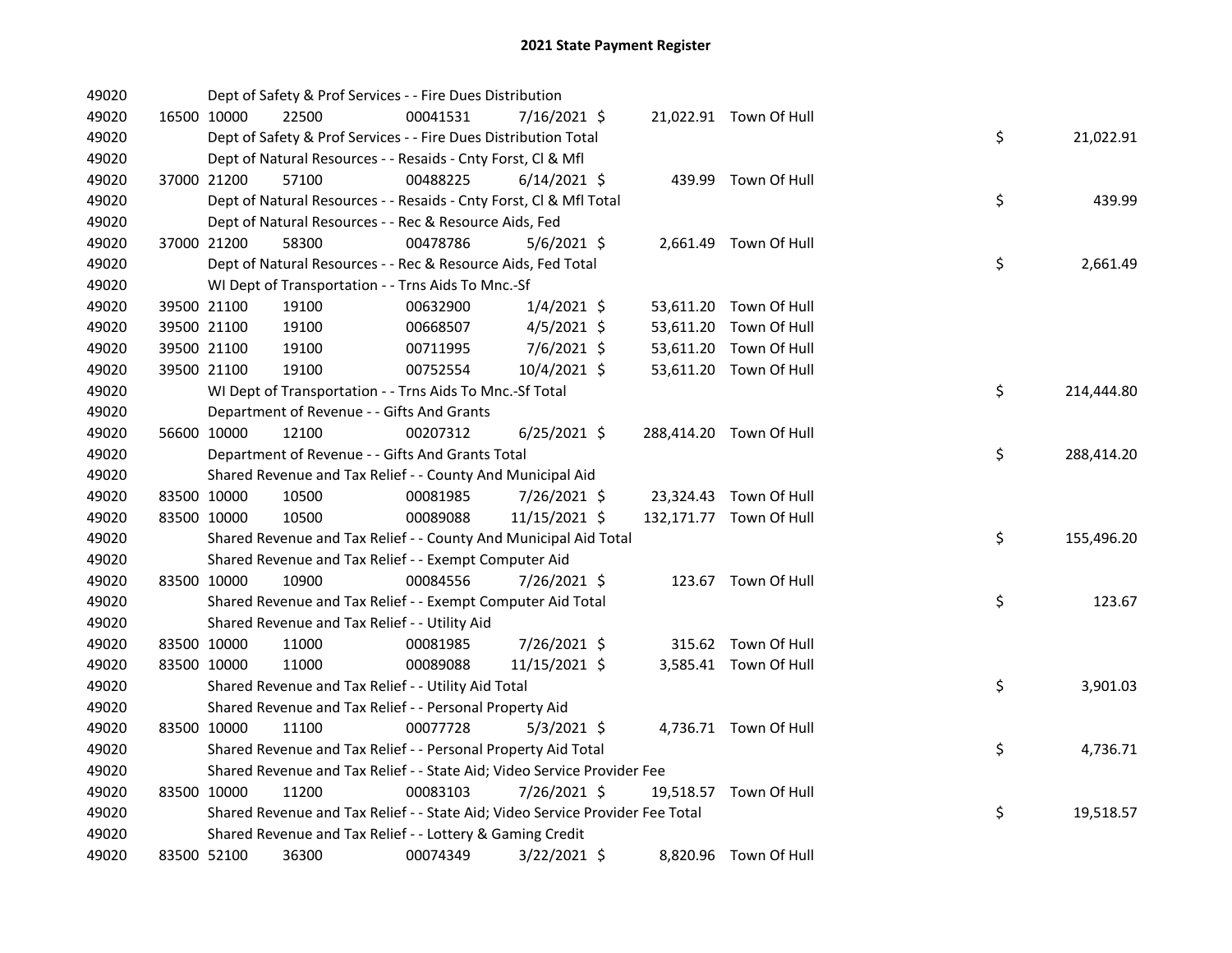| 49020       | Shared Revenue and Tax Relief - - Lottery & Gaming Credit Total | 8,820.96   |
|-------------|-----------------------------------------------------------------|------------|
| 49020 Total |                                                                 | 719,580.53 |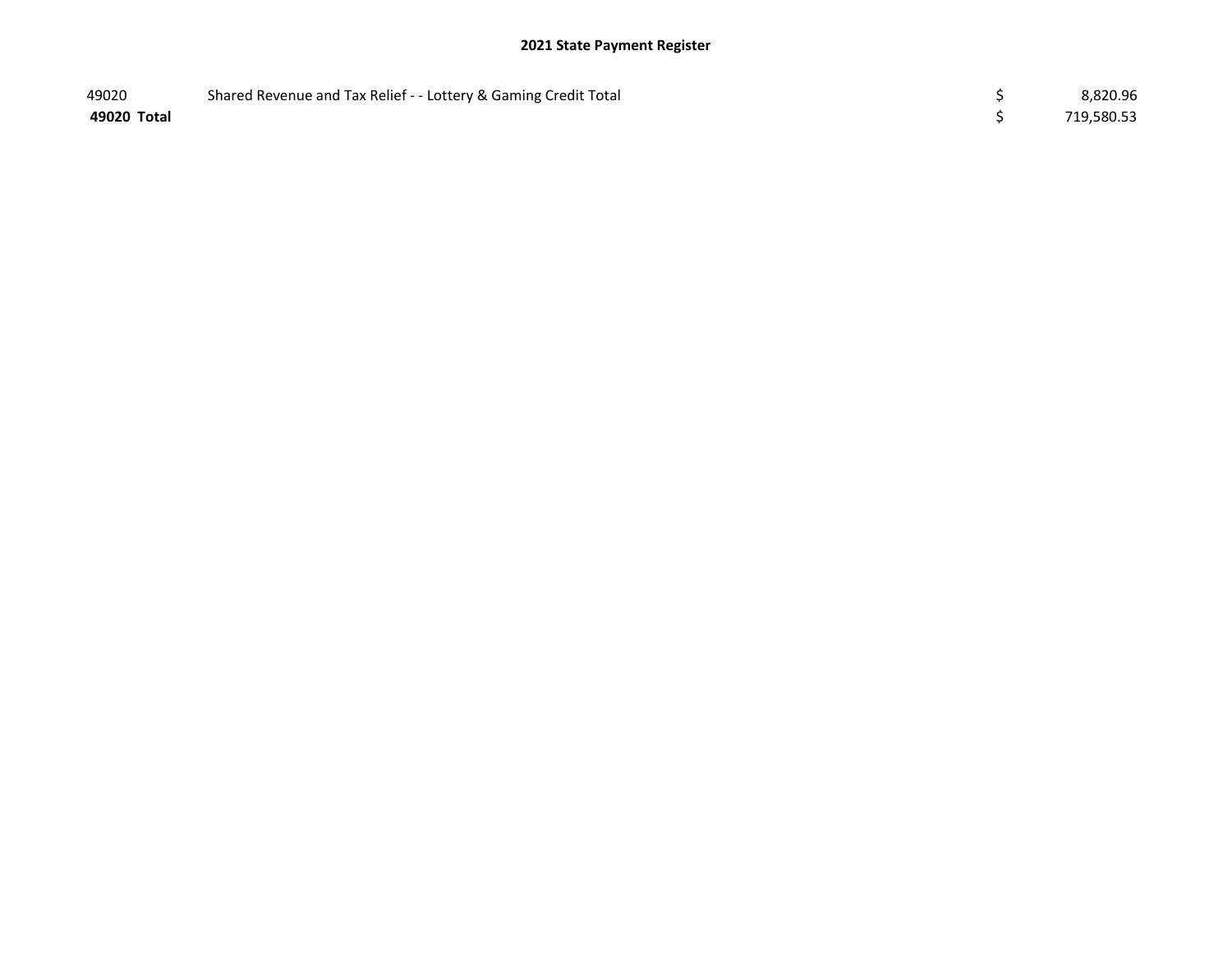| 49022       |             | Dept of Safety & Prof Services - - Fire Dues Distribution          |          |                |       |                          |    |            |
|-------------|-------------|--------------------------------------------------------------------|----------|----------------|-------|--------------------------|----|------------|
| 49022       | 16500 10000 | 22500                                                              | 00041533 | 7/16/2021 \$   |       | 5,738.65 Town Of Lanark  |    |            |
| 49022       |             | Dept of Safety & Prof Services - - Fire Dues Distribution Total    |          |                |       |                          | \$ | 5,738.65   |
| 49022       |             | Dept of Natural Resources - - Aids In Lieu Of Taxes - Gener        |          |                |       |                          |    |            |
| 49022       | 37000 10000 | 50300                                                              | 00459728 | $1/28/2021$ \$ |       | 3,065.71 Town Of Lanark  |    |            |
| 49022       | 37000 10000 | 50300                                                              | 00476883 | $4/21/2021$ \$ | 20.00 | Town Of Lanark           |    |            |
| 49022       | 37000 10000 | 50300                                                              | 00476884 | $4/21/2021$ \$ |       | 37.81 Town Of Lanark     |    |            |
| 49022       |             | Dept of Natural Resources - - Aids In Lieu Of Taxes - Gener Total  |          |                |       |                          | \$ | 3,123.52   |
| 49022       |             | Dept of Natural Resources - - Resaids - Cnty Forst, CI & Mfl       |          |                |       |                          |    |            |
| 49022       | 37000 21200 | 57100                                                              | 00488226 | $6/14/2021$ \$ |       | 991.20 Town Of Lanark    |    |            |
| 49022       |             | Dept of Natural Resources - - Resaids - Cnty Forst, Cl & Mfl Total |          |                |       |                          | \$ | 991.20     |
| 49022       |             | WI Dept of Transportation - - Trns Aids To Mnc.-Sf                 |          |                |       |                          |    |            |
| 49022       | 39500 21100 | 19100                                                              | 00632901 | $1/4/2021$ \$  |       | 22,633.65 Town Of Lanark |    |            |
| 49022       | 39500 21100 | 19100                                                              | 00668508 | $4/5/2021$ \$  |       | 22,633.65 Town Of Lanark |    |            |
| 49022       | 39500 21100 | 19100                                                              | 00711996 | 7/6/2021 \$    |       | 22,633.65 Town Of Lanark |    |            |
| 49022       | 39500 21100 | 19100                                                              | 00752555 | 10/4/2021 \$   |       | 22,633.65 Town Of Lanark |    |            |
| 49022       |             | WI Dept of Transportation - - Trns Aids To Mnc .- Sf Total         |          |                |       |                          | \$ | 90,534.60  |
| 49022       |             | Department of Revenue - - Gifts And Grants                         |          |                |       |                          |    |            |
| 49022       | 56600 10000 | 12100                                                              | 00207313 | $6/25/2021$ \$ |       | 82,426.49 Town Of Lanark |    |            |
| 49022       |             | Department of Revenue - - Gifts And Grants Total                   |          |                |       |                          | \$ | 82,426.49  |
| 49022       |             | Shared Revenue and Tax Relief - - County And Municipal Aid         |          |                |       |                          |    |            |
| 49022       | 83500 10000 | 10500                                                              | 00081986 | 7/26/2021 \$   |       | 3,251.80 Town Of Lanark  |    |            |
| 49022       | 83500 10000 | 10500                                                              | 00089089 | 11/15/2021 \$  |       | 18,426.84 Town Of Lanark |    |            |
| 49022       |             | Shared Revenue and Tax Relief - - County And Municipal Aid Total   |          |                |       |                          | \$ | 21,678.64  |
| 49022       |             | Shared Revenue and Tax Relief - - Exempt Computer Aid              |          |                |       |                          |    |            |
| 49022       | 83500 10000 | 10900                                                              | 00084557 | 7/26/2021 \$   |       | 3.11 Town Of Lanark      |    |            |
| 49022       |             | Shared Revenue and Tax Relief - - Exempt Computer Aid Total        |          |                |       |                          | \$ | 3.11       |
| 49022       |             | Shared Revenue and Tax Relief - - Personal Property Aid            |          |                |       |                          |    |            |
| 49022       | 83500 10000 | 11100                                                              | 00077729 | $5/3/2021$ \$  |       | 37.05 Town Of Lanark     |    |            |
| 49022       |             | Shared Revenue and Tax Relief - - Personal Property Aid Total      |          |                |       |                          | \$ | 37.05      |
| 49022 Total |             |                                                                    |          |                |       |                          | \$ | 204,533.26 |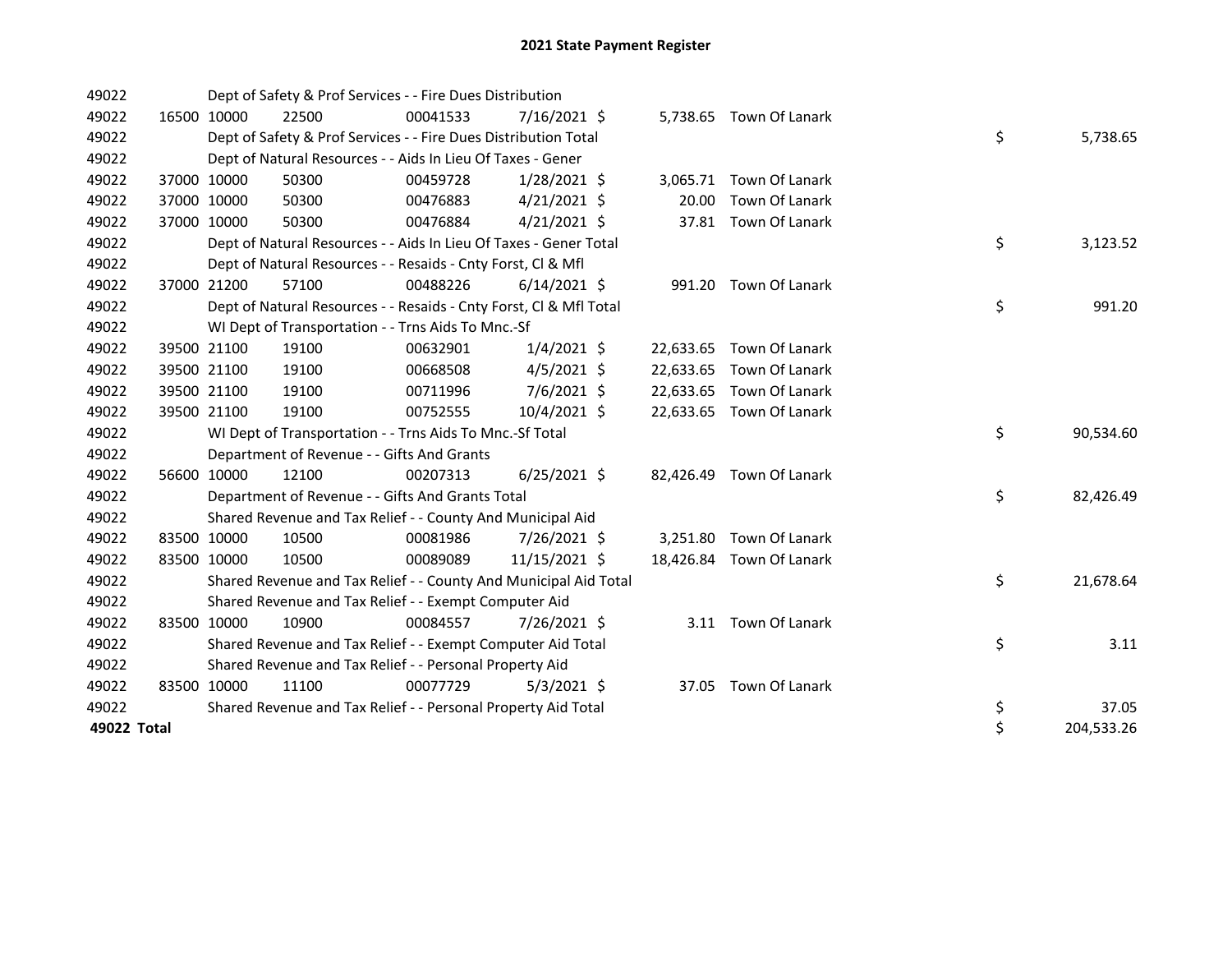| 49024       |             | Dept of Safety & Prof Services - - Fire Dues Distribution          |          |                |           |                           |    |            |
|-------------|-------------|--------------------------------------------------------------------|----------|----------------|-----------|---------------------------|----|------------|
| 49024       | 16500 10000 | 22500                                                              | 00041534 | $7/16/2021$ \$ |           | 4,575.80 Town Of Linwood  |    |            |
| 49024       |             | Dept of Safety & Prof Services - - Fire Dues Distribution Total    |          |                |           |                           | \$ | 4,575.80   |
| 49024       |             | Dept of Natural Resources - - Resaids - Cnty Forst, Cl & Mfl       |          |                |           |                           |    |            |
| 49024       | 37000 21200 | 57100                                                              | 00488227 | $6/14/2021$ \$ |           | 707.08 Town Of Linwood    |    |            |
| 49024       |             | Dept of Natural Resources - - Resaids - Cnty Forst, Cl & Mfl Total |          |                |           |                           | \$ | 707.08     |
| 49024       |             | WI Dept of Transportation - - Trns Aids To Mnc.-Sf                 |          |                |           |                           |    |            |
| 49024       | 39500 21100 | 19100                                                              | 00632902 | $1/4/2021$ \$  |           | 26,739.90 Town Of Linwood |    |            |
| 49024       | 39500 21100 | 19100                                                              | 00668509 | $4/5/2021$ \$  | 26,739.90 | Town Of Linwood           |    |            |
| 49024       | 39500 21100 | 19100                                                              | 00711997 | 7/6/2021 \$    |           | 26,739.90 Town Of Linwood |    |            |
| 49024       | 39500 21100 | 19100                                                              | 00752556 | 10/4/2021 \$   |           | 26,739.90 Town Of Linwood |    |            |
| 49024       |             | WI Dept of Transportation - - Trns Aids To Mnc.-Sf Total           |          |                |           |                           | \$ | 106,959.60 |
| 49024       |             | Department of Revenue - - Gifts And Grants                         |          |                |           |                           |    |            |
| 49024       | 56600 10000 | 12100                                                              | 00207314 | $6/25/2021$ \$ |           | 60,393.76 Town Of Linwood |    |            |
| 49024       |             | Department of Revenue - - Gifts And Grants Total                   |          |                |           |                           | \$ | 60,393.76  |
| 49024       |             | Shared Revenue and Tax Relief - - County And Municipal Aid         |          |                |           |                           |    |            |
| 49024       | 83500 10000 | 10500                                                              | 00081987 | 7/26/2021 \$   |           | 2,946.51 Town Of Linwood  |    |            |
| 49024       | 83500 10000 | 10500                                                              | 00089090 | 11/15/2021 \$  |           | 16,696.92 Town Of Linwood |    |            |
| 49024       |             | Shared Revenue and Tax Relief - - County And Municipal Aid Total   |          |                |           |                           | \$ | 19,643.43  |
| 49024       |             | Shared Revenue and Tax Relief - - Exempt Computer Aid              |          |                |           |                           |    |            |
| 49024       | 83500 10000 | 10900                                                              | 00084558 | 7/26/2021 \$   |           | 14.55 Town Of Linwood     |    |            |
| 49024       |             | Shared Revenue and Tax Relief - - Exempt Computer Aid Total        |          |                |           |                           | \$ | 14.55      |
| 49024       |             | Shared Revenue and Tax Relief - - Utility Aid                      |          |                |           |                           |    |            |
| 49024       | 83500 10000 | 11000                                                              | 00081987 | 7/26/2021 \$   | 148.54    | Town Of Linwood           |    |            |
| 49024       | 83500 10000 | 11000                                                              | 00089090 | 11/15/2021 \$  |           | 935.96 Town Of Linwood    |    |            |
| 49024       |             | Shared Revenue and Tax Relief - - Utility Aid Total                |          |                |           |                           | \$ | 1,084.50   |
| 49024       |             | Shared Revenue and Tax Relief - - Personal Property Aid            |          |                |           |                           |    |            |
| 49024       | 83500 10000 | 11100                                                              | 00077730 | $5/3/2021$ \$  |           | 621.49 Town Of Linwood    |    |            |
| 49024       |             | Shared Revenue and Tax Relief - - Personal Property Aid Total      |          |                |           |                           | \$ | 621.49     |
| 49024 Total |             |                                                                    |          |                |           |                           | \$ | 194,000.21 |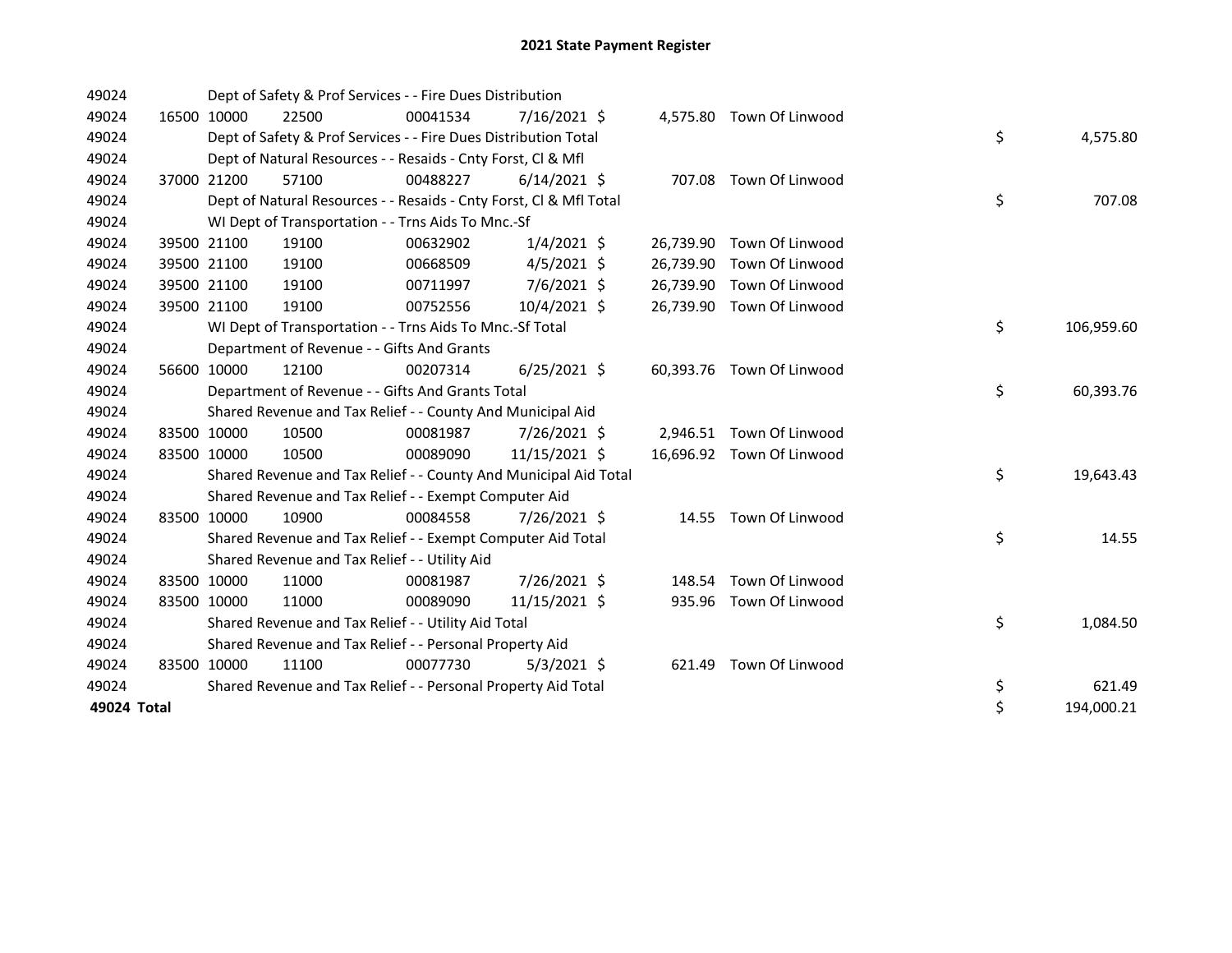| 49026 |             | Dept of Safety & Prof Services - - Fire Dues Distribution          |          |                |           |                            |    |           |
|-------|-------------|--------------------------------------------------------------------|----------|----------------|-----------|----------------------------|----|-----------|
| 49026 | 16500 10000 | 22500                                                              | 00041536 | 7/16/2021 \$   |           | 3,287.88 New Hope, Town of |    |           |
| 49026 |             | Dept of Safety & Prof Services - - Fire Dues Distribution Total    |          |                |           |                            | \$ | 3,287.88  |
| 49026 |             | Dept of Natural Resources - - Aids In Lieu Of Taxes - Gener        |          |                |           |                            |    |           |
| 49026 | 37000 10000 | 50300                                                              | 00459729 | 1/28/2021 \$   | 2,607.70  | New Hope, Town of          |    |           |
| 49026 | 37000 10000 | 50300                                                              | 00476891 | $4/21/2021$ \$ | 222.56    | New Hope, Town of          |    |           |
| 49026 | 37000 10000 | 50300                                                              | 00476892 | $4/21/2021$ \$ | 502.19    | New Hope, Town of          |    |           |
| 49026 |             | Dept of Natural Resources - - Aids In Lieu Of Taxes - Gener Total  |          |                |           |                            | \$ | 3,332.45  |
| 49026 |             | Dept of Natural Resources - - Seg Earned                           |          |                |           |                            |    |           |
| 49026 | 37000 21200 | 100SE                                                              | 00456047 | $1/12/2021$ \$ | 4,317.59  | New Hope, Town of          |    |           |
| 49026 |             | Dept of Natural Resources - - Seg Earned Total                     |          |                |           |                            | \$ | 4,317.59  |
| 49026 |             | Dept of Natural Resources - - Resaids - Cnty Forst, Cl & Mfl       |          |                |           |                            |    |           |
| 49026 | 37000 21200 | 57100                                                              | 00488228 | $6/14/2021$ \$ | 602.63    | New Hope, Town of          |    |           |
| 49026 |             | Dept of Natural Resources - - Resaids - Cnty Forst, Cl & Mfl Total |          |                |           |                            | \$ | 602.63    |
| 49026 |             | Dept of Natural Resources - - Aids In Lieu Of Taxes - Sum S        |          |                |           |                            |    |           |
| 49026 | 37000 21200 | 57900                                                              | 00476890 | $4/21/2021$ \$ |           | 453.29 New Hope, Town of   |    |           |
| 49026 |             | Dept of Natural Resources - - Aids In Lieu Of Taxes - Sum S Total  |          |                |           |                            | \$ | 453.29    |
| 49026 |             | Dept of Natural Resources - - Fin Asst For Responsible Units       |          |                |           |                            |    |           |
| 49026 | 37000 27400 | 67000                                                              | 00483136 | $5/21/2021$ \$ |           | 931.19 New Hope, Town of   |    |           |
| 49026 |             | Dept of Natural Resources - - Fin Asst For Responsible Units Total |          |                |           |                            | \$ | 931.19    |
| 49026 |             | WI Dept of Transportation - - Trns Aids To Mnc.-Sf                 |          |                |           |                            |    |           |
| 49026 | 39500 21100 | 19100                                                              | 00632903 | $1/4/2021$ \$  | 23,638.86 | New Hope, Town of          |    |           |
| 49026 | 39500 21100 | 19100                                                              | 00668510 | 4/5/2021 \$    | 23,638.86 | New Hope, Town of          |    |           |
| 49026 | 39500 21100 | 19100                                                              | 00711998 | 7/6/2021 \$    | 23,638.86 | New Hope, Town of          |    |           |
| 49026 | 39500 21100 | 19100                                                              | 00752557 | 10/4/2021 \$   | 23,638.86 | New Hope, Town of          |    |           |
| 49026 |             | WI Dept of Transportation - - Trns Aids To Mnc.-Sf Total           |          |                |           |                            | \$ | 94,555.44 |
| 49026 |             | Department of Revenue - - Gifts And Grants                         |          |                |           |                            |    |           |
| 49026 | 56600 10000 | 12100                                                              | 00207315 | $6/25/2021$ \$ | 38,465.69 | New Hope, Town of          |    |           |
| 49026 |             | Department of Revenue - - Gifts And Grants Total                   |          |                |           |                            | \$ | 38,465.69 |
| 49026 |             | Shared Revenue and Tax Relief - - County And Municipal Aid         |          |                |           |                            |    |           |
| 49026 | 83500 10000 | 10500                                                              | 00081988 | 7/26/2021 \$   |           | 1,545.18 New Hope, Town of |    |           |
| 49026 | 83500 10000 | 10500                                                              | 00089091 | 11/15/2021 \$  | 8,756.01  | New Hope, Town of          |    |           |
| 49026 |             | Shared Revenue and Tax Relief - - County And Municipal Aid Total   |          |                |           |                            | \$ | 10,301.19 |
| 49026 |             | Shared Revenue and Tax Relief - - Personal Property Aid            |          |                |           |                            |    |           |
| 49026 | 83500 10000 | 11100                                                              | 00077731 | $5/3/2021$ \$  | 35.35     | New Hope, Town of          |    |           |
| 49026 |             | Shared Revenue and Tax Relief - - Personal Property Aid Total      |          |                |           |                            | \$ | 35.35     |
| 49026 |             | Shared Revenue and Tax Relief - - Payments For Municipal Svcs      |          |                |           |                            |    |           |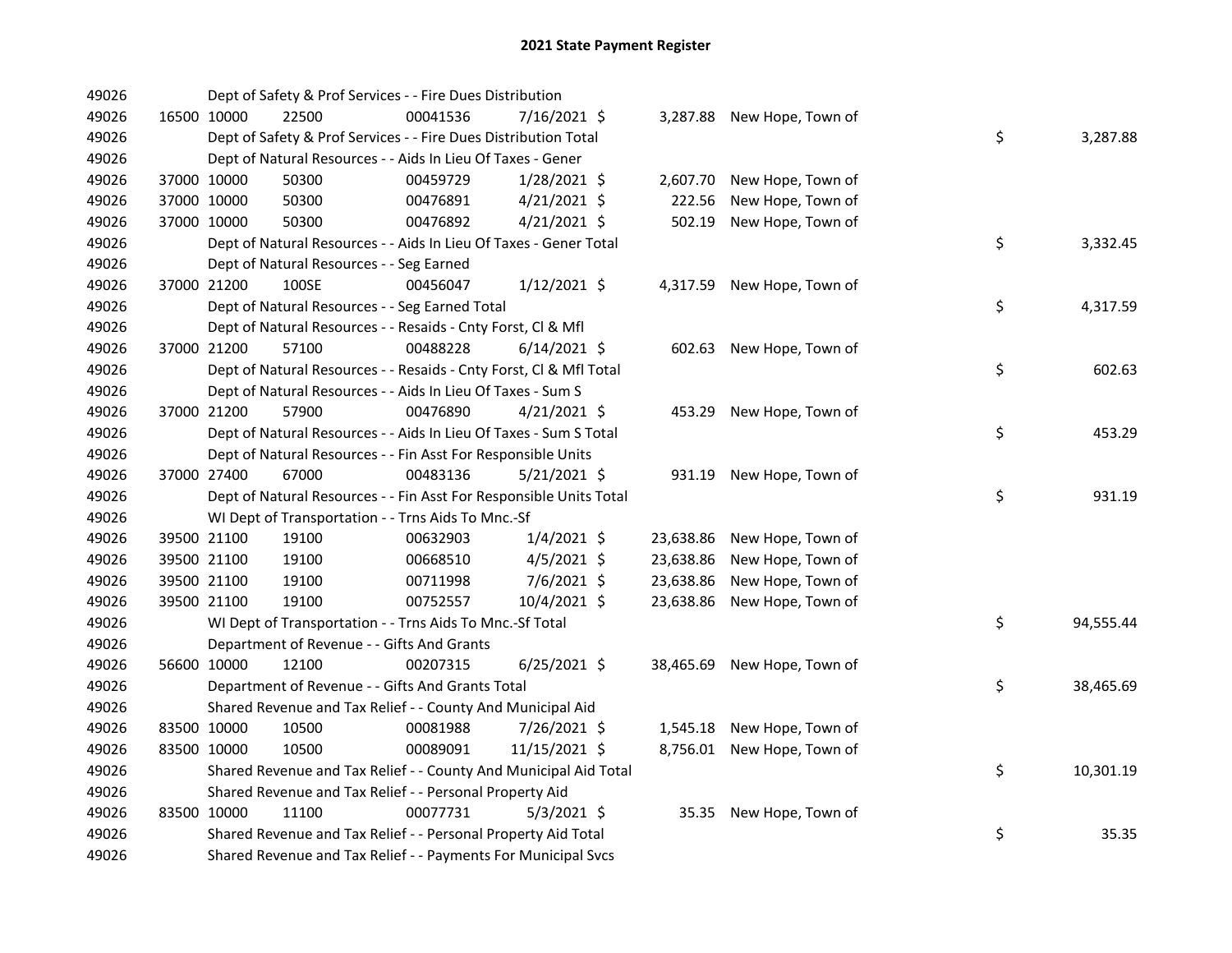| 49026       | 83500 10000 | 50100 | 00073736 | $2/1/2021$ \$                                                       | 658.58 New Hope, Town of |            |
|-------------|-------------|-------|----------|---------------------------------------------------------------------|--------------------------|------------|
| 49026       |             |       |          | Shared Revenue and Tax Relief - - Payments For Municipal Svcs Total |                          | 658.58     |
| 49026 Total |             |       |          |                                                                     |                          | 156.941.28 |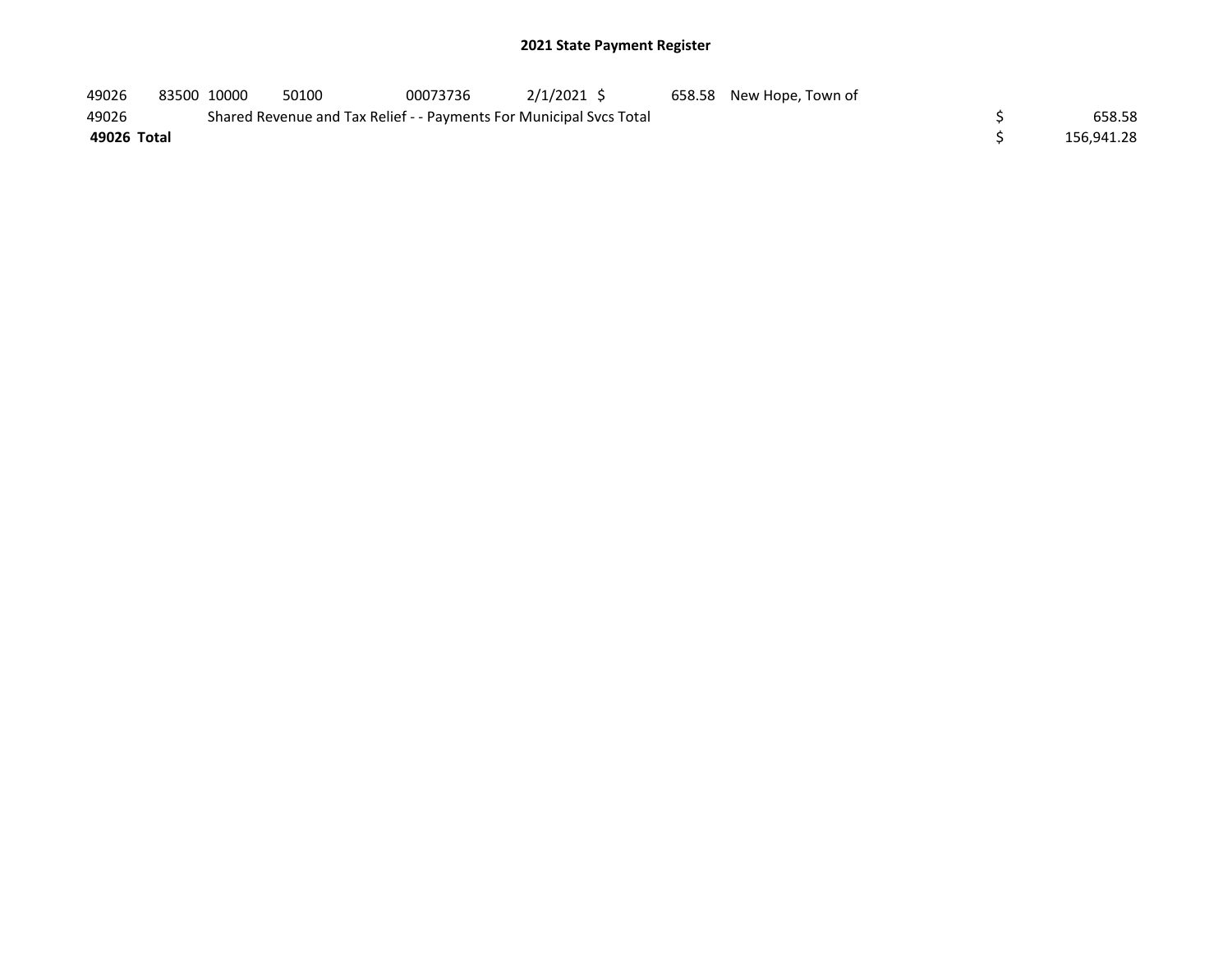| 49028       |             | Dept of Safety & Prof Services - - Fire Dues Distribution          |          |                |           |                              |    |            |
|-------------|-------------|--------------------------------------------------------------------|----------|----------------|-----------|------------------------------|----|------------|
| 49028       | 16500 10000 | 22500                                                              | 00041538 | 7/16/2021 \$   |           | 2,191.15 Town Of Pine Grove  |    |            |
| 49028       |             | Dept of Safety & Prof Services - - Fire Dues Distribution Total    |          |                |           |                              | \$ | 2,191.15   |
| 49028       |             | Dept of Natural Resources - - Aids In Lieu Of Taxes - Gener        |          |                |           |                              |    |            |
| 49028       | 37000 10000 | 50300                                                              | 00459546 | 1/28/2021 \$   | 34,085.59 | Town Of Pine Grove           |    |            |
| 49028       | 37000 10000 | 50300                                                              | 00475338 | $4/21/2021$ \$ | 50.11     | Town Of Pine Grove           |    |            |
| 49028       | 37000 10000 | 50300                                                              | 00475339 | $4/21/2021$ \$ |           | 1,223.90 Town Of Pine Grove  |    |            |
| 49028       |             | Dept of Natural Resources - - Aids In Lieu Of Taxes - Gener Total  |          |                |           |                              | \$ | 35,359.60  |
| 49028       |             | Dept of Natural Resources - - Resaids - Cnty Forst, Cl & Mfl       |          |                |           |                              |    |            |
| 49028       | 37000 21200 | 57100                                                              | 00488229 | $6/14/2021$ \$ |           | 84.16 Town Of Pine Grove     |    |            |
| 49028       |             | Dept of Natural Resources - - Resaids - Cnty Forst, Cl & Mfl Total |          |                |           |                              | \$ | 84.16      |
| 49028       |             | Dept of Natural Resources - - Rec & Resource Aids, Fed             |          |                |           |                              |    |            |
| 49028       | 37000 21200 | 58300                                                              | 00472336 | $4/12/2021$ \$ |           | 1,037.50 Town Of Pine Grove  |    |            |
| 49028       |             | Dept of Natural Resources - - Rec & Resource Aids, Fed Total       |          |                |           |                              | \$ | 1,037.50   |
| 49028       |             | WI Dept of Transportation - - Trns Aids To Mnc.-Sf                 |          |                |           |                              |    |            |
| 49028       | 39500 21100 | 19100                                                              | 00632904 | $1/4/2021$ \$  |           | 41,811.48 Town Of Pine Grove |    |            |
| 49028       | 39500 21100 | 19100                                                              | 00668511 | $4/5/2021$ \$  |           | 41,811.48 Town Of Pine Grove |    |            |
| 49028       | 39500 21100 | 19100                                                              | 00711999 | 7/6/2021 \$    |           | 41,811.48 Town Of Pine Grove |    |            |
| 49028       | 39500 21100 | 19100                                                              | 00752558 | 10/4/2021 \$   |           | 41,811.48 Town Of Pine Grove |    |            |
| 49028       |             | WI Dept of Transportation - - Trns Aids To Mnc.-Sf Total           |          |                |           |                              | \$ | 167,245.92 |
| 49028       |             | Department of Revenue - - Gifts And Grants                         |          |                |           |                              |    |            |
| 49028       | 56600 10000 | 12100                                                              | 00207316 | $6/25/2021$ \$ |           | 48,618.54 Town Of Pine Grove |    |            |
| 49028       |             | Department of Revenue - - Gifts And Grants Total                   |          |                |           |                              | \$ | 48,618.54  |
| 49028       |             | Shared Revenue and Tax Relief - - County And Municipal Aid         |          |                |           |                              |    |            |
| 49028       | 83500 10000 | 10500                                                              | 00081989 | 7/26/2021 \$   |           | 7,021.92 Town Of Pine Grove  |    |            |
| 49028       | 83500 10000 | 10500                                                              | 00089092 | 11/15/2021 \$  |           | 39,790.87 Town Of Pine Grove |    |            |
| 49028       |             | Shared Revenue and Tax Relief - - County And Municipal Aid Total   |          |                |           |                              | \$ | 46,812.79  |
| 49028       |             | Shared Revenue and Tax Relief - - Exempt Computer Aid              |          |                |           |                              |    |            |
| 49028       | 83500 10000 | 10900                                                              | 00084559 | 7/26/2021 \$   |           | 1,532.90 Town Of Pine Grove  |    |            |
| 49028       |             | Shared Revenue and Tax Relief - - Exempt Computer Aid Total        |          |                |           |                              | \$ | 1,532.90   |
| 49028       |             | Shared Revenue and Tax Relief - - Personal Property Aid            |          |                |           |                              |    |            |
| 49028       | 83500 10000 | 11100                                                              | 00077732 | $5/3/2021$ \$  |           | 2,947.09 Town Of Pine Grove  |    |            |
| 49028       |             | Shared Revenue and Tax Relief - - Personal Property Aid Total      |          |                |           |                              | \$ | 2,947.09   |
| 49028       |             | Shared Revenue and Tax Relief - - Lottery & Gaming Credit          |          |                |           |                              |    |            |
| 49028       | 83500 52100 | 36300                                                              | 00074350 | $3/22/2021$ \$ |           | 475.08 Town Of Pine Grove    |    |            |
| 49028       |             | Shared Revenue and Tax Relief - - Lottery & Gaming Credit Total    |          |                |           |                              | \$ | 475.08     |
| 49028 Total |             |                                                                    |          |                |           |                              | \$ | 306,304.73 |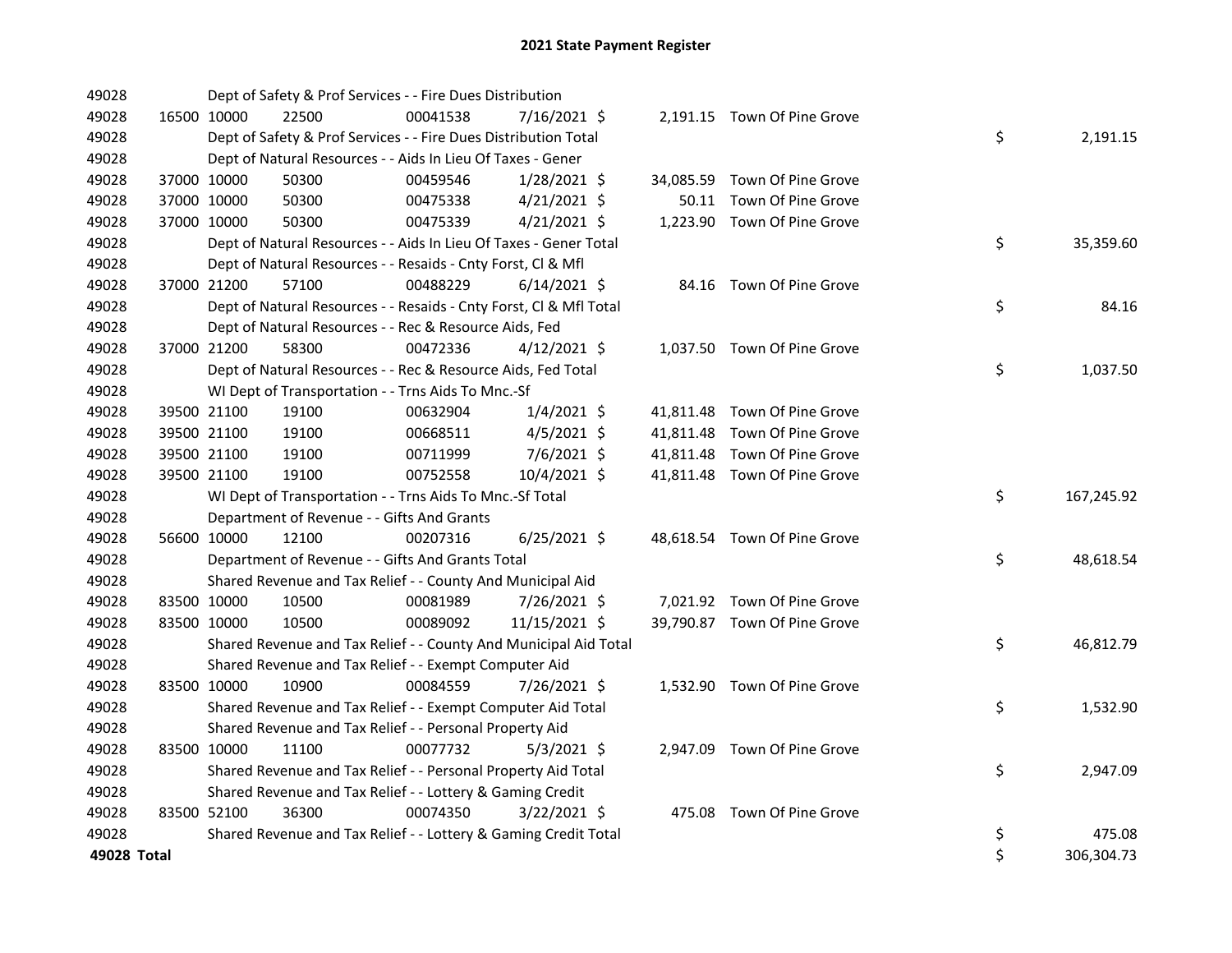| 49030 |             |             | Dept of Safety & Prof Services - - Fire Dues Distribution          |          |                |        |                          |    |            |
|-------|-------------|-------------|--------------------------------------------------------------------|----------|----------------|--------|--------------------------|----|------------|
| 49030 |             | 16500 10000 | 22500                                                              | 00041539 | 7/15/2021 \$   |        | 8,128.99 Town Of Plover  |    |            |
| 49030 |             |             | Dept of Safety & Prof Services - - Fire Dues Distribution Total    |          |                |        |                          | \$ | 8,128.99   |
| 49030 |             |             | Dept of Natural Resources - - Aids In Lieu Of Taxes - Gener        |          |                |        |                          |    |            |
| 49030 |             | 37000 10000 | 50300                                                              | 00459686 | $1/27/2021$ \$ |        | 469.18 Town Of Plover    |    |            |
| 49030 |             | 37000 10000 | 50300                                                              | 00476401 | $4/21/2021$ \$ | 461.94 | Town Of Plover           |    |            |
| 49030 |             | 37000 10000 | 50300                                                              | 00476402 | $4/21/2021$ \$ |        | 178.27 Town Of Plover    |    |            |
| 49030 |             |             | Dept of Natural Resources - - Aids In Lieu Of Taxes - Gener Total  |          |                |        |                          | \$ | 1,109.39   |
| 49030 |             |             | Dept of Natural Resources - - Resaids - Cnty Forst, Cl & Mfl       |          |                |        |                          |    |            |
| 49030 |             | 37000 21200 | 57100                                                              | 00488230 | $6/14/2021$ \$ |        | 245.01 Town Of Plover    |    |            |
| 49030 |             |             | Dept of Natural Resources - - Resaids - Cnty Forst, Cl & Mfl Total |          |                |        |                          | \$ | 245.01     |
| 49030 |             |             | Dept of Natural Resources - - Aids In Lieu Of Taxes - Sum S        |          |                |        |                          |    |            |
| 49030 |             | 37000 21200 | 57900                                                              | 00476400 | $4/21/2021$ \$ |        | 84.58 Town Of Plover     |    |            |
| 49030 |             |             | Dept of Natural Resources - - Aids In Lieu Of Taxes - Sum S Total  |          |                |        |                          | \$ | 84.58      |
| 49030 |             |             | WI Dept of Transportation - - Trns Aids To Mnc.-Sf                 |          |                |        |                          |    |            |
| 49030 |             | 39500 21100 | 19100                                                              | 00632905 | $1/4/2021$ \$  |        | 46,305.36 Town Of Plover |    |            |
| 49030 |             | 39500 21100 | 19100                                                              | 00668512 | $4/5/2021$ \$  |        | 46,305.36 Town Of Plover |    |            |
| 49030 |             | 39500 21100 | 19100                                                              | 00712000 | 7/6/2021 \$    |        | 46,305.36 Town Of Plover |    |            |
| 49030 |             | 39500 21100 | 19100                                                              | 00752559 | 10/4/2021 \$   |        | 46,305.36 Town Of Plover |    |            |
| 49030 |             |             | WI Dept of Transportation - - Trns Aids To Mnc.-Sf Total           |          |                |        |                          | \$ | 185,221.44 |
| 49030 |             |             | Department of Revenue - - Gifts And Grants                         |          |                |        |                          |    |            |
| 49030 |             | 56600 10000 | 12100                                                              | 00207317 | $6/25/2021$ \$ |        | 86,979.57 Town Of Plover |    |            |
| 49030 |             |             | Department of Revenue - - Gifts And Grants Total                   |          |                |        |                          | \$ | 86,979.57  |
| 49030 |             |             | Shared Revenue and Tax Relief - - County And Municipal Aid         |          |                |        |                          |    |            |
| 49030 |             | 83500 10000 | 10500                                                              | 00081990 | 7/26/2021 \$   |        | 4,582.68 Town Of Plover  |    |            |
| 49030 | 83500 10000 |             | 10500                                                              | 00089093 | 11/15/2021 \$  |        | 25,968.52 Town Of Plover |    |            |
| 49030 |             |             | Shared Revenue and Tax Relief - - County And Municipal Aid Total   |          |                |        |                          | \$ | 30,551.20  |
| 49030 |             |             | Shared Revenue and Tax Relief - - Exempt Computer Aid              |          |                |        |                          |    |            |
| 49030 |             | 83500 10000 | 10900                                                              | 00084560 | 7/26/2021 \$   |        | 248.38 Town Of Plover    |    |            |
| 49030 |             |             | Shared Revenue and Tax Relief - - Exempt Computer Aid Total        |          |                |        |                          | \$ | 248.38     |
| 49030 |             |             | Shared Revenue and Tax Relief - - Utility Aid                      |          |                |        |                          |    |            |
| 49030 |             | 83500 10000 | 11000                                                              | 00081990 | 7/26/2021 \$   |        | 3,166.26 Town Of Plover  |    |            |
| 49030 | 83500 10000 |             | 11000                                                              | 00089093 | 11/15/2021 \$  |        | 18,077.31 Town Of Plover |    |            |
| 49030 |             |             | Shared Revenue and Tax Relief - - Utility Aid Total                |          |                |        |                          | \$ | 21,243.57  |
| 49030 |             |             | Shared Revenue and Tax Relief - - Personal Property Aid            |          |                |        |                          |    |            |
| 49030 | 83500 10000 |             | 11100                                                              | 00077733 | $5/3/2021$ \$  |        | 881.12 Town Of Plover    |    |            |
| 49030 |             |             | Shared Revenue and Tax Relief - - Personal Property Aid Total      |          |                |        |                          | \$ | 881.12     |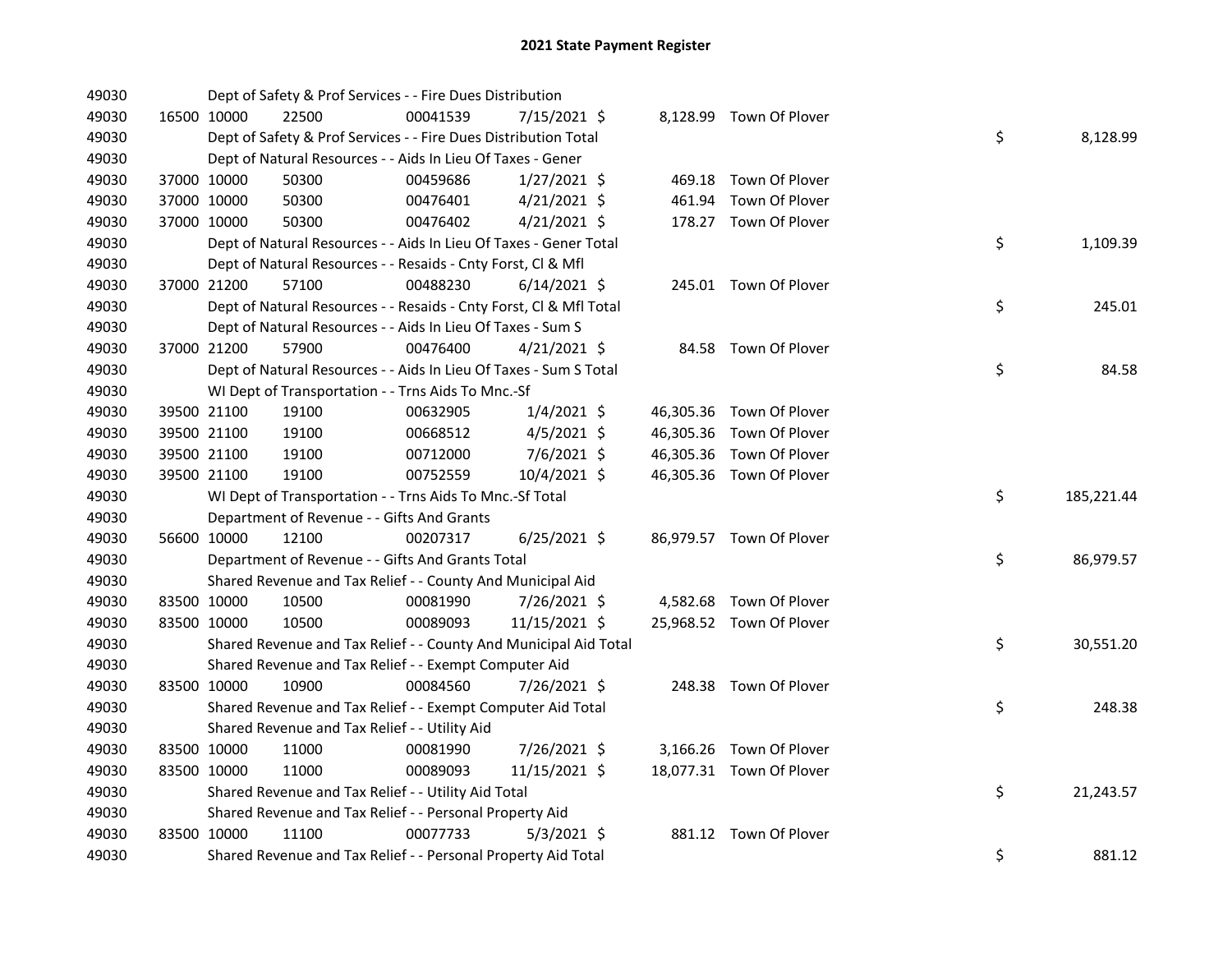| 49030       | Shared Revenue and Tax Relief - - State Aid; Video Service Provider Fee |             |                                                                               |          |               |  |          |                |  |            |
|-------------|-------------------------------------------------------------------------|-------------|-------------------------------------------------------------------------------|----------|---------------|--|----------|----------------|--|------------|
| 49030       | 83500 10000                                                             |             | 11200                                                                         | 00083104 | 7/26/2021 \$  |  | 4.309.77 | Town Of Plover |  |            |
| 49030       |                                                                         |             | Shared Revenue and Tax Relief - - State Aid; Video Service Provider Fee Total |          |               |  |          |                |  | 4,309.77   |
| 49030       |                                                                         |             | Shared Revenue and Tax Relief - - Payments For Municipal Svcs                 |          |               |  |          |                |  |            |
| 49030       | 83500 10000                                                             |             | 50100                                                                         | 00073737 | $2/1/2021$ \$ |  | 97.76    | Town Of Plover |  |            |
| 49030       |                                                                         |             | Shared Revenue and Tax Relief - - Payments For Municipal Svcs Total           |          |               |  |          |                |  | 97.76      |
| 49030       |                                                                         |             | Shared Revenue and Tax Relief - - Lottery & Gaming Credit                     |          |               |  |          |                |  |            |
| 49030       |                                                                         | 83500 52100 | 36300                                                                         | 00074351 | 3/22/2021 \$  |  | 1.805.52 | Town Of Plover |  |            |
| 49030       |                                                                         |             | Shared Revenue and Tax Relief - - Lottery & Gaming Credit Total               |          |               |  |          |                |  | 1.805.52   |
| 49030 Total |                                                                         |             |                                                                               |          |               |  |          |                |  | 340.906.30 |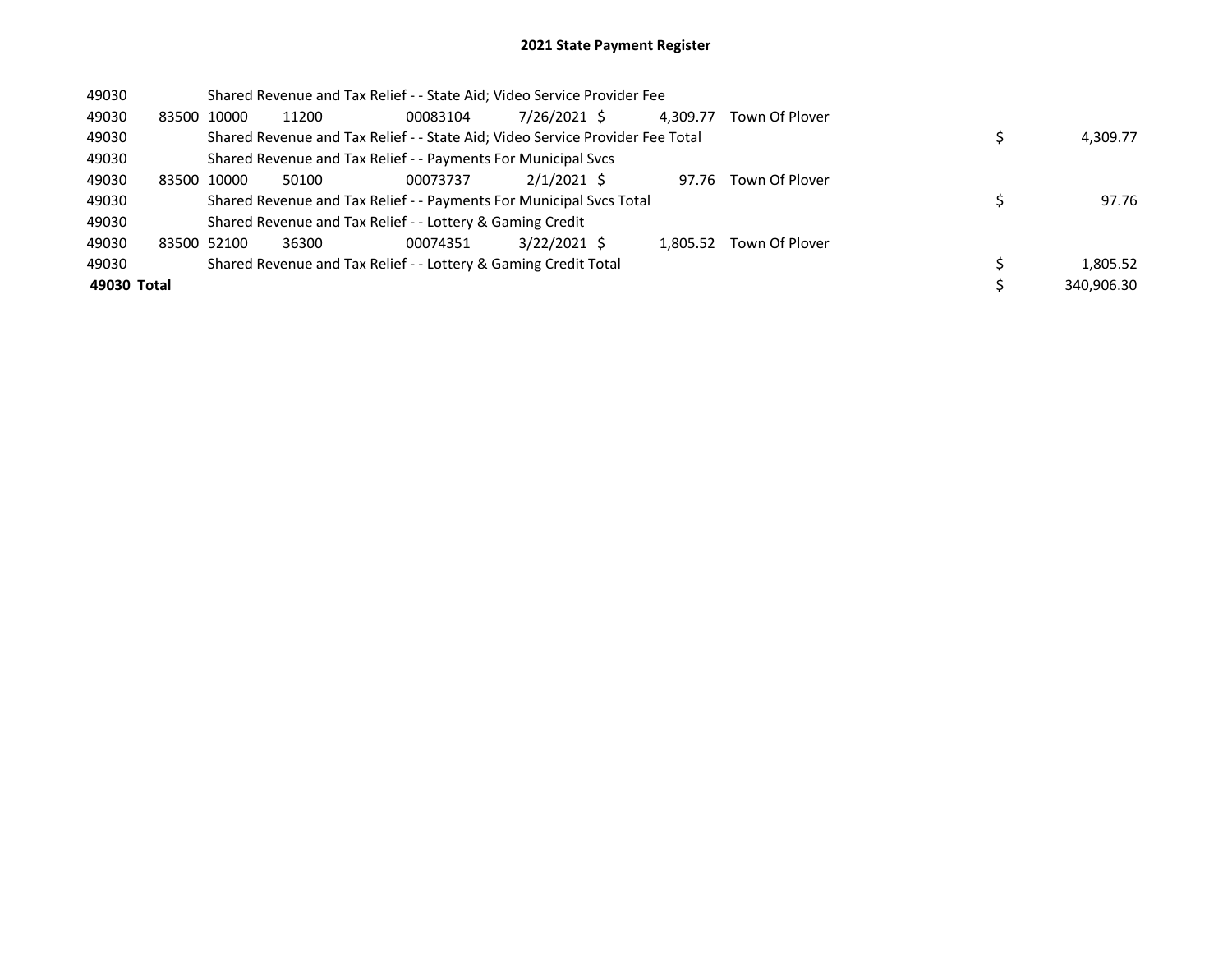| 49032 |             | Dept of Safety & Prof Services - - Fire Dues Distribution              |          |                |  |                           |    |            |
|-------|-------------|------------------------------------------------------------------------|----------|----------------|--|---------------------------|----|------------|
| 49032 | 16500 10000 | 22500                                                                  | 00041542 | 7/16/2021 \$   |  | 8,612.53 Town Of Sharon   |    |            |
| 49032 |             | Dept of Safety & Prof Services - - Fire Dues Distribution Total        |          |                |  |                           | \$ | 8,612.53   |
| 49032 |             | Dept of Natural Resources - - Aids In Lieu Of Taxes - Gener            |          |                |  |                           |    |            |
| 49032 | 37000 10000 | 50300                                                                  | 00459615 | 1/28/2021 \$   |  | 3,026.28 Town Of Sharon   |    |            |
| 49032 | 37000 10000 | 50300                                                                  | 00475840 | $4/21/2021$ \$ |  | 141.96 Town Of Sharon     |    |            |
| 49032 |             | Dept of Natural Resources - - Aids In Lieu Of Taxes - Gener Total      |          |                |  |                           | \$ | 3,168.24   |
| 49032 |             | Dept of Natural Resources - - Resaids - Cnty Forst, Cl & Mfl           |          |                |  |                           |    |            |
| 49032 | 37000 21200 | 57100                                                                  | 00488231 | $6/14/2021$ \$ |  | 1,109.49 Town Of Sharon   |    |            |
| 49032 |             | Dept of Natural Resources - - Resaids - Cnty Forst, Cl & Mfl Total     |          |                |  |                           | \$ | 1,109.49   |
| 49032 |             | Dept of Natural Resources - - Aids In Lieu Of Taxes - Sum S            |          |                |  |                           |    |            |
| 49032 | 37000 21200 | 57900                                                                  | 00475841 | $4/21/2021$ \$ |  | 16.49 Town Of Sharon      |    |            |
| 49032 |             | Dept of Natural Resources - - Aids In Lieu Of Taxes - Sum S Total      |          |                |  |                           | \$ | 16.49      |
| 49032 |             | WI Dept of Transportation - - Trns Aids To Mnc.-Sf                     |          |                |  |                           |    |            |
| 49032 | 39500 21100 | 19100                                                                  | 00632906 | $1/4/2021$ \$  |  | 45,234.45 Town Of Sharon  |    |            |
| 49032 | 39500 21100 | 19100                                                                  | 00668513 | 4/5/2021 \$    |  | 45,234.45 Town Of Sharon  |    |            |
| 49032 | 39500 21100 | 19100                                                                  | 00712001 | 7/6/2021 \$    |  | 45,234.45 Town Of Sharon  |    |            |
| 49032 | 39500 21100 | 19100                                                                  | 00752560 | 10/4/2021 \$   |  | 45,234.45 Town Of Sharon  |    |            |
| 49032 |             | WI Dept of Transportation - - Trns Aids To Mnc.-Sf Total               |          |                |  |                           | \$ | 180,937.80 |
| 49032 |             | WI Dept of Transportation - - Local Rds, Grants Sf                     |          |                |  |                           |    |            |
| 49032 | 39500 21100 | 27000                                                                  | 00745918 | 9/14/2021 \$   |  | 119,312.50 Town Of Sharon |    |            |
| 49032 |             | WI Dept of Transportation - - Local Rds, Grants Sf Total               |          |                |  |                           | \$ | 119,312.50 |
| 49032 |             | Department of Military Affairs - - Federal Aid, Local Assistance       |          |                |  |                           |    |            |
| 49032 | 46500 10000 | 34200                                                                  | 00089538 | $2/5/2021$ \$  |  | 343.10 Town Of Sharon     |    |            |
| 49032 |             | Department of Military Affairs - - Federal Aid, Local Assistance Total |          |                |  |                           | \$ | 343.10     |
| 49032 |             | Department of Revenue - - Gifts And Grants                             |          |                |  |                           |    |            |
| 49032 | 56600 10000 | 12100                                                                  | 00207318 | $6/25/2021$ \$ |  | 106,971.26 Town Of Sharon |    |            |
| 49032 |             | Department of Revenue - - Gifts And Grants Total                       |          |                |  |                           | \$ | 106,971.26 |
| 49032 |             | Shared Revenue and Tax Relief - - County And Municipal Aid             |          |                |  |                           |    |            |
| 49032 | 83500 10000 | 10500                                                                  | 00081991 | 7/26/2021 \$   |  | 5,566.20 Town Of Sharon   |    |            |
| 49032 | 83500 10000 | 10500                                                                  | 00089094 | 11/15/2021 \$  |  | 31,541.79 Town Of Sharon  |    |            |
| 49032 |             | Shared Revenue and Tax Relief - - County And Municipal Aid Total       |          |                |  |                           | \$ | 37,107.99  |
| 49032 |             | Shared Revenue and Tax Relief - - Exempt Computer Aid                  |          |                |  |                           |    |            |
| 49032 | 83500 10000 | 10900                                                                  | 00084561 | 7/26/2021 \$   |  | 11.43 Town Of Sharon      |    |            |
| 49032 |             | Shared Revenue and Tax Relief - - Exempt Computer Aid Total            |          |                |  |                           | \$ | 11.43      |
| 49032 |             | Shared Revenue and Tax Relief - - Utility Aid                          |          |                |  |                           |    |            |
| 49032 | 83500 10000 | 11000                                                                  | 00089094 | 11/15/2021 \$  |  | 232.85 Town Of Sharon     |    |            |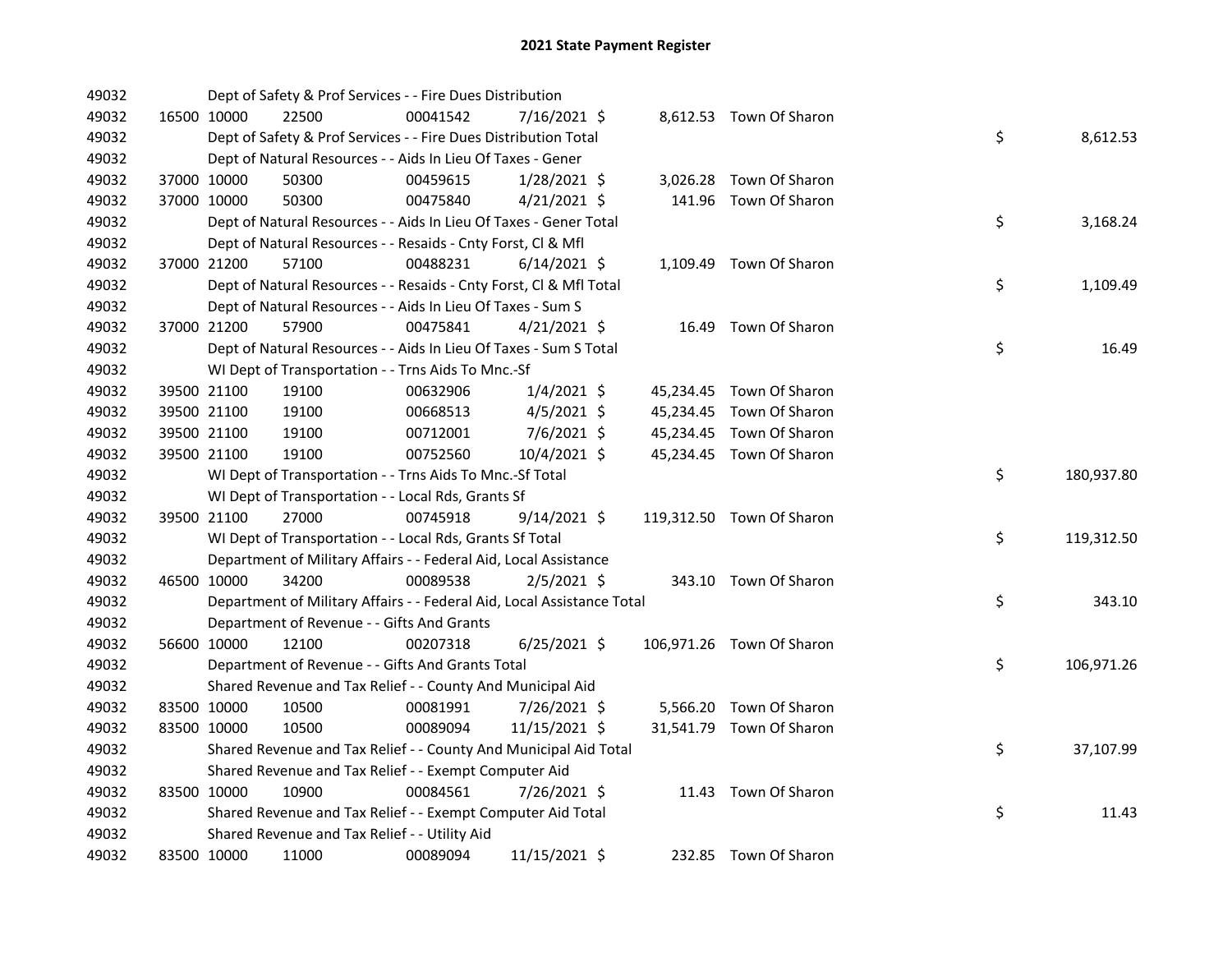| 49032       |             | Shared Revenue and Tax Relief - - Utility Aid Total | 232.85                                                        |             |                       |            |
|-------------|-------------|-----------------------------------------------------|---------------------------------------------------------------|-------------|-----------------------|------------|
| 49032       |             |                                                     | Shared Revenue and Tax Relief - - Personal Property Aid       |             |                       |            |
| 49032       | 83500 10000 | 11100                                               | 00077734                                                      | 5/3/2021 \$ | 416.70 Town Of Sharon |            |
| 49032       |             |                                                     | Shared Revenue and Tax Relief - - Personal Property Aid Total |             |                       | 416.70     |
| 49032 Total |             |                                                     |                                                               |             |                       | 458,240.38 |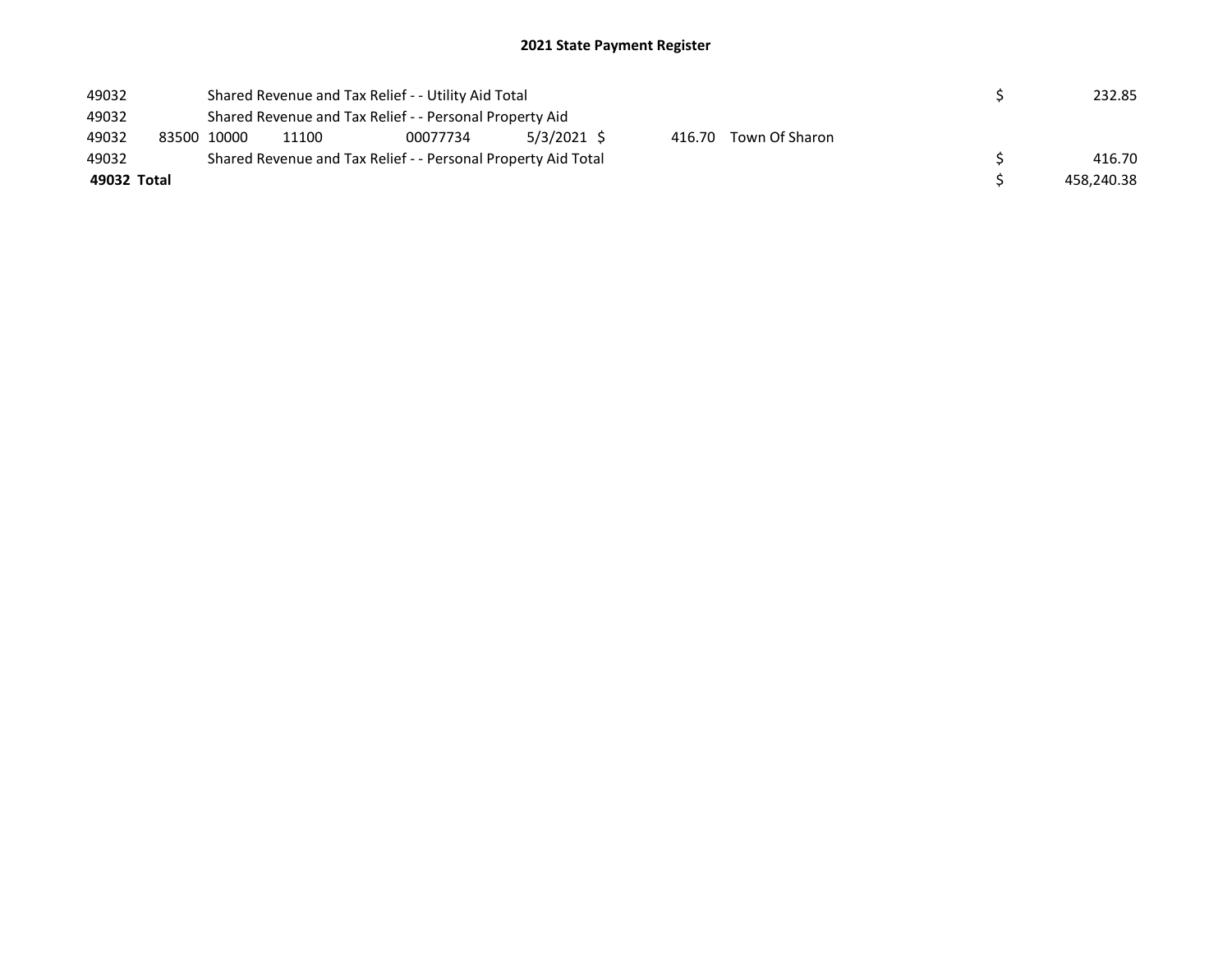| 49034 |             | Dept of Safety & Prof Services - - Fire Dues Distribution          |          |                |  |                             |    |            |
|-------|-------------|--------------------------------------------------------------------|----------|----------------|--|-----------------------------|----|------------|
| 49034 | 16500 10000 | 22500                                                              | 00041544 | 7/16/2021 \$   |  | 13,093.79 Town Of Stockton  |    |            |
| 49034 |             | Dept of Safety & Prof Services - - Fire Dues Distribution Total    |          |                |  |                             | \$ | 13,093.79  |
| 49034 |             | Dept of Natural Resources - - Aids In Lieu Of Taxes - Gener        |          |                |  |                             |    |            |
| 49034 | 37000 10000 | 50300                                                              | 00459605 | $1/28/2021$ \$ |  | 3,095.38 Town Of Stockton   |    |            |
| 49034 | 37000 10000 | 50300                                                              | 00475781 | $4/21/2021$ \$ |  | 37.05 Town Of Stockton      |    |            |
| 49034 |             | Dept of Natural Resources - - Aids In Lieu Of Taxes - Gener Total  |          |                |  |                             | \$ | 3,132.43   |
| 49034 |             | Dept of Natural Resources - - Resaids - Cnty Forst, Cl & Mfl       |          |                |  |                             |    |            |
| 49034 | 37000 21200 | 57100                                                              | 00488232 | $6/14/2021$ \$ |  | 352.47 Town Of Stockton     |    |            |
| 49034 |             | Dept of Natural Resources - - Resaids - Cnty Forst, Cl & Mfl Total |          |                |  |                             | \$ | 352.47     |
| 49034 |             | Dept of Natural Resources - - Aids In Lieu Of Taxes - Sum S        |          |                |  |                             |    |            |
| 49034 | 37000 21200 | 57900                                                              | 00475780 | $4/21/2021$ \$ |  | 26.84 Town Of Stockton      |    |            |
| 49034 |             | Dept of Natural Resources - - Aids In Lieu Of Taxes - Sum S Total  |          |                |  |                             | \$ | 26.84      |
| 49034 |             | Dept of Natural Resources - - Rec & Resource Aids, Fed             |          |                |  |                             |    |            |
| 49034 | 37000 21200 | 58300                                                              | 00467511 | $3/18/2021$ \$ |  | 1,382.48 Town Of Stockton   |    |            |
| 49034 |             | Dept of Natural Resources - - Rec & Resource Aids, Fed Total       |          |                |  |                             | \$ | 1,382.48   |
| 49034 |             | Dept of Natural Resources - - Fin Asst For Responsible Units       |          |                |  |                             |    |            |
| 49034 | 37000 27400 | 67000                                                              | 00483291 | $5/21/2021$ \$ |  | 5,282.05 Town Of Stockton   |    |            |
| 49034 |             | Dept of Natural Resources - - Fin Asst For Responsible Units Total |          |                |  |                             | \$ | 5,282.05   |
| 49034 |             | WI Dept of Transportation - - Trns Aids To Mnc.-Sf                 |          |                |  |                             |    |            |
| 49034 | 39500 21100 | 19100                                                              | 00632907 | $1/4/2021$ \$  |  | 57,296.97 Town Of Stockton  |    |            |
| 49034 | 39500 21100 | 19100                                                              | 00668514 | $4/5/2021$ \$  |  | 57,296.97 Town Of Stockton  |    |            |
| 49034 | 39500 21100 | 19100                                                              | 00712002 | $7/6/2021$ \$  |  | 57,296.97 Town Of Stockton  |    |            |
| 49034 | 39500 21100 | 19100                                                              | 00752561 | 10/4/2021 \$   |  | 57,296.97 Town Of Stockton  |    |            |
| 49034 |             | WI Dept of Transportation - - Trns Aids To Mnc.-Sf Total           |          |                |  |                             | \$ | 229,187.88 |
| 49034 |             | WI Dept of Transportation - - Loc Rd Imp Prg St Fd                 |          |                |  |                             |    |            |
| 49034 | 39500 21100 | 27800                                                              | 00774082 | 11/15/2021 \$  |  | 49,001.50 Town Of Stockton  |    |            |
| 49034 |             | WI Dept of Transportation - - Loc Rd Imp Prg St Fd Total           |          |                |  |                             | \$ | 49,001.50  |
| 49034 |             | Department of Revenue - - Gifts And Grants                         |          |                |  |                             |    |            |
| 49034 | 56600 10000 | 12100                                                              | 00207319 | $6/25/2021$ \$ |  | 157,264.50 Town Of Stockton |    |            |
| 49034 |             | Department of Revenue - - Gifts And Grants Total                   |          |                |  |                             | \$ | 157,264.50 |
| 49034 |             | Shared Revenue and Tax Relief - - County And Municipal Aid         |          |                |  |                             |    |            |
| 49034 | 83500 10000 | 10500                                                              | 00081992 | $7/26/2021$ \$ |  | 6,741.64 Town Of Stockton   |    |            |
| 49034 | 83500 10000 | 10500                                                              | 00089095 | 11/15/2021 \$  |  | 38,202.63 Town Of Stockton  |    |            |
| 49034 |             | Shared Revenue and Tax Relief - - County And Municipal Aid Total   |          |                |  |                             | \$ | 44,944.27  |
| 49034 |             | Shared Revenue and Tax Relief - - Exempt Computer Aid              |          |                |  |                             |    |            |
| 49034 | 83500 10000 | 10900                                                              | 00084562 | 7/26/2021 \$   |  | 230.71 Town Of Stockton     |    |            |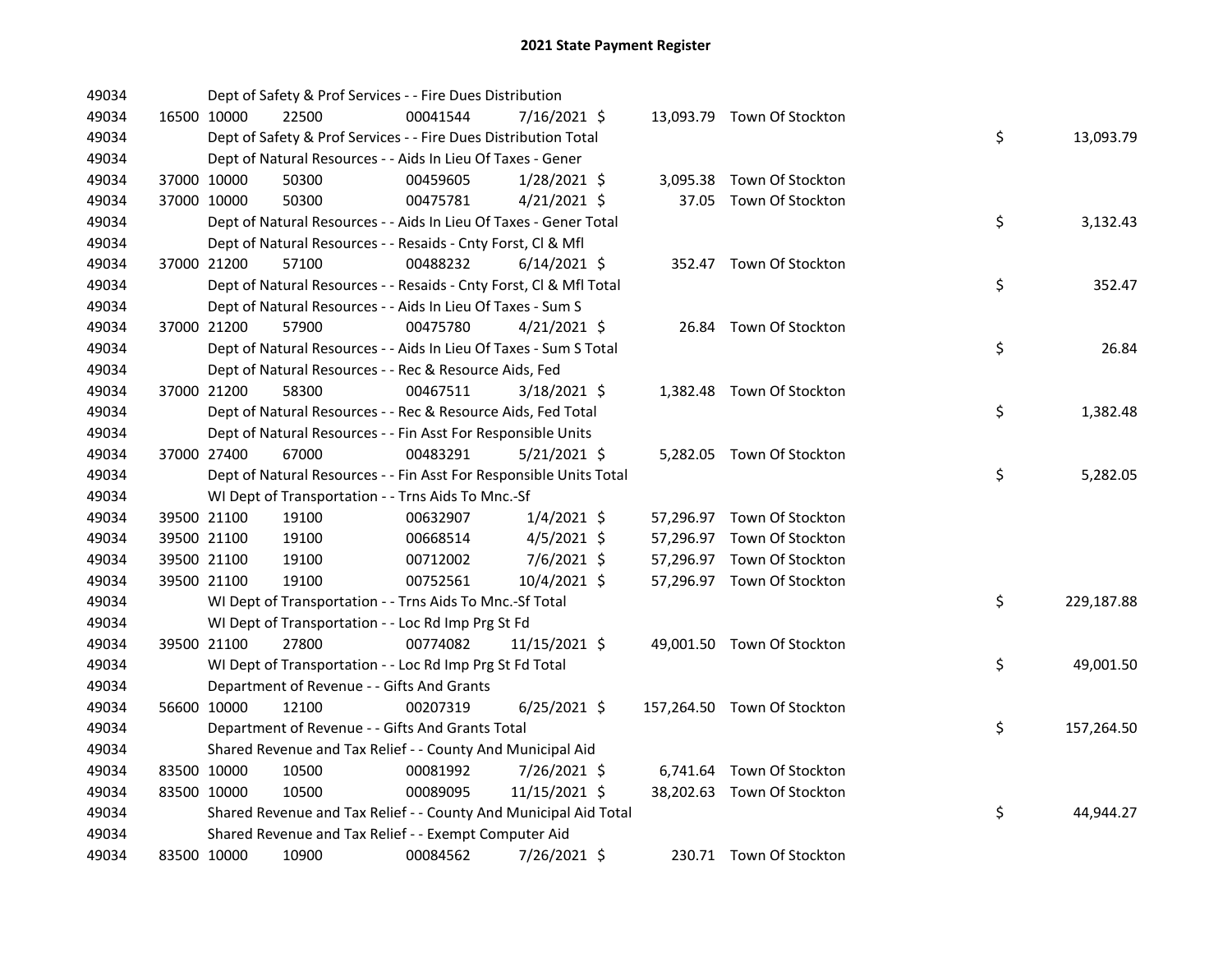| 49034       |             | Shared Revenue and Tax Relief - - Exempt Computer Aid Total                   |          |                | \$        | 230.71           |    |            |
|-------------|-------------|-------------------------------------------------------------------------------|----------|----------------|-----------|------------------|----|------------|
| 49034       |             | Shared Revenue and Tax Relief - - Utility Aid                                 |          |                |           |                  |    |            |
| 49034       | 83500 10000 | 11000                                                                         | 00081992 | 7/26/2021 \$   | 1,781.75  | Town Of Stockton |    |            |
| 49034       | 83500 10000 | 11000                                                                         | 00089095 | 11/15/2021 \$  | 10,167.20 | Town Of Stockton |    |            |
| 49034       |             | Shared Revenue and Tax Relief - - Utility Aid Total                           |          |                |           |                  | \$ | 11,948.95  |
| 49034       |             | Shared Revenue and Tax Relief - - Personal Property Aid                       |          |                |           |                  |    |            |
| 49034       | 83500 10000 | 11100                                                                         | 00077735 | $5/3/2021$ \$  | 7.327.22  | Town Of Stockton |    |            |
| 49034       |             | Shared Revenue and Tax Relief - - Personal Property Aid Total                 |          |                |           |                  | \$ | 7,327.22   |
| 49034       |             | Shared Revenue and Tax Relief - - State Aid; Video Service Provider Fee       |          |                |           |                  |    |            |
| 49034       | 83500 10000 | 11200                                                                         | 00083105 | 7/26/2021 \$   | 2.096.60  | Town Of Stockton |    |            |
| 49034       |             | Shared Revenue and Tax Relief - - State Aid; Video Service Provider Fee Total |          |                |           |                  | Ś  | 2,096.60   |
| 49034       |             | Shared Revenue and Tax Relief - - Lottery & Gaming Credit                     |          |                |           |                  |    |            |
| 49034       | 83500 52100 | 36300                                                                         | 00074352 | $3/22/2021$ \$ | 2,465.52  | Town Of Stockton |    |            |
| 49034       |             | Shared Revenue and Tax Relief - - Lottery & Gaming Credit Total               |          |                |           |                  |    | 2,465.52   |
| 49034 Total |             |                                                                               |          |                |           |                  |    | 527,737.21 |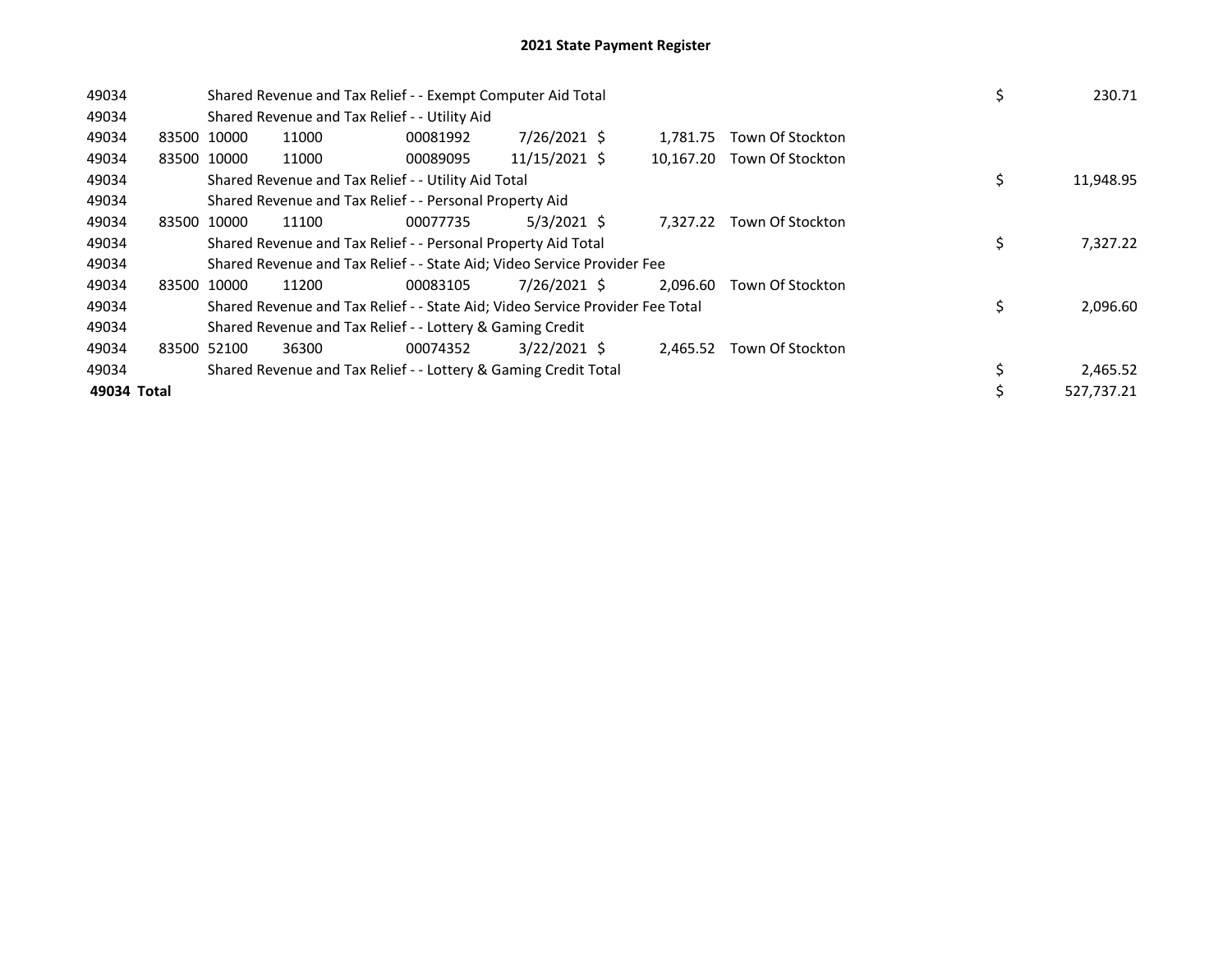| 49101       |             |             | Dept of Safety & Prof Services - - Fire Dues Distribution          |          |                |           |                             |    |            |
|-------------|-------------|-------------|--------------------------------------------------------------------|----------|----------------|-----------|-----------------------------|----|------------|
| 49101       |             | 16500 10000 | 22500                                                              | 00041521 | 7/16/2021 \$   |           | 1,145.95 Village Of Almond  |    |            |
| 49101       |             |             | Dept of Safety & Prof Services - - Fire Dues Distribution Total    |          |                |           |                             | \$ | 1,145.95   |
| 49101       |             |             | Dept of Natural Resources - - Fin Asst For Responsible Units       |          |                |           |                             |    |            |
| 49101       | 37000       | 27400       | 67000                                                              | 00483114 | $5/21/2021$ \$ |           | 2,442.50 Village Of Almond  |    |            |
| 49101       |             |             | Dept of Natural Resources - - Fin Asst For Responsible Units Total |          |                |           |                             | \$ | 2,442.50   |
| 49101       |             |             | WI Dept of Transportation - - Trns Aids To Mnc.-Sf                 |          |                |           |                             |    |            |
| 49101       |             | 39500 21100 | 19100                                                              | 00632908 | $1/4/2021$ \$  | 5,274.80  | Village Of Almond           |    |            |
| 49101       |             | 39500 21100 | 19100                                                              | 00668515 | $4/5/2021$ \$  | 5,274.80  | Village Of Almond           |    |            |
| 49101       |             | 39500 21100 | 19100                                                              | 00712003 | 7/6/2021 \$    | 5,274.80  | Village Of Almond           |    |            |
| 49101       |             | 39500 21100 | 19100                                                              | 00752562 | 10/4/2021 \$   | 5,274.83  | Village Of Almond           |    |            |
| 49101       |             |             | WI Dept of Transportation - - Trns Aids To Mnc.-Sf Total           |          |                |           |                             | \$ | 21,099.23  |
| 49101       |             |             | WI Dept of Transportation - - Loc Rd Imp Prg St Fd                 |          |                |           |                             |    |            |
| 49101       |             | 39500 21100 | 27800                                                              | 00650702 | $2/8/2021$ \$  |           | 11,016.09 Village Of Almond |    |            |
| 49101       |             |             | WI Dept of Transportation - - Loc Rd Imp Prg St Fd Total           |          |                |           |                             | \$ | 11,016.09  |
| 49101       |             |             | Department of Revenue - - Gifts And Grants                         |          |                |           |                             |    |            |
| 49101       |             | 56600 10000 | 12100                                                              | 00207320 | $6/25/2021$ \$ | 22,608.41 | Village Of Almond           |    |            |
| 49101       |             |             | Department of Revenue - - Gifts And Grants Total                   |          |                |           |                             | \$ | 22,608.41  |
| 49101       |             |             | Shared Revenue and Tax Relief - - County And Municipal Aid         |          |                |           |                             |    |            |
| 49101       |             | 83500 10000 | 10500                                                              | 00081993 | 7/26/2021 \$   | 15,383.03 | Village Of Almond           |    |            |
| 49101       | 83500 10000 |             | 10500                                                              | 00089096 | 11/15/2021 \$  |           | 87,170.52 Village Of Almond |    |            |
| 49101       |             |             | Shared Revenue and Tax Relief - - County And Municipal Aid Total   |          |                |           |                             | \$ | 102,553.55 |
| 49101       |             |             | Shared Revenue and Tax Relief - - Exempt Computer Aid              |          |                |           |                             |    |            |
| 49101       |             | 83500 10000 | 10900                                                              | 00084563 | 7/26/2021 \$   | 398.03    | Village Of Almond           |    |            |
| 49101       |             |             | Shared Revenue and Tax Relief - - Exempt Computer Aid Total        |          |                |           |                             | \$ | 398.03     |
| 49101       |             |             | Shared Revenue and Tax Relief - - Personal Property Aid            |          |                |           |                             |    |            |
| 49101       |             | 83500 10000 | 11100                                                              | 00077736 | $5/3/2021$ \$  |           | 151.55 Village Of Almond    |    |            |
| 49101       |             |             | Shared Revenue and Tax Relief - - Personal Property Aid Total      |          |                |           |                             | \$ | 151.55     |
| 49101 Total |             |             |                                                                    |          |                |           |                             | \$ | 161,415.31 |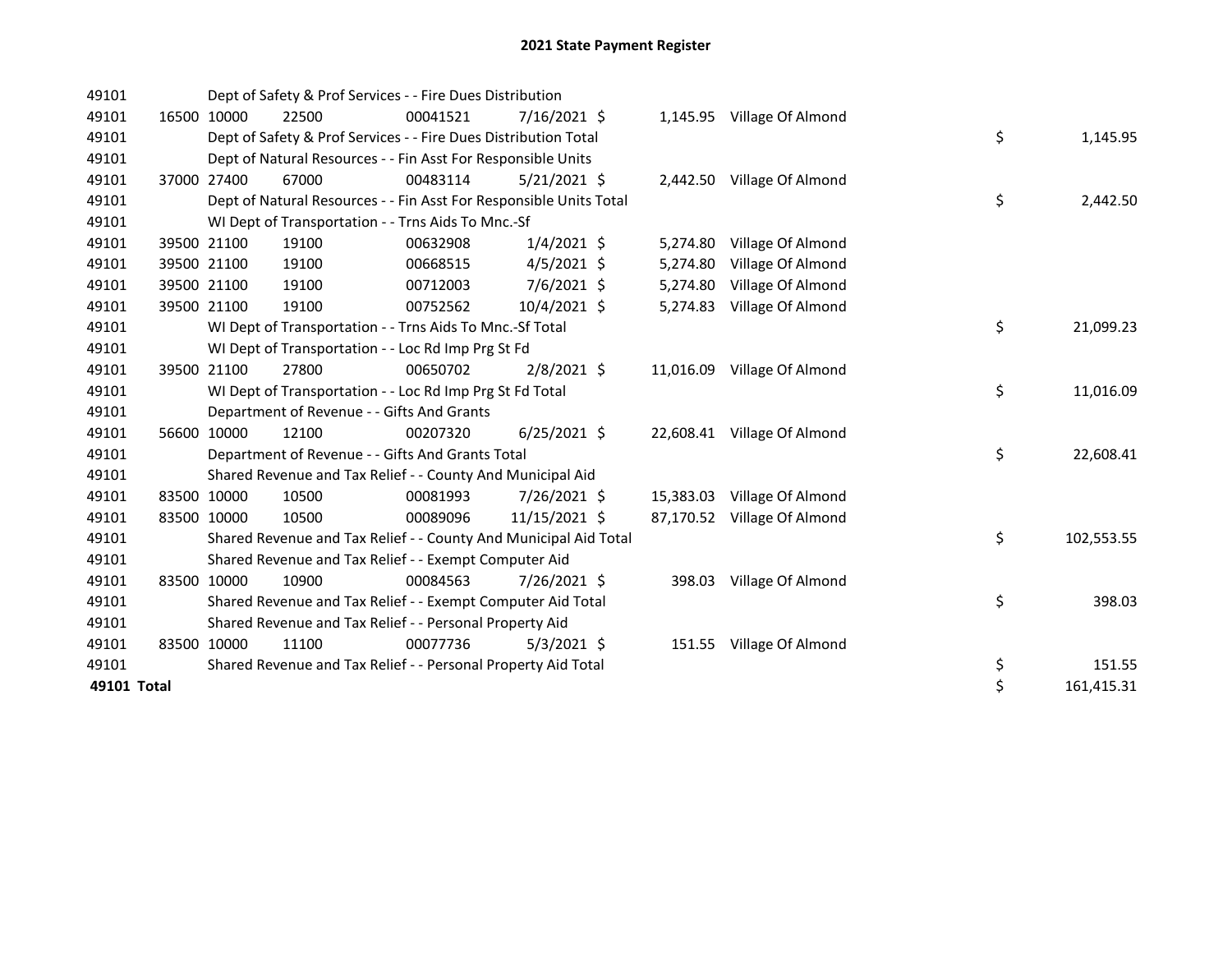| 49102       |             | Dept of Safety & Prof Services - - Fire Dues Distribution          |          |                |            |                              |    |            |
|-------------|-------------|--------------------------------------------------------------------|----------|----------------|------------|------------------------------|----|------------|
| 49102       | 16500 10000 | 22500                                                              | 00041524 | $7/16/2021$ \$ |            | 3,431.69 Village Of Amherst  |    |            |
| 49102       |             | Dept of Safety & Prof Services - - Fire Dues Distribution Total    |          |                |            |                              | \$ | 3,431.69   |
| 49102       |             | Dept of Natural Resources - - Resaids - Cnty Forst, Cl & Mfl       |          |                |            |                              |    |            |
| 49102       | 37000 21200 | 57100                                                              | 00488233 | $6/14/2021$ \$ |            | 3.90 Village Of Amherst      |    |            |
| 49102       |             | Dept of Natural Resources - - Resaids - Cnty Forst, Cl & Mfl Total |          |                |            |                              | \$ | 3.90       |
| 49102       |             | WI Dept of Transportation - - Trns Aids To Mnc.-Sf                 |          |                |            |                              |    |            |
| 49102       | 39500 21100 | 19100                                                              | 00632909 | $1/4/2021$ \$  |            | 8,603.33 Village Of Amherst  |    |            |
| 49102       | 39500 21100 | 19100                                                              | 00668516 | $4/5/2021$ \$  | 8,603.33   | Village Of Amherst           |    |            |
| 49102       | 39500 21100 | 19100                                                              | 00712004 | 7/6/2021 \$    | 8,603.33   | Village Of Amherst           |    |            |
| 49102       | 39500 21100 | 19100                                                              | 00752563 | 10/4/2021 \$   | 8,603.33   | Village Of Amherst           |    |            |
| 49102       |             | WI Dept of Transportation - - Trns Aids To Mnc.-Sf Total           |          |                |            |                              | \$ | 34,413.32  |
| 49102       |             | WI Dept of Transportation - - Loc Rd Imp Prg St Fd                 |          |                |            |                              |    |            |
| 49102       | 39500 21100 | 27800                                                              | 00782375 | 12/10/2021 \$  |            | 11,016.09 Village Of Amherst |    |            |
| 49102       |             | WI Dept of Transportation - - Loc Rd Imp Prg St Fd Total           |          |                |            |                              | \$ | 11,016.09  |
| 49102       |             | Department of Revenue - - Gifts And Grants                         |          |                |            |                              |    |            |
| 49102       | 56600 10000 | 12100                                                              | 00207321 | $6/25/2021$ \$ |            | 54,689.32 Village Of Amherst |    |            |
| 49102       |             | Department of Revenue - - Gifts And Grants Total                   |          |                |            |                              | \$ | 54,689.32  |
| 49102       |             | Shared Revenue and Tax Relief - - County And Municipal Aid         |          |                |            |                              |    |            |
| 49102       | 83500 10000 | 10500                                                              | 00081994 | 7/26/2021 \$   |            | 19,913.59 Village Of Amherst |    |            |
| 49102       | 83500 10000 | 10500                                                              | 00089097 | 11/15/2021 \$  | 112,843.69 | Village Of Amherst           |    |            |
| 49102       |             | Shared Revenue and Tax Relief - - County And Municipal Aid Total   |          |                |            |                              | \$ | 132,757.28 |
| 49102       |             | Shared Revenue and Tax Relief - - Exempt Computer Aid              |          |                |            |                              |    |            |
| 49102       | 83500 10000 | 10900                                                              | 00084564 | 7/26/2021 \$   |            | 6,604.02 Village Of Amherst  |    |            |
| 49102       |             | Shared Revenue and Tax Relief - - Exempt Computer Aid Total        |          |                |            |                              | \$ | 6,604.02   |
| 49102       |             | Shared Revenue and Tax Relief - - Personal Property Aid            |          |                |            |                              |    |            |
| 49102       | 83500 10000 | 11100                                                              | 00077737 | $5/3/2021$ \$  |            | 1,247.05 Village Of Amherst  |    |            |
| 49102       | 83500 10000 | 11100                                                              | 00078979 | $5/3/2021$ \$  |            | 1,553.52 Village Of Amherst  |    |            |
| 49102       |             | Shared Revenue and Tax Relief - - Personal Property Aid Total      |          |                |            |                              | \$ | 2,800.57   |
| 49102 Total |             |                                                                    |          |                |            |                              | \$ | 245,716.19 |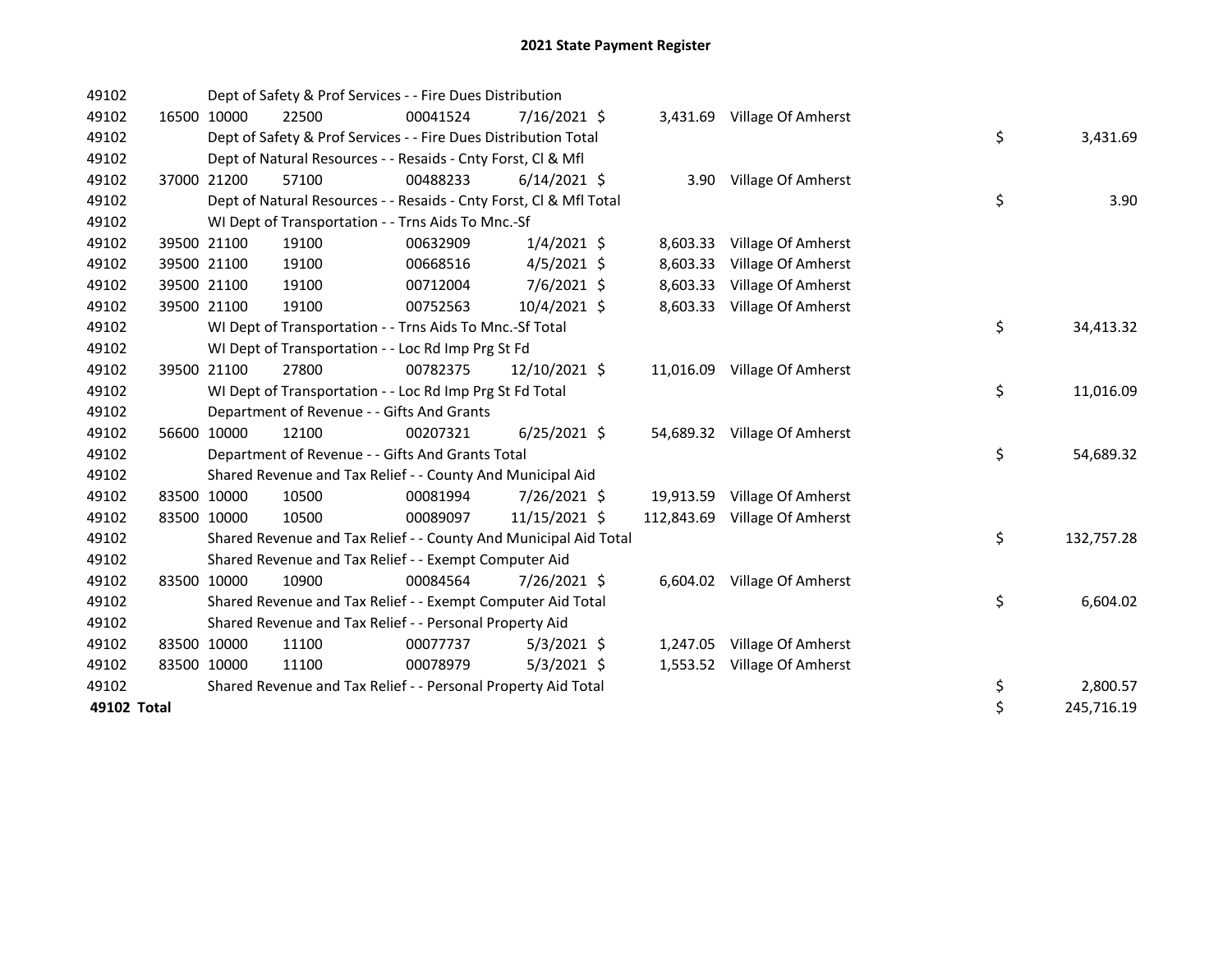| 49103       | Dept of Safety & Prof Services - - Fire Dues Distribution |                                                                   |          |                |  |           |                                      |    |           |  |
|-------------|-----------------------------------------------------------|-------------------------------------------------------------------|----------|----------------|--|-----------|--------------------------------------|----|-----------|--|
| 49103       | 16500 10000                                               | 22500                                                             | 00041522 | $7/16/2021$ \$ |  |           | 1,580.18 Village of Amherst Junction |    |           |  |
| 49103       |                                                           | Dept of Safety & Prof Services - - Fire Dues Distribution Total   |          |                |  |           |                                      | \$ | 1,580.18  |  |
| 49103       |                                                           | Dept of Natural Resources - - Aids In Lieu Of Taxes - Gener       |          |                |  |           |                                      |    |           |  |
| 49103       | 37000 10000                                               | 50300                                                             | 00459720 | $1/28/2021$ \$ |  |           | 1,010.67 Village of Amherst Junction |    |           |  |
| 49103       |                                                           | Dept of Natural Resources - - Aids In Lieu Of Taxes - Gener Total |          |                |  |           |                                      | \$ | 1,010.67  |  |
| 49103       |                                                           | WI Dept of Transportation - - Trns Aids To Mnc.-Sf                |          |                |  |           |                                      |    |           |  |
| 49103       | 39500 21100                                               | 19100                                                             | 00632910 | $1/4/2021$ \$  |  |           | 2,971.53 Village of Amherst Junction |    |           |  |
| 49103       | 39500 21100                                               | 19100                                                             | 00668517 | $4/5/2021$ \$  |  | 2,971.53  | Village of Amherst Junction          |    |           |  |
| 49103       | 39500 21100                                               | 19100                                                             | 00712005 | 7/6/2021 \$    |  | 2,971.53  | Village of Amherst Junction          |    |           |  |
| 49103       | 39500 21100                                               | 19100                                                             | 00752564 | 10/4/2021 \$   |  | 2,971.53  | Village of Amherst Junction          |    |           |  |
| 49103       |                                                           | WI Dept of Transportation - - Trns Aids To Mnc.-Sf Total          |          |                |  |           |                                      | \$ | 11,886.12 |  |
| 49103       |                                                           | Department of Revenue - - Gifts And Grants                        |          |                |  |           |                                      |    |           |  |
| 49103       | 56600 10000                                               | 12100                                                             | 00209547 | 7/13/2021 \$   |  | 20,044.03 | Village of Amherst Junction          |    |           |  |
| 49103       |                                                           | Department of Revenue - - Gifts And Grants Total                  |          |                |  |           |                                      | \$ | 20,044.03 |  |
| 49103       |                                                           | Shared Revenue and Tax Relief - - County And Municipal Aid        |          |                |  |           |                                      |    |           |  |
| 49103       | 83500 10000                                               | 10500                                                             | 00081995 | 7/26/2021 \$   |  | 2,945.38  | Village of Amherst Junction          |    |           |  |
| 49103       | 83500 10000                                               | 10500                                                             | 00089098 | 11/15/2021 \$  |  | 16,690.48 | Village of Amherst Junction          |    |           |  |
| 49103       |                                                           | Shared Revenue and Tax Relief - - County And Municipal Aid Total  |          |                |  |           |                                      | \$ | 19,635.86 |  |
| 49103       |                                                           | Shared Revenue and Tax Relief - - Exempt Computer Aid             |          |                |  |           |                                      |    |           |  |
| 49103       | 83500 10000                                               | 10900                                                             | 00084565 | 7/26/2021 \$   |  |           | 3.11 Village of Amherst Junction     |    |           |  |
| 49103       |                                                           | Shared Revenue and Tax Relief - - Exempt Computer Aid Total       |          |                |  |           |                                      | \$ | 3.11      |  |
| 49103       |                                                           | Shared Revenue and Tax Relief - - Utility Aid                     |          |                |  |           |                                      |    |           |  |
| 49103       | 83500 10000                                               | 11000                                                             | 00081995 | 7/26/2021 \$   |  | 225.28    | Village of Amherst Junction          |    |           |  |
| 49103       | 83500 10000                                               | 11000                                                             | 00089098 | 11/15/2021 \$  |  | 1,282.27  | Village of Amherst Junction          |    |           |  |
| 49103       |                                                           | Shared Revenue and Tax Relief - - Utility Aid Total               |          |                |  |           |                                      | \$ | 1,507.55  |  |
| 49103       |                                                           | Shared Revenue and Tax Relief - - Personal Property Aid           |          |                |  |           |                                      |    |           |  |
| 49103       | 83500 10000                                               | 11100                                                             | 00077738 | $5/3/2021$ \$  |  |           | 2,637.73 Village of Amherst Junction |    |           |  |
| 49103       |                                                           | Shared Revenue and Tax Relief - - Personal Property Aid Total     |          |                |  |           |                                      | \$ | 2,637.73  |  |
| 49103 Total |                                                           |                                                                   |          |                |  |           |                                      | \$ | 58,305.25 |  |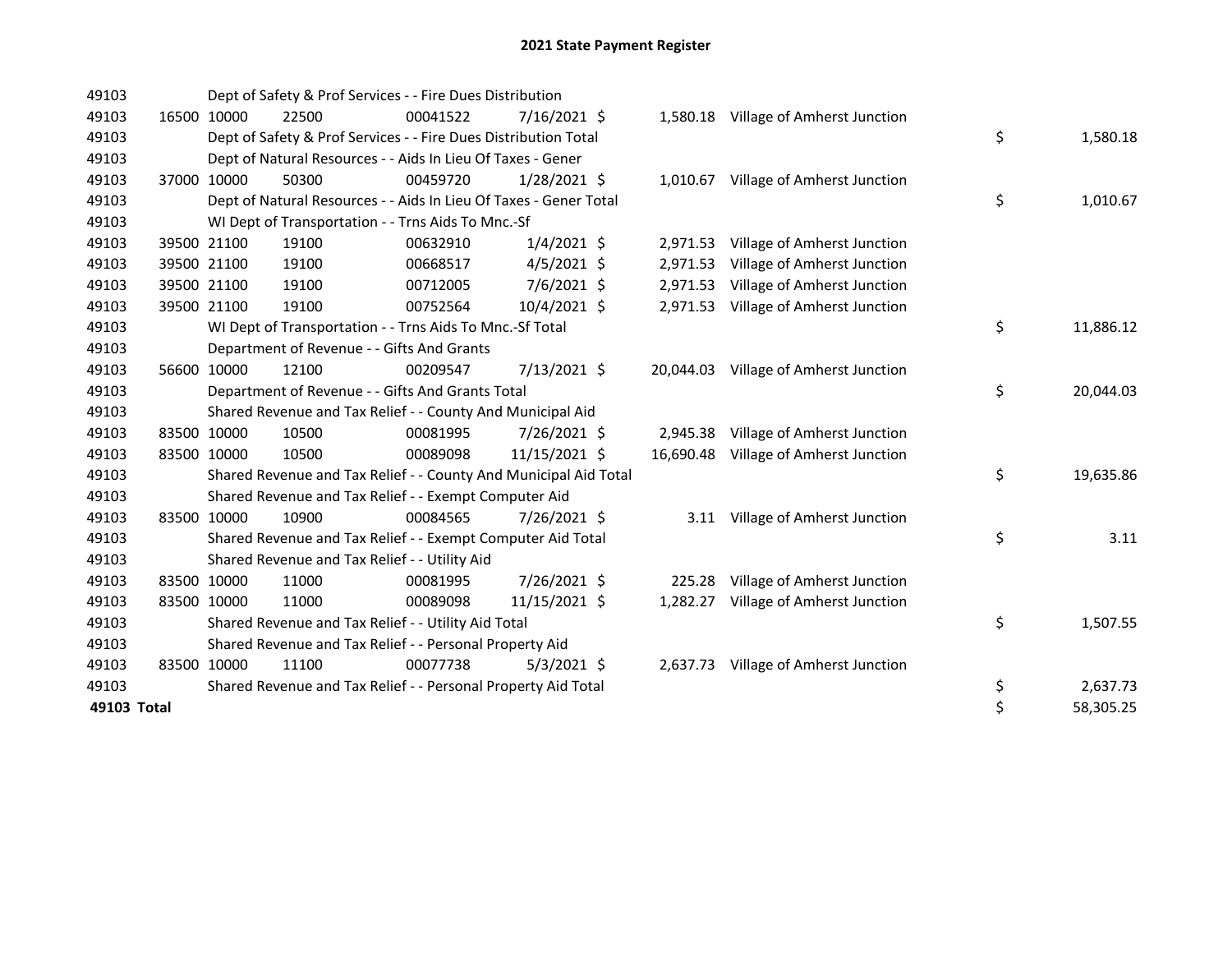| 49141 |             | Dept of Safety & Prof Services - - Fire Dues Distribution             |          |                |          |                                     |                  |
|-------|-------------|-----------------------------------------------------------------------|----------|----------------|----------|-------------------------------------|------------------|
| 49141 |             | 16500 10000<br>22500                                                  | 00041532 | 7/16/2021 \$   |          | 898.91 Village of Junction City     |                  |
| 49141 |             | Dept of Safety & Prof Services - - Fire Dues Distribution Total       |          |                |          |                                     | \$<br>898.91     |
| 49141 |             | Dept of Natural Resources - - Fin Asst For Responsible Units          |          |                |          |                                     |                  |
| 49141 |             | 37000 27400<br>67000                                                  | 00483972 | $5/21/2021$ \$ |          | 1,710.54 Village of Junction City   |                  |
| 49141 |             | Dept of Natural Resources - - Fin Asst For Responsible Units Total    |          |                |          |                                     | \$<br>1,710.54   |
| 49141 |             | WI Dept of Transportation - - Trns Aids To Mnc.-Sf                    |          |                |          |                                     |                  |
| 49141 |             | 39500 21100<br>19100                                                  | 00632911 | $1/4/2021$ \$  |          | 5,389.30 Village of Junction City   |                  |
| 49141 |             | 39500 21100<br>19100                                                  | 00668518 | $4/5/2021$ \$  | 5,389.30 | Village of Junction City            |                  |
| 49141 |             | 39500 21100<br>19100                                                  | 00712006 | $7/6/2021$ \$  | 5,389.30 | Village of Junction City            |                  |
| 49141 |             | 39500 21100<br>19100                                                  | 00752565 | 10/4/2021 \$   |          | 5,389.30 Village of Junction City   |                  |
| 49141 |             | WI Dept of Transportation - - Trns Aids To Mnc.-Sf Total              |          |                |          |                                     | \$<br>21,557.20  |
| 49141 |             | WI Dept of Transportation - - Loc Rd Imp Prg St Fd                    |          |                |          |                                     |                  |
| 49141 |             | 27800<br>39500 21100                                                  | 00637791 | $1/11/2021$ \$ |          | 10,167.48 Village of Junction City  |                  |
| 49141 |             | WI Dept of Transportation - - Loc Rd Imp Prg St Fd Total              |          |                |          |                                     | \$<br>10,167.48  |
| 49141 |             | Department of Revenue - - Gifts And Grants                            |          |                |          |                                     |                  |
| 49141 | 56600 10000 | 12100                                                                 | 00207322 | $6/25/2021$ \$ |          | 22,974.75 Village of Junction City  |                  |
| 49141 |             | Department of Revenue - - Gifts And Grants Total                      |          |                |          |                                     | \$<br>22,974.75  |
| 49141 |             | Shared Revenue and Tax Relief - - Expenditure Restraint Program       |          |                |          |                                     |                  |
| 49141 |             | 83500 10000<br>10100                                                  | 00081996 | 7/26/2021 \$   |          | 164.63 Village of Junction City     |                  |
| 49141 |             | Shared Revenue and Tax Relief - - Expenditure Restraint Program Total |          |                |          |                                     | \$<br>164.63     |
| 49141 |             | Shared Revenue and Tax Relief - - County And Municipal Aid            |          |                |          |                                     |                  |
| 49141 | 83500 10000 | 10500                                                                 | 00081996 | 7/26/2021 \$   |          | 22,033.51 Village of Junction City  |                  |
| 49141 | 83500 10000 | 10500                                                                 | 00089099 | 11/15/2021 \$  |          | 124,856.56 Village of Junction City |                  |
| 49141 |             | Shared Revenue and Tax Relief - - County And Municipal Aid Total      |          |                |          |                                     | \$<br>146,890.07 |
| 49141 |             | Shared Revenue and Tax Relief - - Exempt Computer Aid                 |          |                |          |                                     |                  |
| 49141 | 83500 10000 | 10900                                                                 | 00084566 | 7/26/2021 \$   |          | 385.56 Village of Junction City     |                  |
| 49141 |             | Shared Revenue and Tax Relief - - Exempt Computer Aid Total           |          |                |          |                                     | \$<br>385.56     |
| 49141 |             | Shared Revenue and Tax Relief - - Utility Aid                         |          |                |          |                                     |                  |
| 49141 |             | 83500 10000<br>11000                                                  | 00081996 | 7/26/2021 \$   |          | 85.14 Village of Junction City      |                  |
| 49141 | 83500 10000 | 11000                                                                 | 00089099 | 11/15/2021 \$  |          | 485.90 Village of Junction City     |                  |
| 49141 |             | Shared Revenue and Tax Relief - - Utility Aid Total                   |          |                |          |                                     | \$<br>571.04     |
| 49141 |             | Shared Revenue and Tax Relief - - Personal Property Aid               |          |                |          |                                     |                  |
| 49141 | 83500 10000 | 11100                                                                 | 00077739 | $5/3/2021$ \$  |          | 949.76 Village of Junction City     |                  |
| 49141 |             | Shared Revenue and Tax Relief - - Personal Property Aid Total         |          |                |          |                                     | \$<br>949.76     |
| 49141 |             | Shared Revenue and Tax Relief - - Lottery & Gaming Credit             |          |                |          |                                     |                  |
| 49141 | 83500 52100 | 36300                                                                 | 00074353 | 3/22/2021 \$   |          | 163.68 Village of Junction City     |                  |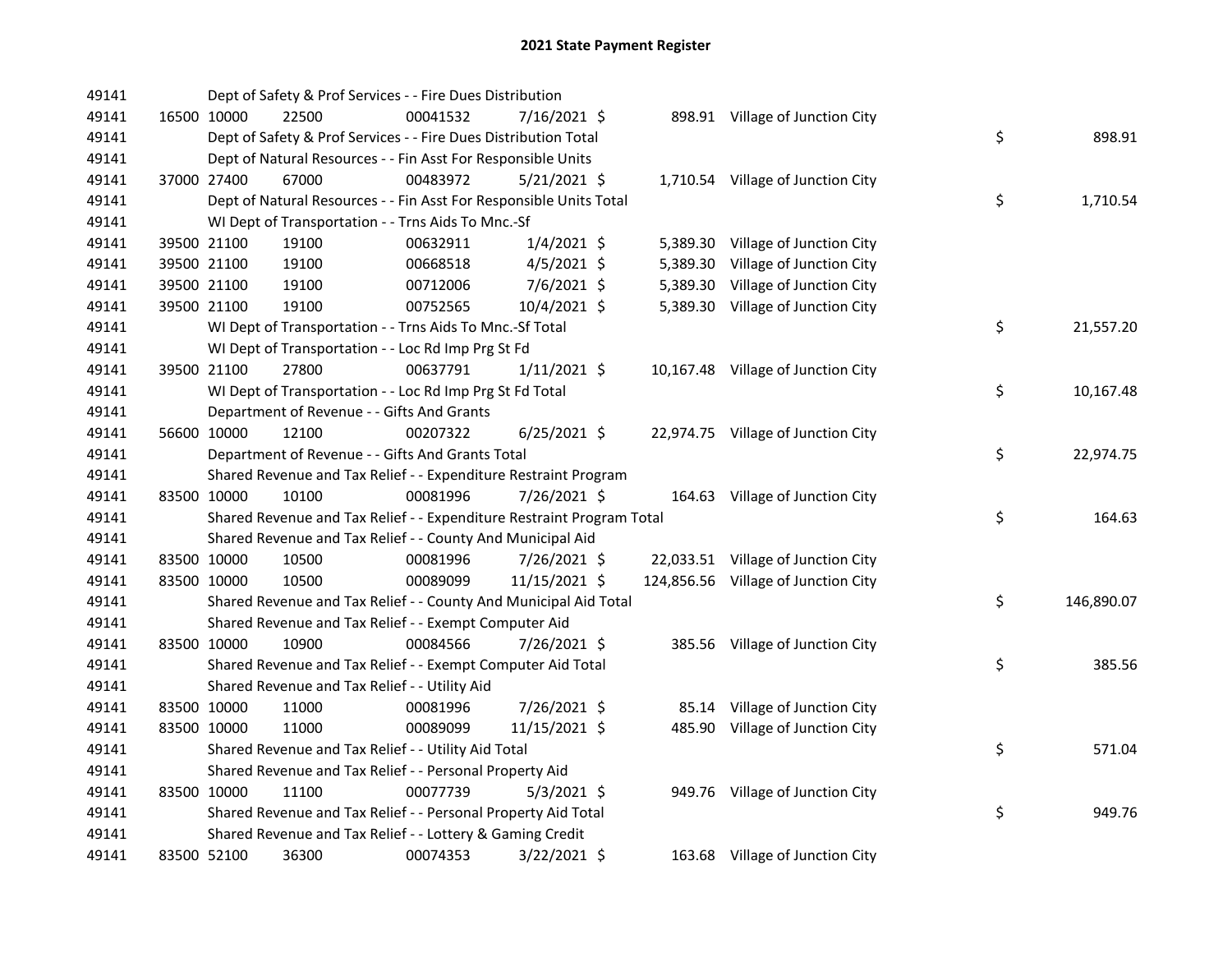| 49141       | Shared Revenue and Tax Relief - - Lottery & Gaming Credit Total | 163.68     |
|-------------|-----------------------------------------------------------------|------------|
| 49141 Total |                                                                 | 206,433.62 |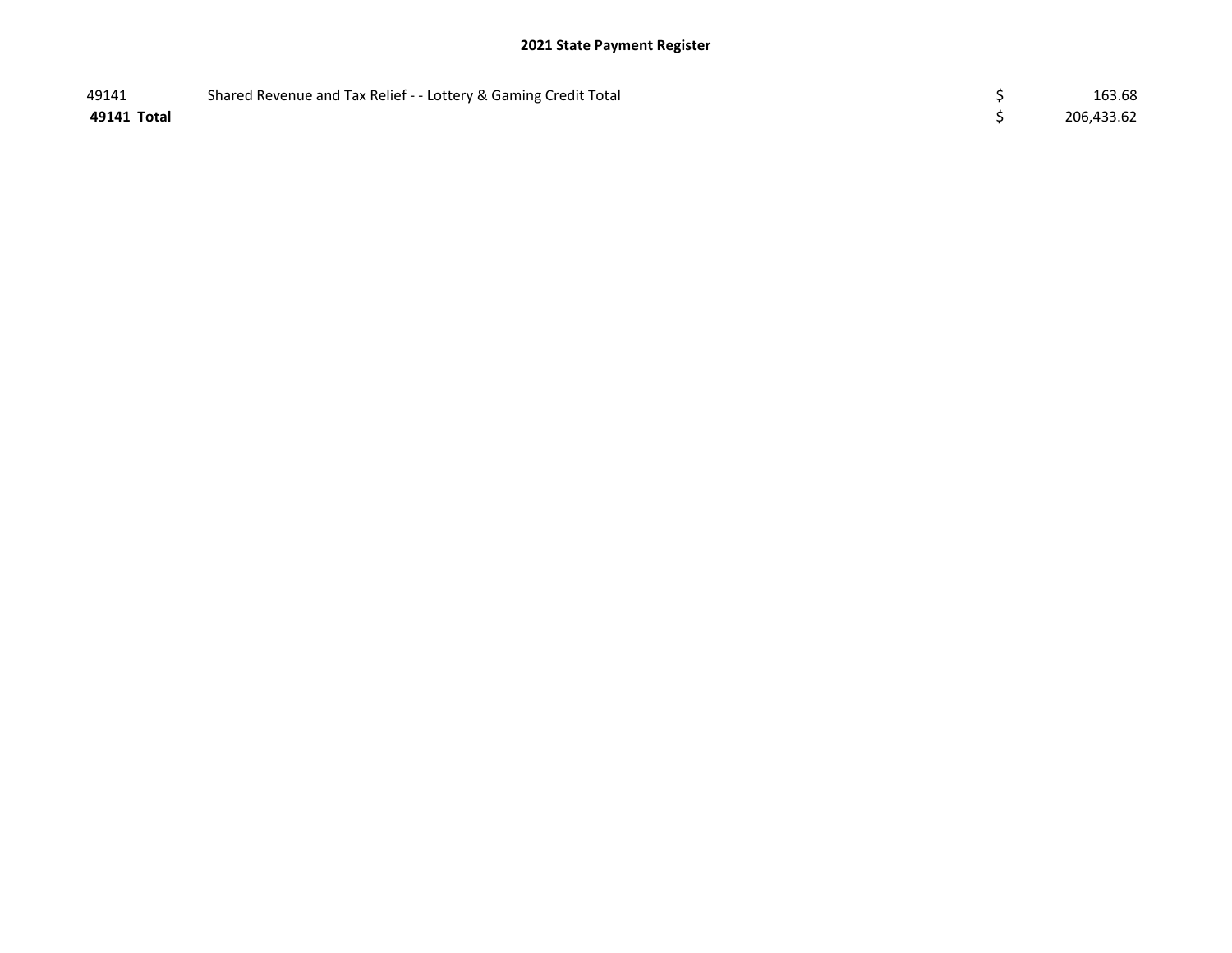| 49161       |       |             | Dept of Safety & Prof Services - - Fire Dues Distribution         |          |                |           |                              |    |           |
|-------------|-------|-------------|-------------------------------------------------------------------|----------|----------------|-----------|------------------------------|----|-----------|
| 49161       |       | 16500 10000 | 22500                                                             | 00041535 | $7/16/2021$ \$ | 531.69    | Nelsonville, Village of      |    |           |
| 49161       |       |             | Dept of Safety & Prof Services - - Fire Dues Distribution Total   |          |                |           |                              | \$ | 531.69    |
| 49161       |       |             | Dept of Natural Resources - - Aids In Lieu Of Taxes - Gener       |          |                |           |                              |    |           |
| 49161       |       | 37000 10000 | 50300                                                             | 00459610 | $1/28/2021$ \$ | 1,118.02  | Nelsonville, Village of      |    |           |
| 49161       |       | 37000 10000 | 50300                                                             | 00475820 | $4/21/2021$ \$ | 65.60     | Nelsonville, Village of      |    |           |
| 49161       |       |             | Dept of Natural Resources - - Aids In Lieu Of Taxes - Gener Total |          |                |           |                              | \$ | 1,183.62  |
| 49161       |       |             | WI Dept of Transportation - - Trns Aids To Mnc.-Sf                |          |                |           |                              |    |           |
| 49161       |       | 39500 21100 | 19100                                                             | 00632912 | $1/4/2021$ \$  | 1,031.49  | Nelsonville, Village of      |    |           |
| 49161       |       | 39500 21100 | 19100                                                             | 00668519 | $4/5/2021$ \$  | 1,031.49  | Nelsonville, Village of      |    |           |
| 49161       |       | 39500 21100 | 19100                                                             | 00712007 | 7/6/2021 \$    | 1,031.49  | Nelsonville, Village of      |    |           |
| 49161       |       | 39500 21100 | 19100                                                             | 00752566 | $10/4/2021$ \$ | 1,031.49  | Nelsonville, Village of      |    |           |
| 49161       |       |             | WI Dept of Transportation - - Trns Aids To Mnc.-Sf Total          |          |                |           |                              | \$ | 4,125.96  |
| 49161       |       |             | Department of Revenue - - Gifts And Grants                        |          |                |           |                              |    |           |
| 49161       |       | 56600 10000 | 12100                                                             | 00207323 | $6/25/2021$ \$ | 7,902.48  | Nelsonville, Village of      |    |           |
| 49161       |       |             | Department of Revenue - - Gifts And Grants Total                  |          |                |           |                              | \$ | 7,902.48  |
| 49161       |       |             | Shared Revenue and Tax Relief - - County And Municipal Aid        |          |                |           |                              |    |           |
| 49161       | 83500 | 10000       | 10500                                                             | 00081997 | 7/26/2021 \$   | 3,652.09  | Nelsonville, Village of      |    |           |
| 49161       |       | 83500 10000 | 10500                                                             | 00089100 | 11/15/2021 \$  | 20,695.20 | Nelsonville, Village of      |    |           |
| 49161       |       |             | Shared Revenue and Tax Relief - - County And Municipal Aid Total  |          |                |           |                              | \$ | 24,347.29 |
| 49161       |       |             | Shared Revenue and Tax Relief - - Exempt Computer Aid             |          |                |           |                              |    |           |
| 49161       |       | 83500 10000 | 10900                                                             | 00084567 | 7/26/2021 \$   |           | 8.32 Nelsonville, Village of |    |           |
| 49161       |       |             | Shared Revenue and Tax Relief - - Exempt Computer Aid Total       |          |                |           |                              | \$ | 8.32      |
| 49161       |       |             | Shared Revenue and Tax Relief - - Personal Property Aid           |          |                |           |                              |    |           |
| 49161       |       | 83500 10000 | 11100                                                             | 00077740 | $5/3/2021$ \$  | 112.27    | Nelsonville, Village of      |    |           |
| 49161       |       |             | Shared Revenue and Tax Relief - - Personal Property Aid Total     |          |                |           |                              | \$ | 112.27    |
| 49161 Total |       |             |                                                                   |          |                |           |                              | \$ | 38,211.63 |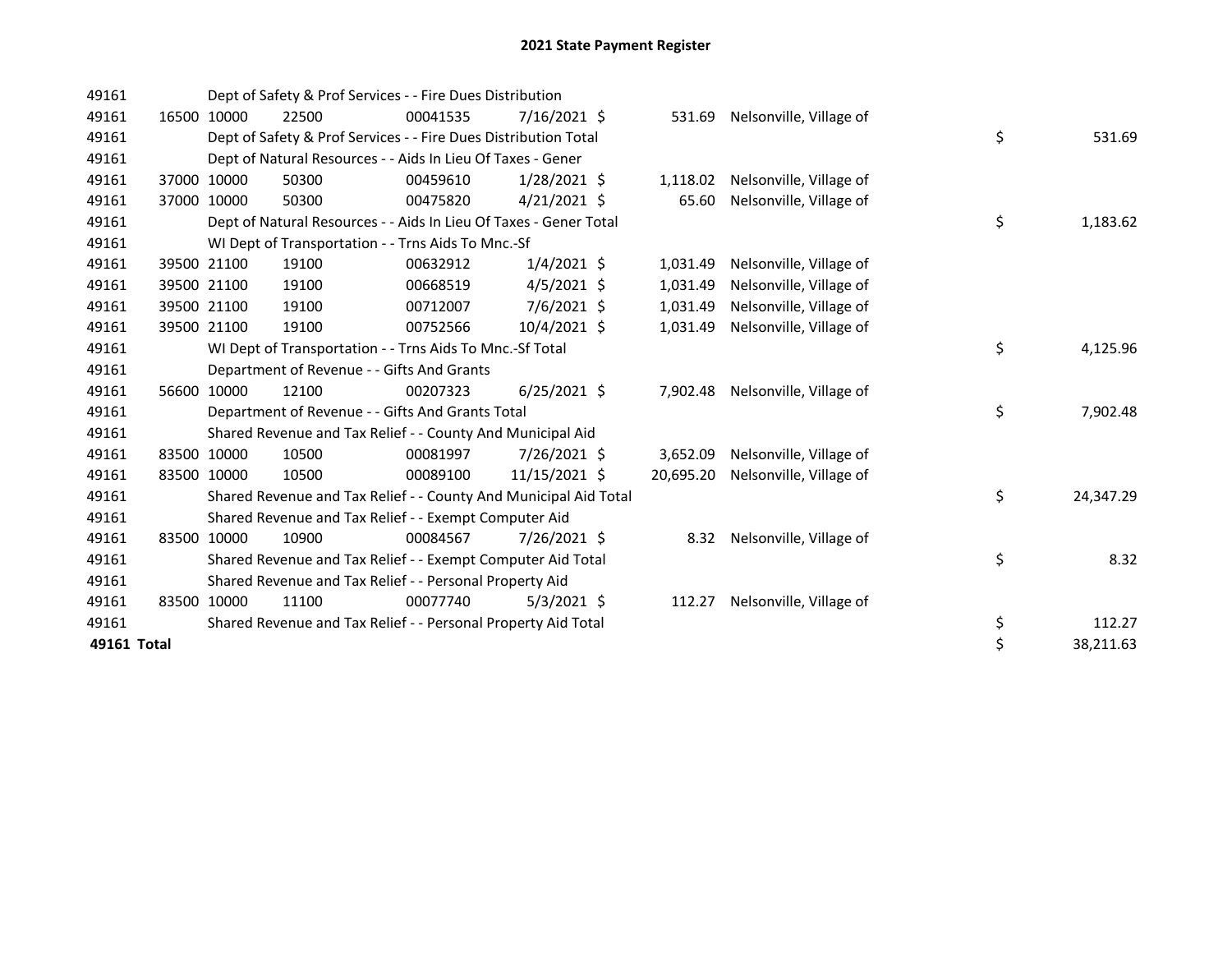| 49171       |             | Dept of Safety & Prof Services - - Fire Dues Distribution                     |          |                |          |                                 |    |           |
|-------------|-------------|-------------------------------------------------------------------------------|----------|----------------|----------|---------------------------------|----|-----------|
| 49171       | 16500 10000 | 22500                                                                         | 00041537 | 7/16/2021 \$   |          | 2,409.54 Village Of Park Ridge  |    |           |
| 49171       |             | Dept of Safety & Prof Services - - Fire Dues Distribution Total               |          |                |          |                                 | \$ | 2,409.54  |
| 49171       |             | WI Dept of Transportation - - Trns Aids To Mnc.-Sf                            |          |                |          |                                 |    |           |
| 49171       | 39500 21100 | 19100                                                                         | 00632913 | $1/4/2021$ \$  |          | 3,179.88 Village Of Park Ridge  |    |           |
| 49171       | 39500 21100 | 19100                                                                         | 00668520 | $4/5/2021$ \$  | 3,179.88 | Village Of Park Ridge           |    |           |
| 49171       | 39500 21100 | 19100                                                                         | 00712008 | 7/6/2021 \$    | 3,179.88 | Village Of Park Ridge           |    |           |
| 49171       | 39500 21100 | 19100                                                                         | 00752567 | 10/4/2021 \$   | 3,179.88 | Village Of Park Ridge           |    |           |
| 49171       |             | WI Dept of Transportation - - Trns Aids To Mnc.-Sf Total                      |          |                |          |                                 | \$ | 12,719.52 |
| 49171       |             | WI Dept of Transportation - - Loc Rd Imp Prg St Fd                            |          |                |          |                                 |    |           |
| 49171       | 39500 21100 | 27800                                                                         | 00694743 | $5/17/2021$ \$ |          | 11,029.06 Village Of Park Ridge |    |           |
| 49171       |             | WI Dept of Transportation - - Loc Rd Imp Prg St Fd Total                      |          |                |          |                                 | \$ | 11,029.06 |
| 49171       |             | Department of Revenue - - Gifts And Grants                                    |          |                |          |                                 |    |           |
| 49171       | 56600 10000 | 12100                                                                         | 00207324 | $6/25/2021$ \$ |          | 25,853.13 Village Of Park Ridge |    |           |
| 49171       |             | Department of Revenue - - Gifts And Grants Total                              |          |                |          |                                 | \$ | 25,853.13 |
| 49171       |             | Shared Revenue and Tax Relief - - County And Municipal Aid                    |          |                |          |                                 |    |           |
| 49171       | 83500 10000 | 10500                                                                         | 00081998 | 7/26/2021 \$   |          | 1,901.43 Village Of Park Ridge  |    |           |
| 49171       | 83500 10000 | 10500                                                                         | 00089101 | 11/15/2021 \$  |          | 10,774.79 Village Of Park Ridge |    |           |
| 49171       |             | Shared Revenue and Tax Relief - - County And Municipal Aid Total              |          |                |          |                                 | \$ | 12,676.22 |
| 49171       |             | Shared Revenue and Tax Relief - - Exempt Computer Aid                         |          |                |          |                                 |    |           |
| 49171       | 83500 10000 | 10900                                                                         | 00084568 | 7/26/2021 \$   |          | 462.47 Village Of Park Ridge    |    |           |
| 49171       |             | Shared Revenue and Tax Relief - - Exempt Computer Aid Total                   |          |                |          |                                 | \$ | 462.47    |
| 49171       |             | Shared Revenue and Tax Relief - - Personal Property Aid                       |          |                |          |                                 |    |           |
| 49171       | 83500 10000 | 11100                                                                         | 00077741 | $5/3/2021$ \$  |          | 269.56 Village Of Park Ridge    |    |           |
| 49171       |             | Shared Revenue and Tax Relief - - Personal Property Aid Total                 |          |                |          |                                 | \$ | 269.56    |
| 49171       |             | Shared Revenue and Tax Relief - - State Aid; Video Service Provider Fee       |          |                |          |                                 |    |           |
| 49171       | 83500 10000 | 11200                                                                         | 00083106 | 7/26/2021 \$   | 1,700.20 | Village Of Park Ridge           |    |           |
| 49171       |             | Shared Revenue and Tax Relief - - State Aid; Video Service Provider Fee Total |          |                |          |                                 | \$ | 1,700.20  |
| 49171 Total |             |                                                                               |          |                |          |                                 | \$ | 67,119.70 |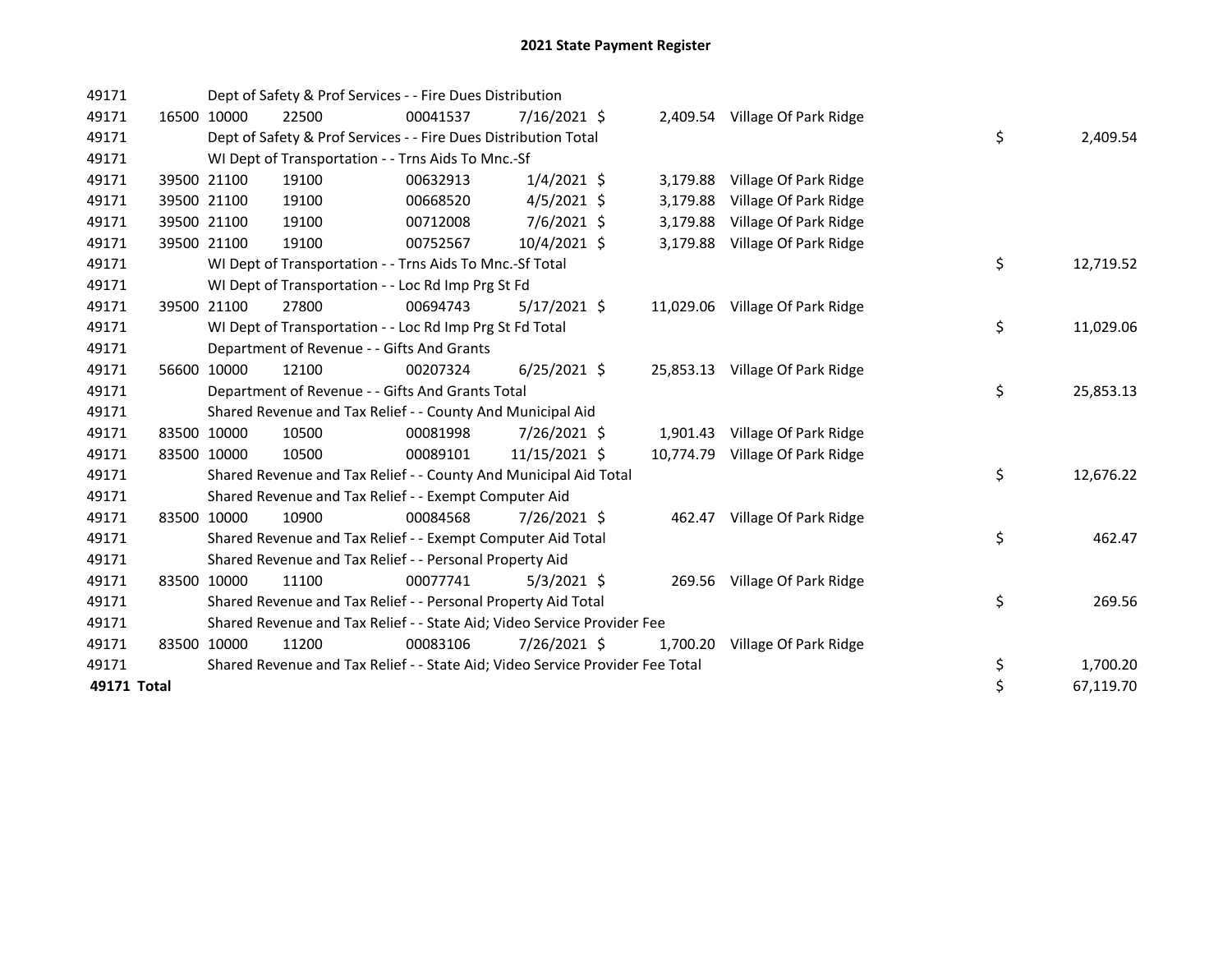| 49173 |             | Dept of Safety & Prof Services - - Fire Dues Distribution          |          |                |        |                              |    |            |
|-------|-------------|--------------------------------------------------------------------|----------|----------------|--------|------------------------------|----|------------|
| 49173 | 16500 10000 | 22500                                                              | 00041540 | 7/16/2021 \$   |        | 55,370.85 Village Of Plover  |    |            |
| 49173 |             | Dept of Safety & Prof Services - - Fire Dues Distribution Total    |          |                |        |                              | \$ | 55,370.85  |
| 49173 |             | Dept of Natural Resources - - Aids In Lieu Of Taxes - Gener        |          |                |        |                              |    |            |
| 49173 | 37000 10000 | 50300                                                              | 00459555 | 1/28/2021 \$   |        | 39.96 Village Of Plover      |    |            |
| 49173 | 37000 10000 | 50300                                                              | 00459556 | 1/28/2021 \$   |        | 5,513.10 Village Of Plover   |    |            |
| 49173 |             | Dept of Natural Resources - - Aids In Lieu Of Taxes - Gener Total  |          |                |        |                              | \$ | 5,553.06   |
| 49173 |             | Dept of Natural Resources - - Wetland Restoration - Fees; Pa       |          |                |        |                              |    |            |
| 49173 | 37000 10000 | 93400                                                              | 00514808 | 10/29/2021 \$  |        | 34,785.41 Village Of Plover  |    |            |
| 49173 |             | Dept of Natural Resources - - Wetland Restoration - Fees; Pa Total |          |                |        |                              | \$ | 34,785.41  |
| 49173 |             | Dept of Natural Resources - - General Program Operations --        |          |                |        |                              |    |            |
| 49173 | 37000 21200 | 25400                                                              | 00456088 | $1/13/2021$ \$ |        | 223.92 Village Of Plover     |    |            |
| 49173 | 37000 21200 | 25400                                                              | 00472166 | $4/8/2021$ \$  | 169.76 | Village Of Plover            |    |            |
| 49173 | 37000 21200 | 25400                                                              | 00496980 | 7/15/2021 \$   | 279.90 | Village Of Plover            |    |            |
| 49173 | 37000 21200 | 25400                                                              | 00514914 | 10/14/2021 \$  | 186.60 | Village Of Plover            |    |            |
| 49173 |             | Dept of Natural Resources - - General Program Operations -- Total  |          |                |        |                              | \$ | 860.18     |
| 49173 |             | Dept of Natural Resources - - GPO--State Funds                     |          |                |        |                              |    |            |
| 49173 | 37000 21200 | 36100                                                              | 00456088 | $1/13/2021$ \$ | 55.98  | Village Of Plover            |    |            |
| 49173 | 37000 21200 | 36100                                                              | 00472166 | 4/8/2021 \$    | 42.44  | Village Of Plover            |    |            |
| 49173 | 37000 21200 | 36100                                                              | 00514914 | 10/14/2021 \$  | 93.30  | Village Of Plover            |    |            |
| 49173 |             | Dept of Natural Resources - - GPO--State Funds Total               |          |                |        |                              | \$ | 191.72     |
| 49173 |             | Dept of Natural Resources - - Resaids - Fire Suppress Grant        |          |                |        |                              |    |            |
| 49173 | 37000 21200 | 54500                                                              | 00478304 | 4/30/2021 \$   |        | 4,703.56 Village Of Plover   |    |            |
| 49173 |             | Dept of Natural Resources - - Resaids - Fire Suppress Grant Total  |          |                |        |                              | \$ | 4,703.56   |
| 49173 |             | Dept of Natural Resources - - Resaids - Cnty Forst, Cl & Mfl       |          |                |        |                              |    |            |
| 49173 | 37000 21200 | 57100                                                              | 00488234 | $6/14/2021$ \$ |        | 10.14 Village Of Plover      |    |            |
| 49173 |             | Dept of Natural Resources - - Resaids - Cnty Forst, Cl & Mfl Total |          |                |        |                              | \$ | 10.14      |
| 49173 |             | Dept of Natural Resources - - Rec & Resource Aids, Fed             |          |                |        |                              |    |            |
| 49173 | 37000 21200 | 58300                                                              | 00477950 | $4/27/2021$ \$ |        | 126,107.95 Village Of Plover |    |            |
| 49173 |             | Dept of Natural Resources - - Rec & Resource Aids, Fed Total       |          |                |        |                              | \$ | 126,107.95 |
| 49173 |             | Dept of Natural Resources - - Ea - River Protect, Cons Fund        |          |                |        |                              |    |            |
| 49173 | 37000 21200 | 67500                                                              | 00459446 | $1/27/2021$ \$ |        | 1,341.50 Village Of Plover   |    |            |
| 49173 | 37000 21200 | 67500                                                              | 00524541 | 12/14/2021 \$  |        | 1,280.50 Village Of Plover   |    |            |
| 49173 | 37000 21200 | 67500                                                              | 00526590 | 12/29/2021 \$  |        | 20,417.80 Village Of Plover  |    |            |
| 49173 |             | Dept of Natural Resources - - Ea - River Protect, Cons Fund Total  |          |                |        |                              | \$ | 23,039.80  |
| 49173 |             | WI Dept of Transportation - - Tc, Trns Oper Aid Sf                 |          |                |        |                              |    |            |
| 49173 | 39500 21100 | 17700                                                              | 00710177 | $6/23/2021$ \$ |        | 16,813.00 Village Of Plover  |    |            |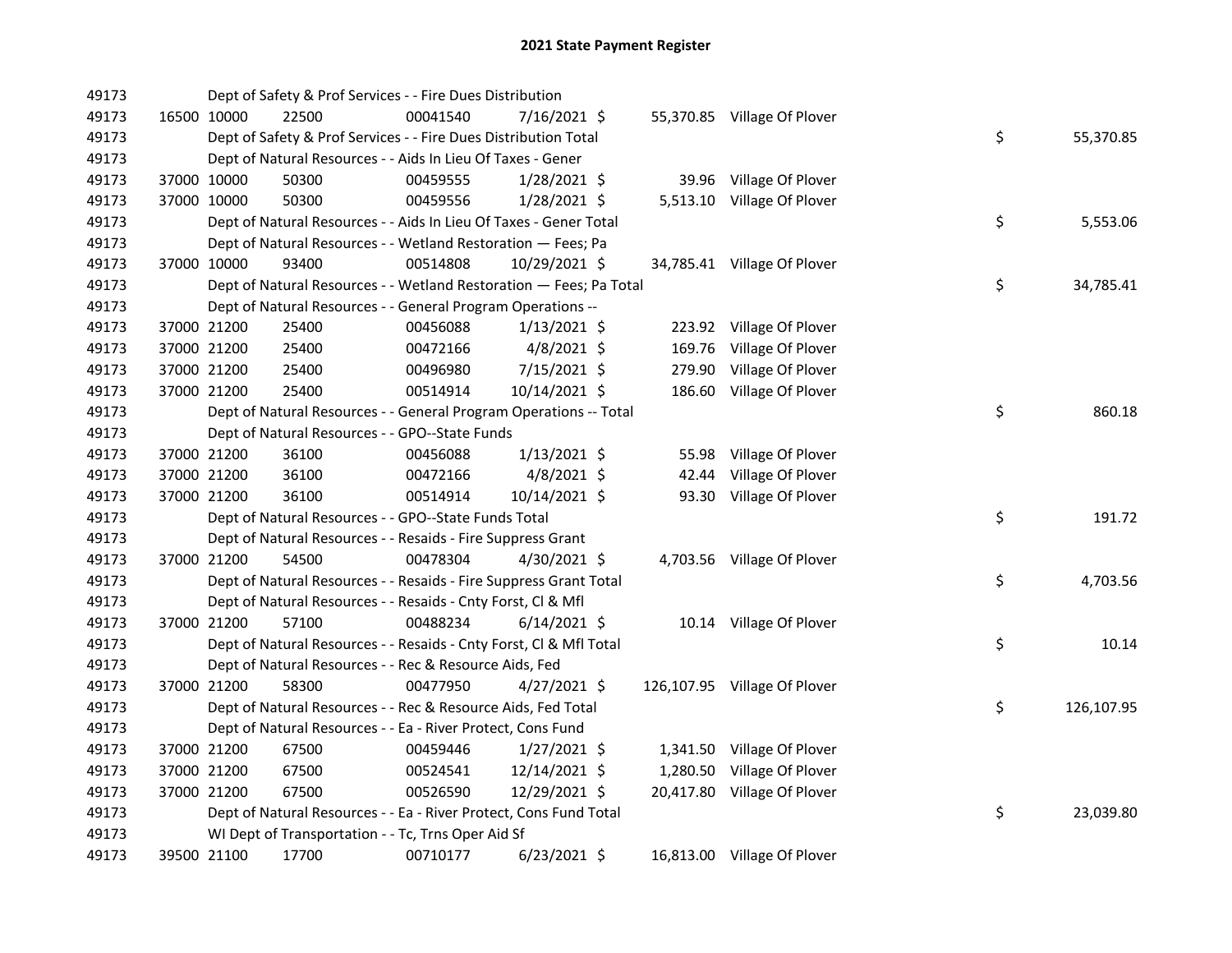| 49173 | 39500 21100 | 17700                                                                 | 00754753 | 9/30/2021 \$   |            | 50,437.00 Village Of Plover  |    |            |
|-------|-------------|-----------------------------------------------------------------------|----------|----------------|------------|------------------------------|----|------------|
| 49173 |             | WI Dept of Transportation - - Tc, Trns Oper Aid Sf Total              |          |                |            |                              | \$ | 67,250.00  |
| 49173 |             | WI Dept of Transportation - - Trnst/Trns-Rel Aid F                    |          |                |            |                              |    |            |
| 49173 | 39500 21100 | 18200                                                                 | 00637876 | $1/11/2021$ \$ |            | 5,895.81 Village Of Plover   |    |            |
| 49173 | 39500 21100 | 18200                                                                 | 00683745 | $4/23/2021$ \$ |            | 45,004.42 Village Of Plover  |    |            |
| 49173 | 39500 21100 | 18200                                                                 | 00747087 | $9/16/2021$ \$ |            | 38,461.75 Village Of Plover  |    |            |
| 49173 | 39500 21100 | 18200                                                                 | 00778299 | 11/26/2021 \$  |            | 11,988.00 Village Of Plover  |    |            |
| 49173 |             | WI Dept of Transportation - - Trnst/Trns-Rel Aid F Total              |          |                |            |                              | \$ | 101,349.98 |
| 49173 |             | WI Dept of Transportation - - Trns Aids To Mnc.-Sf                    |          |                |            |                              |    |            |
| 49173 | 39500 21100 | 19100                                                                 | 00632914 | $1/4/2021$ \$  |            | 187,430.03 Village Of Plover |    |            |
| 49173 | 39500 21100 | 19100                                                                 | 00668521 | 4/5/2021 \$    |            | 187,430.03 Village Of Plover |    |            |
| 49173 | 39500 21100 | 19100                                                                 | 00712009 | 7/6/2021 \$    | 187,430.03 | Village Of Plover            |    |            |
| 49173 | 39500 21100 | 19100                                                                 | 00752568 | 10/4/2021 \$   |            | 187,430.04 Village Of Plover |    |            |
| 49173 |             | WI Dept of Transportation - - Trns Aids To Mnc.-Sf Total              |          |                |            |                              | \$ | 749,720.13 |
| 49173 |             | WI Dept of Transportation - - Trnsprt Alternats Lf                    |          |                |            |                              |    |            |
| 49173 | 39500 21100 | 22600                                                                 | 00641264 | $1/19/2021$ \$ |            | (0.01) Village Of Plover     |    |            |
| 49173 |             | WI Dept of Transportation - - Trnsprt Alternats Lf Total              |          |                |            |                              | \$ | (0.01)     |
| 49173 |             | WI Dept of Transportation - - Trnsprt Alternats Ff                    |          |                |            |                              |    |            |
| 49173 | 39500 21100 | 22700                                                                 | 00641264 | 1/19/2021 \$   |            | 117,658.94 Village Of Plover |    |            |
| 49173 | 39500 21100 | 22700                                                                 | 00641273 | 1/19/2021 \$   |            | 72,856.29 Village Of Plover  |    |            |
| 49173 | 39500 21100 | 22700                                                                 | 00698733 | $5/26/2021$ \$ |            | 11,640.12 Village Of Plover  |    |            |
| 49173 | 39500 21100 | 22700                                                                 | 00773532 | 11/15/2021 \$  |            | 20,521.17 Village Of Plover  |    |            |
| 49173 |             | WI Dept of Transportation - - Trnsprt Alternats Ff Total              |          |                |            |                              | \$ | 222,676.52 |
| 49173 |             | Department of Justice - - Officer training reimbursement              |          |                |            |                              |    |            |
| 49173 | 45500 10000 | 21400                                                                 | 00105749 | 11/23/2021 \$  |            | 3,040.00 Village Of Plover   |    |            |
| 49173 |             | Department of Justice - - Officer training reimbursement Total        |          |                |            |                              | \$ | 3,040.00   |
| 49173 |             | Department of Justice - - Federal Aid, Local Assistance               |          |                |            |                              |    |            |
| 49173 | 45500 10000 | 25100                                                                 | 00094695 | 2/18/2021 \$   |            | 234.05 Village Of Plover     |    |            |
| 49173 |             | Department of Justice - - Federal Aid, Local Assistance Total         |          |                |            |                              | \$ | 234.05     |
| 49173 |             | Department of Revenue - - Gifts And Grants                            |          |                |            |                              |    |            |
| 49173 | 56600 10000 | 12100                                                                 | 00207325 | $6/25/2021$ \$ |            | 685,526.70 Village Of Plover |    |            |
| 49173 |             | Department of Revenue - - Gifts And Grants Total                      |          |                |            |                              | \$ | 685,526.70 |
| 49173 |             | Shared Revenue and Tax Relief - - Expenditure Restraint Program       |          |                |            |                              |    |            |
| 49173 | 83500 10000 | 10100                                                                 | 00081999 | 7/26/2021 \$   |            | 79,167.45 Village Of Plover  |    |            |
| 49173 |             | Shared Revenue and Tax Relief - - Expenditure Restraint Program Total |          |                |            |                              | \$ | 79,167.45  |
| 49173 |             | Shared Revenue and Tax Relief - - County And Municipal Aid            |          |                |            |                              |    |            |
| 49173 | 83500 10000 | 10500                                                                 | 00081999 | 7/26/2021 \$   |            | 81,922.03 Village Of Plover  |    |            |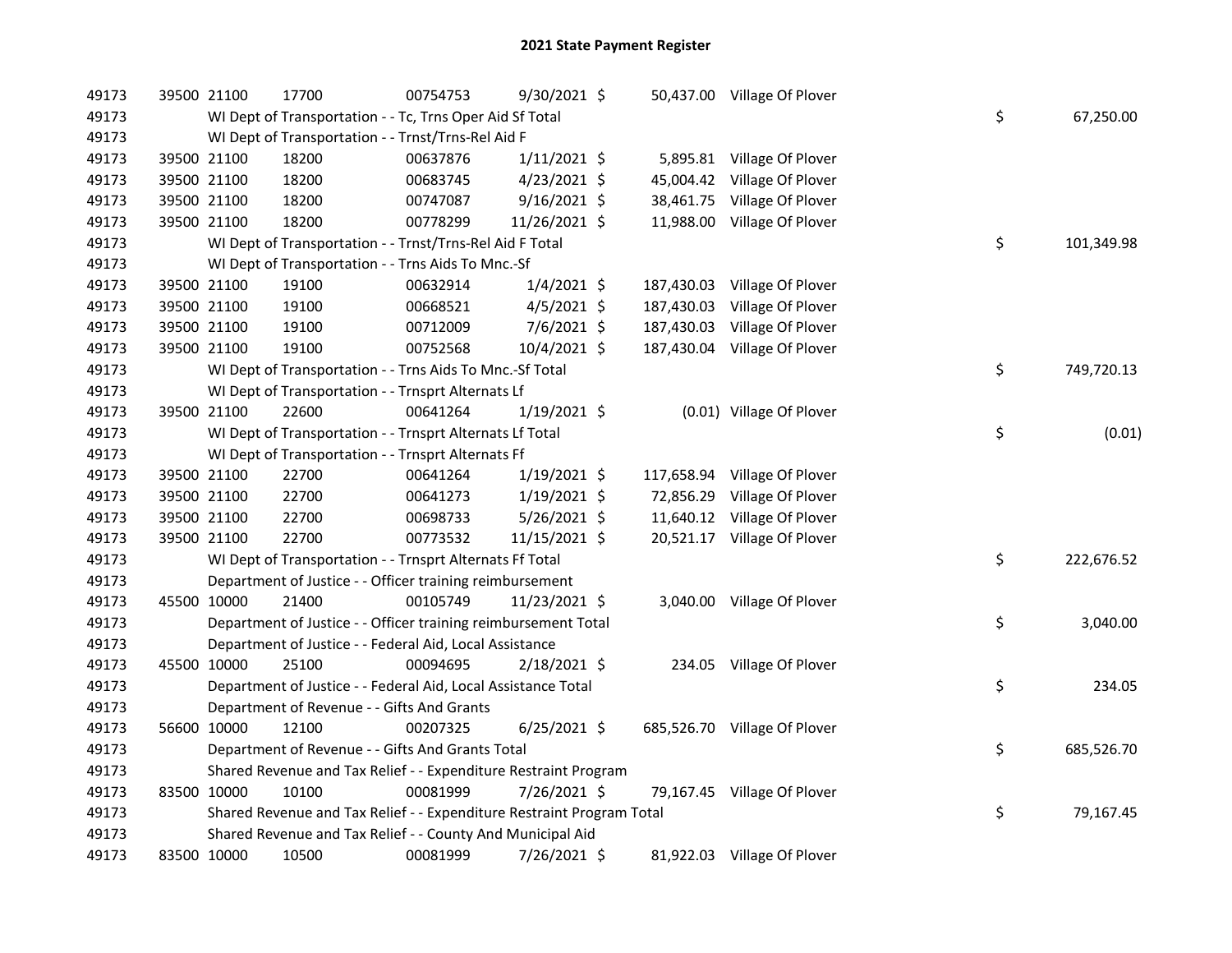| 49173       |       | 83500 10000 | 10500                                                               | 00089102 | 11/15/2021 \$  | 464,224.83 | Village Of Plover |    |              |
|-------------|-------|-------------|---------------------------------------------------------------------|----------|----------------|------------|-------------------|----|--------------|
| 49173       |       |             | Shared Revenue and Tax Relief - - County And Municipal Aid Total    |          |                |            |                   | \$ | 546,146.86   |
| 49173       |       |             | Shared Revenue and Tax Relief - - Exempt Computer Aid               |          |                |            |                   |    |              |
| 49173       | 83500 | 10000       | 10900                                                               | 00084569 | 7/26/2021 \$   | 12,798.43  | Village Of Plover |    |              |
| 49173       | 83500 | 10000       | 10900                                                               | 00085891 | 7/26/2021 \$   | 8,108.08   | Village Of Plover |    |              |
| 49173       |       |             | Shared Revenue and Tax Relief - - Exempt Computer Aid Total         |          |                |            |                   | \$ | 20,906.51    |
| 49173       |       |             | Shared Revenue and Tax Relief - - Utility Aid                       |          |                |            |                   |    |              |
| 49173       | 83500 | 10000       | 11000                                                               | 00081999 | 7/26/2021 \$   | 2,470.73   | Village Of Plover |    |              |
| 49173       |       | 83500 10000 | 11000                                                               | 00089102 | 11/15/2021 \$  | 13,504.35  | Village Of Plover |    |              |
| 49173       |       |             | Shared Revenue and Tax Relief - - Utility Aid Total                 |          |                |            |                   | \$ | 15,975.08    |
| 49173       |       |             | Shared Revenue and Tax Relief - - Personal Property Aid             |          |                |            |                   |    |              |
| 49173       | 83500 | 10000       | 11100                                                               | 00077742 | $5/3/2021$ \$  | 47,531.67  | Village Of Plover |    |              |
| 49173       | 83500 | 10000       | 11100                                                               | 00078980 | $5/3/2021$ \$  | 73,230.37  | Village Of Plover |    |              |
| 49173       |       |             | Shared Revenue and Tax Relief - - Personal Property Aid Total       |          |                |            |                   | \$ | 120,762.04   |
| 49173       |       |             | Shared Revenue and Tax Relief - - Payments For Municipal Svcs       |          |                |            |                   |    |              |
| 49173       | 83500 | 10000       | 50100                                                               | 00073738 | $2/1/2021$ \$  | 2,656.96   | Village Of Plover |    |              |
| 49173       |       |             | Shared Revenue and Tax Relief - - Payments For Municipal Svcs Total |          |                |            |                   | \$ | 2,656.96     |
| 49173       |       |             | Shared Revenue and Tax Relief - - Lottery & Gaming Credit           |          |                |            |                   |    |              |
| 49173       | 83500 | 52100       | 36300                                                               | 00074354 | $3/22/2021$ \$ | 9,406.25   | Village Of Plover |    |              |
| 49173       |       |             | Shared Revenue and Tax Relief - - Lottery & Gaming Credit Total     |          |                |            |                   | \$ | 9,406.25     |
| 49173 Total |       |             |                                                                     |          |                |            |                   | \$ | 2,875,441.19 |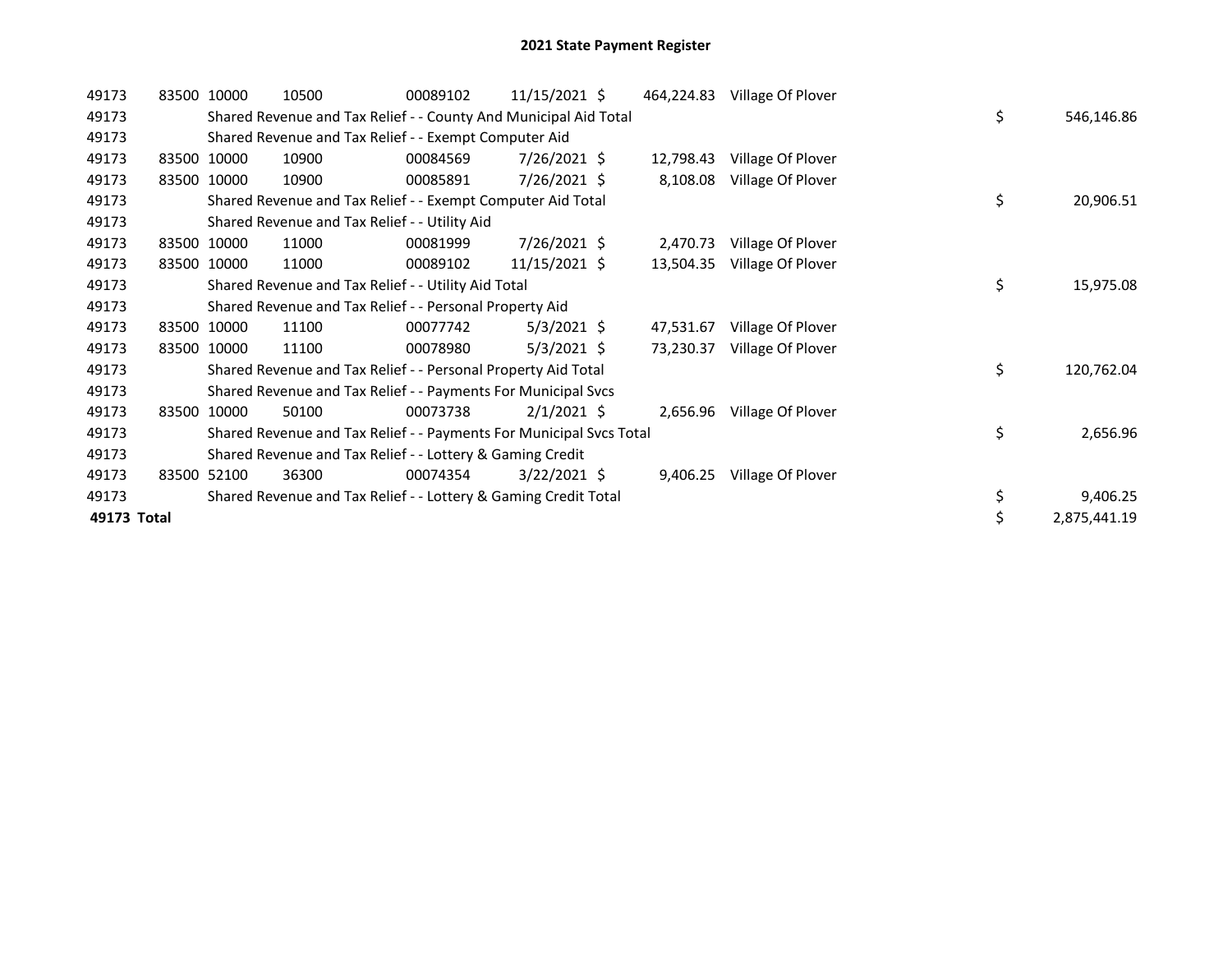| 49176       |       |             | Dept of Safety & Prof Services - - Fire Dues Distribution        |          |                |           |                             |    |            |
|-------------|-------|-------------|------------------------------------------------------------------|----------|----------------|-----------|-----------------------------|----|------------|
| 49176       |       | 16500 10000 | 22500                                                            | 00041541 | $7/16/2021$ \$ |           | 1,121.34 Village Of Rosholt |    |            |
| 49176       |       |             | Dept of Safety & Prof Services - - Fire Dues Distribution Total  |          |                |           |                             | \$ | 1,121.34   |
| 49176       |       |             | WI Dept of Transportation - - Trns Aids To Mnc.-Sf               |          |                |           |                             |    |            |
| 49176       |       | 39500 21100 | 19100                                                            | 00632915 | $1/4/2021$ \$  | 7,034.13  | Village Of Rosholt          |    |            |
| 49176       |       | 39500 21100 | 19100                                                            | 00668522 | $4/5/2021$ \$  | 7,034.13  | Village Of Rosholt          |    |            |
| 49176       | 39500 | 21100       | 19100                                                            | 00712010 | 7/6/2021 \$    | 7,034.13  | Village Of Rosholt          |    |            |
| 49176       |       | 39500 21100 | 19100                                                            | 00752569 | 10/4/2021 \$   | 7,034.13  | Village Of Rosholt          |    |            |
| 49176       |       |             | WI Dept of Transportation - - Trns Aids To Mnc.-Sf Total         |          |                |           |                             | \$ | 28,136.52  |
| 49176       |       |             | WI Dept of Transportation - - Loc Rd Imp Prg St Fd               |          |                |           |                             |    |            |
| 49176       |       | 39500 21100 | 27800                                                            | 00775071 | 11/19/2021 \$  | 11,016.09 | Village Of Rosholt          |    |            |
| 49176       |       |             | WI Dept of Transportation - - Loc Rd Imp Prg St Fd Total         |          |                |           |                             | \$ | 11,016.09  |
| 49176       |       |             | Department of Revenue - - Gifts And Grants                       |          |                |           |                             |    |            |
| 49176       |       | 56600 10000 | 12100                                                            | 00207326 | $6/25/2021$ \$ | 25.434.46 | Village Of Rosholt          |    |            |
| 49176       |       |             | Department of Revenue - - Gifts And Grants Total                 |          |                |           |                             | \$ | 25,434.46  |
| 49176       |       |             | Shared Revenue and Tax Relief - - County And Municipal Aid       |          |                |           |                             |    |            |
| 49176       |       | 83500 10000 | 10500                                                            | 00082000 | 7/26/2021 \$   | 12,438.33 | Village Of Rosholt          |    |            |
| 49176       |       | 83500 10000 | 10500                                                            | 00089103 | 11/15/2021 \$  | 70,483.90 | Village Of Rosholt          |    |            |
| 49176       |       |             | Shared Revenue and Tax Relief - - County And Municipal Aid Total |          |                |           |                             | \$ | 82,922.23  |
| 49176       |       |             | Shared Revenue and Tax Relief - - Exempt Computer Aid            |          |                |           |                             |    |            |
| 49176       |       | 83500 10000 | 10900                                                            | 00084570 | 7/26/2021 \$   | 525.87    | Village Of Rosholt          |    |            |
| 49176       |       |             | Shared Revenue and Tax Relief - - Exempt Computer Aid Total      |          |                |           |                             | \$ | 525.87     |
| 49176       |       |             | Shared Revenue and Tax Relief - - Personal Property Aid          |          |                |           |                             |    |            |
| 49176       |       | 83500 10000 | 11100                                                            | 00077743 | $5/3/2021$ \$  | 3,549.21  | Village Of Rosholt          |    |            |
| 49176       |       |             | Shared Revenue and Tax Relief - - Personal Property Aid Total    |          |                |           |                             | \$ | 3,549.21   |
| 49176 Total |       |             |                                                                  |          |                |           |                             | \$ | 152,705.72 |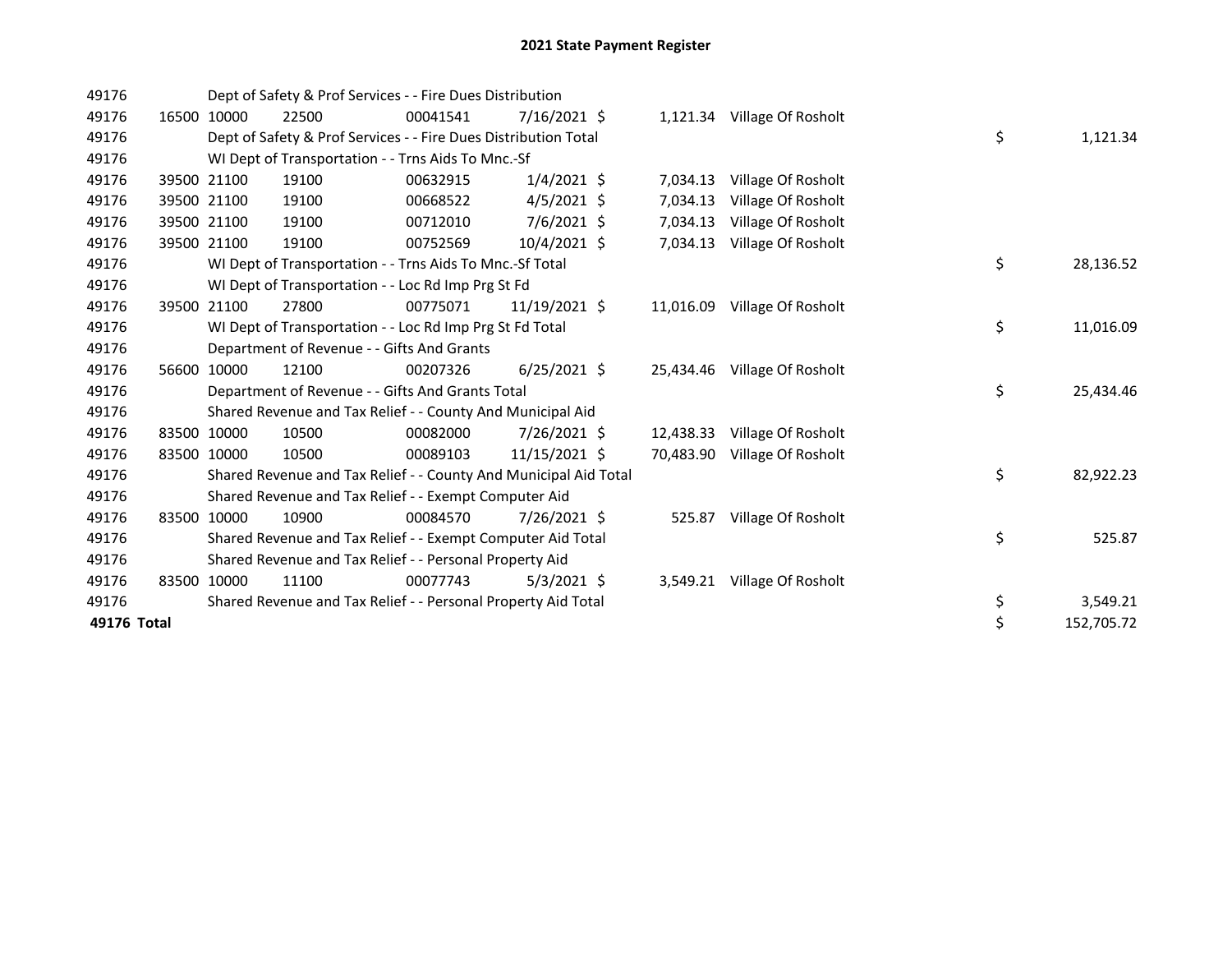| 49191 |             | Dept of Safety & Prof Services - - Fire Dues Distribution                     |          |                |            |                               |    |            |
|-------|-------------|-------------------------------------------------------------------------------|----------|----------------|------------|-------------------------------|----|------------|
| 49191 | 16500 10000 | 22500                                                                         | 00041545 | 7/15/2021 \$   |            | 5,796.19 Village Of Whiting   |    |            |
| 49191 |             | Dept of Safety & Prof Services - - Fire Dues Distribution Total               |          |                |            |                               | \$ | 5,796.19   |
| 49191 |             | WI Dept of Transportation - - Trns Aids To Mnc.-Sf                            |          |                |            |                               |    |            |
| 49191 | 39500 21100 | 19100                                                                         | 00632916 | $1/4/2021$ \$  |            | 14,745.46 Village Of Whiting  |    |            |
| 49191 | 39500 21100 | 19100                                                                         | 00668523 | $4/5/2021$ \$  |            | 14,745.46 Village Of Whiting  |    |            |
| 49191 | 39500 21100 | 19100                                                                         | 00712011 | 7/6/2021 \$    |            | 14,745.46 Village Of Whiting  |    |            |
| 49191 | 39500 21100 | 19100                                                                         | 00752570 | 10/4/2021 \$   |            | 14,745.47 Village Of Whiting  |    |            |
| 49191 |             | WI Dept of Transportation - - Trns Aids To Mnc.-Sf Total                      |          |                |            |                               | \$ | 58,981.85  |
| 49191 |             | Commissioners of Public Lands - - Balsht Common School Fund                   |          |                |            |                               |    |            |
| 49191 | 50700 37400 | 57700                                                                         | 00003434 | $1/5/2021$ \$  |            | 80,000.00 Village Of Whiting  |    |            |
| 49191 | 50700 37400 | 57700                                                                         | 00003708 | $6/22/2021$ \$ | 200,000.00 | Village Of Whiting            |    |            |
| 49191 | 50700 37400 | 57700                                                                         | 00003852 | 10/5/2021 \$   |            | 295,600.00 Village Of Whiting |    |            |
| 49191 |             | Commissioners of Public Lands - - Balsht Common School Fund Total             |          |                |            |                               | \$ | 575,600.00 |
| 49191 |             | Department of Revenue - - Gifts And Grants                                    |          |                |            |                               |    |            |
| 49191 | 56600 10000 | 12100                                                                         | 00207327 | $6/25/2021$ \$ |            | 89,229.94 Village Of Whiting  |    |            |
| 49191 |             | Department of Revenue - - Gifts And Grants Total                              |          |                |            |                               | \$ | 89,229.94  |
| 49191 |             | Shared Revenue and Tax Relief - - County And Municipal Aid                    |          |                |            |                               |    |            |
| 49191 | 83500 10000 | 10500                                                                         | 00082001 | 7/26/2021 \$   |            | 10,919.31 Village Of Whiting  |    |            |
| 49191 | 83500 10000 | 10500                                                                         | 00089104 | 11/15/2021 \$  |            | 61,876.12 Village Of Whiting  |    |            |
| 49191 |             | Shared Revenue and Tax Relief - - County And Municipal Aid Total              |          |                |            |                               | \$ | 72,795.43  |
| 49191 |             | Shared Revenue and Tax Relief - - Exempt Computer Aid                         |          |                |            |                               |    |            |
| 49191 | 83500 10000 | 10900                                                                         | 00084571 | 7/26/2021 \$   |            | 1,661.77 Village Of Whiting   |    |            |
| 49191 |             | Shared Revenue and Tax Relief - - Exempt Computer Aid Total                   |          |                |            |                               | \$ | 1,661.77   |
| 49191 |             | Shared Revenue and Tax Relief - - Utility Aid                                 |          |                |            |                               |    |            |
| 49191 | 83500 10000 | 11000                                                                         | 00082001 | 7/26/2021 \$   |            | 2,872.19 Village Of Whiting   |    |            |
| 49191 | 83500 10000 | 11000                                                                         | 00089104 | 11/15/2021 \$  |            | 16,766.54 Village Of Whiting  |    |            |
| 49191 |             | Shared Revenue and Tax Relief - - Utility Aid Total                           |          |                |            |                               | \$ | 19,638.73  |
| 49191 |             | Shared Revenue and Tax Relief - - Personal Property Aid                       |          |                |            |                               |    |            |
| 49191 | 83500 10000 | 11100                                                                         | 00077744 | $5/3/2021$ \$  |            | 2,580.14 Village Of Whiting   |    |            |
| 49191 |             | Shared Revenue and Tax Relief - - Personal Property Aid Total                 |          |                |            |                               | \$ | 2,580.14   |
| 49191 |             | Shared Revenue and Tax Relief - - State Aid; Video Service Provider Fee       |          |                |            |                               |    |            |
| 49191 | 83500 10000 | 11200                                                                         | 00083107 | 7/26/2021 \$   |            | 5,392.16 Village Of Whiting   |    |            |
| 49191 |             | Shared Revenue and Tax Relief - - State Aid; Video Service Provider Fee Total |          |                |            |                               | \$ | 5,392.16   |
| 49191 |             | Shared Revenue and Tax Relief - - Payments For Municipal Svcs                 |          |                |            |                               |    |            |
| 49191 | 83500 10000 | 50100                                                                         | 00073739 | $2/1/2021$ \$  |            | 324.30 Village Of Whiting     |    |            |
| 49191 |             | Shared Revenue and Tax Relief - - Payments For Municipal Svcs Total           |          |                |            |                               | \$ | 324.30     |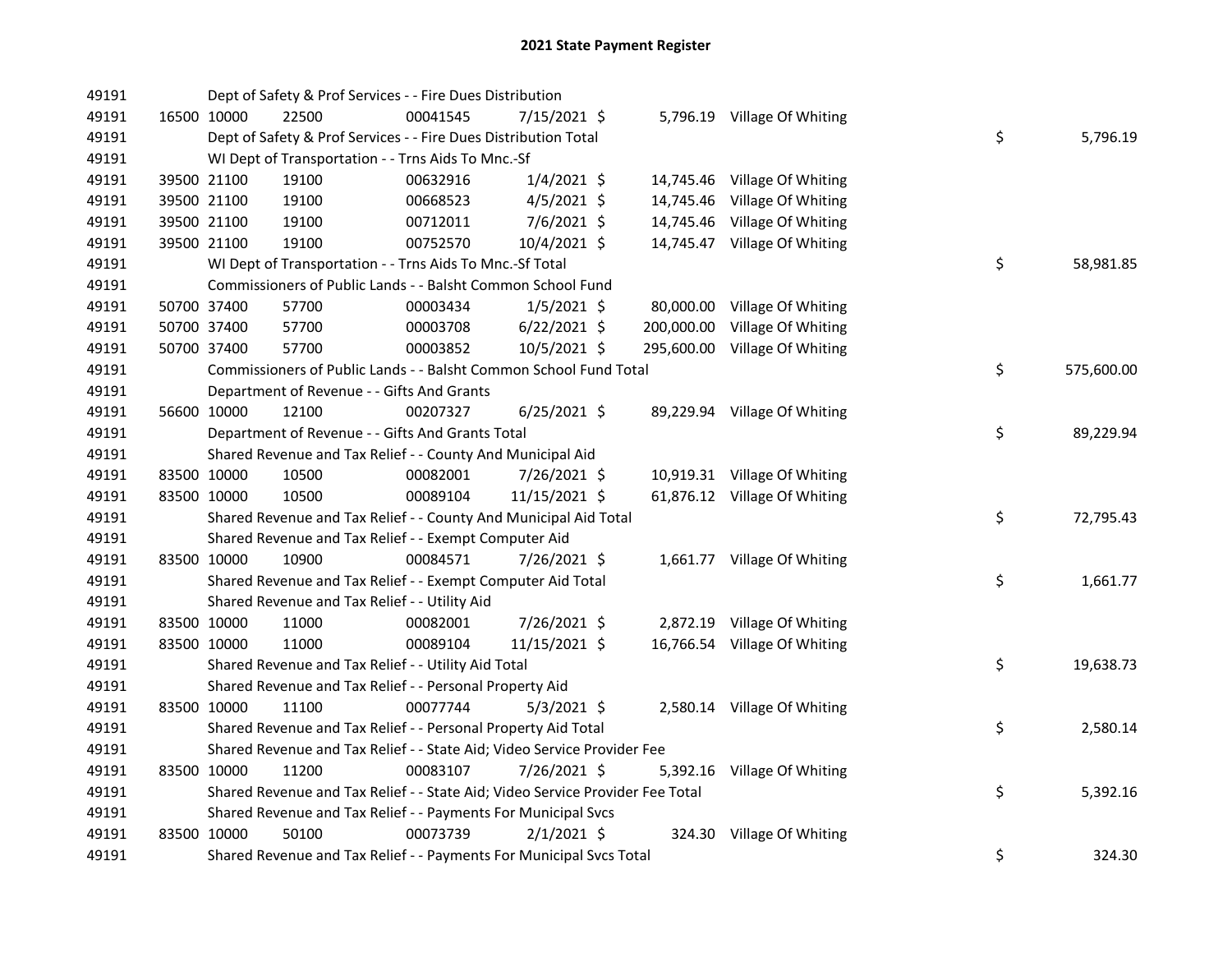49191 Total \$ 832,000.51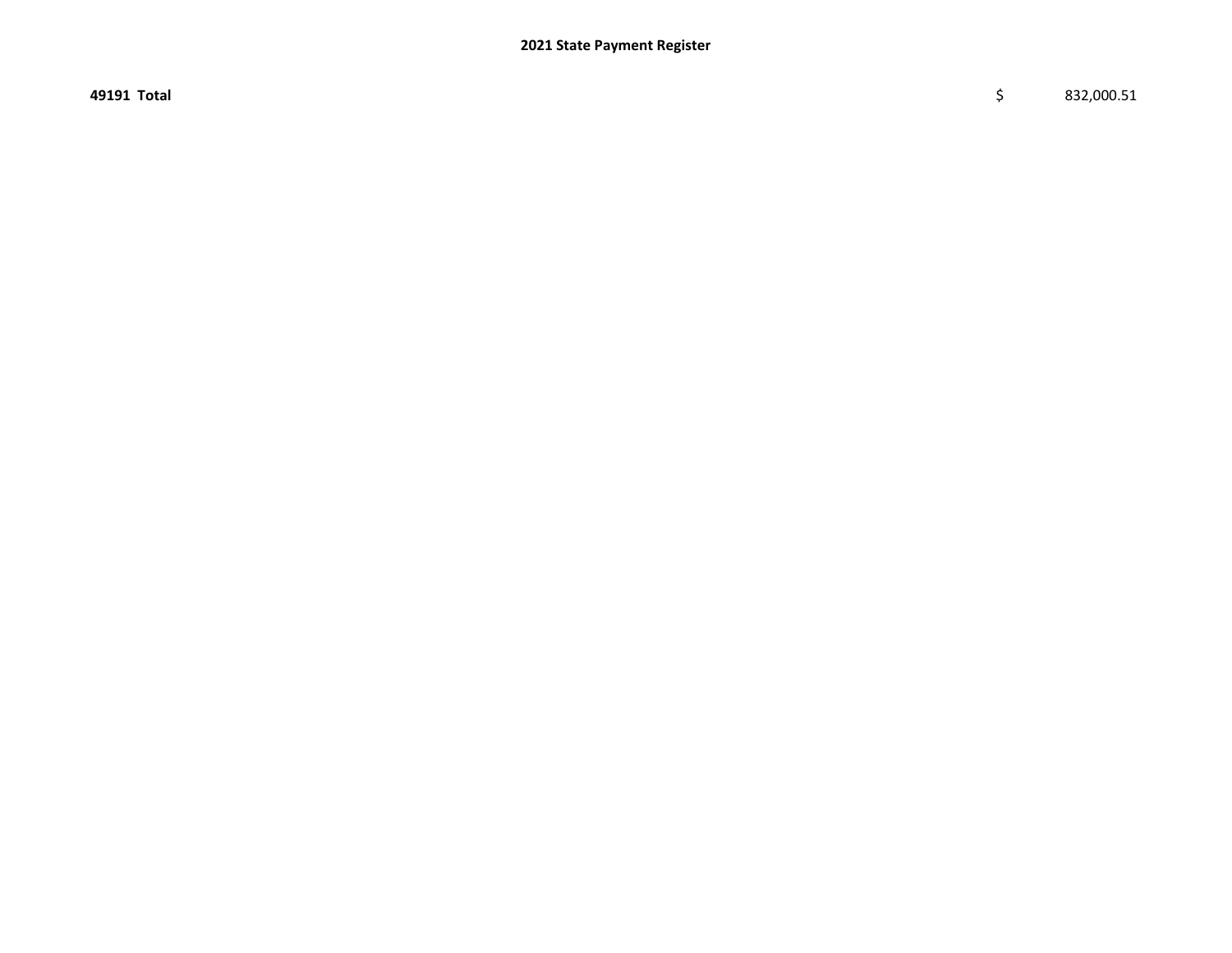| 49281 |             | Dept of Safety & Prof Services - - Fire Dues Distribution          |          |                |            |                                  |                    |  |
|-------|-------------|--------------------------------------------------------------------|----------|----------------|------------|----------------------------------|--------------------|--|
| 49281 | 16500 10000 | 22500                                                              | 00041543 | 7/15/2021 \$   |            | 95,589.97 City Of Stevens Point  |                    |  |
| 49281 |             | Dept of Safety & Prof Services - - Fire Dues Distribution Total    |          |                |            |                                  | \$<br>95,589.97    |  |
| 49281 |             | Dept of Natural Resources - - Resaids - Fire Suppress Grant        |          |                |            |                                  |                    |  |
| 49281 | 37000 21200 | 54500                                                              | 00478310 | 4/30/2021 \$   |            | 5,439.55 City Of Stevens Point   |                    |  |
| 49281 |             | Dept of Natural Resources - - Resaids - Fire Suppress Grant Total  |          |                |            |                                  | \$<br>5,439.55     |  |
| 49281 |             | Dept of Natural Resources - - Wildlife Abat & Control Grants       |          |                |            |                                  |                    |  |
| 49281 | 37000 21200 | 58000                                                              | 00479398 | $5/7/2021$ \$  | 1,558.50   | City Of Stevens Point            |                    |  |
| 49281 | 37000 21200 | 58000                                                              | 00485554 | $6/2/2021$ \$  | 2,500.00   | City Of Stevens Point            |                    |  |
| 49281 |             | Dept of Natural Resources - - Wildlife Abat & Control Grants Total |          |                |            |                                  | \$<br>4,058.50     |  |
| 49281 |             | WI Dept of Transportation - - Conn Hwy Aids St Fds                 |          |                |            |                                  |                    |  |
| 49281 | 39500 21100 | 16200                                                              | 00633596 | $1/4/2021$ \$  | 26,052.84  | City Of Stevens Point            |                    |  |
| 49281 | 39500 21100 | 16200                                                              | 00669203 | $4/5/2021$ \$  | 26,052.84  | City Of Stevens Point            |                    |  |
| 49281 | 39500 21100 | 16200                                                              | 00712691 | 7/6/2021 \$    | 26,052.84  | City Of Stevens Point            |                    |  |
| 49281 | 39500 21100 | 16200                                                              | 00753250 | 10/4/2021 \$   | 26,052.86  | City Of Stevens Point            |                    |  |
| 49281 |             | WI Dept of Transportation - - Conn Hwy Aids St Fds Total           |          |                |            |                                  | \$<br>104,211.38   |  |
| 49281 |             | WI Dept of Transportation - - Paratransit Aids, Sf                 |          |                |            |                                  |                    |  |
| 49281 | 39500 21100 | 17500                                                              | 00707853 | $6/18/2021$ \$ | 24,443.00  | City Of Stevens Point            |                    |  |
| 49281 |             | WI Dept of Transportation - - Paratransit Aids, Sf Total           |          |                |            |                                  | \$<br>24,443.00    |  |
| 49281 |             | WI Dept of Transportation - - Trnst/Trns-Rel Aid F                 |          |                |            |                                  |                    |  |
| 49281 | 39500 21100 | 18200                                                              | 00637880 | $1/11/2021$ \$ | 24,814.82  | City Of Stevens Point            |                    |  |
| 49281 | 39500 21100 | 18200                                                              | 00675040 | $4/6/2021$ \$  | 500,590.00 | City Of Stevens Point            |                    |  |
| 49281 | 39500 21100 | 18200                                                              | 00747072 | 9/16/2021 \$   | 356,098.21 | City Of Stevens Point            |                    |  |
| 49281 | 39500 21100 | 18200                                                              | 00778296 | 11/26/2021 \$  | 391,254.00 | City Of Stevens Point            |                    |  |
| 49281 |             | WI Dept of Transportation - - Trnst/Trns-Rel Aid F Total           |          |                |            |                                  | \$<br>1,272,757.03 |  |
| 49281 |             | WI Dept of Transportation - - Eldly&Disa Aid Fd Fd                 |          |                |            |                                  |                    |  |
| 49281 | 39500 21100 | 18300                                                              | 00655979 | 2/22/2021 \$   | 21,422.40  | City Of Stevens Point            |                    |  |
| 49281 | 39500 21100 | 18300                                                              | 00655982 | $2/22/2021$ \$ | 423.67     | City Of Stevens Point            |                    |  |
| 49281 | 39500 21100 | 18300                                                              | 00742932 | $9/7/2021$ \$  | 10,445.06  | City Of Stevens Point            |                    |  |
| 49281 | 39500 21100 | 18300                                                              | 00742933 | $9/7/2021$ \$  | 19,491.97  | City Of Stevens Point            |                    |  |
| 49281 | 39500 21100 | 18300                                                              | 00744310 | 9/9/2021 \$    | 21,593.66  | City Of Stevens Point            |                    |  |
| 49281 | 39500 21100 | 18300                                                              | 00744311 | 9/9/2021 \$    | 19,491.97  | City Of Stevens Point            |                    |  |
| 49281 | 39500 21100 | 18300                                                              | 00778249 | 11/26/2021 \$  | 17,605.63  | City Of Stevens Point            |                    |  |
| 49281 | 39500 21100 | 18300                                                              | 00778250 | 11/26/2021 \$  | 29,973.82  | City Of Stevens Point            |                    |  |
| 49281 |             | WI Dept of Transportation - - Eldly&Disa Aid Fd Fd Total           |          |                |            |                                  | \$<br>140,448.18   |  |
| 49281 |             | WI Dept of Transportation - - Trns Aids To Mnc.-Sf                 |          |                |            |                                  |                    |  |
| 49281 | 39500 21100 | 19100                                                              | 00632917 | $1/4/2021$ \$  |            | 403,696.10 City Of Stevens Point |                    |  |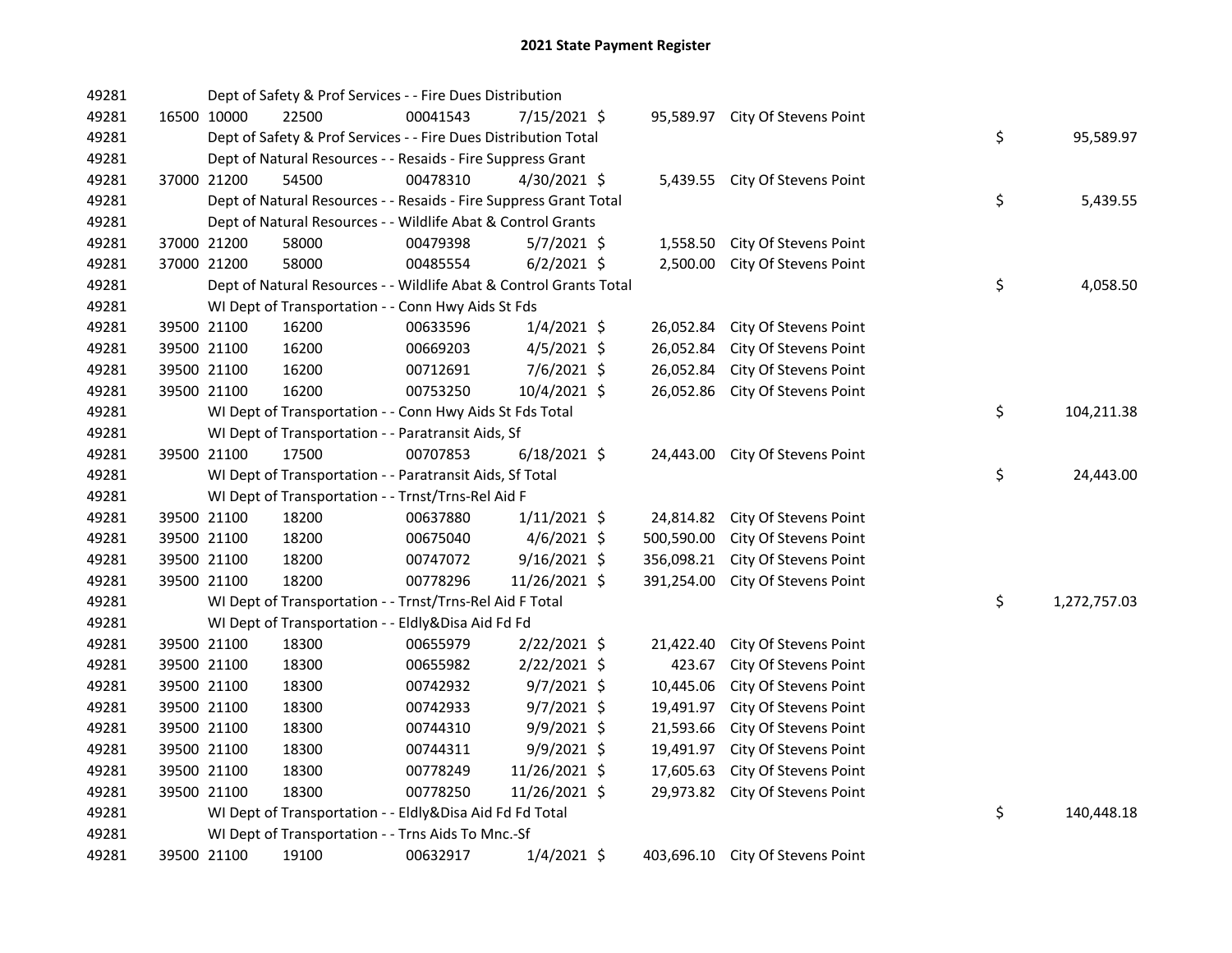| 49281 | 39500 21100 | 19100                                                                  | 00668524 | $4/5/2021$ \$  |           | 403,696.10 City Of Stevens Point                                                                        |                    |
|-------|-------------|------------------------------------------------------------------------|----------|----------------|-----------|---------------------------------------------------------------------------------------------------------|--------------------|
| 49281 | 39500 21100 | 19100                                                                  | 00712012 | 7/6/2021 \$    |           | 403,696.10 City Of Stevens Point                                                                        |                    |
| 49281 | 39500 21100 | 19100                                                                  | 00752571 | 10/4/2021 \$   |           | 403,696.13 City Of Stevens Point                                                                        |                    |
| 49281 |             | WI Dept of Transportation - - Trns Aids To Mnc.-Sf Total               |          |                |           |                                                                                                         | \$<br>1,614,784.43 |
| 49281 |             | WI Dept of Transportation - - Trnsprt Alternats Lf                     |          |                |           |                                                                                                         |                    |
| 49281 | 39500 21100 | 22600                                                                  | 00641297 | $1/19/2021$ \$ |           | (0.01) City Of Stevens Point                                                                            |                    |
| 49281 | 39500 21100 | 22600                                                                  | 00743776 | $9/7/2021$ \$  |           | (0.01) City Of Stevens Point                                                                            |                    |
| 49281 |             | WI Dept of Transportation - - Trnsprt Alternats Lf Total               |          |                |           |                                                                                                         | \$<br>(0.02)       |
| 49281 |             | WI Dept of Transportation - - Trnsprt Alternats Ff                     |          |                |           |                                                                                                         |                    |
| 49281 | 39500 21100 | 22700                                                                  | 00641297 | $1/19/2021$ \$ |           | 2,497.79 City Of Stevens Point                                                                          |                    |
| 49281 | 39500 21100 | 22700                                                                  | 00743776 | $9/7/2021$ \$  |           | 232,151.23 City Of Stevens Point                                                                        |                    |
| 49281 |             | WI Dept of Transportation - - Trnsprt Alternats Ff Total               |          |                |           |                                                                                                         | \$<br>234,649.02   |
| 49281 |             | Department of Health Services - - Emergency Medical Services, Ai       |          |                |           |                                                                                                         |                    |
| 49281 | 43500 10000 | 11900                                                                  | 00418003 | 3/26/2021 \$   |           | 8,876.64 City Of Stevens Point                                                                          |                    |
| 49281 |             | Department of Health Services - - Emergency Medical Services, Ai Total |          |                |           |                                                                                                         | \$<br>8,876.64     |
| 49281 |             | Department of Justice - - Officer training reimbursement               |          |                |           |                                                                                                         |                    |
| 49281 | 45500 10000 | 21400                                                                  | 00106102 | 11/29/2021 \$  |           | 6,720.00 City Of Stevens Point                                                                          |                    |
| 49281 |             | Department of Justice - - Officer training reimbursement Total         |          |                |           |                                                                                                         | \$<br>6,720.00     |
| 49281 |             | Elections Commission - - General Program Ops, GPR                      |          |                |           |                                                                                                         |                    |
| 49281 | 51000 10000 | 10100                                                                  | 00005070 | $1/7/2021$ \$  |           | 310.40 City Of Stevens Point                                                                            |                    |
| 49281 |             | Elections Commission - - General Program Ops, GPR Total                |          |                |           |                                                                                                         | \$<br>310.40       |
| 49281 |             |                                                                        |          |                |           | Public Defender Board - - Transcript, Discovery and Records Provided to the Public Defender Board       |                    |
| 49281 | 55000 10000 | 10600                                                                  | 00292299 | 5/28/2021 \$   |           | 5.50 City Of Stevens Point                                                                              |                    |
| 49281 |             |                                                                        |          |                |           | Public Defender Board - - Transcript, Discovery and Records Provided to the Public Defender Board Total | \$<br>5.50         |
| 49281 |             | Department of Revenue - - Gifts And Grants                             |          |                |           |                                                                                                         |                    |
| 49281 | 56600 10000 | 12100                                                                  | 00207328 | $6/25/2021$ \$ |           | 1,354,411.10 City Of Stevens Point                                                                      |                    |
| 49281 |             | Department of Revenue - - Gifts And Grants Total                       |          |                |           |                                                                                                         | \$<br>1,354,411.10 |
| 49281 |             | Department of Revenue - - Misc Revenue Holding Clearing                |          |                |           |                                                                                                         |                    |
| 49281 | 56600 10000 | 99500                                                                  | 00188956 | $1/8/2021$ \$  |           | 5,003.47 City Of Stevens Point                                                                          |                    |
| 49281 | 56600 10000 | 99500                                                                  | 00191022 | $2/5/2021$ \$  | 8,504.49  | City Of Stevens Point                                                                                   |                    |
| 49281 | 56600 10000 | 99500                                                                  | 00192839 | $3/1/2021$ \$  | 98.80     | City Of Stevens Point                                                                                   |                    |
| 49281 | 56600 10000 | 99500                                                                  | 00193640 | $3/5/2021$ \$  | 15,639.19 | City Of Stevens Point                                                                                   |                    |
| 49281 | 56600 10000 | 99500                                                                  | 00194241 | $3/8/2021$ \$  | 98.80     | City Of Stevens Point                                                                                   |                    |
| 49281 | 56600 10000 | 99500                                                                  | 00196591 | 3/29/2021 \$   | 98.80     | City Of Stevens Point                                                                                   |                    |
| 49281 | 56600 10000 | 99500                                                                  | 00197924 | $4/7/2021$ \$  | 16,311.60 | City Of Stevens Point                                                                                   |                    |
| 49281 | 56600 10000 | 99500                                                                  | 00199267 | $4/20/2021$ \$ | 59.39     | City Of Stevens Point                                                                                   |                    |
| 49281 | 56600 10000 | 99500                                                                  | 00199268 | 4/20/2021 \$   | 95.00     | City Of Stevens Point                                                                                   |                    |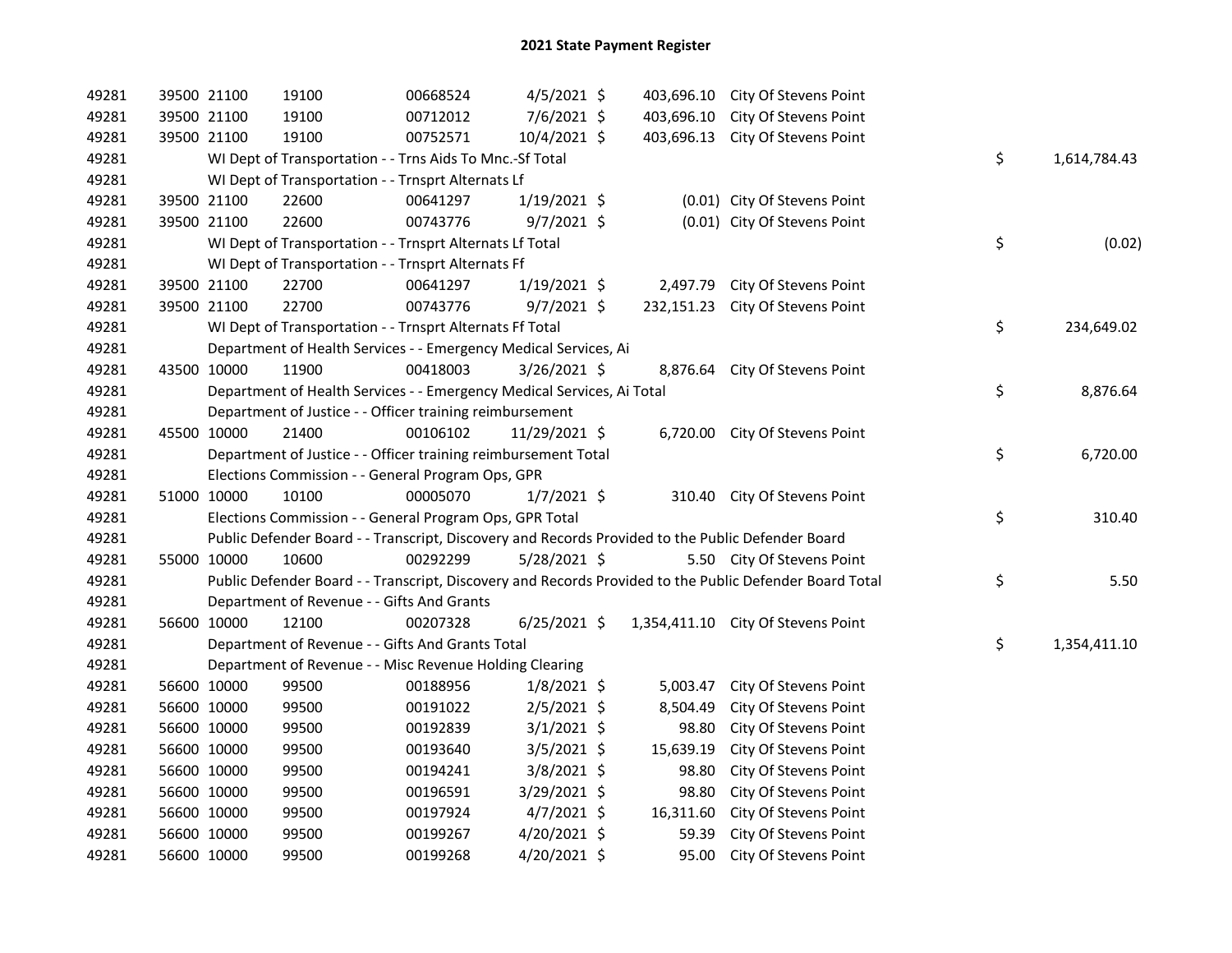| 49281 | 56600 10000 | 99500                                                                         | 00200504 | 5/3/2021 \$   | 98.80        | City Of Stevens Point |    |              |
|-------|-------------|-------------------------------------------------------------------------------|----------|---------------|--------------|-----------------------|----|--------------|
| 49281 | 56600 10000 | 99500                                                                         | 00201282 | 5/7/2021 \$   | 10,560.43    | City Of Stevens Point |    |              |
| 49281 | 56600 10000 | 99500                                                                         | 00204510 | $6/7/2021$ \$ | 15,459.30    | City Of Stevens Point |    |              |
| 49281 | 56600 10000 | 99500                                                                         | 00209077 | 7/8/2021 \$   | 7,658.19     | City Of Stevens Point |    |              |
| 49281 | 56600 10000 | 99500                                                                         | 00211825 | 8/6/2021 \$   | 4,793.72     | City Of Stevens Point |    |              |
| 49281 | 56600 10000 | 99500                                                                         | 00214436 | $9/8/2021$ \$ | 9,924.80     | City Of Stevens Point |    |              |
| 49281 | 56600 10000 | 99500                                                                         | 00214437 | 9/8/2021 \$   | 2,201.46     | City Of Stevens Point |    |              |
| 49281 | 56600 10000 | 99500                                                                         | 00216685 | 10/7/2021 \$  | 8,293.55     | City Of Stevens Point |    |              |
| 49281 | 56600 10000 | 99500                                                                         | 00219278 | 11/5/2021 \$  | 4,689.71     | City Of Stevens Point |    |              |
| 49281 | 56600 10000 | 99500                                                                         | 00221428 | 12/7/2021 \$  | 5,283.71     | City Of Stevens Point |    |              |
| 49281 |             | Department of Revenue - - Misc Revenue Holding Clearing Total                 |          |               |              |                       | \$ | 114,873.21   |
| 49281 |             | Shared Revenue and Tax Relief - - Expenditure Restraint Program               |          |               |              |                       |    |              |
| 49281 | 83500 10000 | 10100                                                                         | 00082002 | 7/26/2021 \$  | 544,601.26   | City Of Stevens Point |    |              |
| 49281 |             | Shared Revenue and Tax Relief - - Expenditure Restraint Program Total         |          |               |              |                       | \$ | 544,601.26   |
| 49281 |             | Shared Revenue and Tax Relief - - County And Municipal Aid                    |          |               |              |                       |    |              |
| 49281 | 83500 10000 | 10500                                                                         | 00082002 | 7/26/2021 \$  | 487,275.16   | City Of Stevens Point |    |              |
| 49281 | 83500 10000 | 10500                                                                         | 00089105 | 11/15/2021 \$ | 2,761,225.88 | City Of Stevens Point |    |              |
| 49281 |             | Shared Revenue and Tax Relief - - County And Municipal Aid Total              |          |               |              |                       | \$ | 3,248,501.04 |
| 49281 |             | Shared Revenue and Tax Relief - - Exempt Computer Aid                         |          |               |              |                       |    |              |
| 49281 | 83500 10000 | 10900                                                                         | 00084572 | 7/26/2021 \$  | 342,658.21   | City Of Stevens Point |    |              |
| 49281 | 83500 10000 | 10900                                                                         | 00085892 | 7/26/2021 \$  | 100,568.23   | City Of Stevens Point |    |              |
| 49281 |             | Shared Revenue and Tax Relief - - Exempt Computer Aid Total                   |          |               |              |                       | \$ | 443,226.44   |
| 49281 |             | Shared Revenue and Tax Relief - - Utility Aid                                 |          |               |              |                       |    |              |
| 49281 | 83500 10000 | 11000                                                                         | 00082002 | 7/26/2021 \$  | 9,743.73     | City Of Stevens Point |    |              |
| 49281 | 83500 10000 | 11000                                                                         | 00089105 | 11/15/2021 \$ | 134,306.79   | City Of Stevens Point |    |              |
| 49281 |             | Shared Revenue and Tax Relief - - Utility Aid Total                           |          |               |              |                       | \$ | 144,050.52   |
| 49281 |             | Shared Revenue and Tax Relief - - Personal Property Aid                       |          |               |              |                       |    |              |
| 49281 | 83500 10000 | 11100                                                                         | 00077745 | $5/3/2021$ \$ | 54,043.17    | City Of Stevens Point |    |              |
| 49281 | 83500 10000 | 11100                                                                         | 00078981 | $5/3/2021$ \$ | 278,505.13   | City Of Stevens Point |    |              |
| 49281 |             | Shared Revenue and Tax Relief - - Personal Property Aid Total                 |          |               |              |                       | \$ | 332,548.30   |
| 49281 |             | Shared Revenue and Tax Relief - - State Aid; Video Service Provider Fee       |          |               |              |                       |    |              |
| 49281 | 83500 10000 | 11200                                                                         | 00083108 | 7/26/2021 \$  | 50,692.87    | City Of Stevens Point |    |              |
| 49281 |             | Shared Revenue and Tax Relief - - State Aid; Video Service Provider Fee Total |          |               |              |                       | \$ | 50,692.87    |
| 49281 |             | Shared Revenue and Tax Relief - - School Lvy Tx/First Dollar Cr               |          |               |              |                       |    |              |
| 49281 | 83500 10000 | 30200                                                                         | 00082723 | 7/26/2021 \$  | 2,732,563.17 | City Of Stevens Point |    |              |
| 49281 | 83500 10000 | 30200                                                                         | 00086118 | 7/26/2021 \$  | 450,914.90   | City Of Stevens Point |    |              |
| 49281 |             | Shared Revenue and Tax Relief - - School Lvy Tx/First Dollar Cr Total         |          |               |              |                       | \$ | 3,183,478.07 |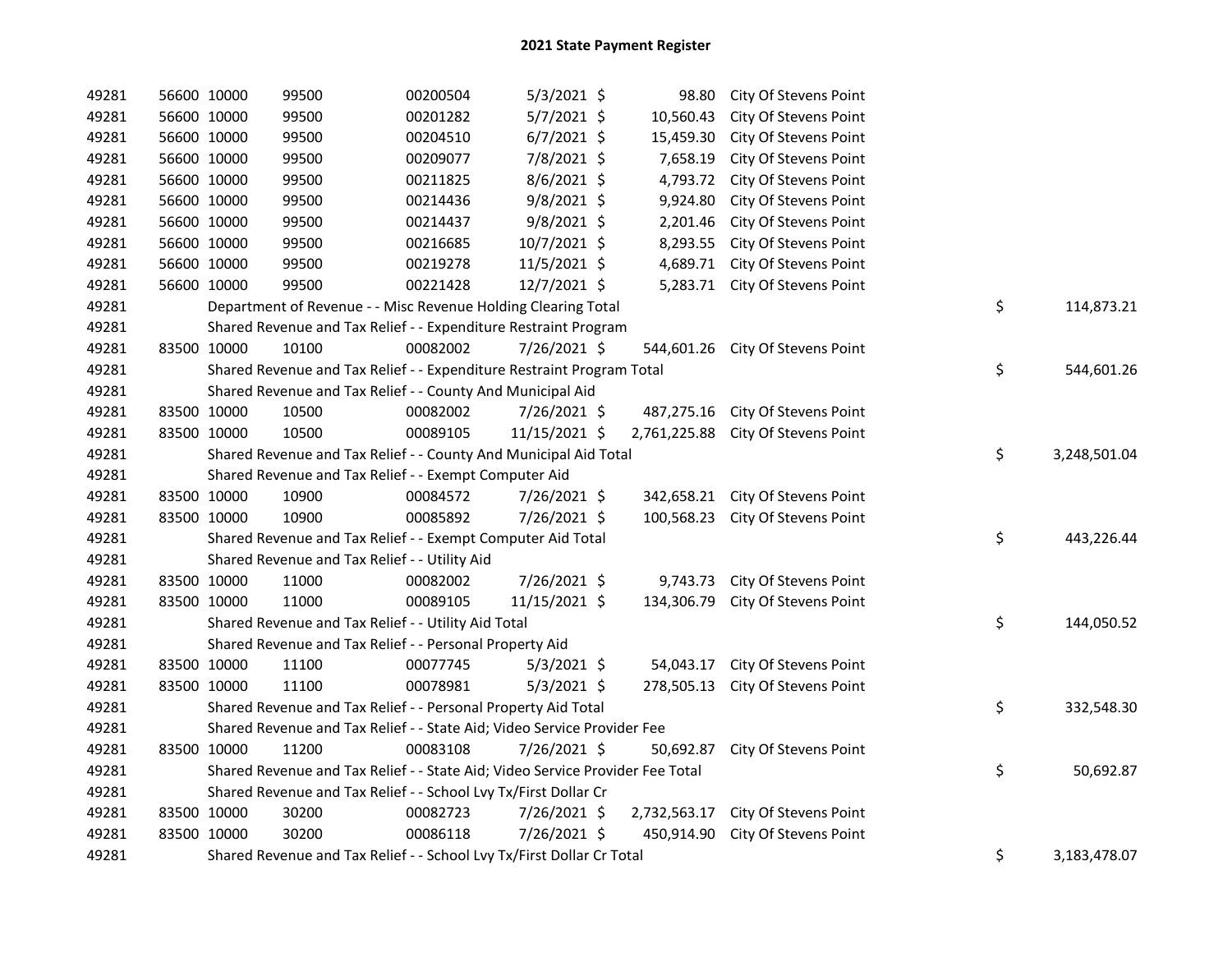| 49281       |             |             | Shared Revenue and Tax Relief - - Payments For Municipal Svcs       |          |                |            |                              |               |
|-------------|-------------|-------------|---------------------------------------------------------------------|----------|----------------|------------|------------------------------|---------------|
| 49281       |             | 83500 10000 | 50100                                                               | 00073740 | $2/1/2021$ \$  | 507,704.58 | City Of Stevens Point        |               |
| 49281       |             |             | Shared Revenue and Tax Relief - - Payments For Municipal Svcs Total |          |                |            |                              | 507,704.58    |
| 49281       |             |             | Shared Revenue and Tax Relief - - Lottery & Gaming Credit           |          |                |            |                              |               |
| 49281       | 83500 52100 |             | 36300                                                               | 00074355 | $3/22/2021$ \$ | 18.225.84  | City Of Stevens Point        |               |
| 49281       |             | 83500 52100 | 36300                                                               | 00074601 | $3/22/2021$ \$ | 721.724.22 | City Of Stevens Point        |               |
| 49281       |             |             | Shared Revenue and Tax Relief - - Lottery & Gaming Credit Total     |          |                |            |                              | 739,950.06    |
| 49281       |             |             | Miscellaneous Appropriations - - Terminal Tax Distribution          |          |                |            |                              |               |
| 49281       | 85500 21100 |             | 46100                                                               | 00001454 | 11/3/2021 \$   |            | 797.16 City Of Stevens Point |               |
| 49281       |             |             | Miscellaneous Appropriations - - Terminal Tax Distribution Total    |          |                |            |                              | 797.16        |
| 49281 Total |             |             |                                                                     |          |                |            |                              | 14,177,128.19 |